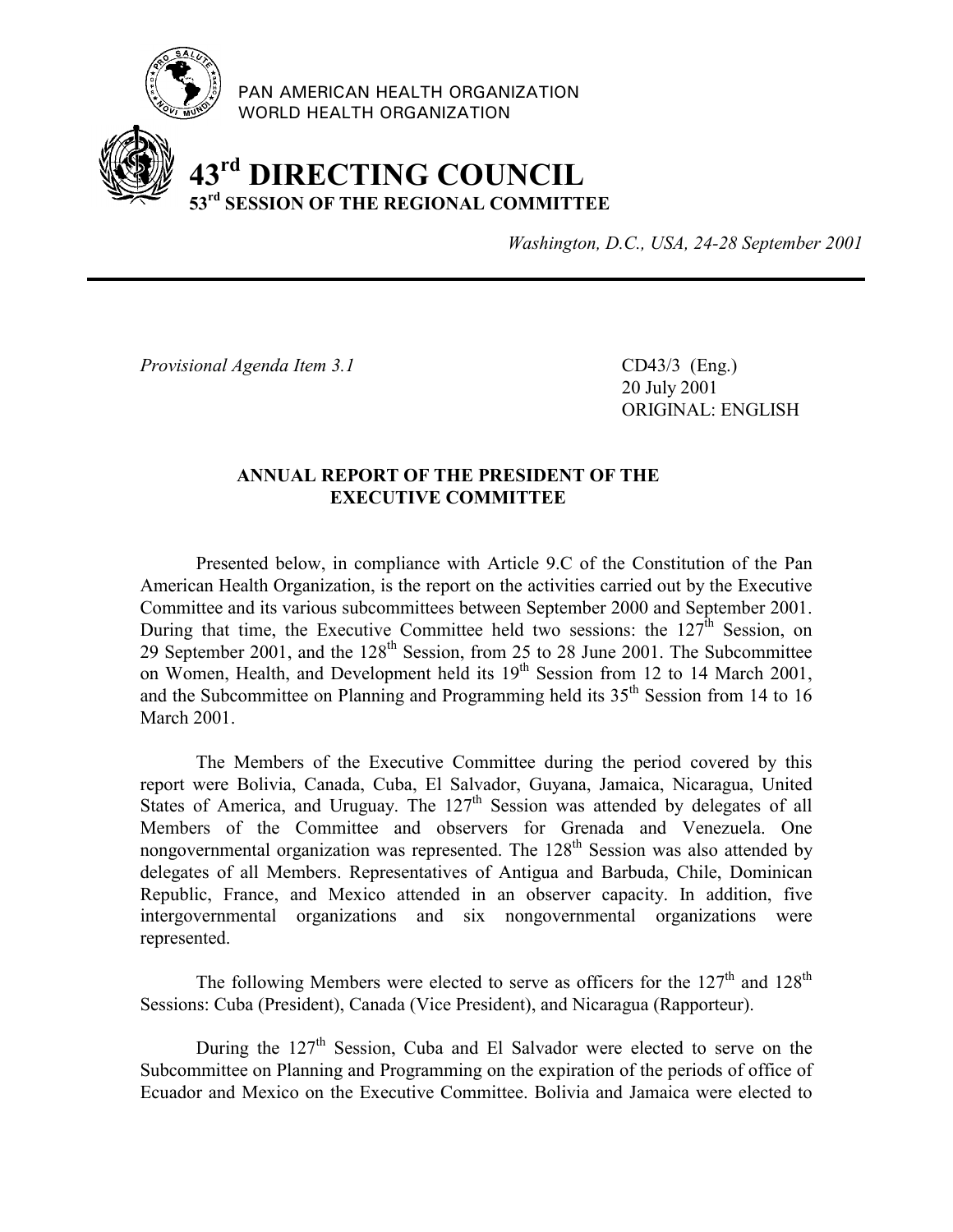CD43/3 (Eng.) Page 2

serve on the Standing Committee on Nongovernmental Organizations on the expiration of the periods of office of Antigua and Barbuda and Ecuador on the Executive Committee.

The Committee set the dates for the 19<sup>th</sup> Session of the Subcommittee on Women, Health, and Development; the 35<sup>th</sup> Session of the Subcommittee on Planning and Programming (SPP); the  $128<sup>th</sup>$  Session of the Executive Committee; and the  $43<sup>rd</sup>$ Directing Council. The Committee also proposed topics for the agenda of the SPP session. One of the items included on that agenda, at the request of the Government of Venezuela, was an examination of the election mechanisms of the Governing Bodies of PAHO with a view to achieving equitable representation of Member States; however, the request was subsequently withdrawn by the Venezuelan Government and the item was therefore not discussed by the Subcommittee or forwarded to the Executive Committee.

At the  $127<sup>th</sup>$  Session, the Committee adopted eight decisions, which appear, together with a summary of the Committee's deliberations, in the Final Report of the 127<sup>th</sup> Session (Annex A).

During the 128<sup>th</sup> Session, the Committee appointed the delegates of Cuba and Canada to represent it at the  $43<sup>rd</sup>$  Directing Council,  $53<sup>rd</sup>$  Session of the WHO Regional Committee for the Americas, and selected the representatives of Jamaica and Uruguay to serve as alternates for Cuba and Canada, respectively. It also approved a provisional agenda for the 43rd Directing Council. The Committee heard reports from the Subcommittee on Planning and Programming; the Subcommittee on Women, Health, and Development; the Award Committee of the PAHO Award for Administration; and the Standing Committee on Nongovernmental Organizations.

The following matters were also discussed during the  $128<sup>th</sup>$  Session:

# **Program Policy Matters**

- Proposed Program Budget of the Pan American Health Organization for the Financial Period 2002-2003
- Acquired Immunodeficiency Syndrome (AIDS) in the Americas
- Vaccines and Immunization
- Report on the XII Inter-American Meeting, at the Ministerial Level, on Health and **Agriculture**
- Development and Strengthening of Human Resources Management in the Health Sector
- Health, Drinking Water, and Sanitation in Sustainable Human Development
- International Health Regulations
- Dengue Prevention and Control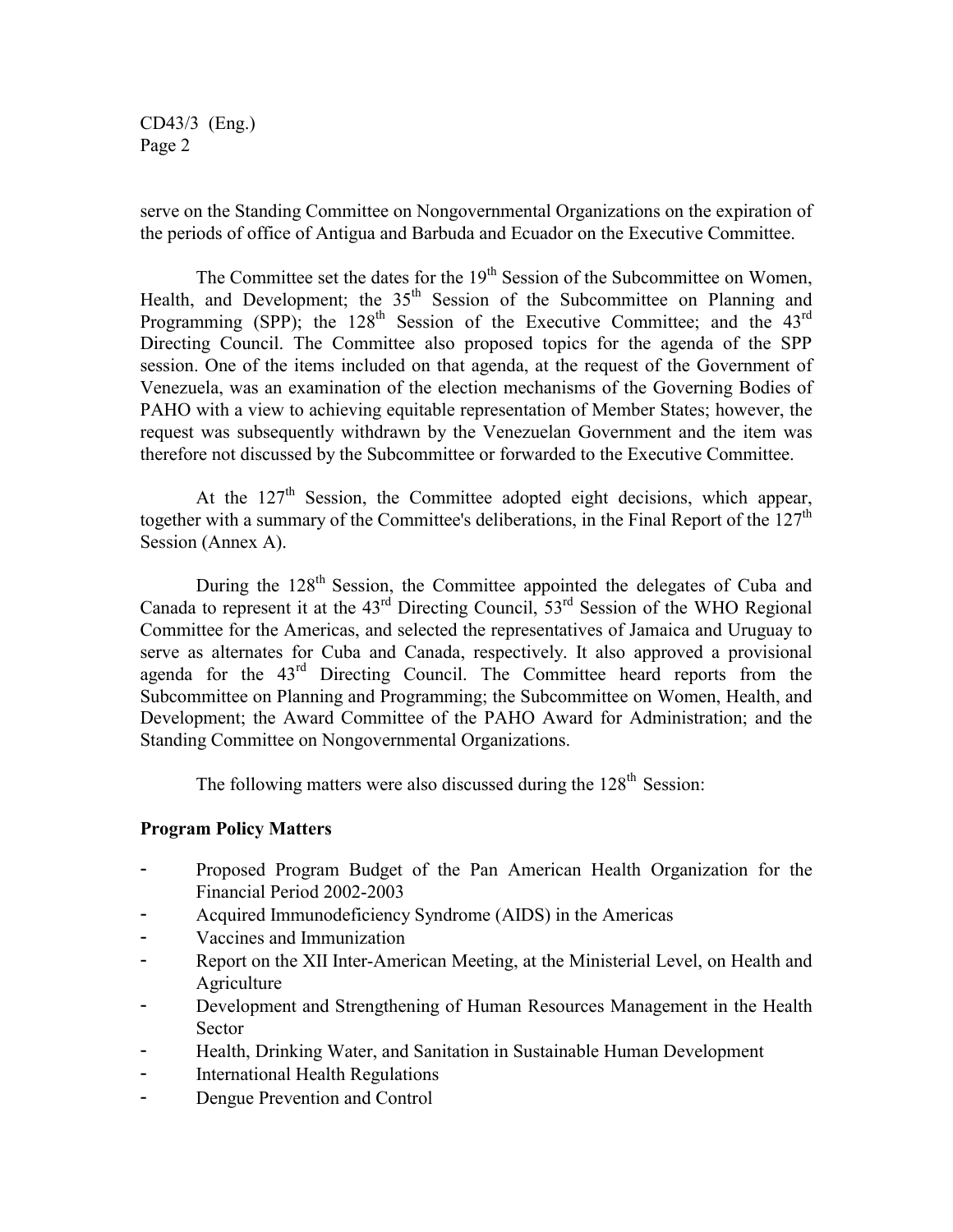- Framework Convention on Tobacco Control
- Health Promotion
- Mental Health
- Report on the Third Summit of the Americas
- Strategic Plan for the Pan American Health Organization for the Period 2003-2007

# **Administrative and Financial Matters**

- Report on the Collection of Quota Contributions
- Interim Financial Report of the Director for 2000
- PAHO Buildings and Facilities

# **Personnel Matters**

- Amendments to the PASB Staff Rules
- Statement by the Representative of the PASB Staff Association

# **General Information Matters**

- Resolutions and Other Actions of the Fifty-fourth World Health Assembly of Interest to the PAHO Executive Committee

At the 128<sup>th</sup> Session, the Executive Committee adopted 16 resolutions and 11 decisions, which appear, together with a summary of the presentations and discussions on each item, in the Final Report of the 128<sup>th</sup> Session (Annex B).

Annexes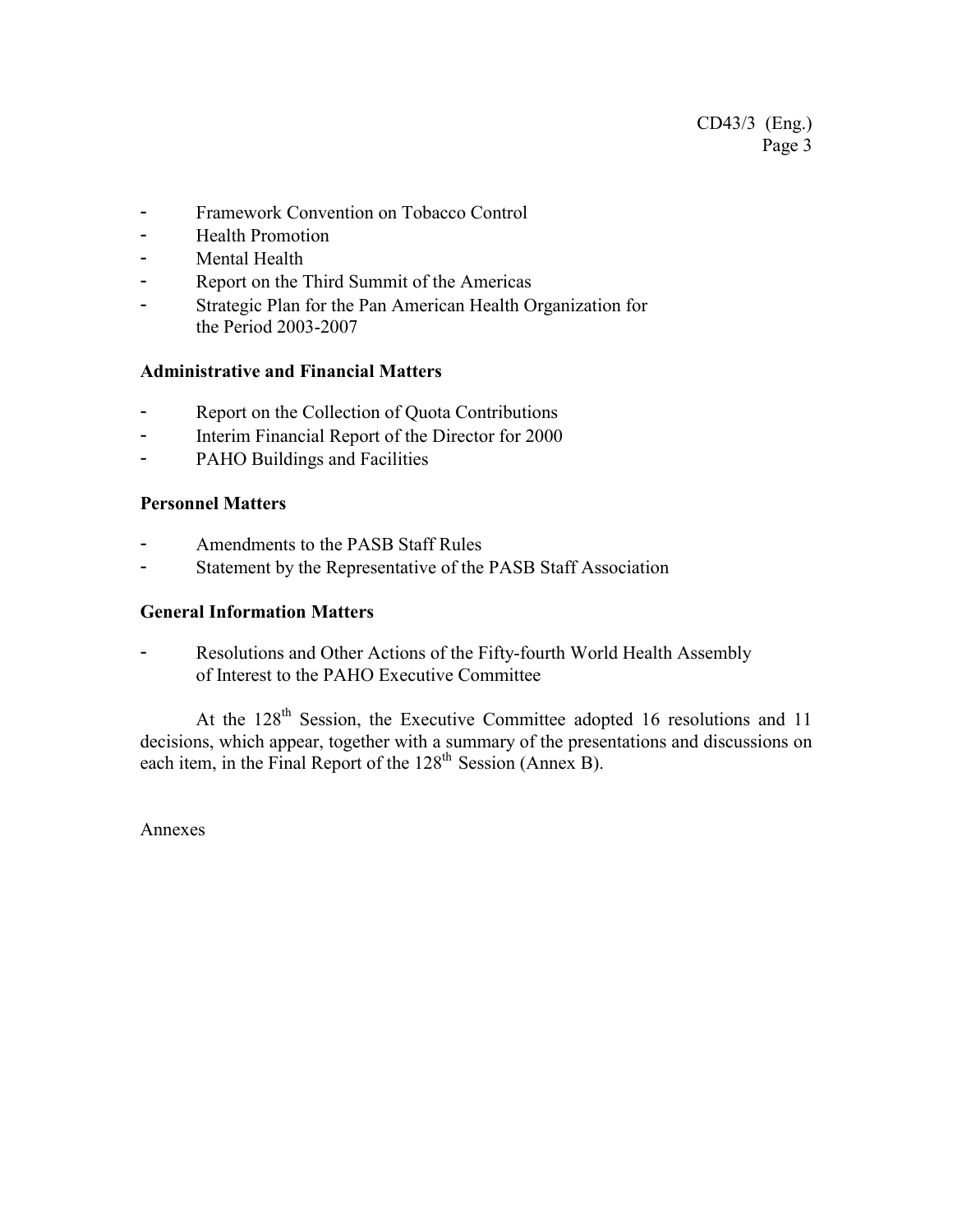



# **128th SESSION OF THE EXECUTIVE COMMITTEE**

*Washington, D.C., USA, 25-29 June 2001*

CE128/FR (Eng.) 28 June 2001 ORIGINAL: ENGLISH-SPANISH

# **F I N A L R E P O R T**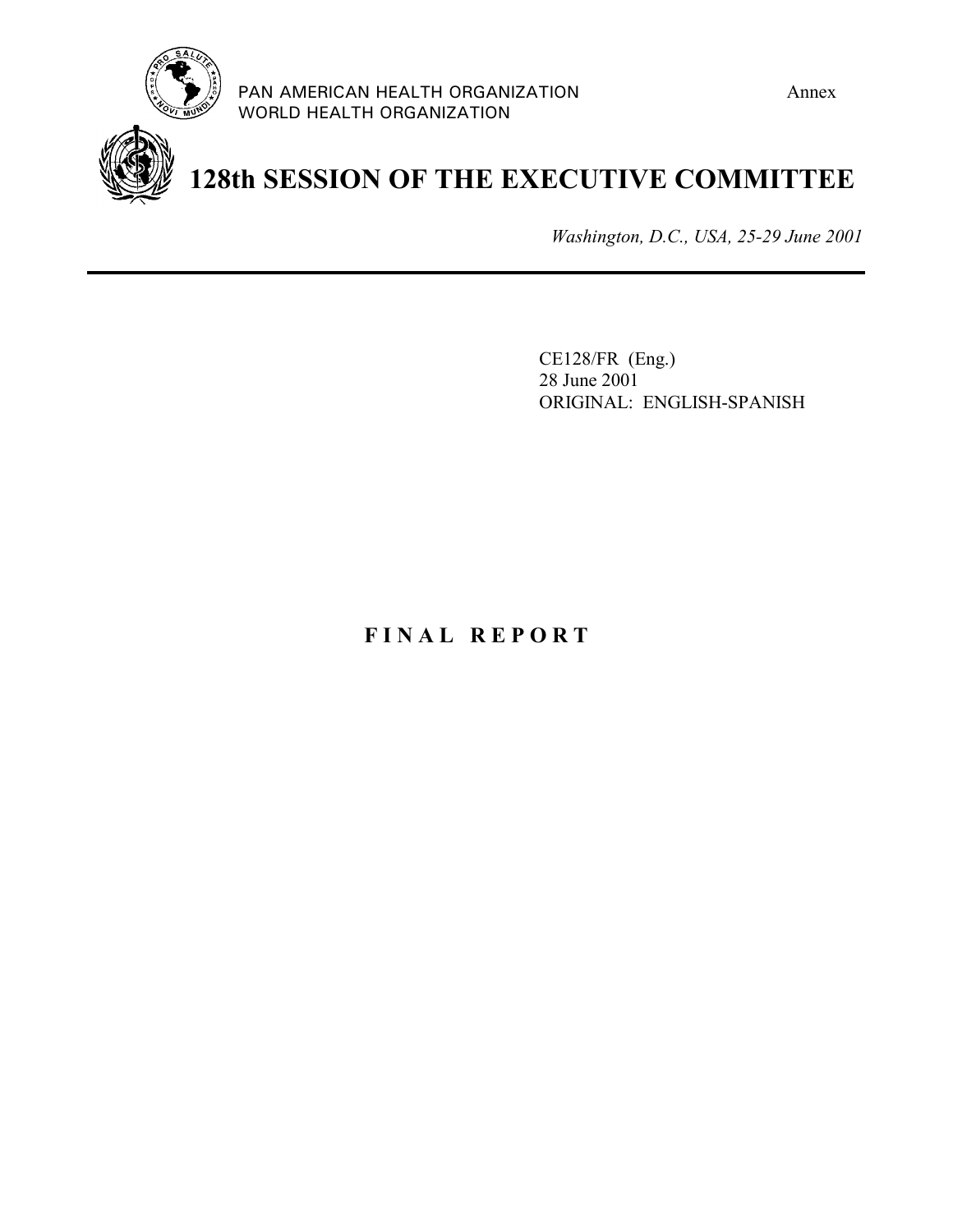# **CONTENTS**

| Representation of the Executive Committee at the 43rd Directing Council,   |  |
|----------------------------------------------------------------------------|--|
|                                                                            |  |
| Provisional Agenda of the 43rd Directing Council, 53rd Session             |  |
|                                                                            |  |
|                                                                            |  |
| Process for the Election of the Director of the Pan American               |  |
|                                                                            |  |
|                                                                            |  |
|                                                                            |  |
|                                                                            |  |
| Report of the Award Committee of the PAHO Award                            |  |
|                                                                            |  |
| Report of the Standing Committee on Nongovernmental Organizations  11      |  |
|                                                                            |  |
| Proposed Program Budget of the Pan American Health Organization            |  |
|                                                                            |  |
|                                                                            |  |
| Report on the XII Inter-American Meeting, at the Ministerial Level,        |  |
|                                                                            |  |
|                                                                            |  |
|                                                                            |  |
|                                                                            |  |
| Health, Drinking Water, and Sanitation in Sustainable Human Development 31 |  |
| Development and Strengthening of Human Resources Management                |  |
|                                                                            |  |
|                                                                            |  |
|                                                                            |  |
|                                                                            |  |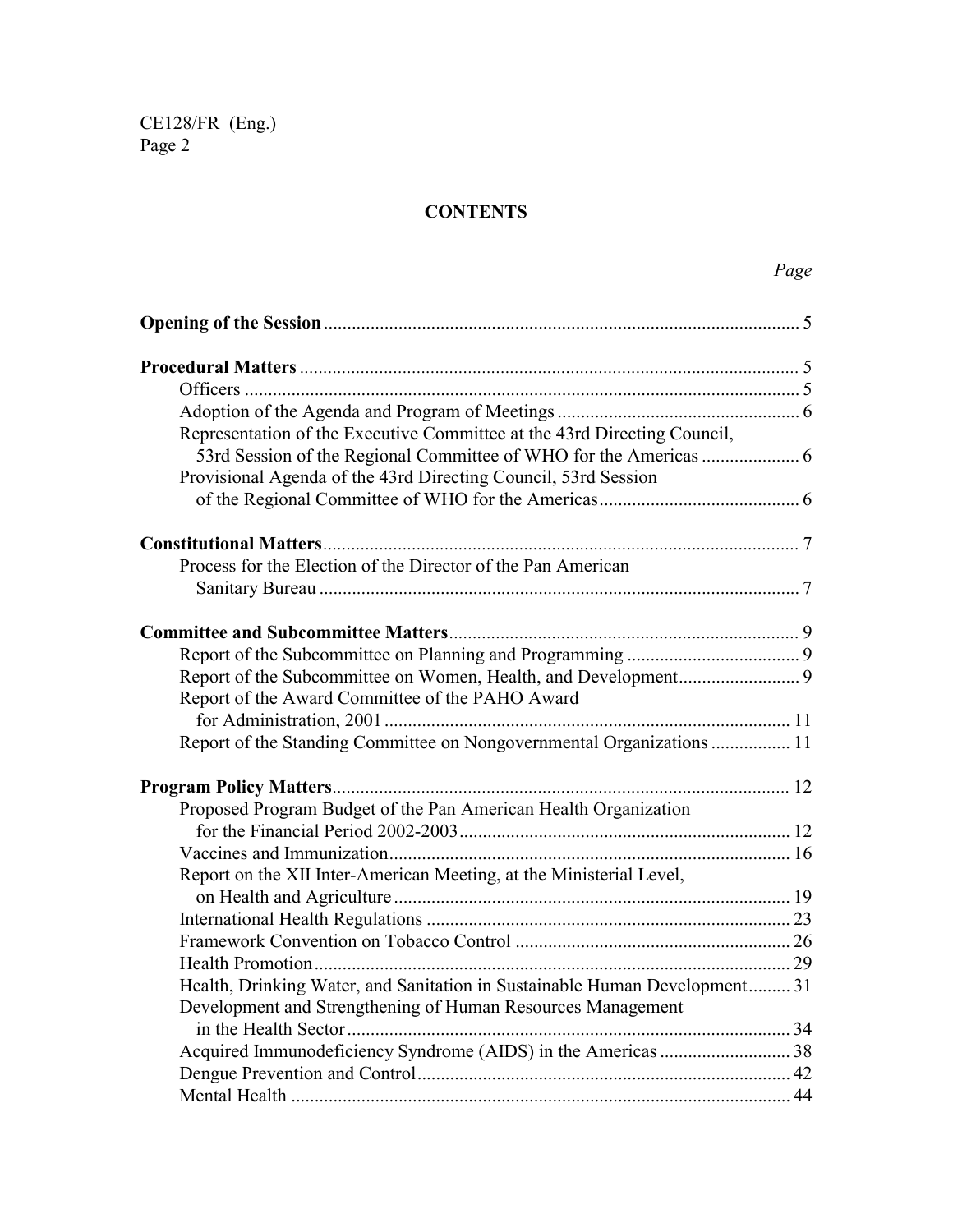# **CONTENTS** *(cont.)*

| <b>Program Policy Matters (cont.)</b> |                                                                |  |
|---------------------------------------|----------------------------------------------------------------|--|
|                                       |                                                                |  |
|                                       | Strategic Plan for the Pan American Health Organization        |  |
|                                       |                                                                |  |
|                                       |                                                                |  |
|                                       |                                                                |  |
|                                       |                                                                |  |
|                                       |                                                                |  |
|                                       |                                                                |  |
|                                       |                                                                |  |
|                                       |                                                                |  |
|                                       |                                                                |  |
|                                       | Resolutions and Other Actions of the Fifty-fourth World Health |  |
|                                       |                                                                |  |
|                                       |                                                                |  |
|                                       |                                                                |  |
|                                       |                                                                |  |
| CE128.R1                              |                                                                |  |
| CE128.R2                              | XII Inter-American Meeting, at the                             |  |
|                                       |                                                                |  |
| CE128.R3                              | Development and Strengthening of                               |  |
|                                       |                                                                |  |
| CE128.R4                              |                                                                |  |
| CE128.R5                              |                                                                |  |
| CE128.R6                              | Nongovernmental Organizations in                               |  |
|                                       |                                                                |  |
| CE128.R7                              | Provisional Agenda of the 43rd Directing Council               |  |
|                                       | of PAHO, 53rd Session of the Regional Committee of             |  |
|                                       |                                                                |  |
| CE128.R8                              |                                                                |  |
| CE128.R9                              |                                                                |  |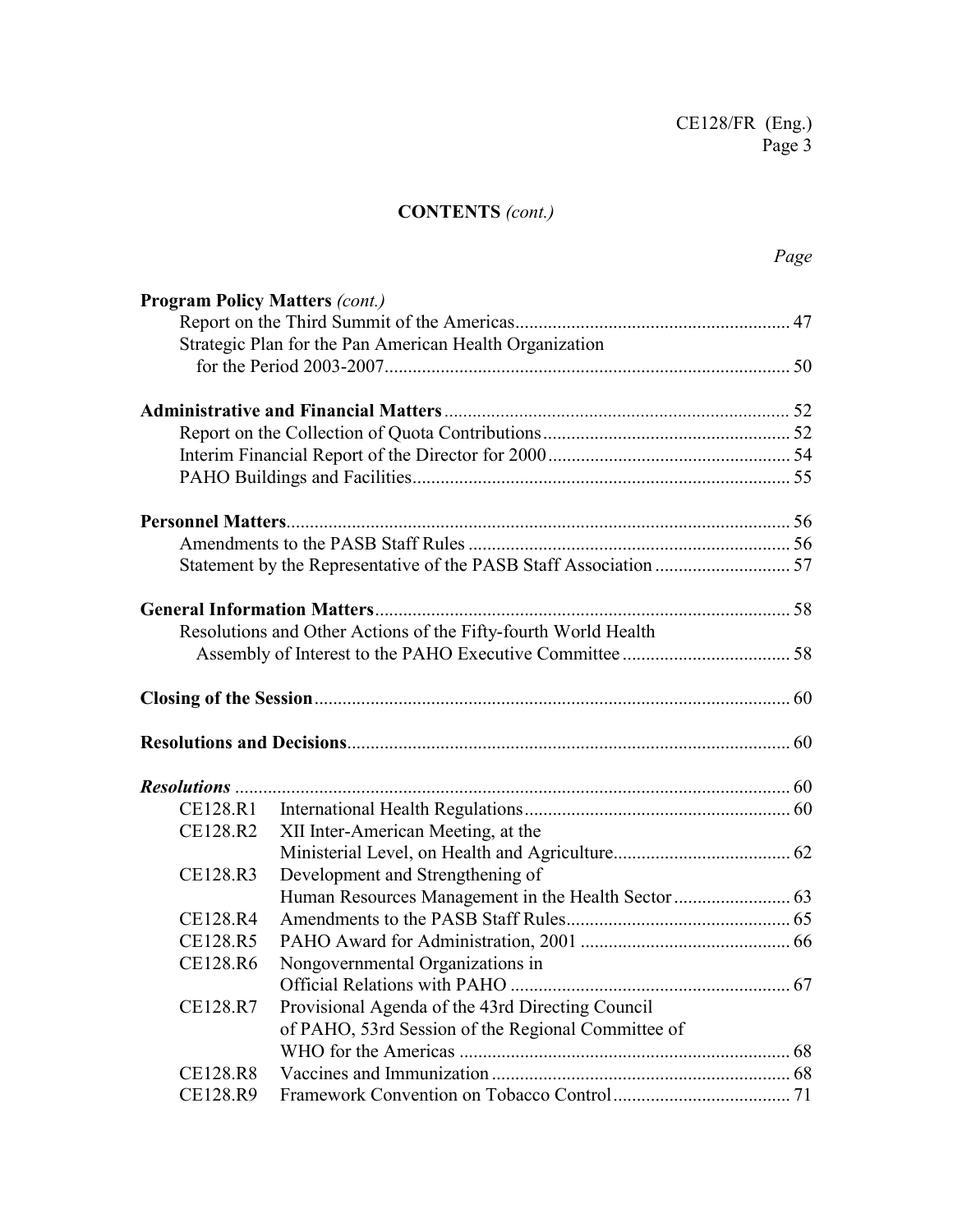# **CONTENTS** *(cont.)*

| <b>Resolutions</b> (cont.) |                                                                    |  |
|----------------------------|--------------------------------------------------------------------|--|
|                            | CE128.R10 Health, Drinking Water, and Sanitation in                |  |
|                            |                                                                    |  |
|                            |                                                                    |  |
|                            |                                                                    |  |
|                            |                                                                    |  |
|                            |                                                                    |  |
|                            | CE128.R15 Appropriations and Assessments for the                   |  |
|                            |                                                                    |  |
|                            | CE128.R16 Acquired Immunodeficiency Syndrome (AIDS)                |  |
|                            |                                                                    |  |
| Decisions                  |                                                                    |  |
|                            |                                                                    |  |
|                            | CE128(D2) Representation of the Executive Committee                |  |
|                            | at the 43rd Directing Council of PAHO, 53rd Session                |  |
|                            |                                                                    |  |
| CE128(D3)                  | Report of the Subcommittee on Planning and Programming 86          |  |
| CE128(D4)                  | Resolutions and Other Actions of the Fifty-fourth World Health     |  |
|                            | Assembly of Interest to the PAHO Executive Committee  86           |  |
|                            |                                                                    |  |
|                            | CE128(D6) Process for the Election of the Director of the          |  |
|                            |                                                                    |  |
| CE128(D7)                  |                                                                    |  |
|                            |                                                                    |  |
| CE128(D9)                  | Statement by the Representative of the PASB                        |  |
|                            |                                                                    |  |
|                            | CE128(D10) Strategic Plan for the Pan American Health Organization |  |
|                            |                                                                    |  |
|                            | CE128(D11) Report of the Subcommittee on Women, Health,            |  |
|                            |                                                                    |  |
|                            |                                                                    |  |

Annex A. Agenda

Annex B. List of Documents

Annex C. List of Participants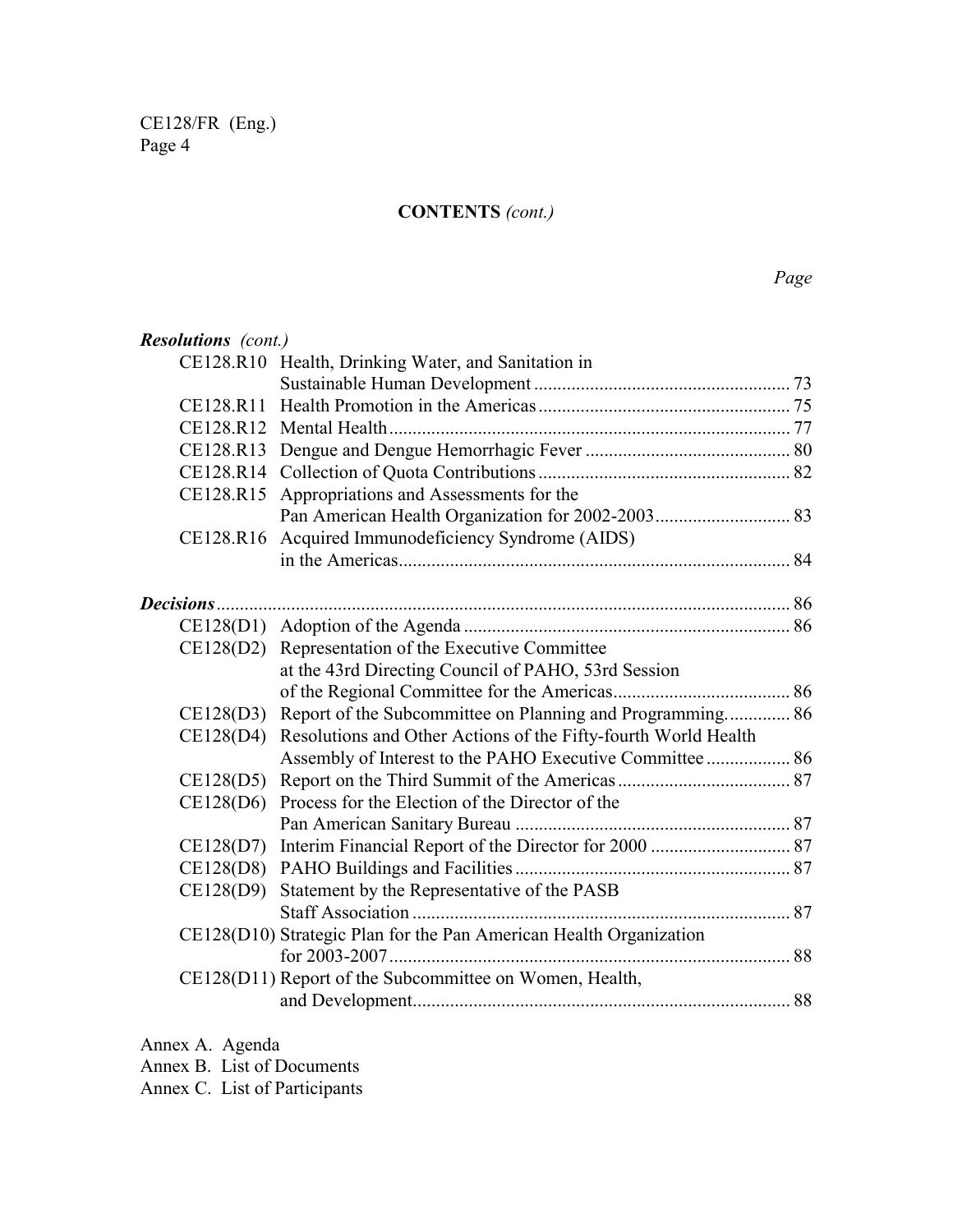## **FINAL REPORT**

#### **Opening of the Session**

The 128th Session of the Executive Committee was held at the Headquarters of the Pan American Health Organization (PAHO) on 25-28 June 2001. The session was attended by delegates of the following Members of the Executive Committee: Bolivia, Canada, Cuba, El Salvador, Guyana, Jamaica, Nicaragua, United States of America, and Uruguay. Present in an observer capacity were delegates of the following Member States of the Organization: Antigua and Barbuda, Chile, Dominican Republic, France, and Mexico. In addition, five intergovernmental organizations and six nongovernmental organizations were represented.

Dr. Carlos Dotres Martínez (Cuba, President of the Executive Committee) opened the session and welcomed the participants. Sir George A. O. Alleyne (Director, Pan American Sanitary Bureau, (PASB)) added his welcome, emphasizing the important role that the Governing Bodies played in guiding the work of the Secretariat and the Organization as a whole.

#### **Procedural Matters**

#### *Officers*

The Members elected to office at the Committee's 127th Session continued to serve in their respective capacities at the 128th Session. Accordingly, the officers were as listed below:

| President:             | Cuba      | (Dr. Carlos Dotres Martínez) |
|------------------------|-----------|------------------------------|
| <i>Vice President:</i> | Canada    | (Mr. Edward Aiston)          |
| <i>Rapporteur:</i>     | Nicaragua | (Ms. Mariángeles Argüello)   |

The Director served as Secretary ex officio, and Dr. David Brandling-Bennett, Deputy Director of the Pan American Sanitary Bureau, served as Technical Secretary.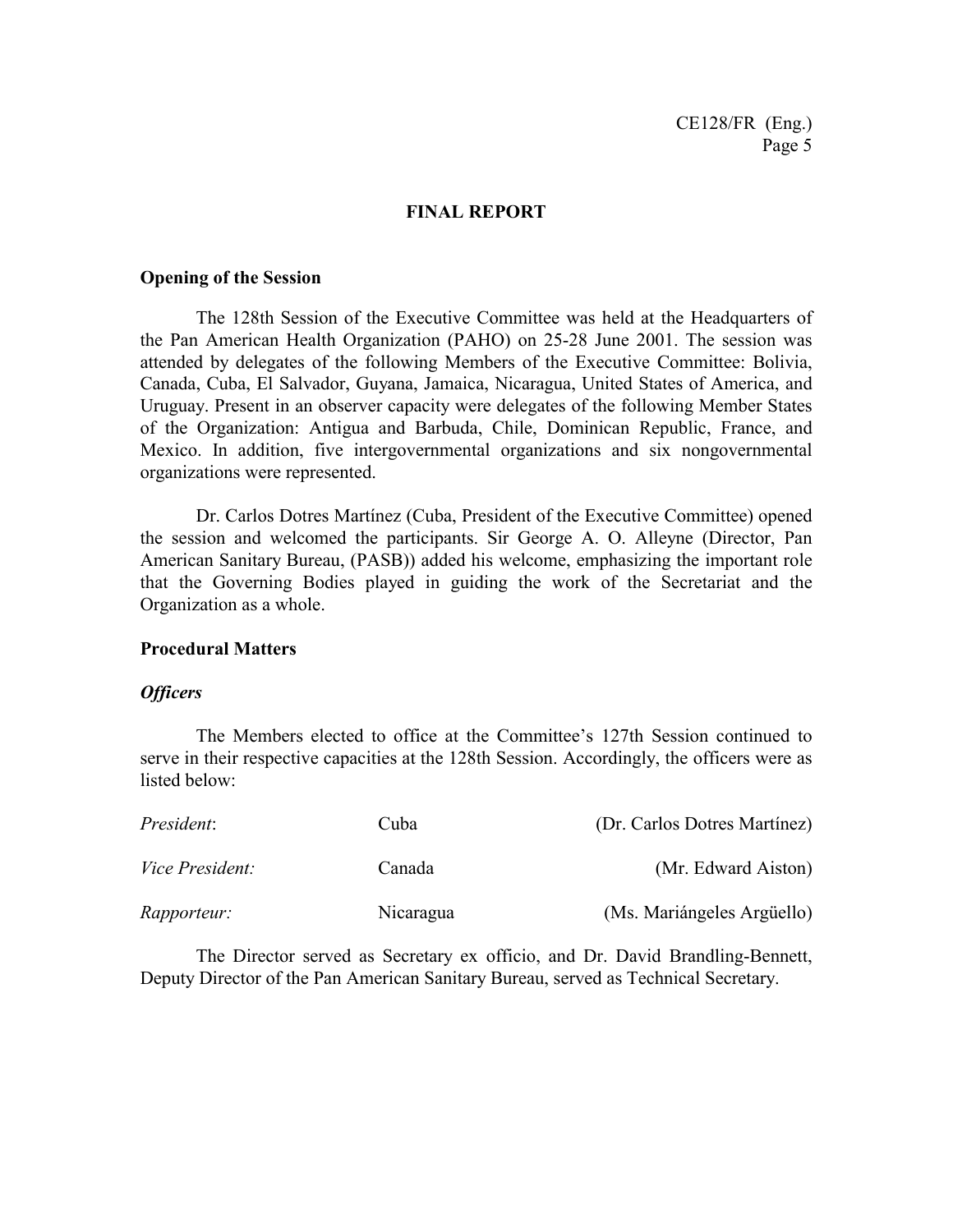# *Adoption of the Agenda and Program of Meetings (Documents CE128/1, Rev. 3, and CE128/WP/1, Rev. 1)*

In accordance with Rule 9 of its Rules of Procedure, the Committee adopted the provisional agenda prepared by the Secretariat, with the addition of one item proposed by the Delegation of Mexico: "Process for the Election of the Director of the Pan American Sanitary Bureau." The Committee also adopted a program of meetings (Decision CE128(D1)).

## *Representation of the Executive Committee at the 43rd Directing Council, 53rd Session of the Regional Committee WHO for the Americas (Document CE128/3)*

In accordance with Rule 54 of its Rules of Procedure, the Executive Committee appointed Cuba and Canada, its President and Vice President, respectively, to represent the Committee at the 43rd Directing Council. Jamaica and Uruguay were designated as alternates for Cuba and Canada, respectively (Decision CE128(D2)).

# *Provisional Agenda of the 43rd Directing Council, 53rd Session of the Regional Committee of WHO for the Americas (Document CE128/4)*

Dr. Brandling-Bennett presented the provisional agenda prepared by the Director in accordance with Article 12.C of the PAHO Constitution and Rule 7 of the Rules of Procedure of the Directing Council. The provisional agenda was adopted with the addition of "Preparations for the Centennial of the Pan American Health Organization," which was included at the request of the Delegation of Cuba.

The Delegationn of Mexico requested the inclusion of the item on "Process for the Election of the Director of the Pan American Sanitary Bureau." It was pointed out that because Mexico was not a Member of the Executive Committee, it was not entitled to solicit the addition of an item to the Directing Council agenda. However, the Director noted that, in accordance with Rule 8(c) of the Rules of Procedure of the Directing Council, he would be obligated to include on the provisional agenda any item proposed by a Member Government; hence, the Government of Mexico could submit its request directly to him later, and the item would be placed on the agenda.

The Committee adopted Resolution CE128.R17, approving the provisional agenda, with the proposed modification.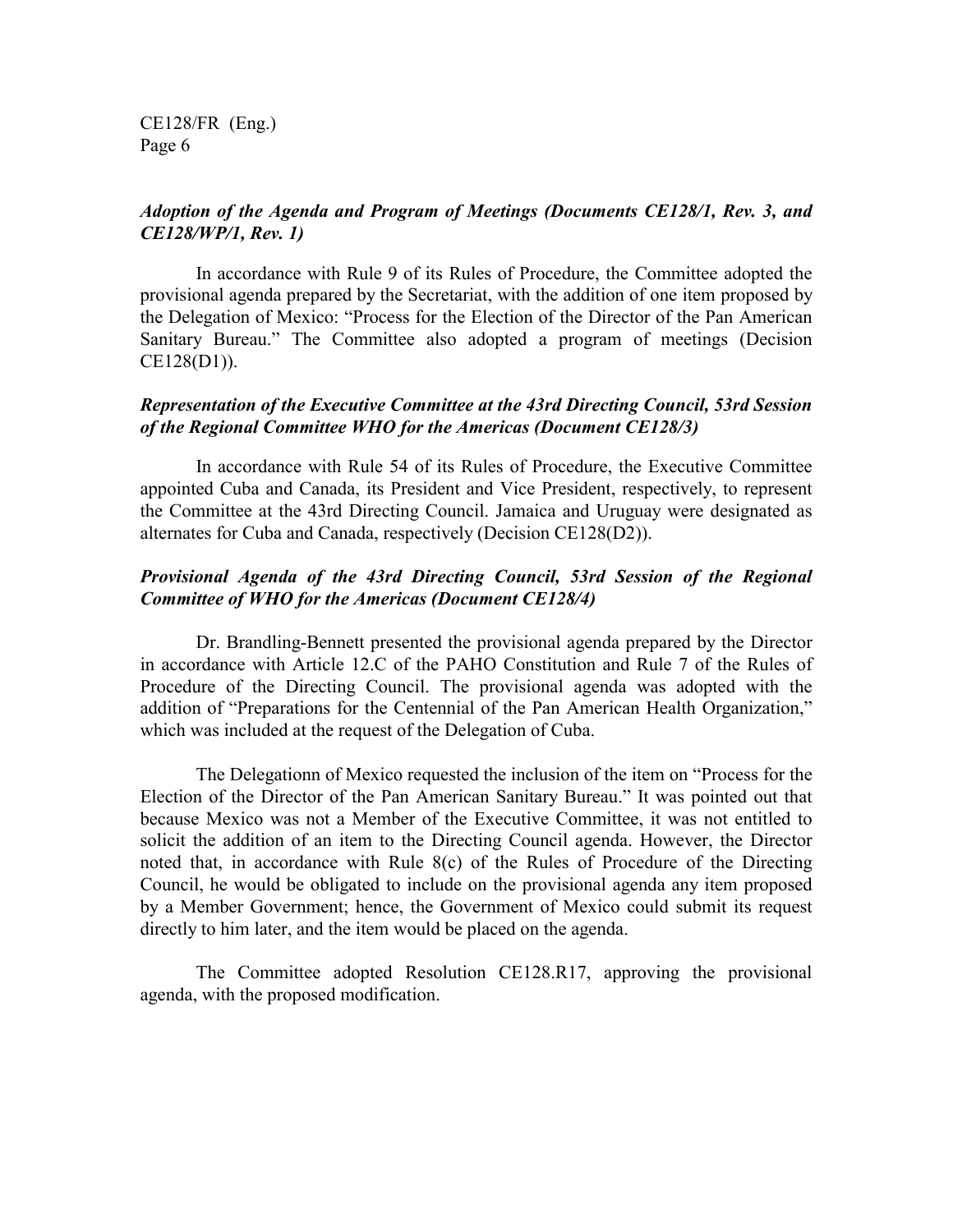#### **Constitutional Matters**

# *Process for the Election of the Director of the Pan American Sanitary Bureau (Document CE128/27)*

This item was discussed at the request of the Government of Mexico, which also prepared the working document distributed to the Committee. Mr. Eduardo Jaramillo Navarrete (Mexico) said that, in keeping with the PAHO Constitution and efforts to strengthen democratic procedures and promote greater equity in the Region, his Government believed that the election of the Director should be guided by the following four principles: (1) the Member States should lead the electoral process; (2) candidates should compete under equal conditions; (3) candidates should present a transparent platform in order to guarantee accountability; (4) the Director should be elected by universal and secret vote.

To ensure equality of conditions for both external and internal candidates, his Government proposed that internal candidates should leave their posts temporarily during the six months preceding the election, although they would continue to receive their salaries and would be entitled to return to their posts after the election. Mr. Jaramillo noted that the Inter-American Institute for Cooperation on Agriculture (IICA) had recently implemented a similar procedure to prevent any possible conflicts of interest among candidates. To guarantee accountability, Mexico proposed that all candidates should present their platforms in open sessions to give Member States the opportunity to hear the candidates' ideas, which would enable them to cast an informed vote and provide them with a basis for assessing the performance of the individual who was eventually elected as Director.

At the request of one of the delegates, Dr. Heidi Jiménez (Chief, Office of Legal Affairs, PAHO) clarified the provisions for the inclusion of additional agenda items on the Committee's agenda and the procedure for election of the Director. Rule 10 of the Rules of Procedure of the Executive Committee provided that supplementary items could be added to the agenda after its adoption if approved by two-thirds of the Members of the Committee. Because no Member had objected when the Delegate of Mexico sought to include this item, the Secretariat had assumed that the required two-thirds of the Committee had tacitly approved its addition, and the item had therefore been placed on the agenda. As for the election of the Director, Article 21 of the Constitution of PAHO stated that the Director was to be elected at the Pan American Sanitary Conference by the vote of a majority of the Governments of the Organization. Rule 56 of the Rules of Procedure of the Conference provided that the Member States would elect the Director by secret ballot in plenary session. Members and Associate Members were entitled to nominate any person they deemed suitable for the post, but no official list of candidates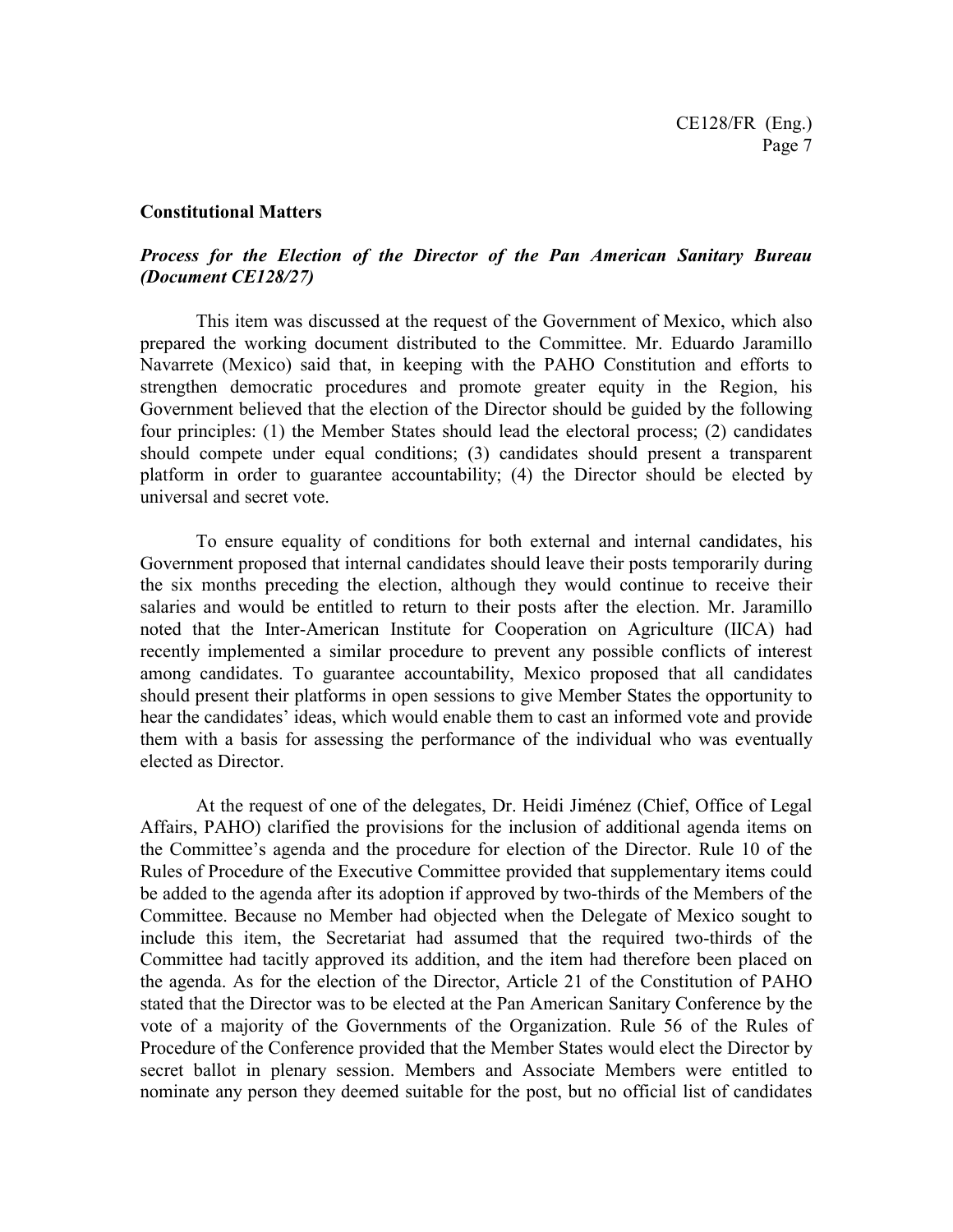would be drawn up, no eligibility requirements were to be established, and votes could be cast for any person, whether or not he/she had been formally nominated.

The Executive Committee welcomed the opportunity to discuss the process for electing the Director—which it considered one of the most important functions of the Member Governments within the Organization—and thanked the Delegation of Mexico for raising the issue. With regard to the specific proposals put forward by Mexico, the consensus of the Committee was that the provisions of the Constitution and the Rules of Procedure of the Conference clearly recognized the sovereignty of the Member States and gave them full control over the election process. The Committee also felt that the existing procedure was democratic and equitable. While the Committee found merit in the idea of bringing the candidates together to present their platforms in a special session convened for that purpose, several Members pointed out that directors of intergovernmental organizations did not set their own programs; rather, they carried out the programs approved by the member states.

The Committee strongly disagreed with the suggestion that internal candidates should leave their posts for six months prior to the election. Members felt that it would be impractical and too costly for the Organization to grant candidates a paid six-month leave of absence and that such a practice would give internal candidates an unfair advantage over external candidates. Moreover, if an incumbent director seeking reelection were to leave his/her post before the election, the Organization would be left without an elected leader for six months.

The Executive Committee therefore did not consider it necessary or advisable to recommend any modifications in the provisions set out in the PAHO Constitution and the Rules of Procedure of the Pan American Sanitary Conference with regard to election of the Director (Decision CE128(D6)).

Mr. Jaramillo said that Mexico was pleased that the Executive Committee had agreed to discuss the matter and appreciated the Committee's comments. His Delegation believed that the debate, which had reflected the values of democracy, equity, and transparency, had been highly constructive. Mexico considered that the election of the Director was of crucial importance for the future of the Organization and that the electoral process should also be discussed within the broader forum of the Directing Council. Accordingly, his Government would request that the item be placed on the agenda for the 43rd Directing Council in September 2001.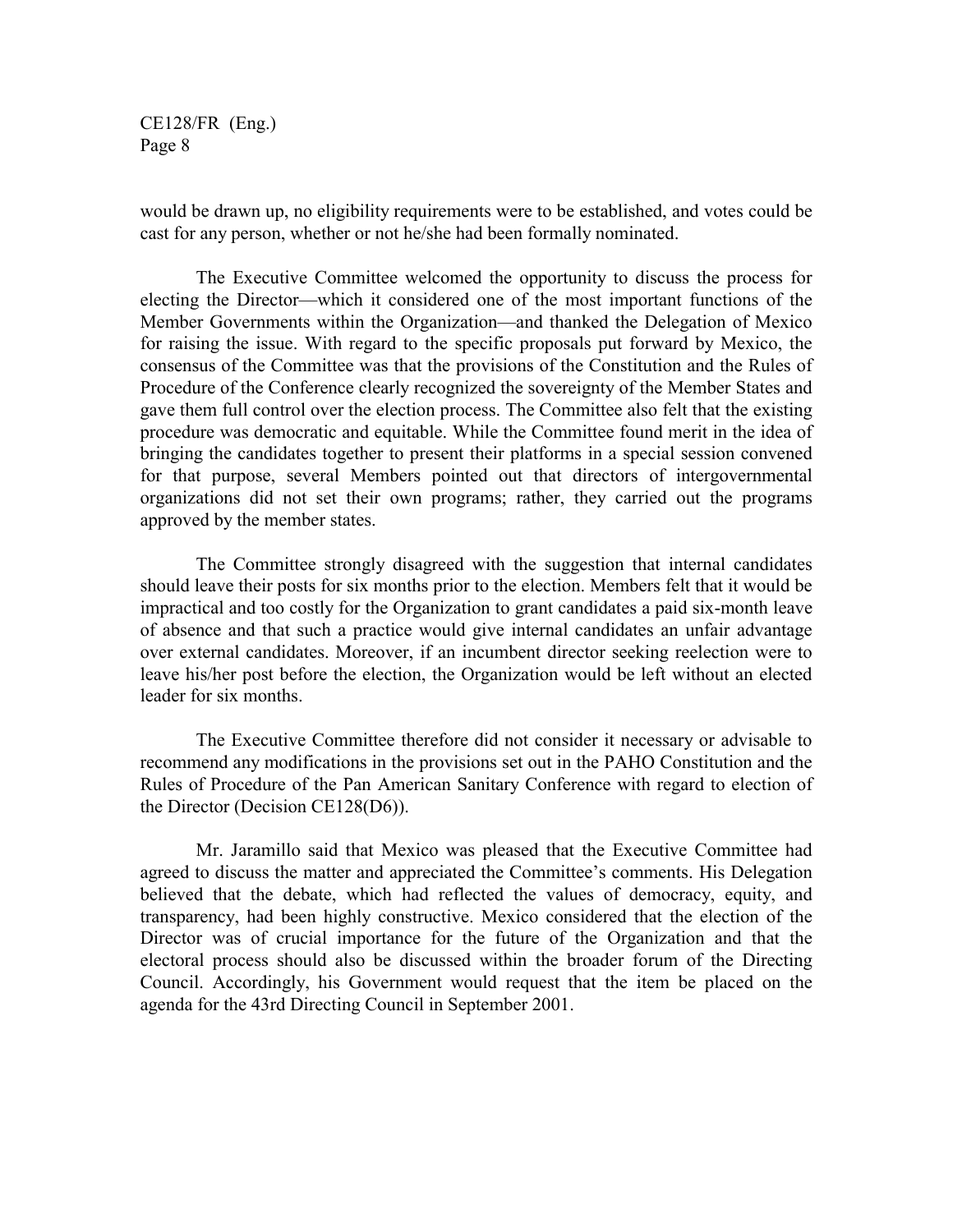#### **Committee and Subcommittee Matters**

#### *Report of the Subcommittee on Planning and Programming (Document CE128/5)*

The report on the 35th Session of the Subcommittee on Planning and Programming (SPP) was presented by Mr. Nick Previsich (Canada, President of the Subcommittee at the 35th Session). The Subcommittee had discussed nine items that were also on the agenda of the Executive Committee at the 128th Session, namely: Framework Convention on Tobacco Control; mental health; Proposed Program Budget of the Pan American Health Organization for the Financial Period 2002-2003; human resources management in the health sector; health, drinking water, and sanitation in sustainable human development; dengue prevention and control; health promotion; International Health Regulations; and Strategic Plan of the Pan American Health Organization for the 2003-2007. The Subcommittee had also heard brief reports on the following items, which were not forwarded to the Executive Committee: poliomyelitis outbreak on Hispaniola, foot-and-mouth disease, bovine spongiform encephalopathy (BSE), and repair and reconstruction of the health system in El Salvador.

The Subcommittee's comments and recommendations on the first nine items were taken into account in revising the documents for the Executive Committee and are reflected in the presentations and discussion of the respective agenda items in the present report. Summaries of the presentations and discussions on all the above-mentioned items may be found in the final report of the Subcommittee's 35th Session (Document SPP35/FR).

The Committee thanked Mr. Previsich for his report and took note of the Subcommittee's comments on the various items (Decision CE128(D3)). The Director expressed his gratitude to the President and the Members of the Subcommittee for their thorough examination of the working documents and their suggestions for improvement, which had greatly enhanced the documentation prepared for the Executive Committee.

# *Report of the Subcommittee on Women, Health, and Development (Document CE128/6)*

Ms. Mariángeles Argüello (Nicaragua, President of the Subcommittee at the 19th Session) reported on the 19th Session of the Subcommittee on Women, Health, and Development, which was held at PAHO Headquarters on 12–14 March 2001. Delegates of the following six Members of the Subcommittee had attended: Belize, Canada, Chile, Cuba, Nicaragua, and United States of America. The seventh Member, Venezuela, had been unable to attend. Observers for Brazil, France, Mexico, Peru, and the United Kingdom had also been present, as had representatives of WHO and other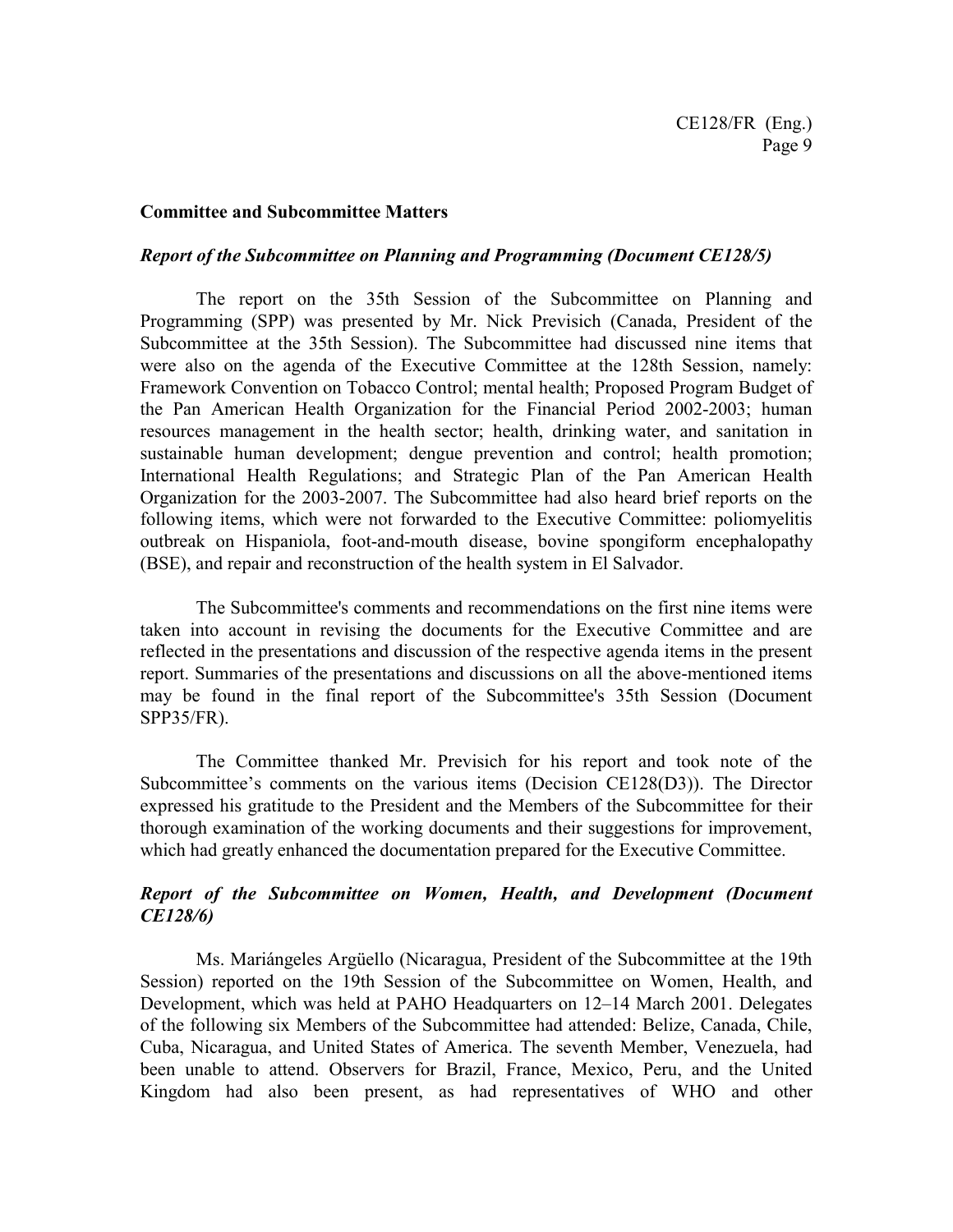intergovernmental and nongovernmental organizations. The theme of the 19th Session had been the incorporation of the gender perspective in health situation analysis to promote gender equity in the Region.

The Subcommittee had heard a report on the activities of the PAHO Program on Women, Health, and Development and then had discussed several items relating to gender violence and monitoring and analysis of gender equity. Two presentations had been made on PAHO's experience with including gender violence indicators in health information and monitoring systems in Central America and in Bolivia, Ecuador, and Peru. The Program had presented a proposal for the development of a system for producing information and monitoring gender equity in health, and experiences with analysis and monitoring of gender equity had been described by representatives of Ecuador, Mexico, the United Nations Statistics Division, the United Nations Development Fund for Women (UNIFEM), the United Nations Economic Commission for Latin America and the Caribbean (ECLAC), and the Latin American and Caribbean Women's Health Network.

The Subcommittee had adopted a set of recommendations for the Member States and the Director aimed at ensuring the production, analysis, and dissemination of statistics on gender and health with a view to reducing gender inequities in health status and health conditions. At the suggestion of the Director, the Subcommittee had also recommended that the subject of "gender, women, health, and development" be included as an item on the agendas of the Governing Bodies during 2002.

The Subcommittee's recommendations appear, together with a summary of its comments on the above-mentioned items, in the final report of the 19th Session (Document MSD19/FR).

The Executive Committee commended PAHO for its commitment to improving women's health and drawing attention to issues of gender equity that affected health. The Committee expressed strong support for the proposed system for production of gender statistics and monitoring of gender equity. The Committee also welcomed the model for addressing intrafamily violence described in the report and encouraged the Organization to disseminate it widely. It was pointed out that improvements in the situation of women in terms of health, education, and income-earning capacity would yield a number of benefits for families and society as a whole, including poverty reduction, higher productivity and household income, better family health and nutrition, higher scholastic achievement for children, and increased participation in civil society. The importance of men's role in the development and maintenance of women's health was also highlighted. It was suggested that the Program should devote greater attention to assessing how the behavior of men impacted women's health and well-being.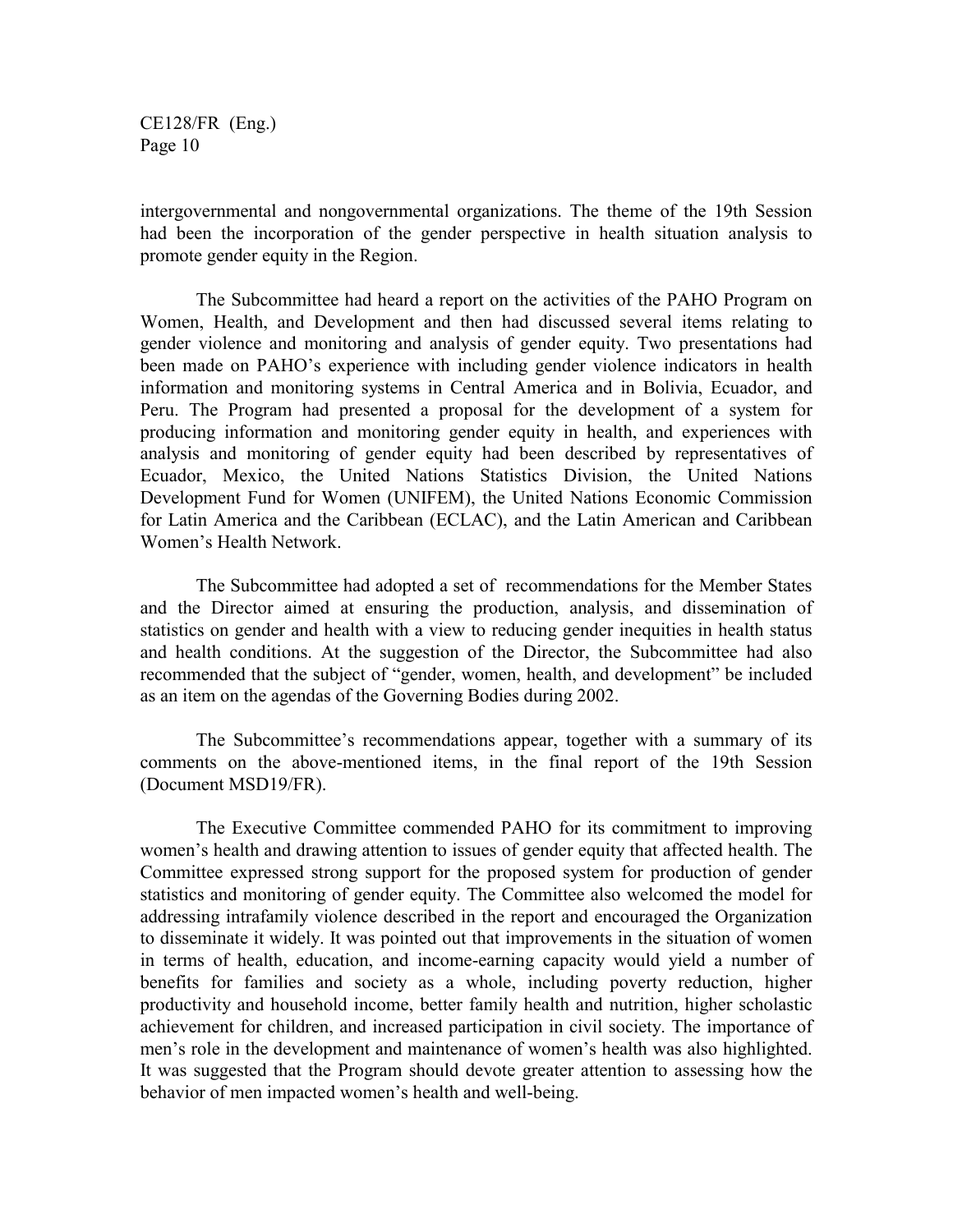Dr. Marijke Velzeboer-Salcedo (Coordinator, Program on Women, Health, and Development, PAHO) reported that the Program had recently initiated a study in Central America of men's knowledge, attitudes, and practices with regard to reproductive health. The information derived from that experience would be used to develop models that could be replicated elsewhere. The Program recognized the importance of men's behavior as a determinant of women's health and looked forward to working with countries in other subregions to develop that area of study.

The Executive Committee endorsed the recommendations of the Subcommittee and requested that the topic "gender, women, health, and development" be placed on the agendas of the Governing Bodies in 2002 (Decision CE128(D11)).

# *Report of the Award Committee of the PAHO Award for Administration, 2001, (Documents CE128/7 and CE128/7, Add. I)*

Ms. Mary Lou Valdez (United States of America) reported that representatives of the members of the Award Committee of the PAHO Award for Administration, 2001— Bolivia, Nicaragua, and the United States of America—had met on Wednesday, 27 June 2001. After examining the documentation on the candidates nominated by the Member States, the Committee had decided to confer the award on Dr. Carlos Gehlert Mata, of Guatemala, for his pioneering contribution to the extension of primary health care in the rural areas of Guatemala.

The Executive Committee adopted Resolution CE128.R5, noting the Award Committee's decision and transmitting its report to the 43rd Directing Council.

## *Report of the Standing Committee on Nongovernmental Organizations (Documents CE128/8 and CE128/8, Add. I)*

Mr. Gualberto Rodríguez San Martín (Bolivia) presented the report of the Standing Committee on Nongovernmental Organizations. The Standing Committee had met on 26 June 2001 to consider applications from three nongovernmental organizations: the American Society of Microbiology, the March of Dimes, and the World Association of Sexology. After carefully considering the background documentation on each organization, the Standing Committee had decided to recommend that all three organizations be admitted into official relations with PAHO.

In keeping with the *Principles Governing Relations between the Pan American Health Organization and Nongovernmental Organizations,* the Standing Committee had also reviewed PAHO's collaboration with seven NGOs with which the Organization had previously established official working relations in order to make a recommendation to the Executive Committee concerning the desirability of maintaining those relations. After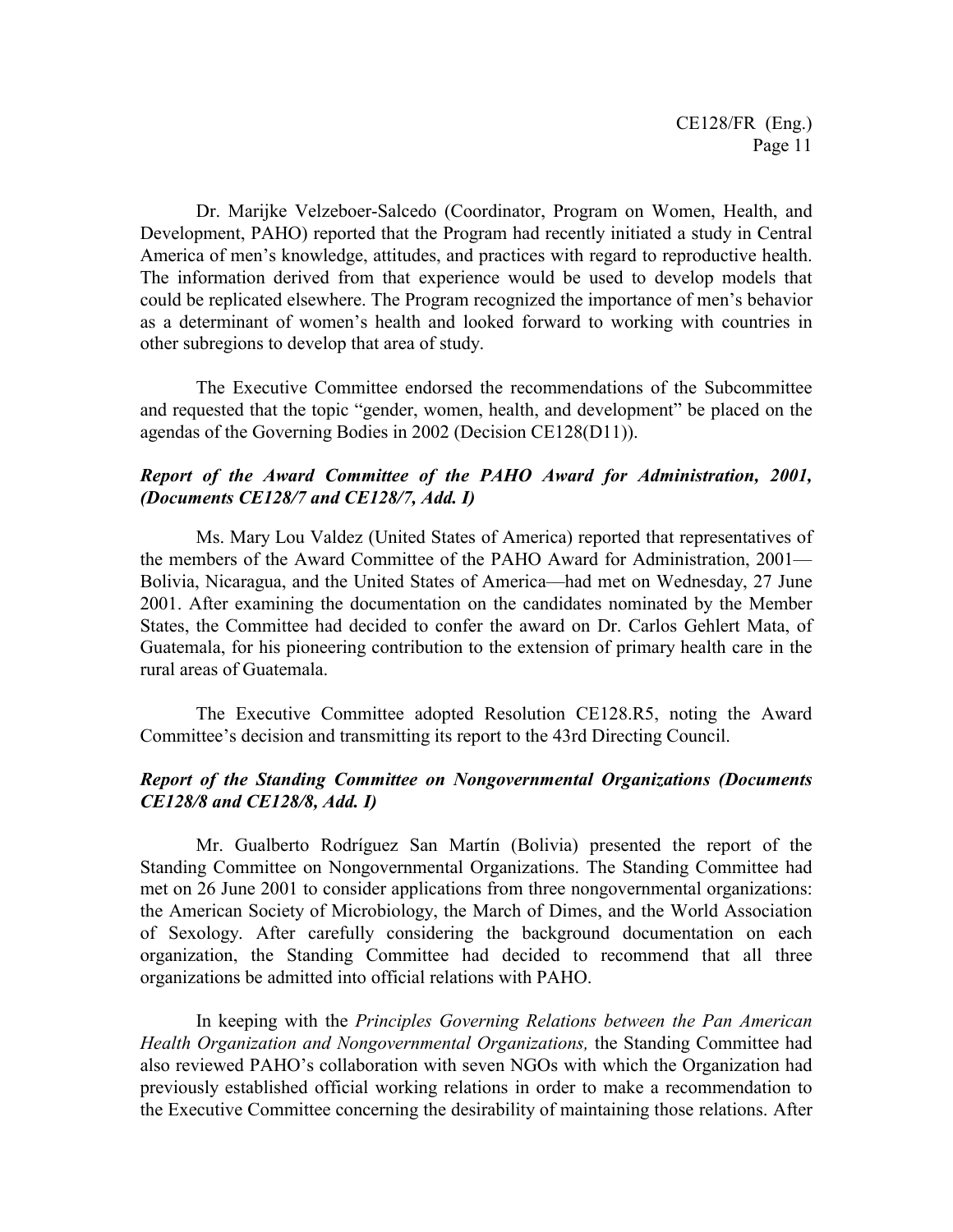examining the documentation submitted by the Director and by the NGOs themselves, the Standing Committee recommended that the Executive Committee authorize the continuation of official relations with the Inter-American Association of Sanitary and Environmental Engineering (AIDIS), the International Diabetes Federation (IDF), the Latin American and Caribbean Association of Public Health Education (ALAESP), the Latin American Federation of the Pharmaceutical Industry (FIFARMA), and the U.S. Pharmacopoeia (USP) for a period of four years.

In the case of the International Organization of Consumers Unions (CI-ROLAC) and the National Alliance for Hispanic Health, the Standing Committee recommended that the status of their official relations with PAHO be reviewed again in June 2002 to give those organizations the opportunity to present complete and satisfactory information on their activities.

The Representative of the Latin American Union against Sexually Transmitted Diseases (ULACETS) updated the Committee on the steps her organization had taken to strengthen its collaboration with the Organization since its status as an NGO in official relations with PAHO had been reviewed the previous year. Among other things, ULACETS had been working with PAHO and WHO on a joint project for the elimination of congenital syphilis. It had also been engaged in joint work aimed at improving the management of sexually transmitted diseases at the primary health care level.

The Executive Committee thanked the Standing Committee for its report and approved its recommendations (Resolution CE128.R6). Underscoring the importance of the work carried out by nongovernmental organizations in delivering health services, the Delegate of Canada said that his Government planned to include an NGO representative on its delegation to the 43rd Directing Council as an indication of the importance it attached to their participation. Canada encouraged other countries to consider doing likewise.

#### **Program Policy Matters**

# *Proposed Program Budget of the Pan American Health Organization for the Financial Period 2002-2003 (***Official Document 296** *and Document CE128/26)*

The Director introduced the proposed program budget, which had been formulated in accordance with the strategic and programmatic orientations (SPOs) for the quadrennium 1999-2002, approved by the Member States at the 25th Pan American Sanitary Conference. The principal challenges confronting the health sector in the Region were largely the same as in the previous biennium, and the SPOs therefore remained a valid guide for the Bureau's work. The proposed program was structured according to the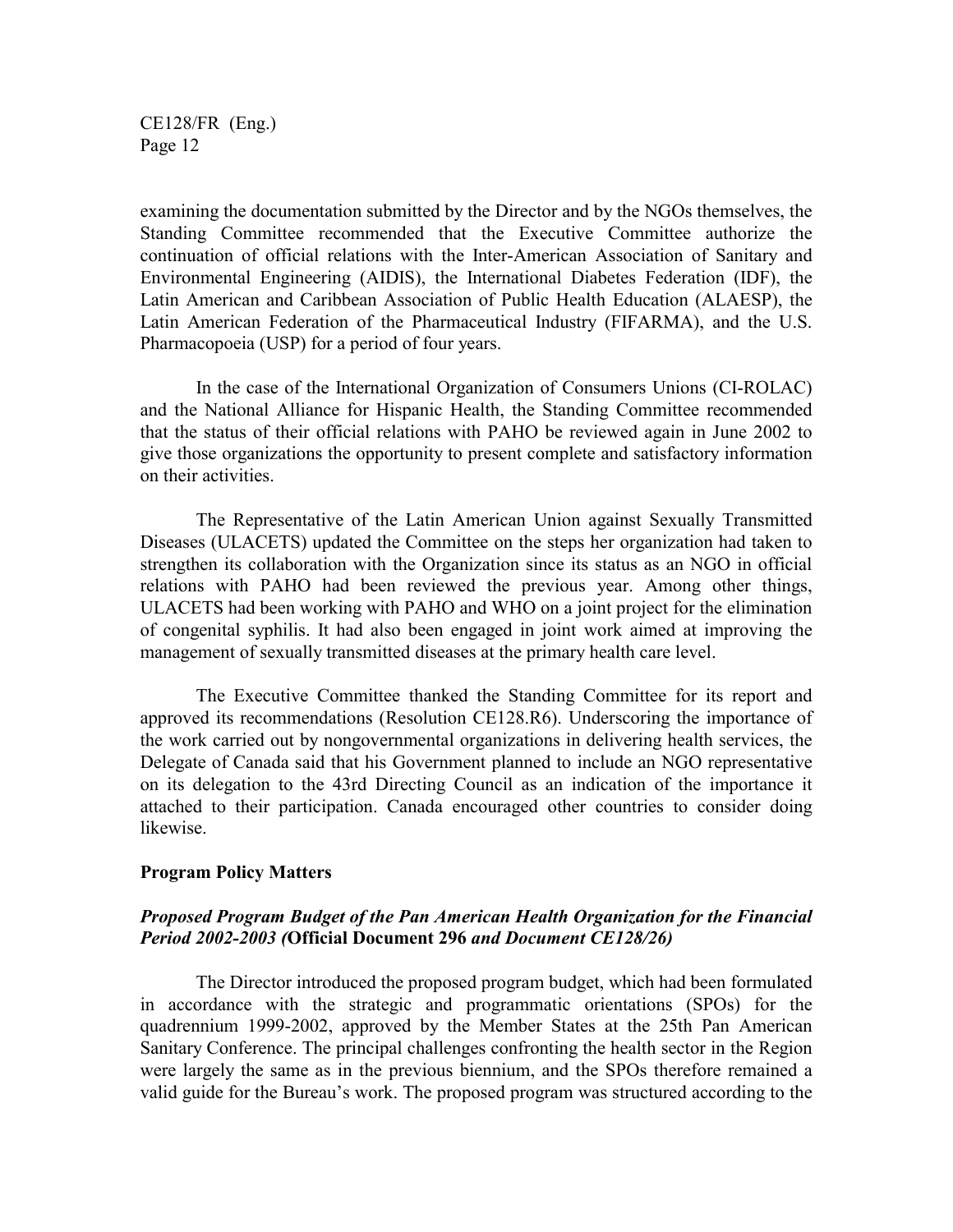five priority areas of work identified by the Member States under the SPOs: health and human development, health promotion and protection, environmental protection and development, health systems and services development, and disease prevention and control. Seated within those priority areas were the Organization's "flagship" projects: reduction of infant and maternal mortality, maintenance of polio eradication, measles elimination, reduction of tobacco use, assurance of a safe blood supply, improvement of mental health services, and control and prevention of HIV/AIDS. The program also reflected the global priorities and objectives established by WHO.

The budget document consisted of eight appropriation sections, rather than seven, as in the past. In addition to the five priority areas mentioned above, those sections included Governing Bodies and coordination, administrative services, and general direction. The latter section—which highlighted the activities of the Office of the Director and the critical staff offices that supported the Program Director, as well as the activities carried out under the Regional Director's Development Program —had been added in an effort to be more transparent regarding the organizational structure and the work of the Secretariat. Each section set out expected results, reflecting the Organization's efforts to employ results-based budgeting. Those expected results could be fine-tuned to incorporate the Committee's comments, just as they had been modified following the SPP's examination of the program.

Presentations on the program portion of the budget were then given by Dr. Carlos Castillo-Salgado (Chief, Special Program for Health Analysis), Dr. Juan Antonio Casas (Director, Division of Health and Human Development), Dr. Daniel López Acuña (Director, Division of Health Systems and Services Development), Dr. María Teresa Cerqueira (Director, Division of Health Promotion and Protection), Dr. Mauricio Pardón (Director, Division of Health and Environment), Dr. Stephen Corber (Director, Division of Disease Prevention and Control), and Dr. Ciro de Quadros (Director, Division of Vaccines and Immunization). Each director reviewed the achievements of the current biennium and summarized the proposed program for his/her respective division or program for 2002-2003, including the objectives that would guide their work and the expected results of the various projects and programs within their divisions. More detailed information on the proposed program may be found in *Official Document 296*.

Mr. Román Sotela (Chief, Budget Section, PAHO) outlined the financial content of the proposed program budget. He began by presenting a breakdown of the combined PAHO/WHO regular budget by program area, which showed the proportion that each of the eight appropriation sections would receive out of the total proposed amount of  $$261,482,000$ <sup>1</sup> That amount had been derived by taking into account the following determinants: the approved PAHO/WHO budget for 2000-2001 (\$256,245,000), the reduction in the WHO share (\$4,427,000 less than in 2000-2001), and mandatory post-

 $\overline{a}$ 

<sup>&</sup>lt;sup>1</sup> Unless otherwise noted, all monetary figures in this report are expressed in United States dollars.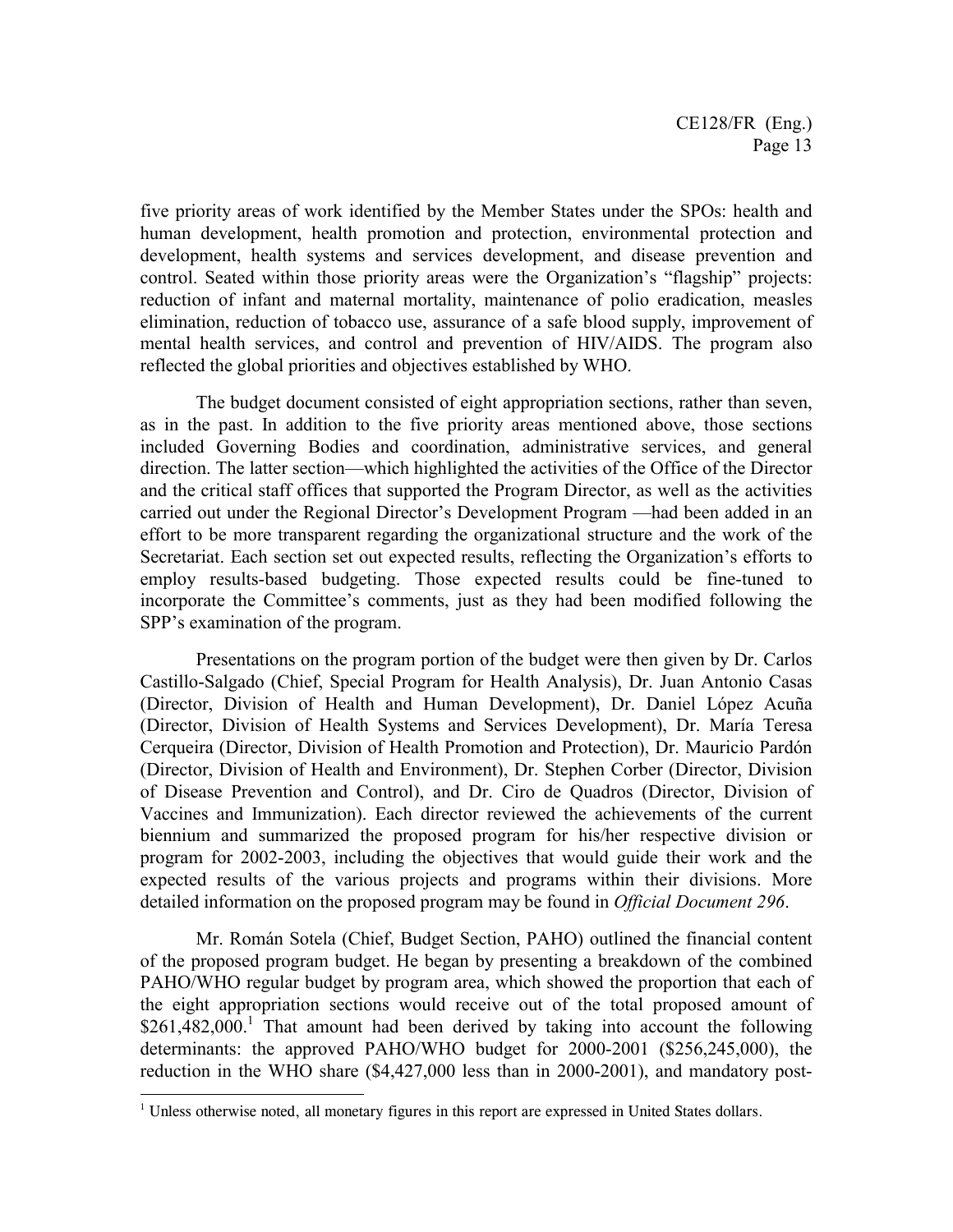related cost increases (\$9,664,000 higher than in 2000-2001). The WHO portion of the proposal, approved by the World Health Assembly in May 2001, was \$74,682,000, making the PAHO share \$186,800,000. The PAHO portion would be funded by \$170,300,000 in quota contributions plus \$16,500,000 in projected miscellaneous income, which was \$2.4 million more than in 2000-2001. The net increase in assessments would be 4.5% for the biennium.

No program increases were being requested. The 2.0% increase in the combined PAHO/WHO budget represented the net increase resulting from a mandatory 6.5% rise in the post budget and a 4.1% reduction in the non-post budget. The proposal included no projections of inflationary cost increases on the non-post portion. Of the total proposed amount, 85% (\$221.6 million) would go to direct support for countries, while 15% (\$39.9 million) would be allocated to the Secretariat.

Concluding the budget presentation, the Director urged the Member States to approve the proposed program budget for three main reasons: (1) PAHO had demonstrated good stewardship of the countries' funds in the past, and the Members could therefore rest assured that the resources they approved would be well used; (2) the Organization had demonstrated over time that it could help make a difference in tackling the Region's health problems; and (3) the Member States had asked PAHO to do more and more with less and less. At the countries' request, the Organization had taken on an increasing number of mandates, and while it was certainly willing to fulfill those commitments, there was a limit to how much it could be "strangled" by budgetary constraints and still function effectively.

He was well aware of the economic difficulties the countries faced, and he was not asking for a return to the years prior to 1996, when the budget had sometimes risen by upwards of 20%. He asked only that the budget of the Organization be commensurate with the challenges and the mandates with which the Member States had entrusted it.

The Executive Committee found the document and the presentation clear and straightforward, and applauded the Secretariat's efforts to present a transparent and results-oriented budget. Several delegates who had participated in the 35th Session of the SPP expressed satisfaction that the expected results had been refined taking into account the Subcommittee's comments. The Committee commended PAHO for the quality of its technical cooperation and praised the Director for his leadership and his judicious administration of the Organization's resources. It also recognized that the Organization had taken on a number of new mandates at the behest of the Member States—particularly in connection with the Summits of the Americas—and that it required sufficient resources to enable it to carry out those mandates and also continue to address the critical health needs in the Region, many of which were discussed by the Committee at the 128th Session. At the same time, the need to prioritize rigorously, look for savings through greater efficiency, and identify and eliminate obsolete activities was underscored.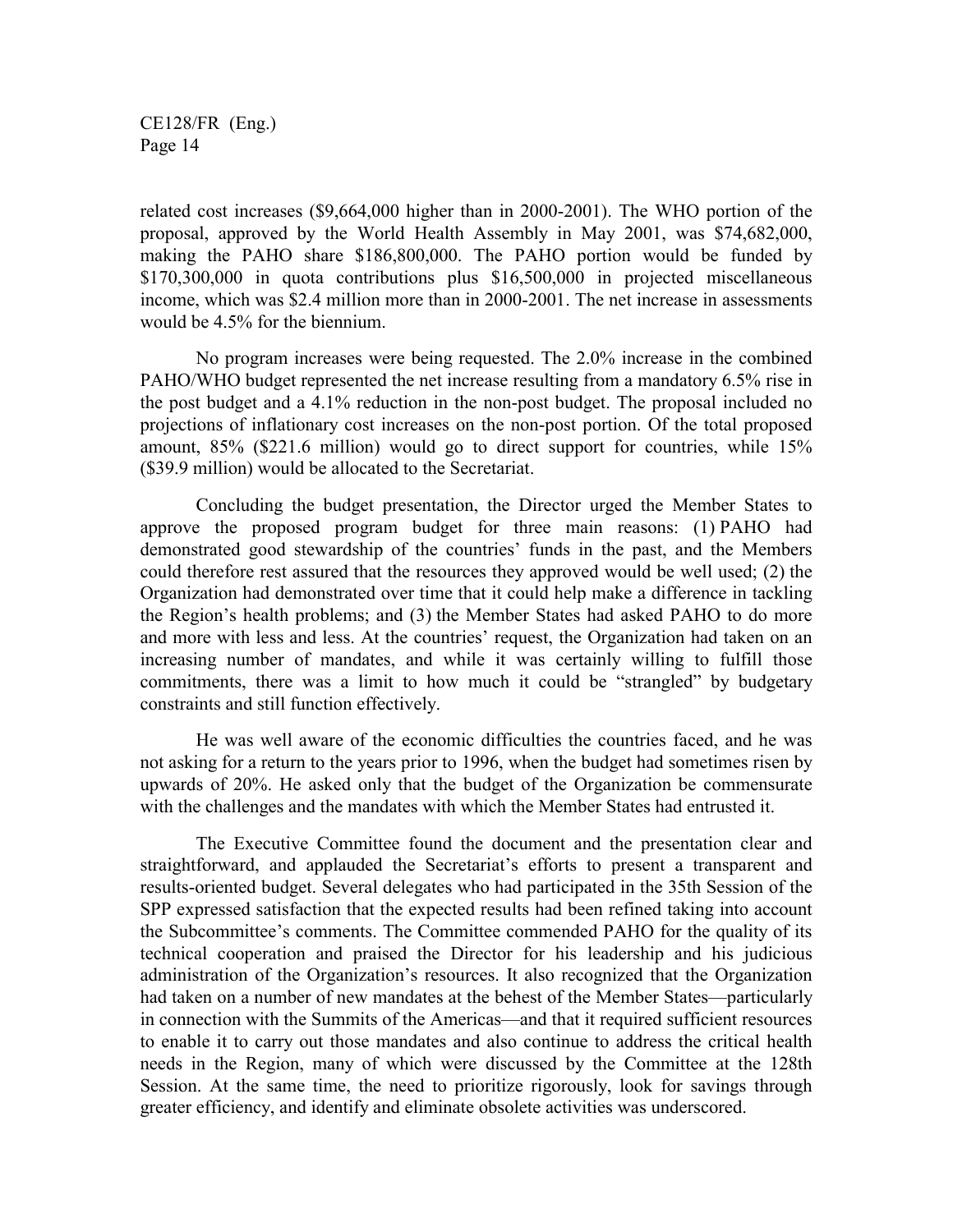The majority of the delegations present expressed unequivocal support for the proposed program and budget. The Delegate of Cuba said that, while his Government supported the budget proposal, it did wish to register concern over the increase in quota contributions, especially as his country, despite its difficult economic situation, paid the eighth highest assessment, but ranked eighteenth in terms of technical cooperation received. As his delegation had made clear at the recent World Health Assembly, Cuba strongly opposed any reductions in the contributions of developed countries if they came at the expense of an increase in the assessments of the developing countries.

The Delegate of Canada also voiced concern about the proposed rise in assessments, noting that countries that were already having trouble meeting their current assessments would have even greater difficulty fulfilling larger commitments. Canada had a long-standing policy of zero nominal growth in the budgets of the Organization of American States and the United Nations family of organizations, including PAHO. Nevertheless, his Government would continue to support PAHO through active participation in its work and through extrabudgetary funding. The Delegate of the United States said that her country also advocated zero nominal growth in the PAHO regular budget and therefore could not support the proposed increases. Her Government believed that, by prioritizing and undertaking efficiencies, the Organization could continue to operate with the same level of regular budget funding as in 2000-2001. She suggested that PAHO might try to economize in the areas of general direction, Governing Bodies, and administrative services, all of which showed increased allocations for 2002-2003. Both she and the Delegate of Canada expressed the hope that it would be possible to arrive at some consensus regarding the budget proposal prior to the Directing Council.

Several questions were asked concerning the projections for miscellaneous income and extrabudgetary funds. In regard to the latter, it was pointed out that the projected amount was substantially less than in 2000-2001, and the importance of extrabudgetary funding—especially in light of the resource constraints in the regular budget—was emphasized.

With respect to miscellaneous income, the Director emphasized that the Secretariat was careful not to project more investment income than it believed could be realized. The figure in the document was a conservative estimate based on past performance. Similarly, the Secretariat was very cautious in programming extrabudgetary funds and had included in the budget proposal only those funds that it was certain to receive. It would continue to work as aggressively as possible during the biennium to convince other partners to support PAHO's work and would provide updates to the Member States on receipts of additional extrabudgetary funding during the biennium. Nevertheless, as he had said on a number of previous occasions, PAHO would never accept offers of money for activities that did not fall within the sphere of the programs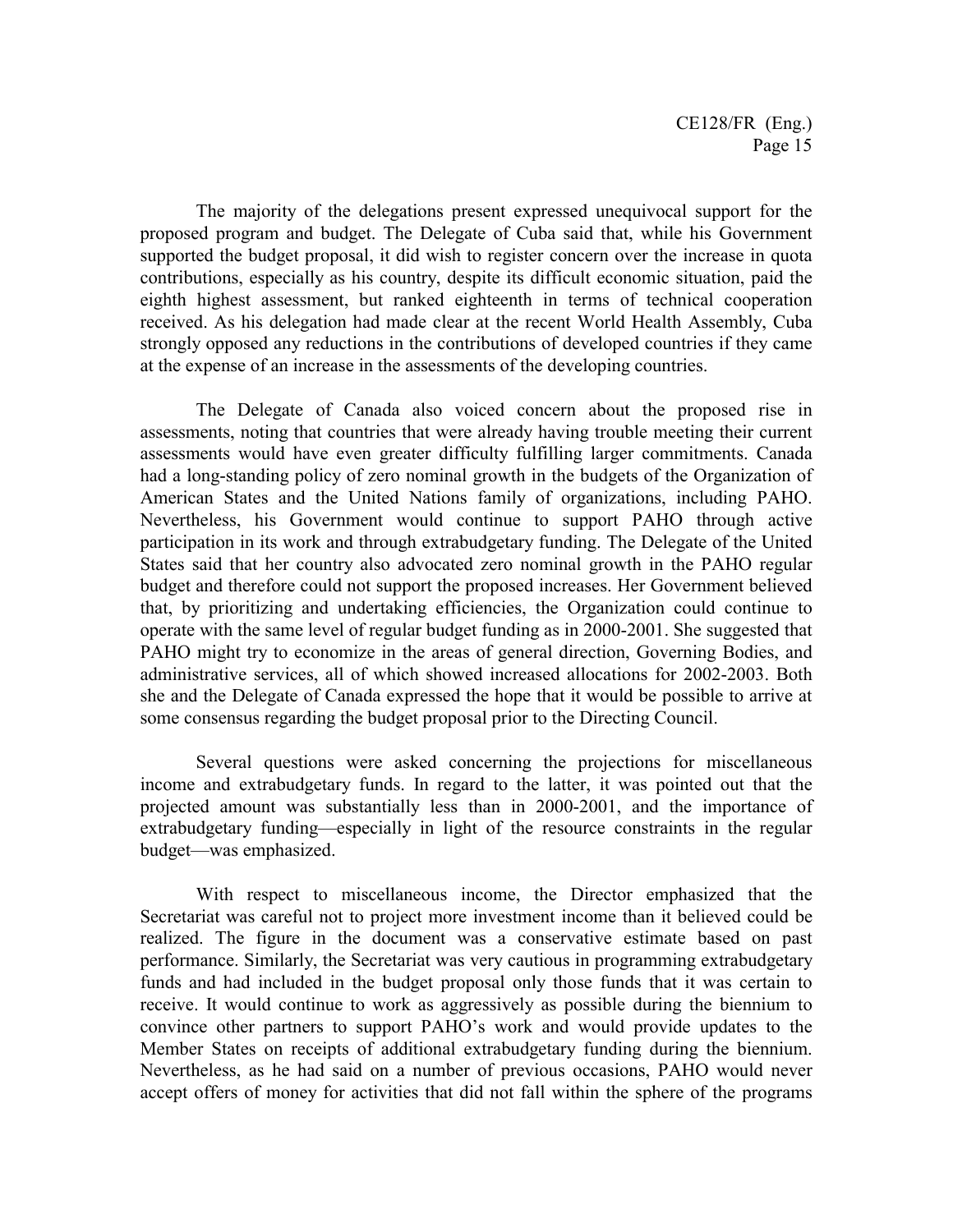approved by the Member States. Further, the Organization would not agree to any restrictive conditions on how or where extrabudgetary funds could be used.

Dr. Alleyne thanked the Committee for its manifestations of confidence in the Secretariat's ability to manage the Organization's resources wisely and for its support of the proposed program. He was grateful to those Member States that had agreed to both the program and the proposed budget for carrying it out. At the same time, he appreciated the position of the Members that advocated zero nominal growth in the regular budget. Though he understood the difficulty of making an exception for PAHO, he also felt that such an exception was warranted in some situations. He respectfully suggested that this might be one of those situations. Over the next few months, the Secretariat would try to find some mechanism for achieving consensus around what the program and budget of PAHO should be for the next biennium.

The Committee adopted Resolution CE128.R15.

#### *Vaccines and Immunization (Document CE128/10)*

Dr. Ciro de Quadros (Director, Division of Vaccines and Immunization, PAHO) reviewed the status of vaccine-preventable diseases in the Region of the Americas. He reported that endemic transmission of measles had been confined to Haiti and the Dominican Republic during the past year, although imported measles cases had been confirmed in several countries of the Region. Owing to intensive vaccination and surveillance efforts, it was expected that transmission on Hispaniola could be interrupted by the end of the year. Neonatal tetanus had likewise continued its downward trend in 2000 and was now confined to less than 1% of the districts in the Americas. An outbreak of vaccine-related poliomyelitis had occurred in the Dominican Republic in October 2000, but the outbreak had been halted by mass vaccination campaigns carried out in both the Dominican Republic and Haiti. It was troubling, however, that in many countries the indicators of surveillance for acute flaccid paralysis were below the levels required for certification of polio eradication; therefore, in addition to maintaining high polio vaccination coverage levels, the countries needed to bring their epidemiological surveillance indicators up to international standards.

The specter of reurbanization of yellow fever had been raised by the occurrence of numerous outbreaks in 1999-2000, some very close to urban areas, pointing to the need to augment vaccination in risk areas as well as control the *Aedes aegypti* vector. Following the model of Cuba and the English-speaking Caribbean, the countries of Latin America had intensified their efforts to control rubella and congenital rubella syndrome (CRS). PAHO was collaborating in projects to improve surveillance of rubella and CRS in order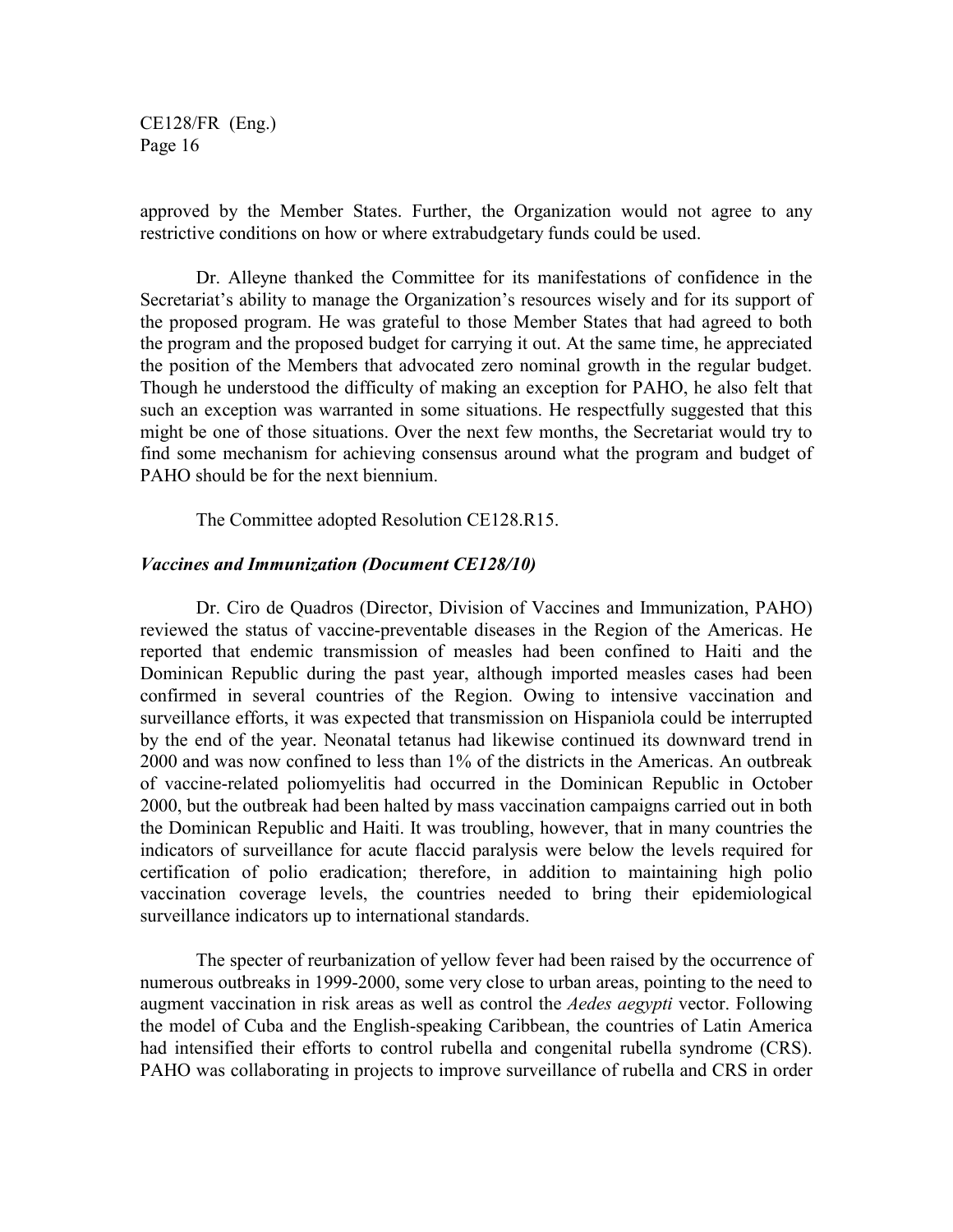to better determine their impact, so that appropriate vaccination policies could be developed.

In the Region of the Americas, the gap between developing and industrialized countries in the number of childhood vaccines employed had almost disappeared, thanks to strong political will toward the use of vaccines. The Organization was working to strengthen networks of national regulatory authorities and national quality control laboratories to ensure that both imported and locally produced vaccines were safe and of high quality. The Organization was also involved in efforts to guarantee that vaccines were administered safely. In order to counter fears of vaccination-related adverse events, it was working with news media and public health officials to provide sound information. The vaccine shortages of the past two years would probably continue for another year or more. PAHO was working very closely with vaccine producers and with UNICEF to ensure that children would not go unvaccinated for lack of vaccines, and was encouraging Member States to plan their vaccine needs and place orders well in advance.

The Executive Committee commended the Organization on its continued prioritization of vaccines and immunization and expressed support for the plans presented in the document. The Committee recognized that it was important not to become complacent about the successes that had been achieved in the Region and underscored the need for strategies to encourage continued social participation in order to keep vaccine coverage at high levels. It also signaled the need for better social marketing practices, coupled with the provision of credible information on the benefits of vaccines, to refute the challenges to immunization that were being seen in the media.

Shortages of vaccines, both current and potential, were a source of concern. Dr. de Quadros was asked to comment on PAHO's activities in ensuring vaccine supply security. It was pointed out that ordering vaccines far in advance would not solve the problem if the total quantity of vaccines available was insufficient. A strategic, long-term approach was regarded as essential to increase and maintain vaccine supply in the Region. It was also suggested that funding should be sought to develop increased vaccine production capacity, assure quality, and facilitate the introduction of new vaccines.

Several Member States expressed consternation that, because interruption of measles transmission had not been given the same priority in many other regions as it had in the Americas, the countries of the Region would have to continue to bear the financial burden of measles immunization and maintain the infrastructure needed to support it until the rest of the world caught up. They also voiced concern over the risk of imported measles cases and asked for guidance on reducing that risk.

Questions were asked concerning PAHO's recommendations on yellow fever vaccination, barriers to achieving vaccine coverage in problem areas, the operation of the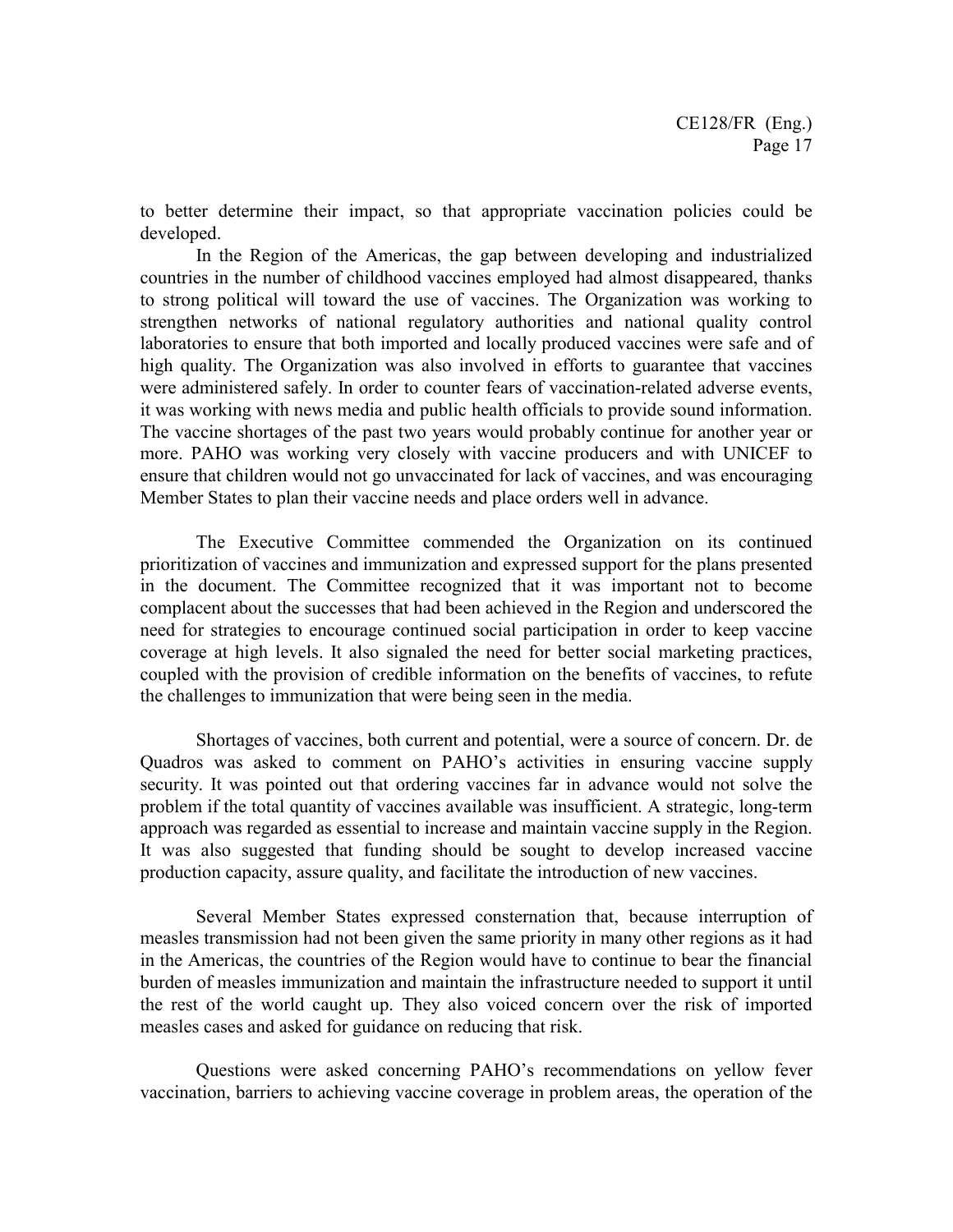EPI Revolving Fund for the Purchase of Vaccines, and introduction of new vaccines, including introduction of a possible AIDS vaccine. It was suggested that the success achieved through the Revolving Fund approach might provide a model for the control and prevention of AIDS. One delegate noted that the document lacked data from the Englishspeaking Caribbean on some topics.

In his response, Dr. de Quadros emphasized that it was imperative that the countries maintain high levels of measles vaccination coverage to remove the threat of epidemics in the Region. Maintaining high rates of immunization in the population was also the best way to avoid imported cases. The Americas should encourage the rest of the world to strive for measles eradication. There were several forums in which Member States could urge other countries to implement the WHO measles eradication plan, which the Americas had helped develop, including WHO meetings and the board of the Global Alliance for Vaccines and Immunization (GAVI). The countries must continue striving to identify pockets of low coverage of measles and other vaccines and channeling resources to them. Rapid results could be obtained if efforts and money were focused on areas of known low coverage.

Regarding yellow fever vaccination, the PAHO Technical Advisory Group on Vaccine Preventable Diseases had clearly recommended that yellow fever vaccine should be included among routine childhood vaccines in countries where yellow fever existed. With expansion of the vector and risk of reurbanization of the virus, it was important to vaccinate the entire population, rather than only the classic risk groups. As for the introduction of new vaccines, prior to making decisions on the widespread use of new and expensive vaccines against pneumococcus and meningococcus, governments needed better data on the impact of those agents. PAHO was working to organize a diagnostic network that could provide that data within the next two or three years. With respect to a possible vaccine against HIV, any decisions on its introduction would depend on efficacy testing, as it would not be desirable to discourage use of other preventive measures by supplying a vaccine that was not close to 100% effective. UNAIDS would be making recommendations on efficacy requirements.

Noting that Brazil, Cuba, and Mexico had achieved great capacity for national production of vaccines, Dr. de Quadros emphasized the need to build partnerships among producers in the Region in order to achieve regional self-sufficiency and assure the supply of vaccines. He reported that a meeting of vaccine producers in the Americas was being organized. Of foremost importance was certification of vaccine production processes, which was nearing completion in Cuba for hepatitis B vaccine and in Brazil for yellow fever vaccine. PAHO was in discussions with Mexico about certifying its production of polio vaccine. Regarding the Revolving Fund, he explained that the value of vaccines bought through the Fund during the year greatly exceeded its level of capitalization at any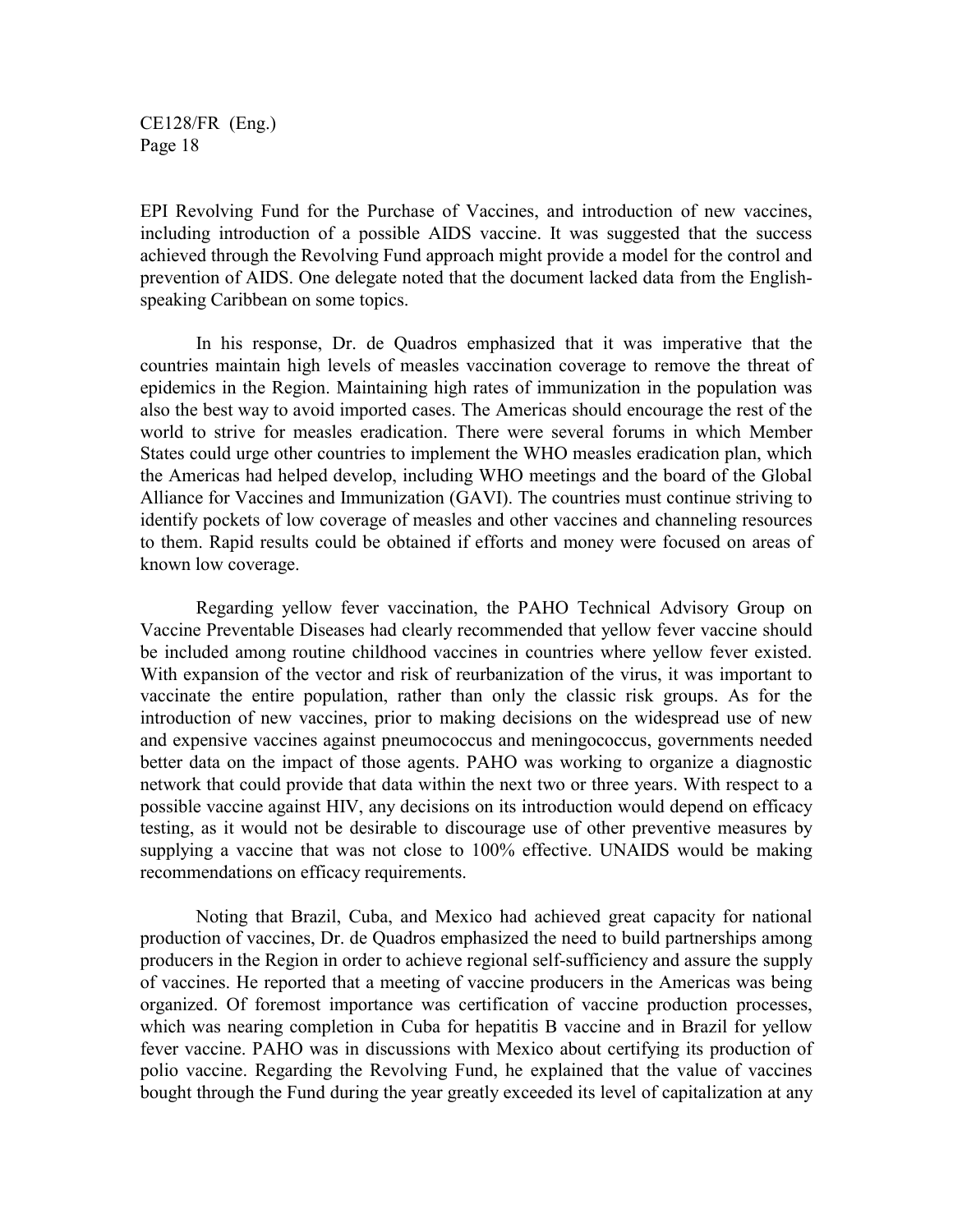given time. Therefore, the countries were asked to make deposits in advance if they were placing large orders, especially for the newer and more expensive vaccines.

The Director affirmed that PAHO could not currently put more capital into the Revolving Fund, and thus advance payments were a necessity. The topic of vaccines and immunization should be a source of well-deserved pride for the countries. Their dedication to maintaining high immunization coverage was exemplified by El Salvador, which had succeeded in carrying out its scheduled vaccination campaigns even in the aftermath of a severe earthquake. The Organization was committed to helping health authorities respond to the vaccination "naysayers," whose arguments could do tremendous damage to immunization infrastructure when blown out of proportion. Effective social marketing strategies were needed to guard against complacency among the population. Better social marketing was also needed to convince the rest of the world to apply the available low-cost technology of measles vaccination to save lives. Regardless of what rest of the world did, the Americas would keep vaccinating.

The Committee adopted Resolution CE128.R8 on this item.

# *Report on the XII Inter-American Meeting, at the Ministerial Level, on Health and Agriculture (Document CE128/11)*

Dr. Stephen Corber (Director, Division of Disease Prevention and Control, PAHO) reported on the XII Inter-American Meeting, at the Ministerial Level, on Health and Agriculture (RIMSA XII), which was held in São Paulo, Brazil, from 2 to 4 May 2001. RIMSA XII had marked the first time that both health and agriculture ministers had come together to discuss issues of common concern since the delegates at RIMSA XI had decided to change the name of the meeting (which was formerly called "Inter-American Meeting, at the Ministerial Level, on Animal Health") in order to better highlight the close ties between the health and agriculture sectors. The meeting had been attended by delegations from 35 Member States, the majority headed by ministers, vice ministers, or ambassadors. The private sector and various other cooperation agencies had also been represented. The President of Brazil, Dr. Fernando Henrique Cardoso, had addressed the closing session.

The participants had discussed the report on the activities of the PAHO Program on Veterinary Public Health and approved the proposed plans of action for 2002–2003 of its two specialized centers: the Pan American Foot-and-Mouth Disease Center (PANAFTOSA) and the Pan American Institute for Food Protection and Zoonoses (INPPAZ). Reports had been presented on the Eighth Meeting of Directors of National Rabies Control Programs in Latin America and the Eighth Meeting of the Hemispheric Committee for the Eradication of Foot-and-Mouth Disease (COHEFA), which had been held one day prior to the opening of RIMSA XII. The delegates had adopted a resolution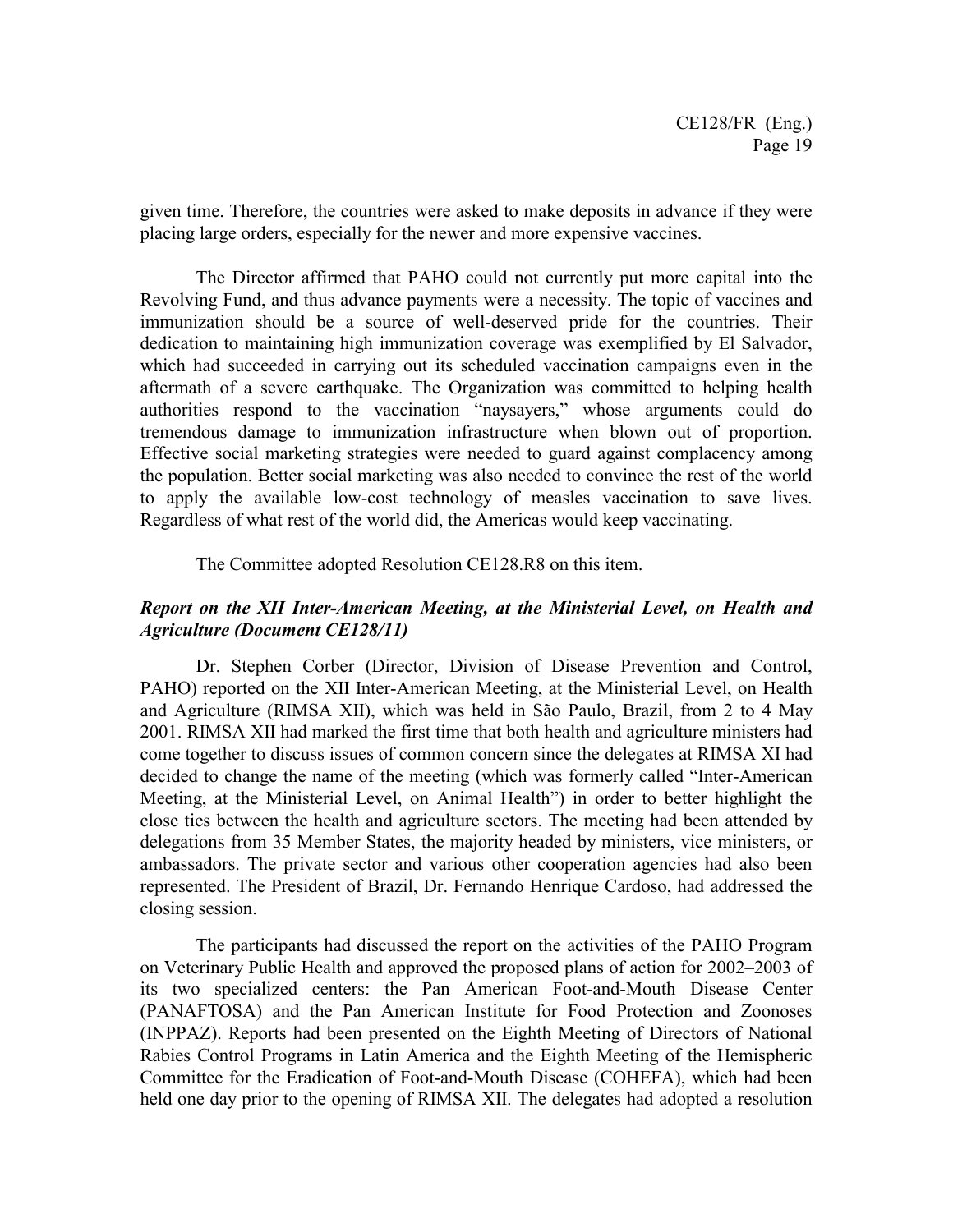endorsing COHEFA's recommendation that PANAFTOSA assume responsibility for auditing and evaluating national foot-and-mouth disease control programs. Two panel discussions had taken place, one on community participation in food protection and one on zoonoses of importance for the economy and public health. The latter had included a report on a PAHO/WHO expert consultation on bovine spongiform encephalitis (BSE) held in Uruguay in April 2001. Additional presentations had focused on the foot-andmouth disease situation in Uruguay and the productive municipalities movement in Cuba.

One of the key outcomes of RIMSA XII had been the creation of the Pan American Commission for Food Safety (COPAIA), which would serve as a regional forum for discussion of food safety issues and development of policies in that area. RIMSA XII had adopted 10 resolutions, which appeared, together with an account of the deliberations, in the final report of the meeting (Document RIMSA12/FR).

The Executive Committee felt that the São Paulo meeting had been highly productive and reiterated its support for RIMSA as a mechanism for promoting coordination and cooperation between the health and agriculture sectors on issues of mutual interest. The creation of COPAIA and the establishment of a stronger framework for foot-and-mouth disease control, with a more proactive role for PANAFTOSA, were considered especially important accomplishments. The Committee voiced firm support for COPAIA, although it was also emphasized that the Commission should complement, not duplicate, the work of other international bodies working in the area of food safety.

The Delegate of Canada noted an apparent discrepancy between the final report of RIMSA XII and Resolution RIMSA12.R3, which approved the creation of COPAIA and requested the Director to convene a small working group to assemble the comments regarding the scope, framework, and terms of reference of COPAIA provided during the discussion at RIMSA XII and present them to the Commission. The Commission, in turn, would assess the comments of the working group and draft the terms of reference for its work. At RIMSA XII, his Delegation had proposed that the terms of reference should be developed by the Commission members at the first full meeting of COPAIA, which would allow input from representatives of producers, processors, and consumers, as well as ministers of health and agriculture. The draft terms of reference would then be circulated to all Members of PAHO for their agreement. That proposal had formed the basis for Resolution RIMSA12.R3, and Canada requested that the process outlined in the resolution be followed.

Several questions were asked about the linkages between COPAIA and the Inter-American Network of Food Analysis Laboratories and about the budgets of INPPAZ and PANAFTOSA, which had not been included in the plans of action approved at RIMSA XII. It was pointed out that, in the past, INPPAZ had experienced significant delays in the collection of quota contributions, which might affect the Institute's ability to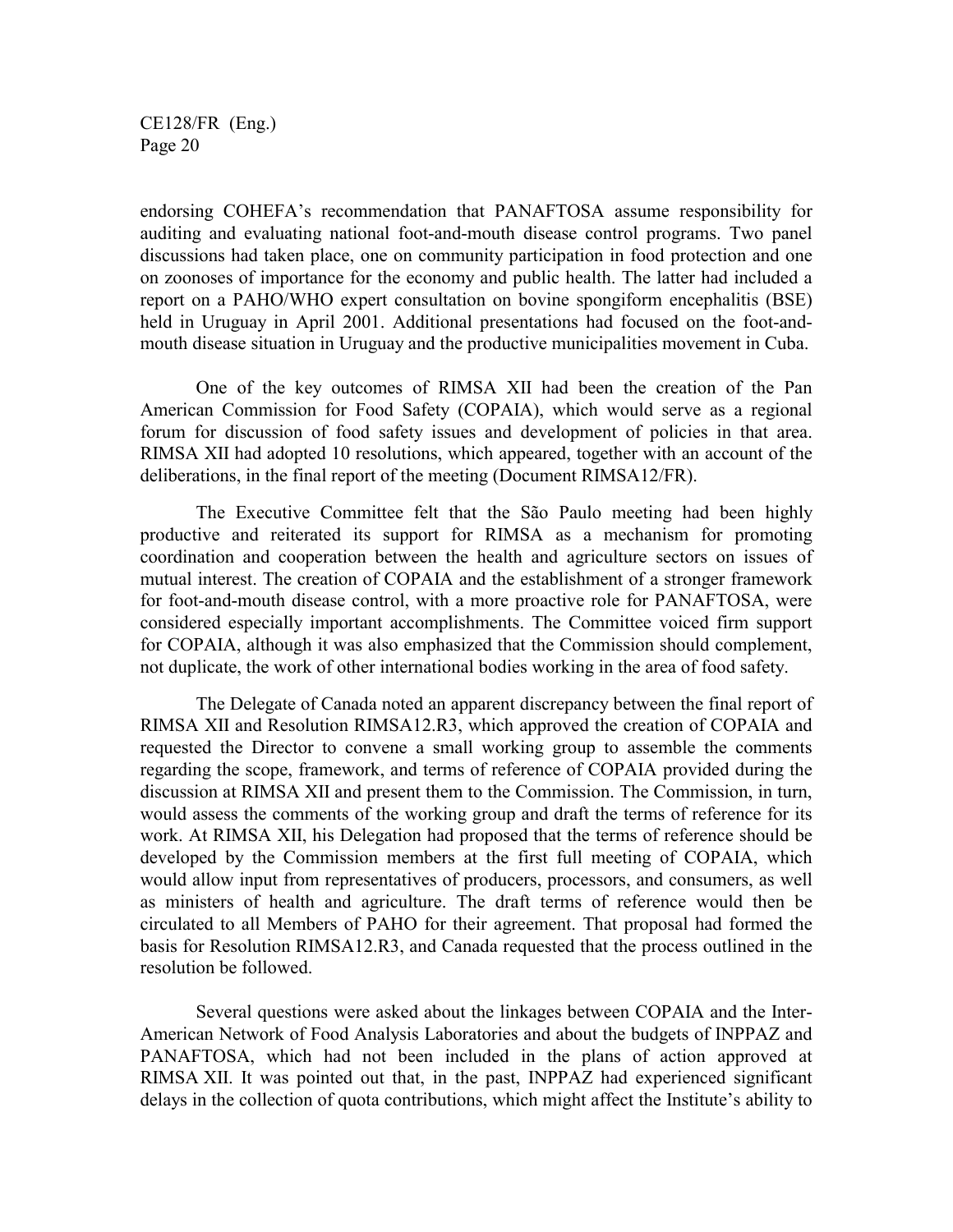fulfill its key role as the technical secretariat for COPAIA. In light of the comments relating to the need for coordination between the health and agriculture sectors in applying the International Health Regulations (discussion of this item appears below), it was suggested that that topic might be included on the agenda for RIMSA in 2003.

Replying to the comments concerning the small working group on the COPAIA terms of reference, Dr. Corber said that the meeting of the group had been tentatively scheduled for 25–26 July 2001 at INPPAZ headquarters in Argentina. After that group had reviewed the terms of reference, they would be submitted to the Commission members at a meeting of COPAIA, to be convened as soon as possible after the working group met. They would then be presented to the PAHO Member States at the Directing Council in September 2001. It was important to note that COPAIA would include representatives of consumer and producer associations from the various subregions, in addition to ministries of health and agriculture. Members of all those constituencies would review the terms of reference and would also take part in the COPAIA meeting that would examine them subsequently.

PAHO concurred fully with the view that the Commission should not duplicate the work of other international bodies concerned with food safety, but should seek to complement them. For example, it was a function of the Joint FAO/WHO Commission of the Codex Alimentarius to set standards; COPAIA's role would be to help countries develop policies and plans for meeting those standards. Representatives of FAO and the Codex Alimentarius Commission had been present at the inaugural session of COPAIA and had supported its creation, precisely because they felt that the Commission would enhance their efforts and help promote greater food safety in the Region.

Regarding the linkage with the Inter-American Network of Food Analysis Laboratories, Dr. Corber explained that the Network sought to improve the quality of laboratory analysis of possible sources of food contamination, promote the development of an international network of laboratories, and build laboratory food analysis capability within countries. While the Network's activities were certainly related to those of COPAIA, the Commission was intended to be mainly a policy-setting body, whereas the Network was more directly involved in the technical aspects of ensuring food safety.

The Director felt that RIMSA XII had been truly remarkable for several reasons, notably the delegates' decision to give PANAFTOSA the authority to carry out audits of the foot-and-mouth disease situation in countries. The ministers had recognized that it was necessary to have an independent entity in the Americas that could conduct such audits and report to countries that might be affected by foot-and-mouth disease outbreaks. Another noteworthy achievement that had resulted from the enthusiasm generated by RIMSA's discussion of foot-and-mouth disease had been the signing of an agreement by the MERCOSUR ministers of agriculture, who had affirmed their commitment to collaboration, transparency, and dissemination of information in relation to the disease.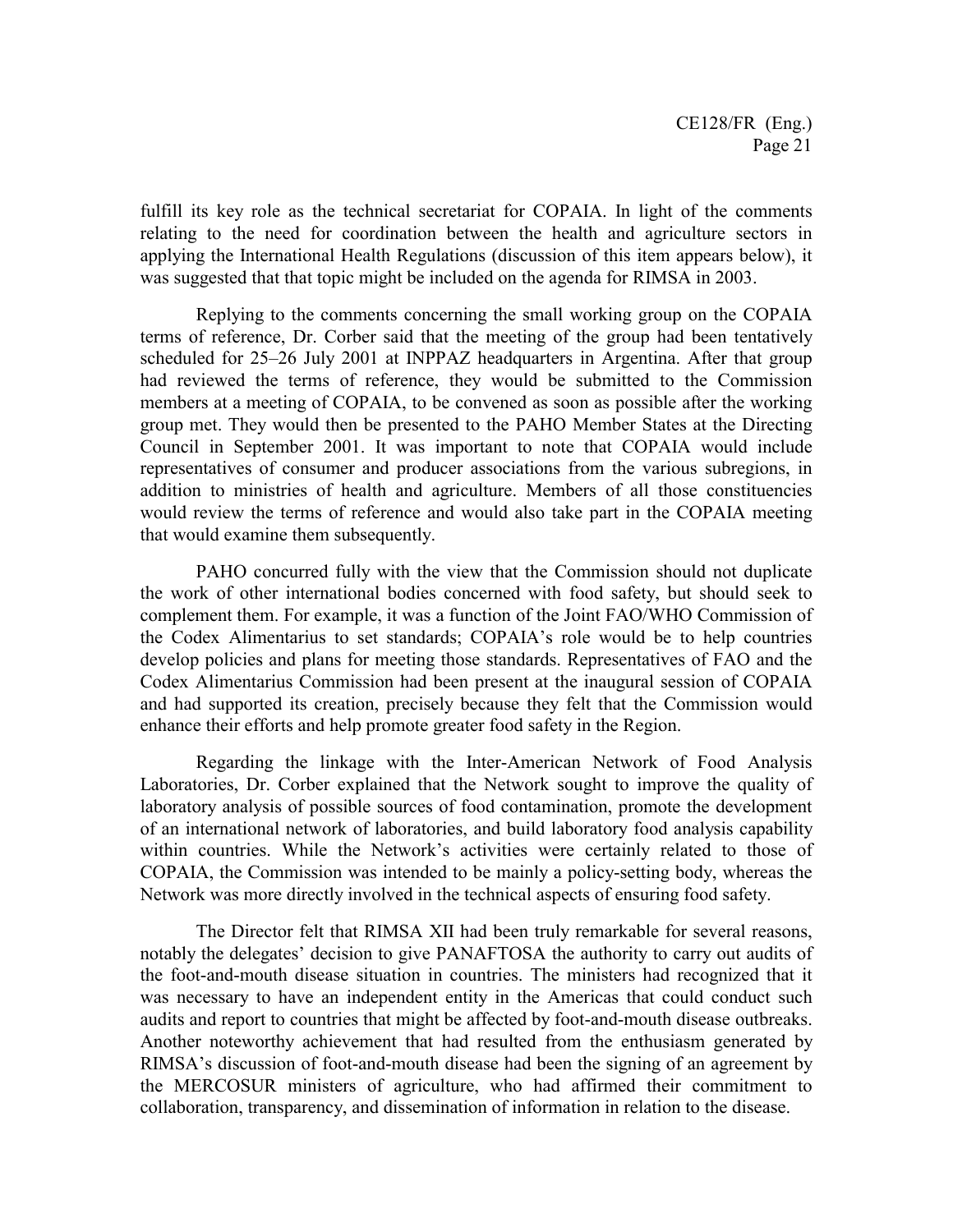With regard to the budgets of PANAFTOSA and INPPAZ, he explained that it had formerly been the practice to present those budgets to RIMSA along with the plans of action for the centers. He had considered it advisable to discontinue that practice, however, since it was the Directing Council, not RIMSA, that had the authority to set the budgets for the centers when it approved the budget for the Organization as a whole. Therefore, only the plans of action had been presented to, and approved by, RIMSA. Nevertheless, it might be necessary to modify those plans of actions to fit the budgetary allocations approved by the Directing Council.

As for the collection of assessments due to the centers, the Organization had made considerable progress with the Government of Brazil in establishing terms for the payment of quotas and a plan for the payment of arrears to PANAFTOSA. In addition, PAHO was looking into how the private sector might contribute to the center's financial support. Representatives of livestock producers present at RIMSA XII had indicated their willingness to do so, since it was in their best interest for PANAFTOSA to function as effectively as possible. PAHO was therefore seeking to develop a suitable framework for private-sector contributions, which might entail some changes in the center's governance. He would keep the Governing Bodies apprised of the progress of those efforts.

Less headway had been made in collecting the debt to INPPAZ. The Organization had been engaged in intense discussions with the Government of Argentina regarding the arrears due from both the Ministry of Health and the Ministry of Agriculture. Part of the problem was lack of clarity about which entities within the Argentine Government were responsible for the Institute's budget. However, PAHO's view was that it was the responsibility of the Government of Argentina as a whole, not any particular branch, to fulfill the commitments it had made to INPPAZ. He was hopeful that an understanding would be reached with the Government in the near future.

Responding to the concerns of the Delegation of Canada, he affirmed that, in case of any discrepancy between the final report and Resolution RIMSA12.R3, the resolution would take precedence. In accordance with that resolution, it would be COPAIA itself that would make the final decision regarding its terms of reference.

Finally, he expressed the Organization's gratitude to the Government of Brazil, and in particular to Dr. João Carlos de Souza Meirelles (Secretary of Agriculture for the state of São Paulo), for hosting the meeting.

The Committee adopted Resolution CE128.R2, recommending, inter alia, that the 43rd Directing Council endorse the resolutions of RIMSA XII.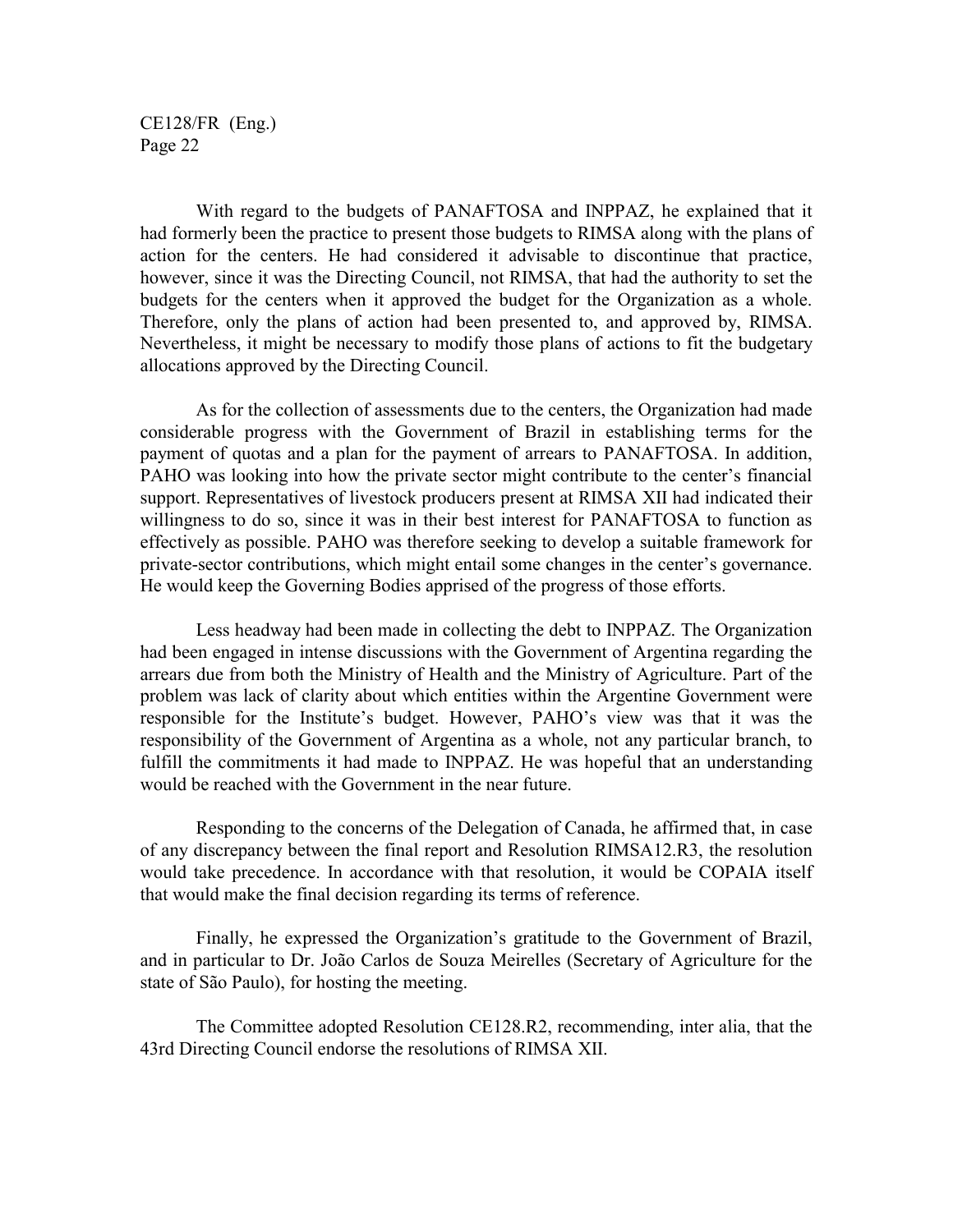#### *International Health Regulations (Document CE128/14)*

 Dr. Marlo Libel (Regional Advisor on Communicable Diseases, PAHO) updated the Committee on the process of revising the International Health Regulations (IHR). The World Health Assembly, in 1995, had recommended that the Regulations be revised in order to address the new challenges associated with increasing international travel and trade and the attendant potential for rapid spread of infectious diseases. The present Regulations, adopted in 1969, were limited in several respects: they regulated only three diseases (cholera, plague, and yellow fever), they depended on country notification, they lacked mechanisms for collaboration between affected countries and WHO, and they provided no effective incentives to induce compliance by Member States.

The main challenges in the IHR revision process were to ensure reporting of public health risks that were of urgent international importance, avoid stigmatization and unnecessary negative impacts on international travel and trade due to invalid reporting, and ensure that the system was sensitive enough to detect new or reemerging public health risks. A key concept in the new Regulations would be that of "events of urgent international importance related to public health." Unlike the current Regulations, the new IHR would not contain a list of notifiable diseases, nor would they rely solely on reporting of disease syndromes, as had initially been proposed. Rather, the new Regulations would require countries to report any outbreak of disease or other health event that posed an urgent international threat to public health. The Regulations would provide an algorithm to help health authorities in the countries decide when an event should be considered both urgent and international, and they would also include measures that could be taken to prevent the international spread of disease. The document outlined the proposed changes.

The timeline for revision of the Regulations called for them to be submitted to the World Health Assembly for approval in 2004. A draft revised text of the Regulations would be prepared during 2002. In the meantime, a process of consultation would take place with a view to obtaining maximum feedback and ensuring that the next draft version of the Regulations incorporated Member States' suggestions and responded to their needs. As part of that process, countries would be asked to participate in fieldtesting various aspects of the Regulations, including the decision tree for determining whether a public health event is of urgent international importance. At the regional level, PAHO would be seeking to involve countries of the Americas in that testing and in assessing the applicability of the proposed changes, many of which would require changes in national legislation. In conclusion, Dr. Libel noted that several other stakeholders were being consulted in the revision process—notably the Codex Alimentarius Commission and the World Trade Organization—given the linkages between global trade and the transmission and reporting of infectious diseases.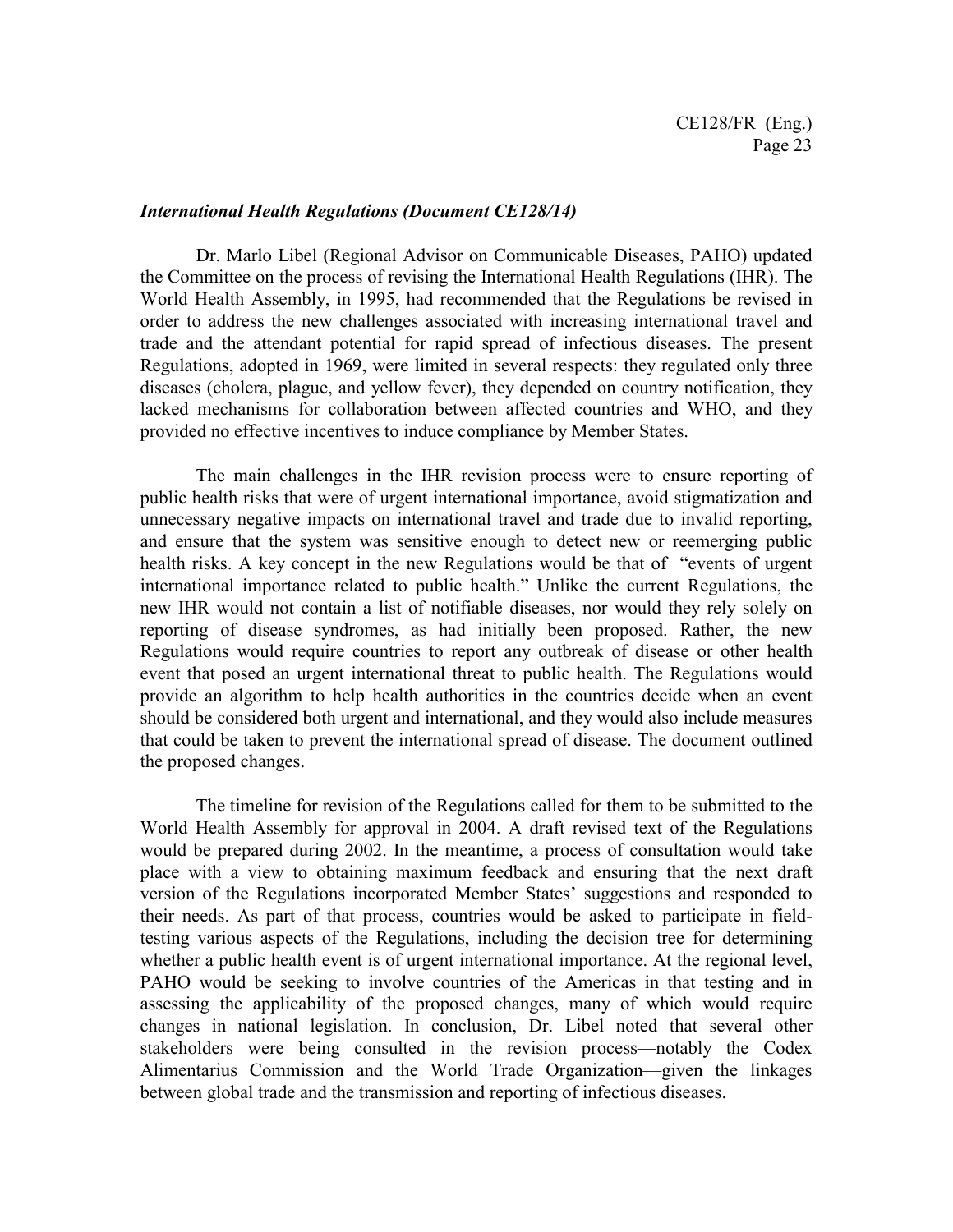The Executive Committee welcomed the progress report on the revision of the International Health Regulations but expressed concern that the process had been so protracted. WHO was urged to devote more resources and step up the pace of the revision process in order to be sure of meeting the 2004 deadline. All the delegates who spoke on this item emphasized their countries' willingness to collaborate in order to move the revision process along as quickly as possible. The Committee stressed that the revised IHR should continue to give priority to the protection of public health and prevention of disease, although it also recognized the need to avoid unnecessary measures that could have unintended economic consequences or infringe the right of nations to engage in international trade. The Committee also agreed on the need for collaboration with other stakeholders in the revision process. In particular, it was pointed out that animal health organizations should be involved, in light of the connections between the Regulations and animal production, food trade, and food safety and security.

Building response capacity and strengthening national surveillance systems were considered crucial to the success of the revision process and the effective functioning of the Regulations. Several delegations requested PAHO's assistance for that purpose. The need to link national and international surveillance was also emphasized. Members raised several specific concerns in relation to the Regulations and the proposed measures for disease containment, including the advisability of insecticide-spraying on arriving aircraft and staffing of airports in order to monitor passengers for possible diseases, measures to address the potential for disease introduction by undocumented travellers who did not pass through official points of entry, and the risk that hospital supplies and equipment donated by one country to another might serve as fomites. In connection with this last issue, it was suggested that PAHO might develop a set of guidelines for donations of used hospital goods and equipment aimed at reducing the risk of pathogen transport.

Several questions were asked regarding the legal aspects of the revision process and how the revised Regulations would be enforced. One delegate also inquired whether the revision of the International Health Regulations would necessitate a revision of the Pan American Sanitary Code.

Dr. Libel thanked the delegates for their offers to participate in the revision process. That participation would be critical in producing and evaluating the next draft revision of the Regulations in order to meet the 2004 goal. With regard to the legal aspects of the Regulations, he explained that they would represent an international agreement among the Member States, but most of the provisions would be exercised at country level through national legislation and regulations rather than through an international body. As he had pointed out in his presentation, part of the revision process would entail revision of national laws.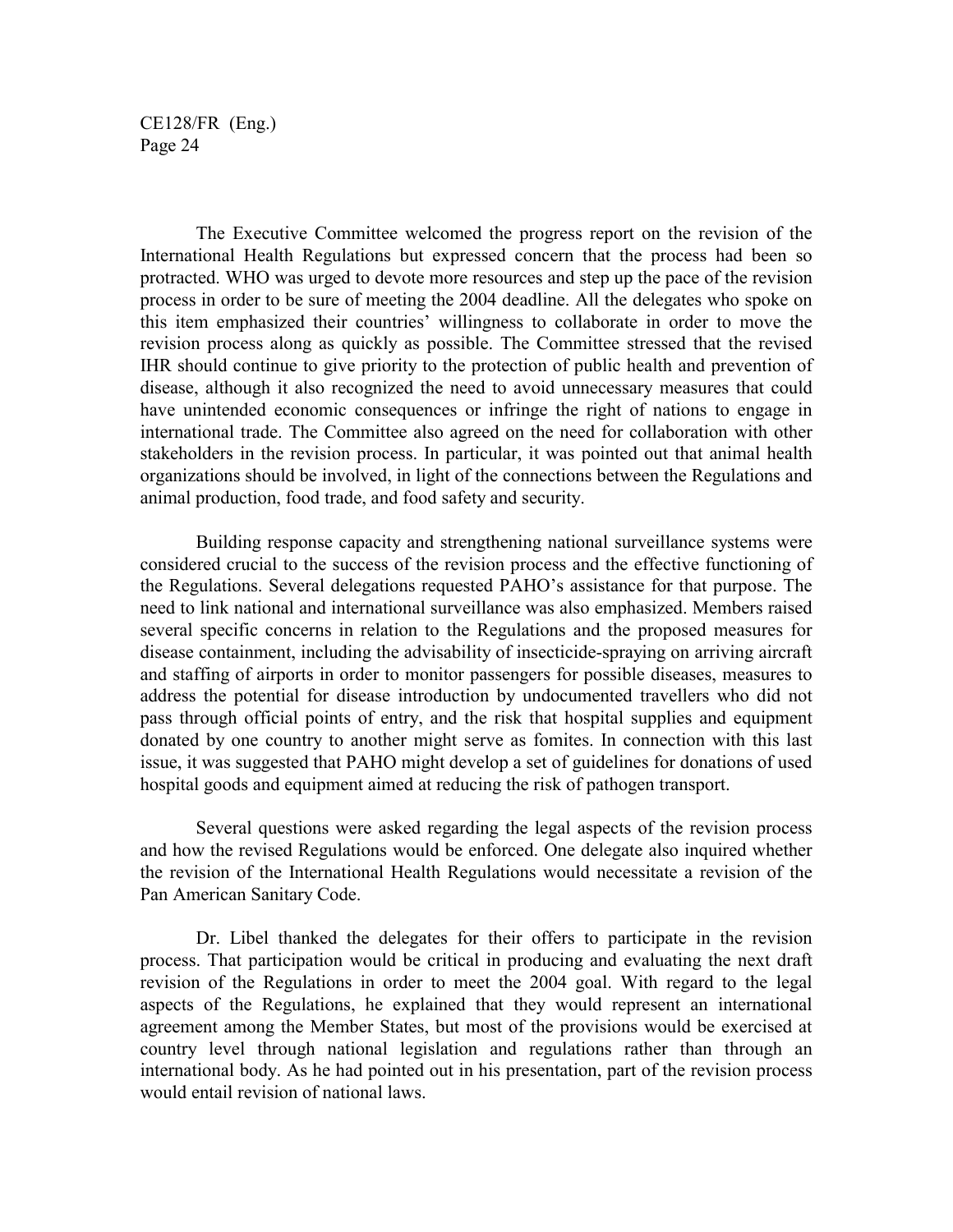He agreed that the amount that WHO was investing in the revision process was fairly limited, which was a source of concern. However, much of the preparation for application of the revised Regulations had to do with building national capacity for epidemiological surveillance and laboratory analysis, and substantial sums were being invested in those areas, both by WHO and PAHO and by the countries themselves. Moreover, in the countries of the Americas, PAHO was striving to build capacity for surveillance and response to communicable diseases through various related programs and initiatives, such as those for surveillance and control of malaria, dengue, vaccinepreventable diseases, and zoonoses.

Regarding the question of insecticide application at points of entry, he noted that some recent research results had corroborated the value of insecticide use in arriving aircraft, though the matter would certainly be subject to further discussion. In any case, if a recommendation on insecticide use were made, it would probably be included in an annex, not in the body of the Regulations themselves. As for staffing of airports and border checkpoints, current scientific evidence regarding transmission of infectious diseases indicated that minimal public health personnel were necessary at points of entry, since the incubation period for many diseases was fairly long and the probability that they would be detected in arriving travellers was therefore low. The issues relating to disease transmission by means of donated goods or undocumented travellers were not matters that could be dealt with through international regulations; rather, they must be addressed at the national level by enhancing the countries' capacity to detect such problems.

The Director said that he had been pleased with the shift away from a syndromic approach and towards a focus on greater country responsibility, with the definition of algorithms to assist countries in determining when an event was of urgent international public health significance. That change implied a greater degree of trust and confidentiality between countries and between the countries and the Secretariat. That trust, coupled with rapid responses by the Secretariat, would be crucial if the Regulations were to work.

With respect to the repercussions of the Regulations on trade in food, PAHO was quite cognizant of the negative impact that sanitary and phytosanitary regulations could have on trade, which, in turn, could limit countries' capacity for maximizing their economic potential. The Organization was sensitive to the need to work with the Codex Alimentarius Commission, WTO, and also animal health organizations such as the Inter-American Institute for Cooperation on Agriculture (IICA) to ensure that trade and economic issues were born in mind in the revision process. As for the Pan American Sanitary Code, because it was a treaty, modification of the Code itself would require ratification by the legislatures of all the Member States, which would be a complex and time-consuming procedure. It would be much more feasible to modify the regulations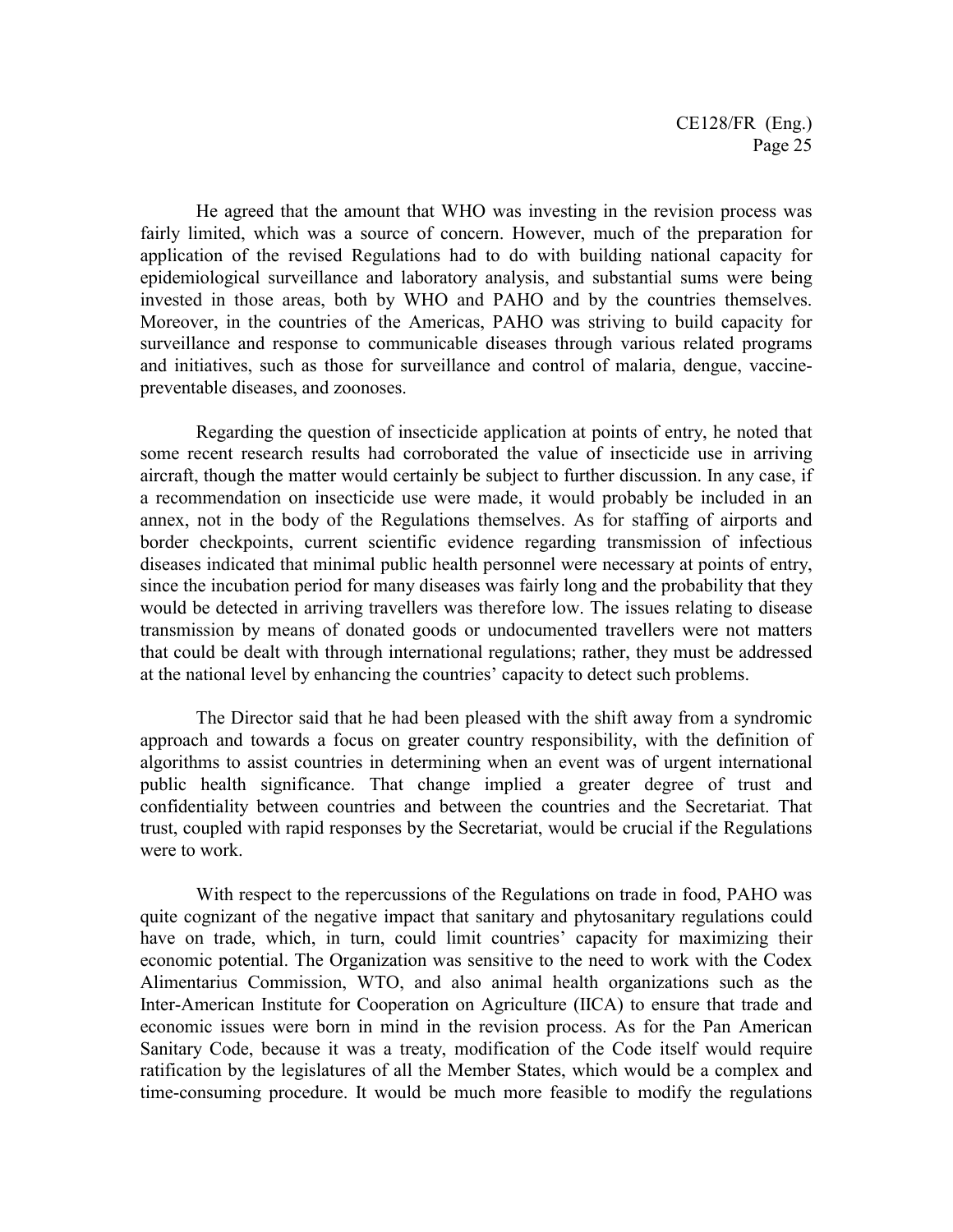attached to the Code as needed to bring them into line with the revised International Health Regulations. Once the IHR revision process was complete, the Secretariat would examine the Code regulations and make a recommendation concerning the need for modifications. Any amendment of the regulations would require the approval of the Governing Bodies.

The Committee adopted Resolution CE128.R1.

#### *Framework Convention on Tobacco Control (CE128/16)*

Ms. Heather Selin (Advisor on Prevention and Control of Tobacco Use, PAHO) reported to the Committee on the situation of tobacco use in the Americas and PAHO's actions to support Member States' efforts to combat tobacco consumption, both at the national level and internationally through the development of the Framework Convention on Tobacco Control (FCTC). Tobacco use was the leading cause of preventable deaths in the Americas. Tobacco harmed not only those who used it but those who were exposed to smoke passively, especially children and pregnant women. Spending on tobacco products reduced the amount of money families had for necessities such as food and shelter. Moreover, tobacco tended to kill adults in their most productive years, often depriving families of their primary income-earner. Clearly, given the staggering health and economic costs of tobacco, strong action was needed to combat its use.

The move to develop a convention had originated because the countries had recognized that international action was essential to counter the enormous global power wielded by the tobacco industry and because problems such as tobacco advertising and smuggling required a coordinated international response. The Organization believed that development of the FCTC offered a unique opportunity to reach an international agreement on tobacco control. However, success would depend on national action and commitment to turn the international momentum into national action. The treaty process and national action should be viewed as parallel processes leading to the same goal: reduction of tobacco use and tobacco-related deaths and disease.

The majority of the countries in the Region were participating in the FCTC negotiation process. Nevertheless, at the national level only a few countries had adopted comprehensive public policies aimed at reducing tobacco use and limiting the influence of the tobacco industry—despite strong evidence that certain measures could be extremely cost-effective in reducing tobacco-related deaths. Those measures included tobacco taxes, controls on smuggling, creation of smoke-free environments, bans on tobacco promotion, and public education. Two measures, in particular, could dramatically reduce tobacco use among current smokers, protect non-smokers, and decrease social tolerance for smoking: taxing tobacco products and creating smoke-free environments.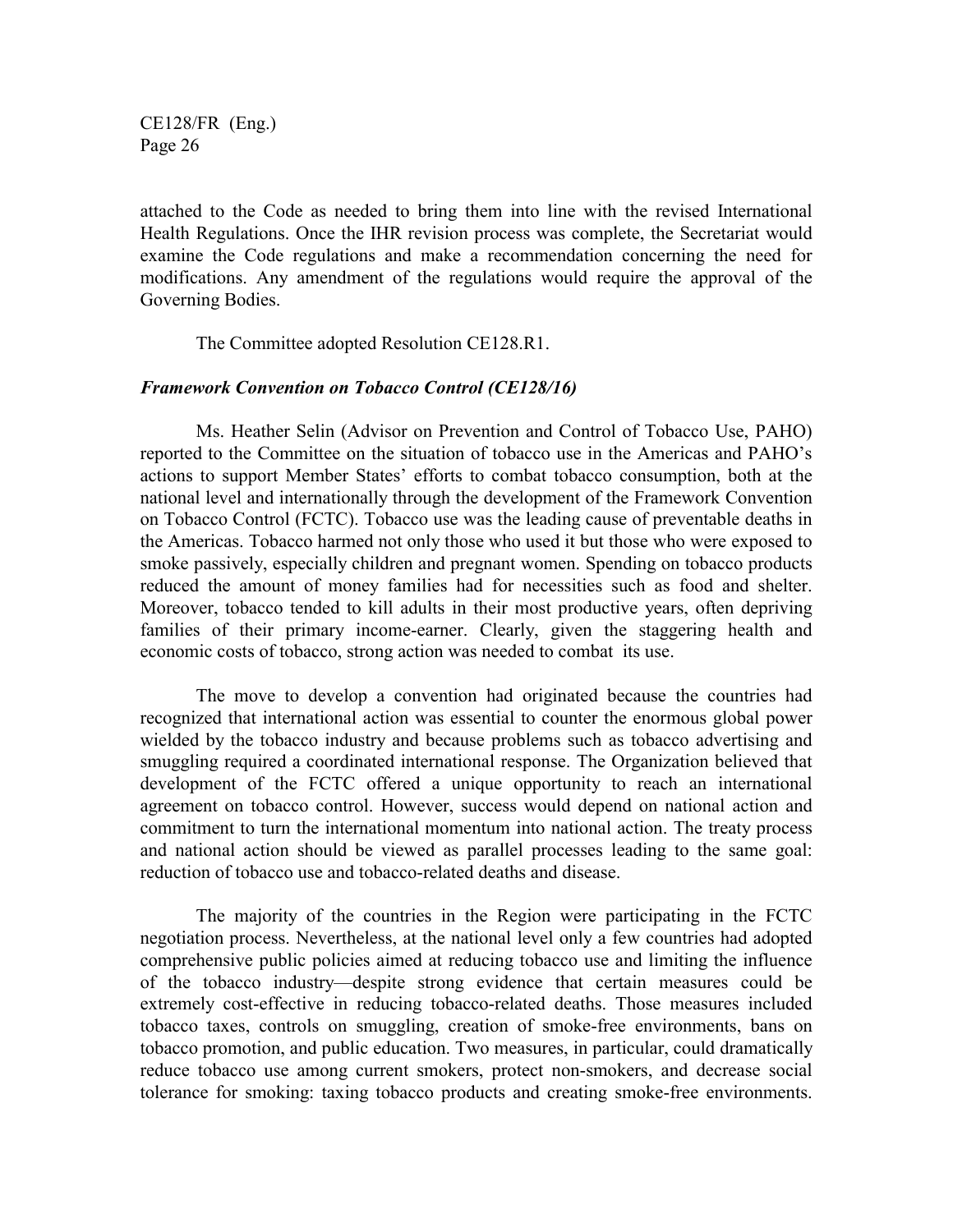Ms. Selin concluded her presentation by inviting the Committee to consider what was needed in order for PAHO Member States to take advantage of the global momentum of the framework convention process and turn it into real achievements in reducing tobacco-caused deaths and disease at the national level and how PAHO could assist Member States in doing so.

The Executive Committee agreed on the need for a comprehensive policy approach in order to achieve significant reductions in tobacco use and endorsed the three technical cooperation strategies outlined in the document: building national capacity to implement cost-effective initiatives, promoting multisectoral processes to support an effective policy framework for action, and positioning tobacco control as a key component in health sector reform. Because many of the recommended policy measures would require legislation to implement, it was suggested that the Organization should also seek to assist the countries in laying the groundwork and building support for the changes needed to reduce and prevent tobacco consumption, bearing in mind the political, social, and cultural context in each country. It was also suggested that uniform cigarette package warnings should be developed, since in some cases the content or appearance of warning labels made them virtually useless.

The Committee considered support for Member States' participation in the FCTC negotiation process another key role for PAHO. A strong convention that would support a comprehensive international action was seen as the only way to achieve tobacco control. The need to involve stakeholders from outside the health sector in the FCTC process was stressed. The Committee also supported the request for additional funding contained in the document. Several delegations indicated that their governments would be providing extrabudgetary funds for the Organization's tobacco control efforts and encouraged other countries to do likewise. It was also suggested that the Secretariat should explore options for reallocating funds within the PAHO budget in order to make more resources available for the tobacco control program. Noting that the Ministry of Health in his country had been repeatedly approached by representatives of law firms from the United States, one delegate asked the Secretariat to comment on the effectiveness of lawsuits brought against the tobacco industry.

The Delegate of Canada said that his country's Minister of Health, the Honorable Allan Rock, had been pleased to receive an award in the regional "Clearing the Air" Contest sponsored by PAHO as part of the Smoke-free Americas Initiative. His delegation also congratulated the other winners, who included Brazil's Health Minister, Dr. José Serra, and the ministries of health of Jamaica and Honduras.

Replying to the Committee's comments, Ms. Selin agreed that it was essential to lay the political and legal groundwork that would make effective tobacco control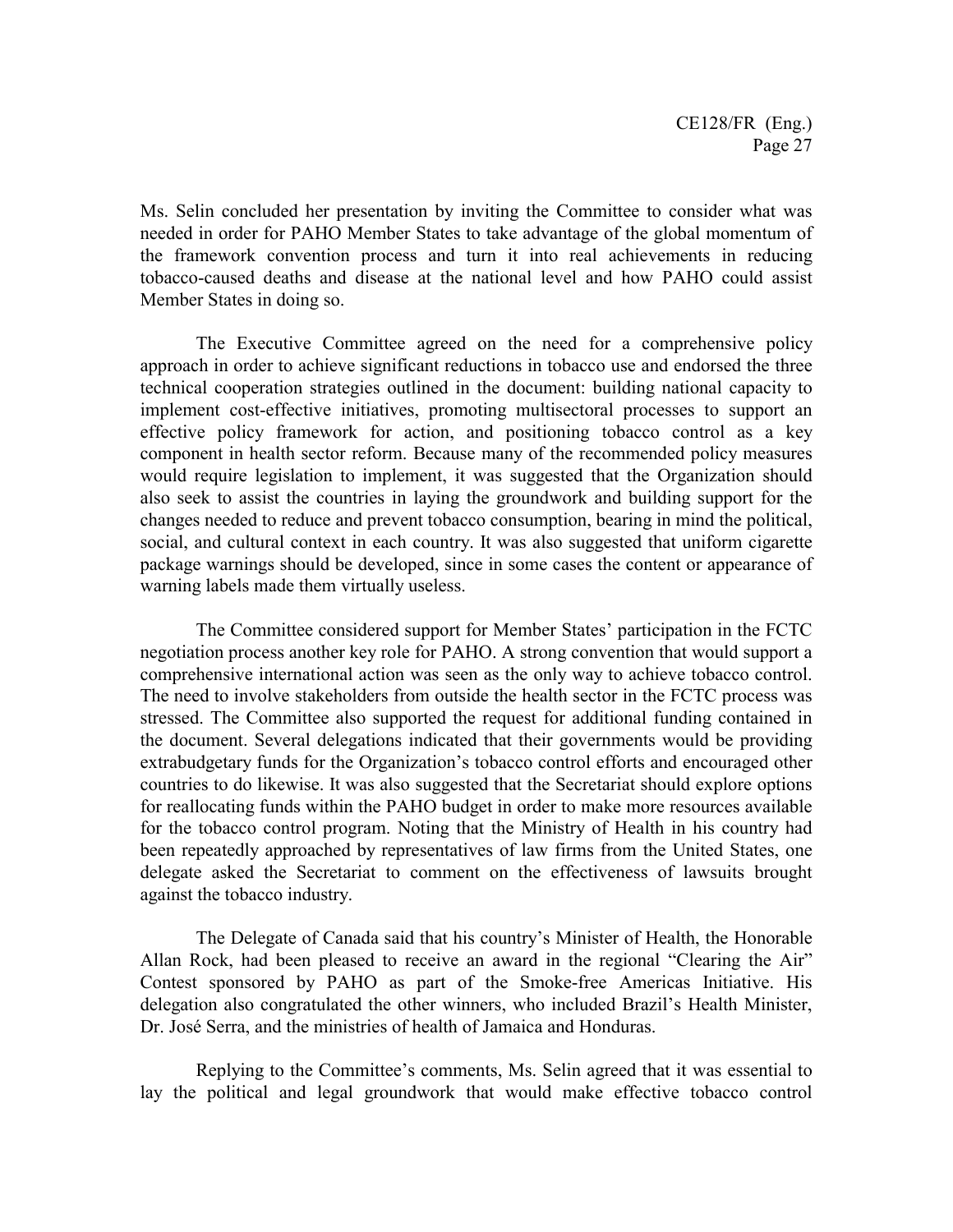possible. The Organization was well aware that tobacco control was a highly political issue. Governments that sought to reduce tobacco use faced strong opposition from a powerful private-sector industry. Clearly, the countries would not be able to introduce comprehensive tobacco control policies overnight, but their participation in the FCTC negotiations did afford the opportunity to speed that process along.

With regard to the question about lawsuits against the tobacco industry, she noted that litigation had yielded mixed results as a tobacco control strategy. Though in some cases government entities had received sizable judgments in lawsuits against tobacco companies, litigation was not a sure way of obtaining resources for tobacco control activities. One of the best things that had come out of the tobacco lawsuits in the United States had been the release of information on the tobacco industry and its products, which had proved useful in formulating strategies for reducing tobacco use.

The Director added that PAHO had been approached on several occasions by law firms seeking the Organization's support in bringing lawsuits on behalf of Member States. PAHO did not have the resources or expertise to assist the countries in that capacity, but it would be pleased to share with them the information it had available on the outcome of such litigation in the Americas.

On the subject of financing, he said that the Secretariat would do everything possible, within its limited resources, to make more funds available for tobacco control. In the budget for the 2000-2001 biennium, cuts had been made in some areas in order to allot additional funds to the tobacco control program, and the Secretariat would endeavor to do the same in the next biennium. He thanked the countries that had agreed to provide extrabudgetary funding.

With regard to support for the countries' participation in the convention negotiation process, one thing PAHO had done was to facilitate subregional meetings on the FCTC, which allowed smaller countries that simply could not afford to participate in the international negotiating sessions to have a voice in the process. The Organization would continue to support such collaborative action among the countries with a view to fostering common regional positions in the discussions about the convention.

On World No-Tobacco Day (31 May 2001), the Organization had launched the Smoke-free Americas Initiative, which sought to raise awareness of the harm caused by second-hand smoke and mobilize action to create smoke-free environments. He hoped the countries would join in the initiative and work to put an end to the myth that second-hand smoke was somehow less dangerous than first-hand smoke. PAHO was aggressively promoting the view that there was no such thing as healthy smoke.

The Executive Committee adopted Resolution CE128.R9 on this item.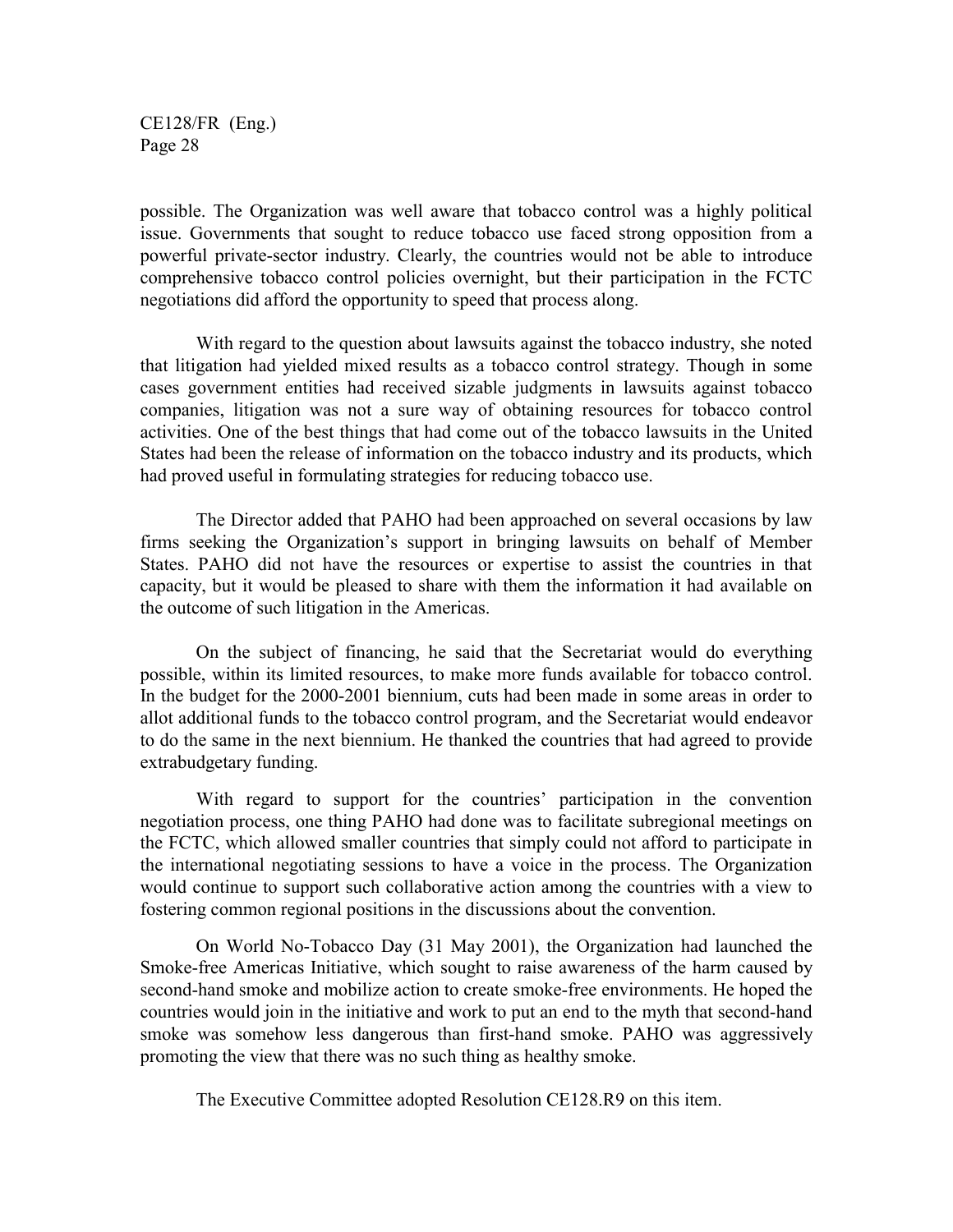#### *Health Promotion (Document CE128/17)*

Dr. María Teresa Cerqueira (Director, Division of Health Promotion and Protection) began her presentation by pointing out that a wealth of evidence existed on the effectiveness of health promotion and on the determinants of successful health promotion activities. However, few of the Region's countries had made a serious investment in health promotion to date. At the Fifth Global Conference on Health Promotion, held the previous year in Mexico, the Member States had endorsed the Mexico Declaration 2000, pledging to strengthen national health promotion plans in priority areas, which included the campaign for smoke-free environments, mental health, safe motherhood, breast-feeding promotion, child and adolescent health and development, healthy aging, and healthy lifestyle promotion. The Organization had asked the Member States to provide guidance on how it could help them follow up on those pledges. The document emphasized ways in which the Organization could assist the countries in strengthening their capacity to implement, plan, and evaluate health promotion strategies and in developing the appropriate infrastructure.

Dr. Cerqueira outlined the structure of the Division of Health Promotion and Protection and the major lines of work of its three programs (Population and Family Health, Mental Health, and Food and Nutrition) and its three specialized centers (the Latin American Center for Perinatology and Human Development—CLAP, the Institute of Nutrition of Central America and Panama—INCAP, and the Caribbean Food and Nutrition Institute—CFNI). The Division's priority for the biennium was to develop a strategic plan of action on health promotion for the subsequent five years. The plan would seek better integration among the program areas and more extensive exploration of the determinants of health.

Major challenges for the PAHO technical cooperation program included continuing to strengthen institutional capacity in the health sector and other sectors, building a broader evidence base on the effectiveness of health promotion, and strengthening existing partnerships and building new ones. To meet those challenges, PAHO technical cooperation would focus on fostering planning related to the following health promotion strategies: creation of healthy and supportive environments, establishment of healthy public policy, strengthening of community action for health, development of personal life skills, reorientation of health systems and services, strengthening of surveillance systems with social and behavioral information, and support for research and evaluation to advance knowledge and best practices.

The Committee emphasized the importance of health promotion for addressing inequities in health status and improving the health of the entire population. The rising incidence of a variety of health problems pointed to the need for countries to commit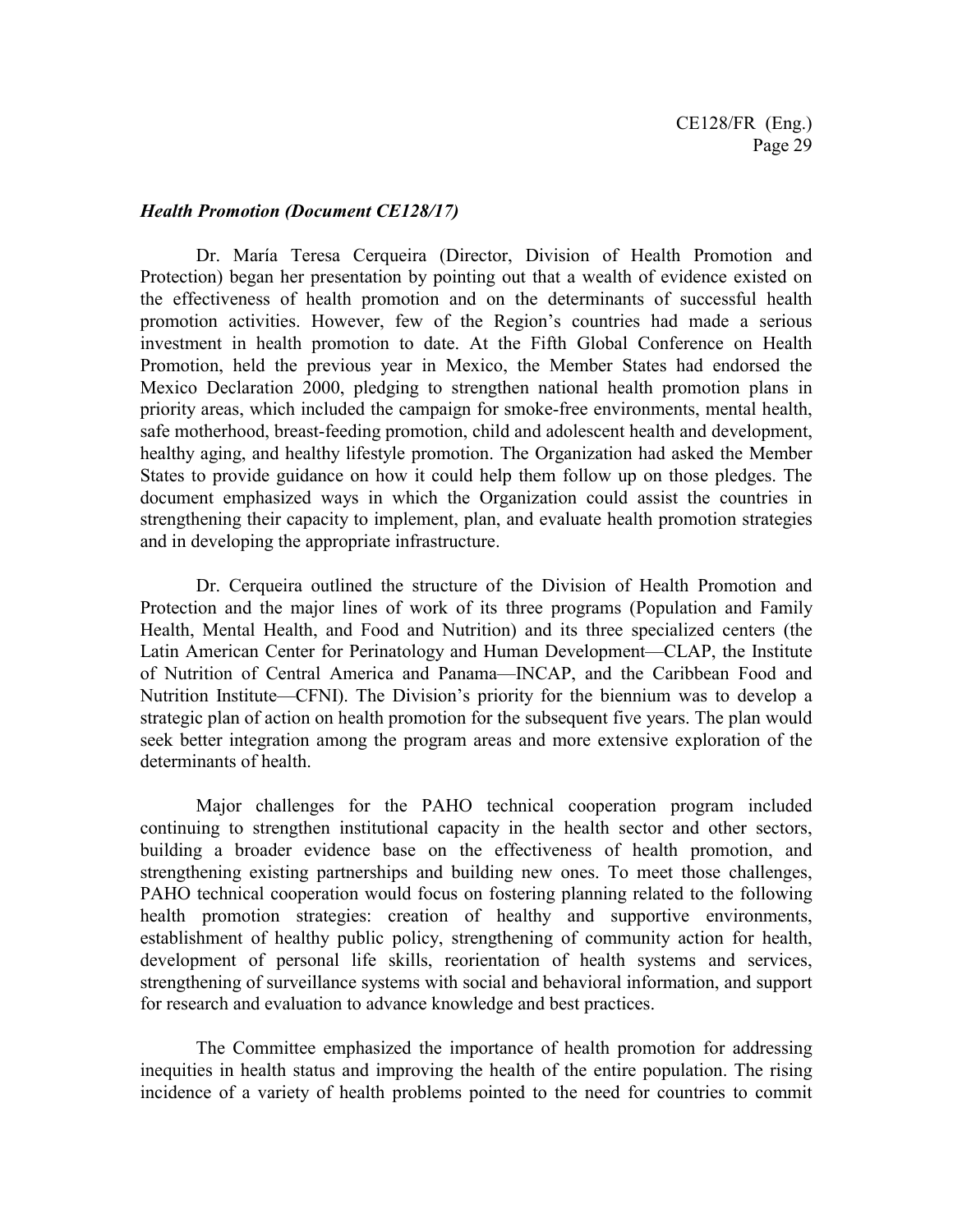additional resources to health promotion, which should be considered an essential element in social and economic development. The Committee also endorsed the call for incorporation of health promotion strategies into all the Organization's activities. Collaboration among PAHO programs, as well as among Member States and with external partners, was deemed vital to creating synergy that would broaden the impact of health promotion to all types of health concerns. As the Mexico Declaration 2000 had reaffirmed, health promoting actions required the active participation of all sectors of society. The Committee therefore applauded the Organization's focus on involving multiple levels of government as well as nongovernmental organizations. In addition, the Committee encouraged partnerships between countries in the Region as a means of strengthening the infrastructure needed to advance health promotion planning and action in the Americas. An ongoing project between the Canadian Public Health Association (CPHA) and the Oswaldo Cruz Foundation (FIOCRUZ) in Brazil was cited as an example of such partnerships.

The Committee agreed on the importance of building an evidence base to show the effectiveness of health promotion activities and giving more attention to the determinants of health in order to guide priority-setting and investment decisions. Strengthening of health promotion planning was viewed as essential. Countries that had not already done so were urged to formulate and implement their own plans of action in order to give health promotion the prominence it deserved.

The need to develop a corps of health personnel who had knowledge of and experience in health promotion techniques was emphasized. It was pointed out that new educational paradigms were required for health workers, who had traditionally been trained to respond to poor health rather than enhance good health, and who were not used to having responsibility for health partially taken out of their hands. Fostering a cultural change that would promote a view of health as everyone's responsibility was also considered essential in order to ensure the effectiveness and sustainability of health programs. Local responsibility for local programs and use of mass communication were seen as important health promotion strategies. Several Members offered examples of enthusiastic responses to health promotion initiatives in their countries, which had illustrated that concern for disease prevention and for improving quality of life cut across social strata.

Document CE128/17 was seen as a helpful policy framework, but the Committee felt that it should more clearly specify health promotion objectives in each area of the strategic planning process for 2003-2007 in order to help the Organization and the Member States focus on health promotion priorities and on how priority objectives would be achieved. Members also thought the document should be more explicit with regard to the impact of social and economic determinants, as well as gender, race, education, and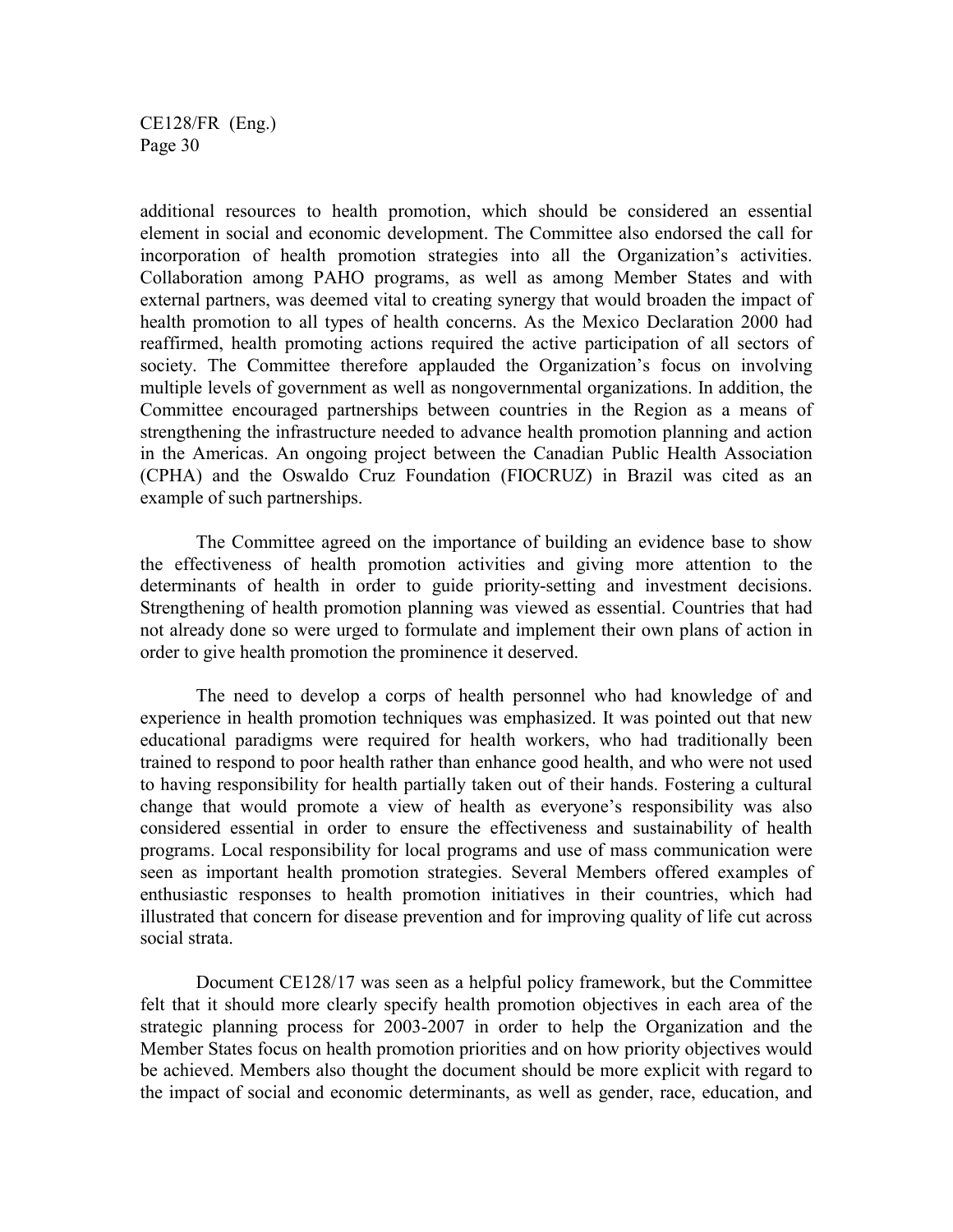the physical environment, on the health of the population. More emphasis could be given to the identification of actions that had positive benefits for health, in addition to the fight against risk factors.

The Representative of the Inter-American Development Bank (IDB) reported that his organization had been working closely with PAHO in projects designed to complement the Bank's support for health sector reform by directing more resources toward public health, particularly health promotion and disease prevention. Those projects had revealed numerous obstacles to the success of health promotion activities, ranging from lack of priority in resource allocation for health promotion, to institutional weakness within technical units of the ministries of health charged with health promotion, to a cultural resistance to healthy lifestyle practices.

Dr. Cerqueira responded that the Organization would indeed attempt to be more specific and detailed with regard to the plan and the goals arising from the Mexico conference. In 2002 PAHO was planning a forum in Chile where progress towards the goals set in Mexico would be reviewed. She was gratified that the Committee concurred on the importance of building an evidence base on the effectiveness of health promotion and the need for more evaluation activities. A working group consisting of representatives of several countries had been formed to develop a protocol for on-the-ground evaluation of health promotion experiences. The first stage was to validate the instruments used in that process and share those results. In the second stage, teams trained in the methodology would be put in the countries, and the methodology and case studies would be published.

The Organization would seek to provide local authorities with a "toolbox" of methods to help them develop health promotion goals in relation to specific initiatives such as Framework Convention on Tobacco Control. She applauded partnership initiatives such as the one between CPHA and FIOCRUZ, and stated that the Organization was continuing its joint project with IDB in the Southern Cone, with the expectation of developing a team that could collaborate with other countries in health promotion planning.

The Committee adopted Resolution CE128.R11.

# *Health, Drinking Water, and Sanitation in Sustainable Human Development (Document CE128/13)*

Dr. Mauricio Pardón (Director, Division of Health and Environment) summarized the document prepared by the Secretariat on this item, which reviewed the situation of water and sanitation coverage in the Region, explored the challenges for the future, and discussed the roles of PAHO and ministries of health in addressing those challenges. He began by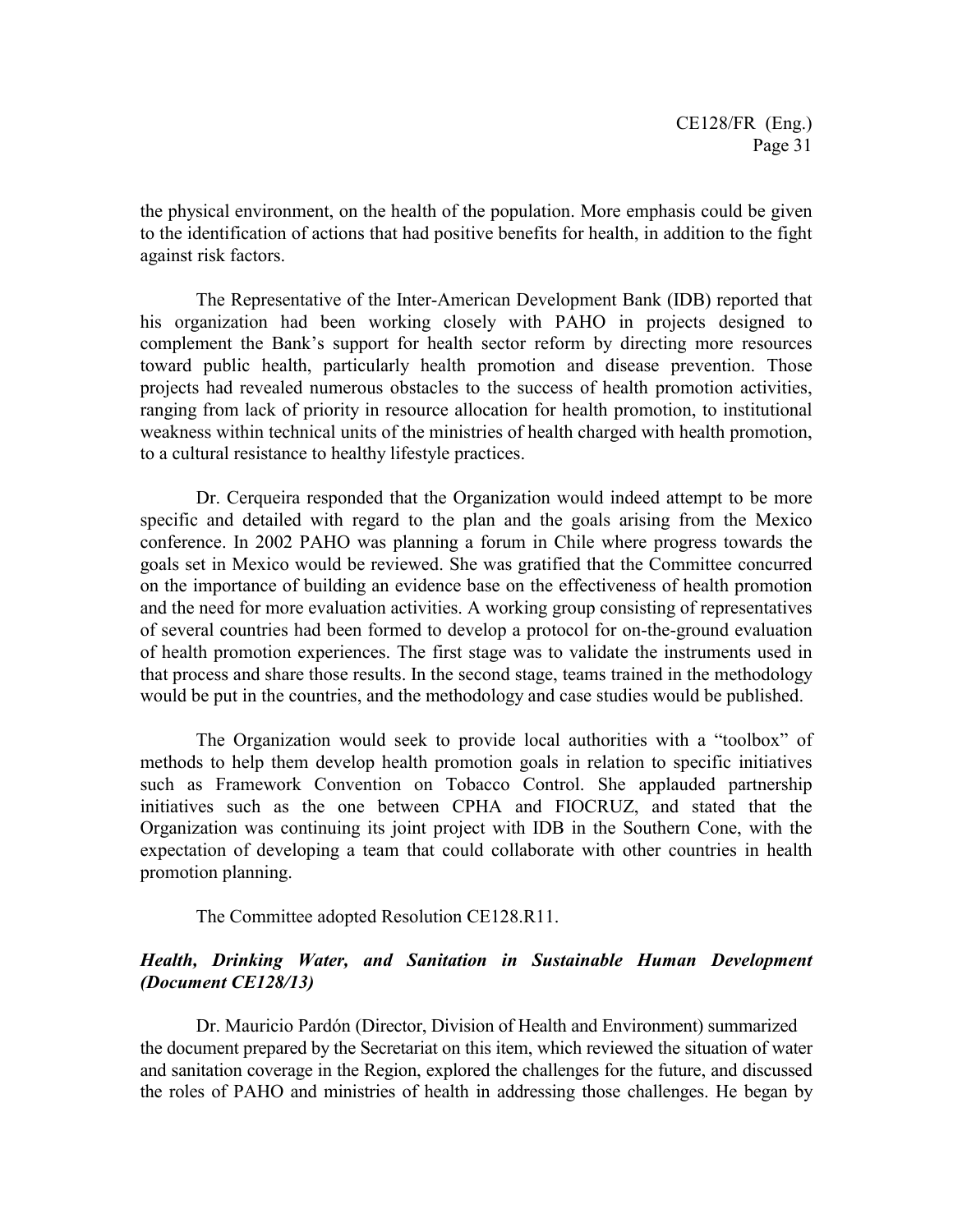pointing out that sustainable human development necessitated increased capacity for health, knowledge, resources, and the enjoyment of fundamental human rights, one of which was the right to live in a healthy environment. Safe drinking water and adequate sanitation were crucial to that right. Deficiencies in water and sanitation endangered health (as illustrated by waterborne disease epidemics in both industrialized and developing countries in recent years), threatened sustainable economic development, and reduced the impact of hygiene education.

Although the Region of the Americas had made great strides in the last decade in the provision of drinking water and sanitation services, millions of people, especially in rural areas, still lacked access. Moreover, only 14% of all wastewater received even minimal treatment. Problems with service quality and microbiological and chemical safety persisted, and contamination and depletion of groundwater and other water resources were growing concerns. Challenges for the future included promoting broader participation by the public and private sectors as well as civil society in the management of water and sanitation services. An integrated management strategy was needed to ensure not only safe drinking water but also well-managed and adequately staffed services.

PAHO encouraged ministries of health to become more involved in all aspects of the provision of water and sanitation services, including advocacy for universal access, surveillance and monitoring of water quality and services performance, regulation, policyand standards-setting, partnership development and negotiation, human resources training, and direct interventions in times of emergency. Collaboration between ministries of health and ministries of the environment was key to achieving advances in those areas and would be the subject of a meeting proposed for next year. For its part, PAHO was participating in projects aimed at institutional planning and development; regulation; risk management; and evaluation of water contamination. The Organization had recently produced 17 sectoral analyses of water and sanitation—which in many countries served as the development plan for the sector—and had collaborated with the countries in the preparation of the *Evaluation 2000* reports on the drinking water and sanitation situation in the Region.

The Executive Committee thanked the Secretariat for having incorporated into the document the changes that had been suggested by the SPP in March. The Committee expressed general support for the broadened role of ministries of health in relation to water supply and sanitation, given the undeniable link between water and health. On the other hand, it was recognized that in many countries the ministries had resource and institutional limitations that made it difficult for them to assume expanded functions. It was suggested that PAHO should focus its technical cooperation on capacity-building to enable the ministries of health to take on such roles. Several members pointed out that, in their countries, some of the functions discussed in the document would fall to local government rather than to the national public health authorities. To enhance the usefulness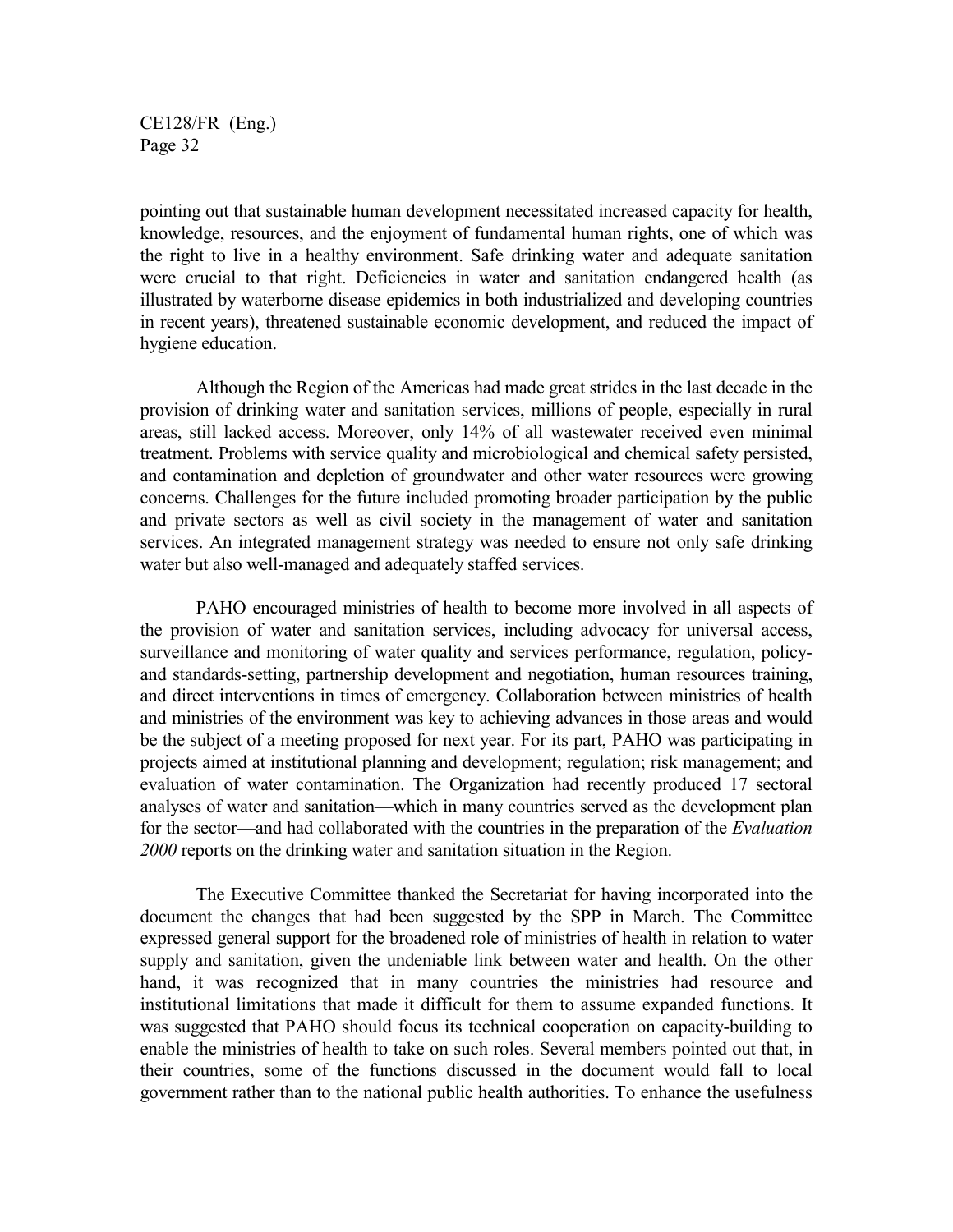of the recommendations, it was suggested that the discussion for the Directing Council be reorganized around the six distinct roles in water and sanitation for ministries of health that were listed in the document. Intersectoral collaboration was considered essential to ensuring a supply of safe water in adequate quantities, although it was agreed that public health authorities should retain primary responsibility for activities for which they had the best technical capacity, such as setting of policies and standards and operation of surveillance systems. In keeping with recommendation made in the Plan of Action of the Third Summit of Americas, the Committee endorsed the call for a joint meeting of health and environment ministers in early 2002. The Committee also encouraged PAHO and health authorities in the countries to work with colleagues in the environmental sector to ensure that health figured prominently on the agenda of the upcoming World Summit on Sustainable Development ( $Rio +10$ ), which would review progress since the United Nations Conference on Environment and Development, held in Rio de Janeiro in 1992.

Involvement of the community and the private sector were viewed as crucial for increasing water and sanitation coverage. A United States–Mexico border project on infrastructure development was mentioned as an example of the importance of involving the community in order to sustain systems once they were installed. It was pointed out that, as a clean and reliable water supply and adequate sanitation were necessary for economic and social development as well as health, coverage expansion must be integrated into overall development efforts. Drinking water was seen as an essential public good, whose benefits to society were worth much more than the price of providing it. However, because of the fiscal situation in some countries, the public sector did not have the resources to provide services to poor rural areas, which were served instead by private entities. Therefore, the cost of water for populations least able to afford it was often proportionately far greater than for richer populations.

The Committee felt that future orientations should include development of a laboratory network for surveillance and monitoring of bacteriological and biochemical fitness of water for human consumption. Also needed were regional indicators that went beyond water quality to reflect more fully the impact of water supply and sanitation on health and sustainable development. Such indicators would include measures of quality of service, use of sanitation, and hygiene behavior. The importance of increased attention to environmental preservation to safeguard water sources was also stressed. The Delegate of Antigua and Barbuda noted that water conservation was a particular concern in some small island states of the Caribbean that lacked large water reserves, but emphasized that conservation was important elsewhere and should be addressed in the document. It was suggested that the document should also examine the reasons for cholera's persistence in the Region 10 years after its resurgence, despite increases in water and sanitation coverage.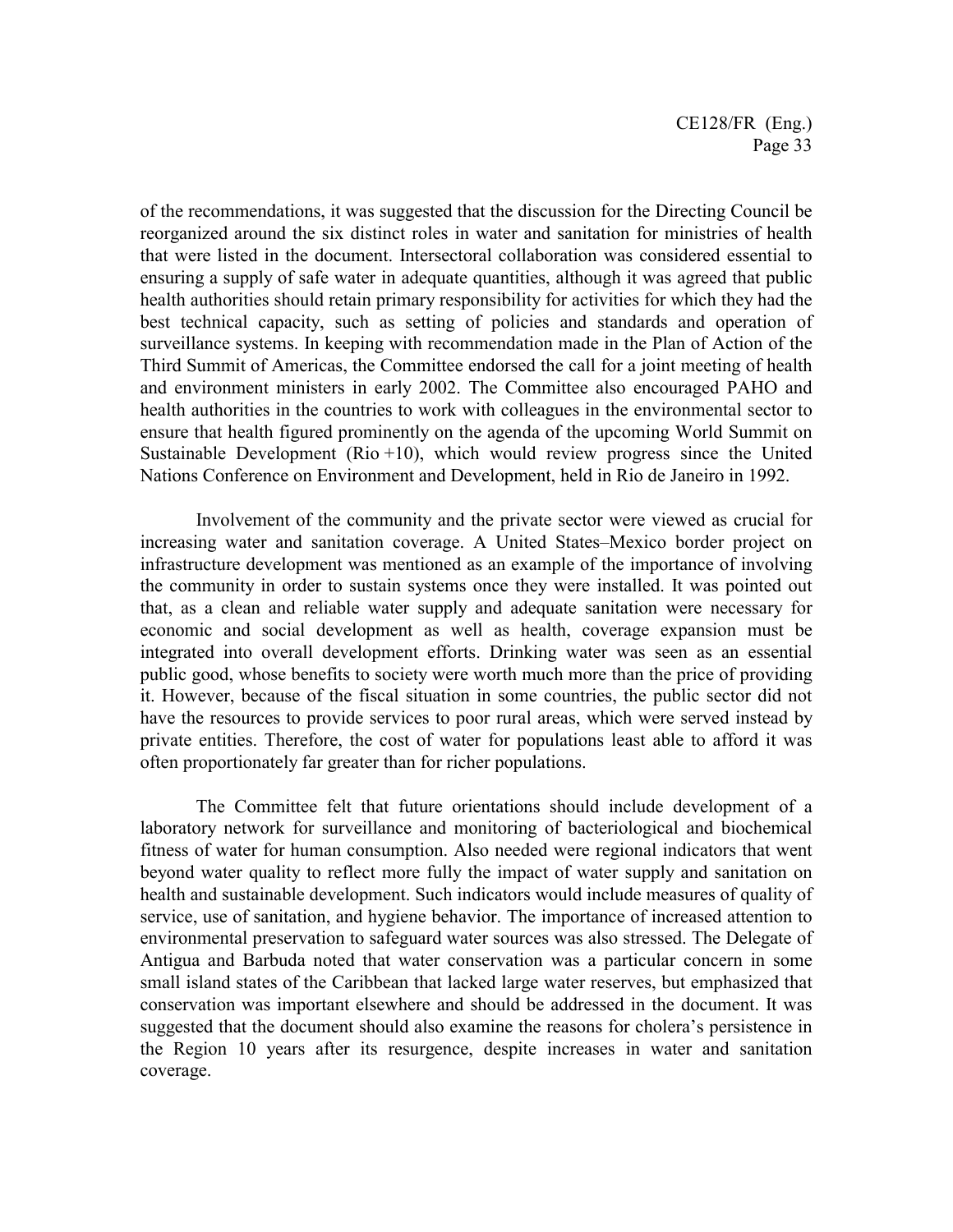Dr. Pardón reported that PAHO had already been working to make sure that health was an important part of the agenda of the World Summit on Sustainable Development. He agreed with the Committee's comments regarding the need to discriminate between the functions of national and local level governments, as well as the need to prioritize wastewater problems and concerns about biochemical contamination of water sources. It was important to define targets, to identify areas of collaboration among the countries, and to seek the participation of institutions such as the IDB and the World Bank in collaborative projects. Development of measures of progress were essential to illustrate what was being achieved with the money being invested. Likewise, regional indicators of quality of services and use of sanitation and hygiene helped guide the technical cooperation strategy for basic sanitation programs. Regarding cholera, its reemergence had not been a surprise considering that it had been preceded by a decade of neglect and declining investment in water and sanitation in Peru. Such a crisis could be avoided in the future by maintaining investment levels in the sector.

The Director expressed his support for the proposed meeting of ministers of health and ministers of the environment, although he noted that he had initially been somewhat skeptical as to its intended product. The Organization would participate in preparations for the meeting and would seek to generate enthusiasm in the countries among both sectors. Regarding the issue of who had responsibility for supplying water, he proposed that while the State did have the ultimate responsibility of guaranteeing that essential public goods were available, sometimes it had to call on other partners to help. That was especially true in the case of demand-driven public goods (such as water and sanitation), which required a different approach than supply-driven public goods (such as vaccines). Likewise, so many activities impinged on health that it was not practical to hold the health sector accountable for all of them. Distinctions had to be made between areas for which the health sector had direct responsibility and areas in which it should advocate, facilitate, and work with other sectors to ensure that necessary activities were accomplished.

The Committee adopted Resolution CE128.R10.

# *Development and Strengthening of Human Resources in the Health Sector (Document CE128/12)*

Dr. Pedro Enrique Brito (Coordinator, Human Resources Development Program, PAHO) presented an overview of the health human resources situation in the Region and outlined the challenges for human resources management, particularly in light of the changes associated with health sector reform. The issue of human resources had been largely absent from health reform agendas, although human resources were crucial to the performance of health systems and the success of the reforms introduced. Moreover,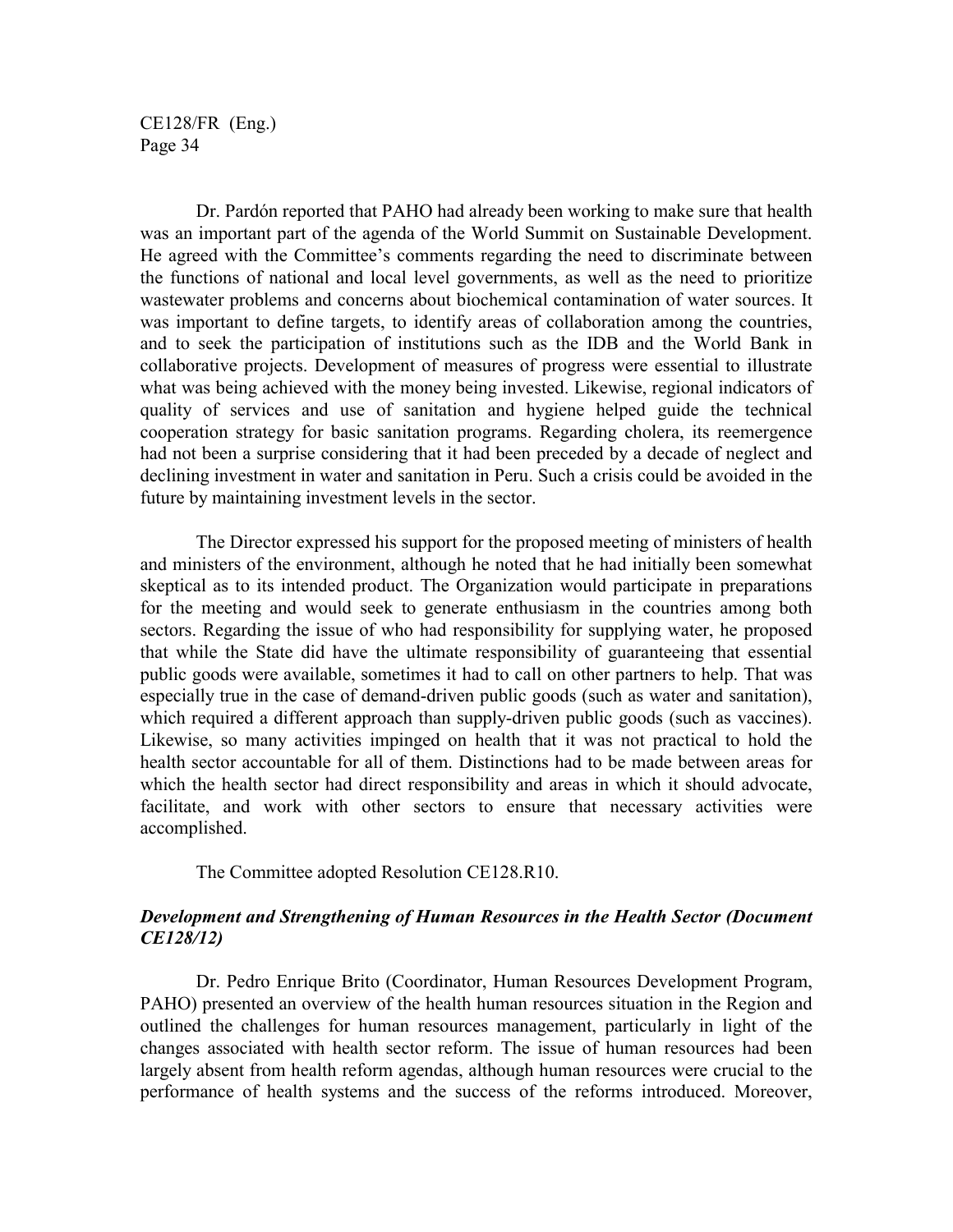health sector reform itself had created a number of new challenges for the management of health personnel. The most consequential and pressing of those challenges were associated with decentralization, which was a component of health reform processes in virtually all the countries.

Those emerging challenges, coupled with persistent problems such as imbalances in the composition and distribution of the health workforce and migration of health workers, called for action in the conceptual, policy, and operational spheres in order to enhance the institutional capacity of health systems for the management of human resources. The document summarized the principal problems facing the health sector in relation to human resources management and described the actions needed to ensure that the entities responsible for carrying out that function possessed certain core competencies in the following areas: analysis of human resource situations and trends and identification of programming needs, staffing, performance management and evaluation, management of labor relations and personnel administration, development and training of human resources, and assurance of safe working conditions and environments.

PAHO viewed the management of human resources as an essential public health function. Accordingly, its technical cooperation in the area of human resources management was linked to the Organization's Public Health in the Americas Initiative, as well as its efforts to improve the performance of health services, strengthen the steering role of ministries of health, and support health sector reform. A key element of the technical cooperation strategy was the "Observatory of Human Resources in Health Sector Reform," a regional initiative for the production and dissemination of information on human resources involving national, interinstitutional, and intersectoral groups under the coordination of the ministries of health and the PAHO/WHO Representative Offices in the countries. The aim of the Observatory was to assist in the development of human resource policies and in the evaluation and monitoring of human resource development in the framework of health sector reform processes, in fulfillment of the mandate PAHO had received at the Summit of the Americas in Miami in 1994. The initiative had been launched in June 1999 and 13 countries were currently participating. PAHO hoped eventually to incorporate all the countries in the Region.

The Executive Committee agreed on the need to accord higher priority to the development and strengthening of human resources management in the framework of health sector reform and applauded PAHO's leadership role in calling attention to that need and developing a coordinated response to the human resource challenges facing health systems throughout the Region. One delegate noted that the Final Declaration and Plan of Action of the Third Summit of the Americas had recognized the need to strengthen the management of health human resources, which was a positive sign. The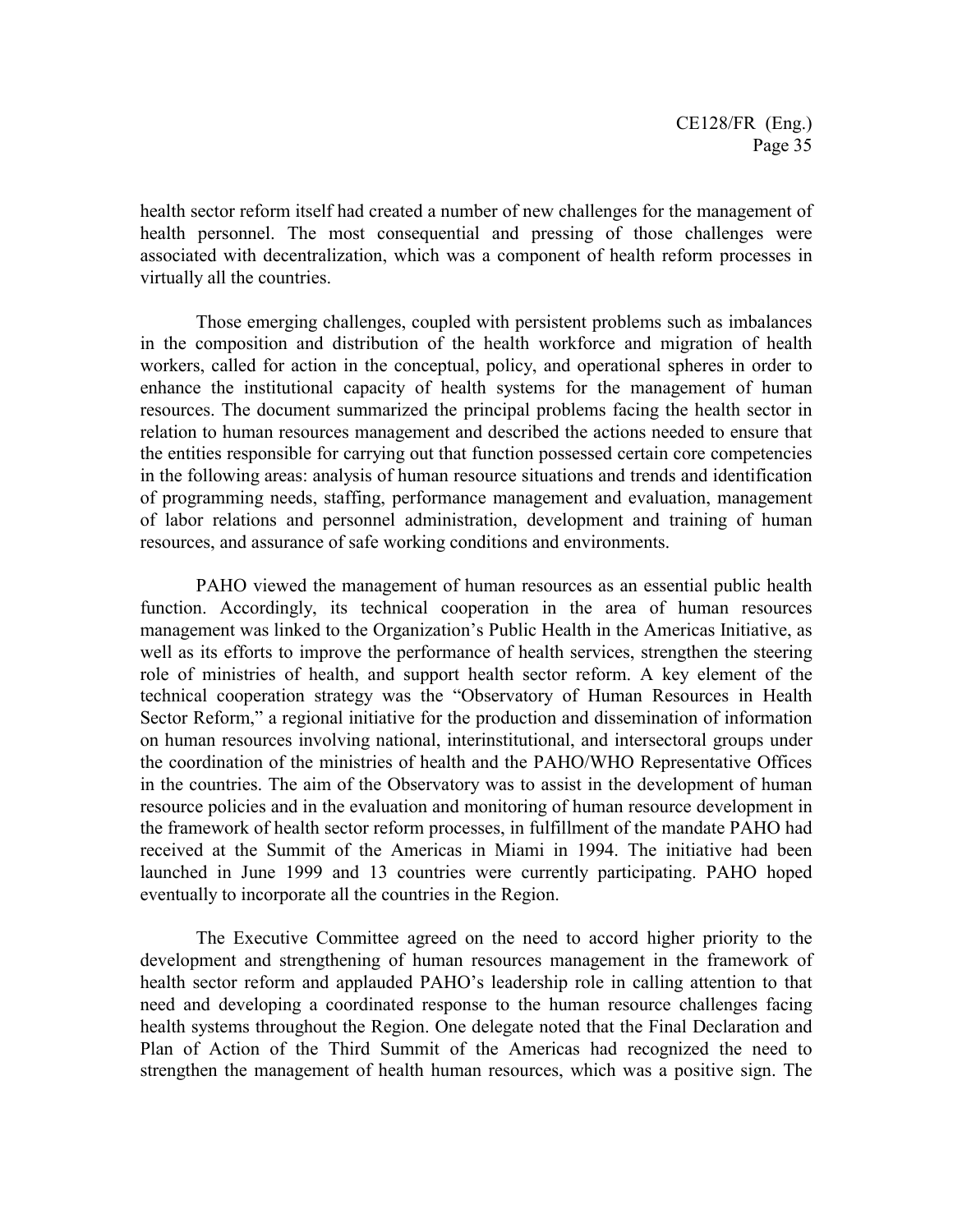Committee also voiced support for the Observatory and encouraged all Member States to participate in the initiative.

The Observatory was seen as an excellent tool for generating information on the human resources situation, identifying problems and needs, and sharing information on experiences and best practices with regard to key human resource issues. While the benefits of exchanging experiences were acknowledged, it was also pointed out that approaches to health reform in the various countries differed and therefore the same solutions to human resource management issues could not be applied in all cases. Several delegates stressed that the specific needs and characteristics of each country must be taken into account.

It was suggested that an important aspect of health resource management in the context of health reform would be the institution of change management programs to prepare health personnel to cope with the changes associated with reform and the new roles that health professionals would be called on to play in decentralized health systems. One delegate reported, for example, that his country's experience had shown that medical staff required training in administration and management. Another delegate pointed out that in the new environment created by health reform health professionals increasingly needed new skills such as management of information systems, capacity for negotiation and advocacy, and social marketing skills.

Considerable concern was expressed about the imbalances in the mix of health professionals in the countries of the Region. One delegate noted that, according to a recent PAHO publication on nursing, the ratio of physicians to nurses in Latin America (3–5 physicians for every nurse) was the reverse of the ideal. PAHO was urged to promote policies and measures that would correct the imbalances in the mix and distribution of health professionals. Migration of health personnel was also cited as a serious problem which exacerbated the shortages of health professionals, especially nurses, in some countries. In addition, it was considered crucial to improve health, safety, and employment conditions for health workers, as those conditions would affect the number of years they remained in the profession, their level of commitment and productivity, and, ultimately, the quality of care delivered by health care systems.

The Committee found the technical cooperation activities and strategies described in the document appropriate. It was proposed that two additional roles for PAHO might be added: evaluating the impact of changes in human resource management and assisting the countries in projecting human resource needs, especially in the long term. Because the list of strategies was an ambitious one, PAHO was encouraged to prioritize its activities and also carefully work out the methods it would use to implement them.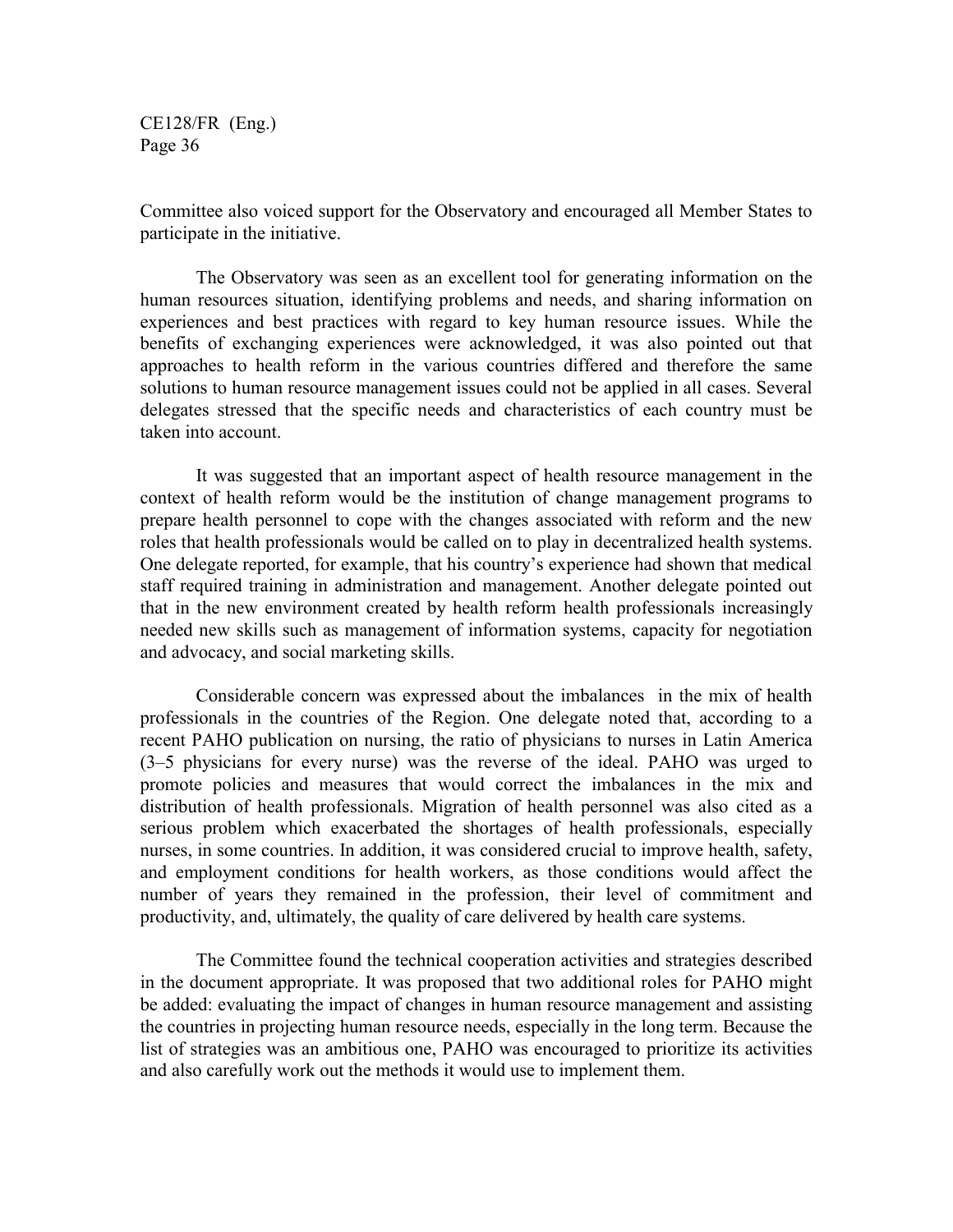Members made several specific suggestions regarding the document. One delegate pointed out that a statement in the introduction, which said that health practitioners determined the nature of health services and the extent to which they were utilized, failed to take account of the demand side and the central role of health service recipients in influencing the utilization of health care services and the complement of health professionals. The same delegate suggested that the document should elaborate on how doctors, nurses, and other health professionals would be involved in building capacity and expertise in human resources management at the national, regional, and local levels, since failure to consult those groups about the issues of concern to them would compromise the effectiveness of the country-level strategies proposed in the document. Another delegate suggested that the document should focus more on the dual role of ministries of health as health sector managers and as employers.

Dr. Brito thanked the Committee for its suggestions, which would be borne in mind as the Program revised the document for the Directing Council. The Organization recognized that many countries were confronting problems with the structure, and distribution of the health workforce and with migration of some health professionals. The nursing profession was especially affected. PAHO attached a great deal of importance to the development of nursing and was working to help the countries in that area. Likewise, the Organization was very concerned with bettering health and working conditions for health professionals. The Division of Health Systems and Services Development was working with the Division of Health and Environment to develop an interdivisional proposal for a program to address that need.

Regarding the comments about the Observatory, he explained that for each participating country a plan of work was established that took account of national specificities and the issues that need to be addressed in each case. The Observatory also had a regional component that focused on improving the availability of information on issues relating to human resources management. Two studies were currently under way and two more were to be initiated shortly. One concerned the impact of incentive systems on health services. Another was evaluating experiences with in-service training in the countries in the context of health sector reform. The third would look at the impact on human resources management of "paradigmatic" changes, such as decentralization and self-management of hospitals. The fourth study would explore the situation and trends with regard to new hiring schemes for health personnel.

Another important component of the Observatory was support for training activities. PAHO had been working with several countries on decentralized training for human resources and had also developed a distance education program on human resources management offered via the Internet. As for the participation of health professionals in the Observatory, it was not just a strategy for improving institutional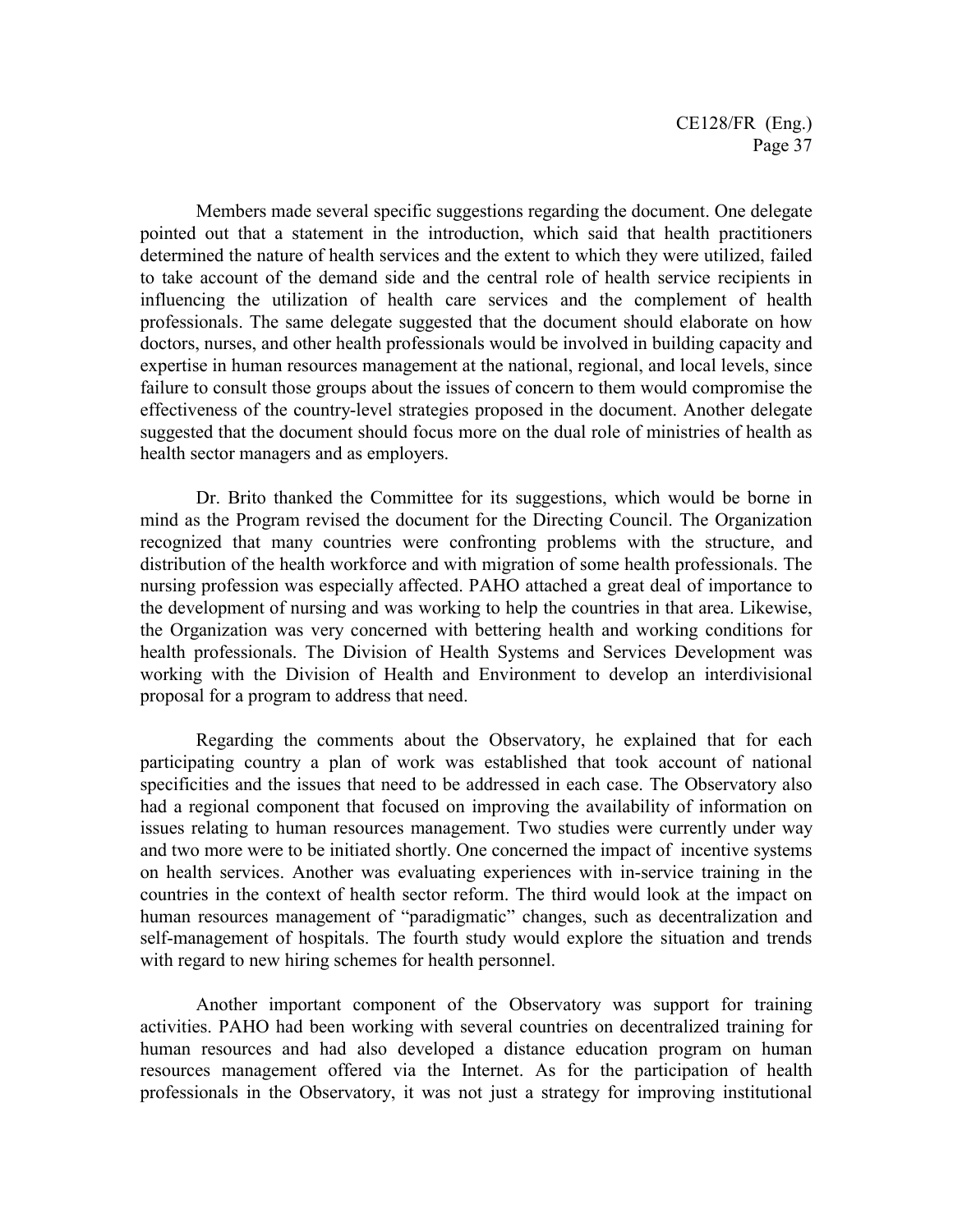capacity and the information base for decision-making, but also a forum for discussion and consensus-building on policies. A key part of the Observatory was the formation of interinstitutional groups, which included health professionals. In all the participating countries, associations of health professionals and other health workers were participating actively.

The Director observed that the problem of "brain drain," or migration of health personnel, was worsening as the process of globalization intensified. Health professionals were continually moving not just from developing to developed countries, but also between developed countries. Indeed, some seemed resigned to accept this trade in health personnel as inevitable and capitalize on it as a source of income. In his view, the only partial solution was to seek a different way of reorganizing services and applying the skills of health professionals within those services. Clearly, money was not the answer because poor countries could not hope to compete with the salaries offered in rich countries. The Observatory would offer the opportunity to share experiences and successful solutions in terms of the way human resources were deployed and utilized. He encouraged the countries to participate fully in the Observatory, since the more effort that was put into developing useful information, the more beneficial it would be to all countries.

The Executive Committee adopted Resolution CE128.R3 on this item.

# *Acquired Immunodeficiency Syndrome (AIDS) in the Americas (Documents CE128/9 and CE128/9, Add. I)*

Dr. Fernando Zacarías (Coordinator, Program on Acquired Immunodeficiency Syndrome and Sexually Transmitted Diseases, PAHO) reviewed some recent statistics on HIV/AIDS in the Americas and other parts of the world. The HIV infection rate in persons 15–49 years of age was about 1 in 200 in North America and Latin America and about 1 in 50 in the Caribbean, but the rate varied widely between and within countries. Transmission remained at low levels in several countries (for example, Bolivia, Nicaragua, and Paraguay). In most countries, it was concentrated in populations with high-risk behaviors, such as men who had sex with other men and injection drug users. However, in a few countries (including Haiti, Honduras, and several in the English-speaking Caribbean) the infection had become generalized and was spreading in the heterosexual population. In the Englishspeaking Caribbean in 1995, HIV/AIDS was the leading cause of death in both males and females 25–44 years of age.

PAHO continued to work with the Member States in the areas of policy, planning, improved management, epidemiological surveillance, prevention, mass communication, comprehensive care, and the prevention and control of sexually transmitted infections (STIs). Strengthening overall national responses to HIV/AIDS/STIs was a primary goal. Experience had shown that a successful national response to AIDS required strong national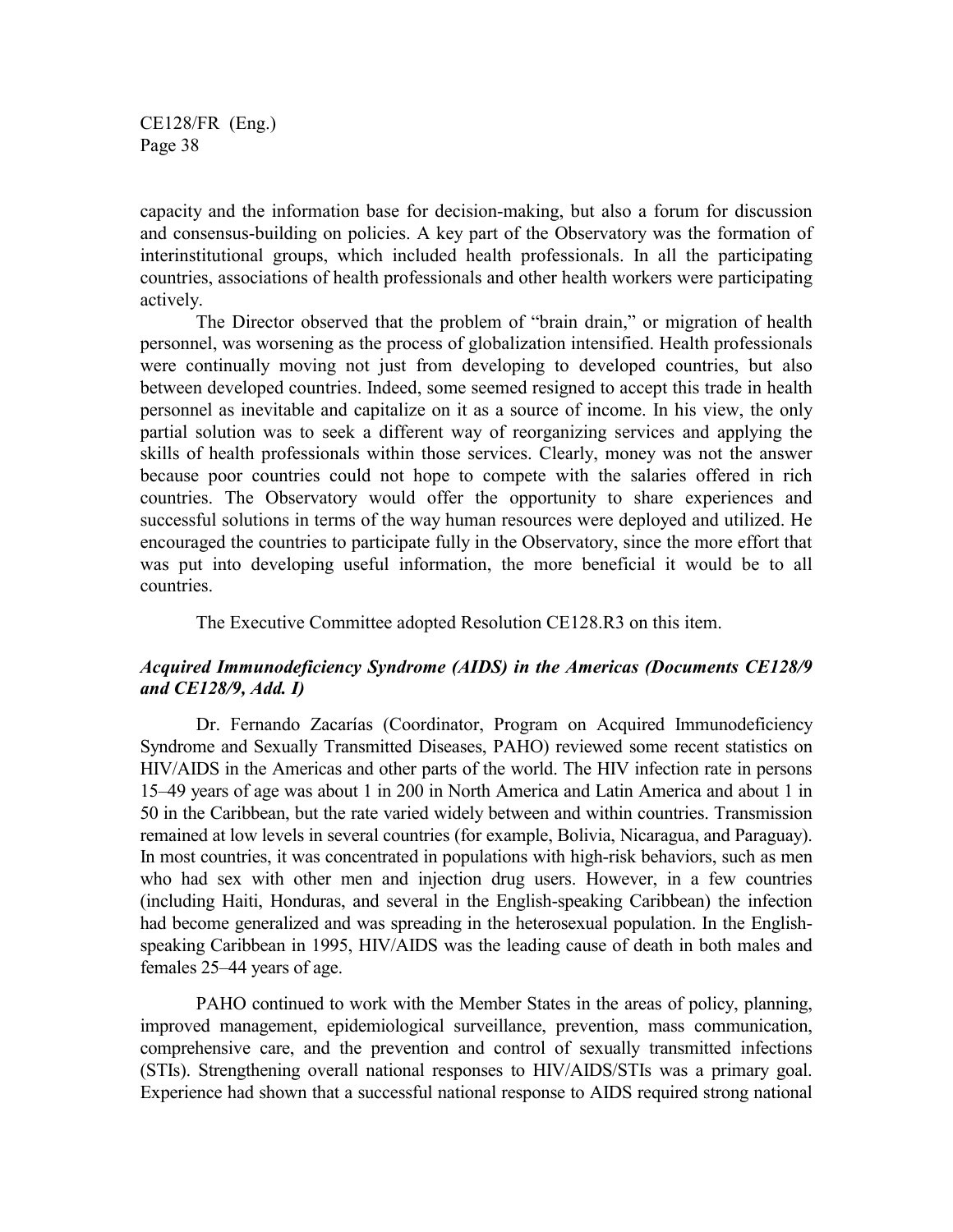leadership with high-level commitment, the ability to mobilize resources, and the creation of partnerships and strategic alliances, including subregional alliances. A broad approach was being fostered by the Joint United Nations Program on AIDS (UNAIDS) and mechanisms such as the Horizontal Technical Cooperation Group. The Pan Caribbean Strategic Plan for HIV/AIDS/STI Prevention and Control provided a good example of subregional cooperation. PAHO was working with the countries to provide better information for decision-makers through surveillance of STIs and HIV/AIDS and establishment of epidemiological networks for the exchange of information among countries.

The "Building Blocks" strategy developed by PAHO recognized that levels of care available to AIDS patients would differ according to a country's resources and would need to be built up over time. Improved care meant not only access to antiretroviral drugs but other measures, such as prevention of opportunistic infections and better nutrition. With regard to prevention, a key area was the promotion of sexual health, which involved raising awareness and understanding of risk and encouraging protective actions, such as condom use.

Referring to the United Nations General Assembly Special Session on HIV/AIDS, which had coincided with the Executive Committee's 128th Session, Dr. Zacarías said that one of the most important results had been the adoption of a declaration whose language was acceptable to all the participants—governments, NGOs, people living with AIDS, and others—but that nevertheless could be acted upon in accordance with the differing needs, cultural patterns, and resources of each country. He believed that the discussions leading up to the declaration, which had included both policy and technical considerations, would help guide improvements in national responses to HIV/AIDS.

The Committee expressed its appreciation for PAHO's ongoing leadership in the regional response to HIV/AIDS. The Organization was urged to continue working closely with other United Nations agencies engaged in the fight against AIDS and to contribute actively to the goals set in the Declaration of Commitment on HIV/AIDS adopted at the General Assembly Special Session on 27 June 2001. The countries were encouraged to approach AIDS as a regional problem and pool their efforts, with PAHO's assistance. Several delegates reported on national AIDS programs in their countries. The establishment of alliances with internal and external partners, national-level epidemiological surveillance, and legislative initiatives on defense of human rights, blood safety, and other topics were key aspects of their programs.

Prevention was seen as the mainstay of HIV programs. Some delegates felt that PAHO should place greater emphasis on prevention activities and the primacy of prevention in the fight against HIV/AIDS. However, other delegates stressed that, while prevention activities were essential and cost-effective, the quality of life and the human rights of those already infected must also be considered. It was pointed out that the cost of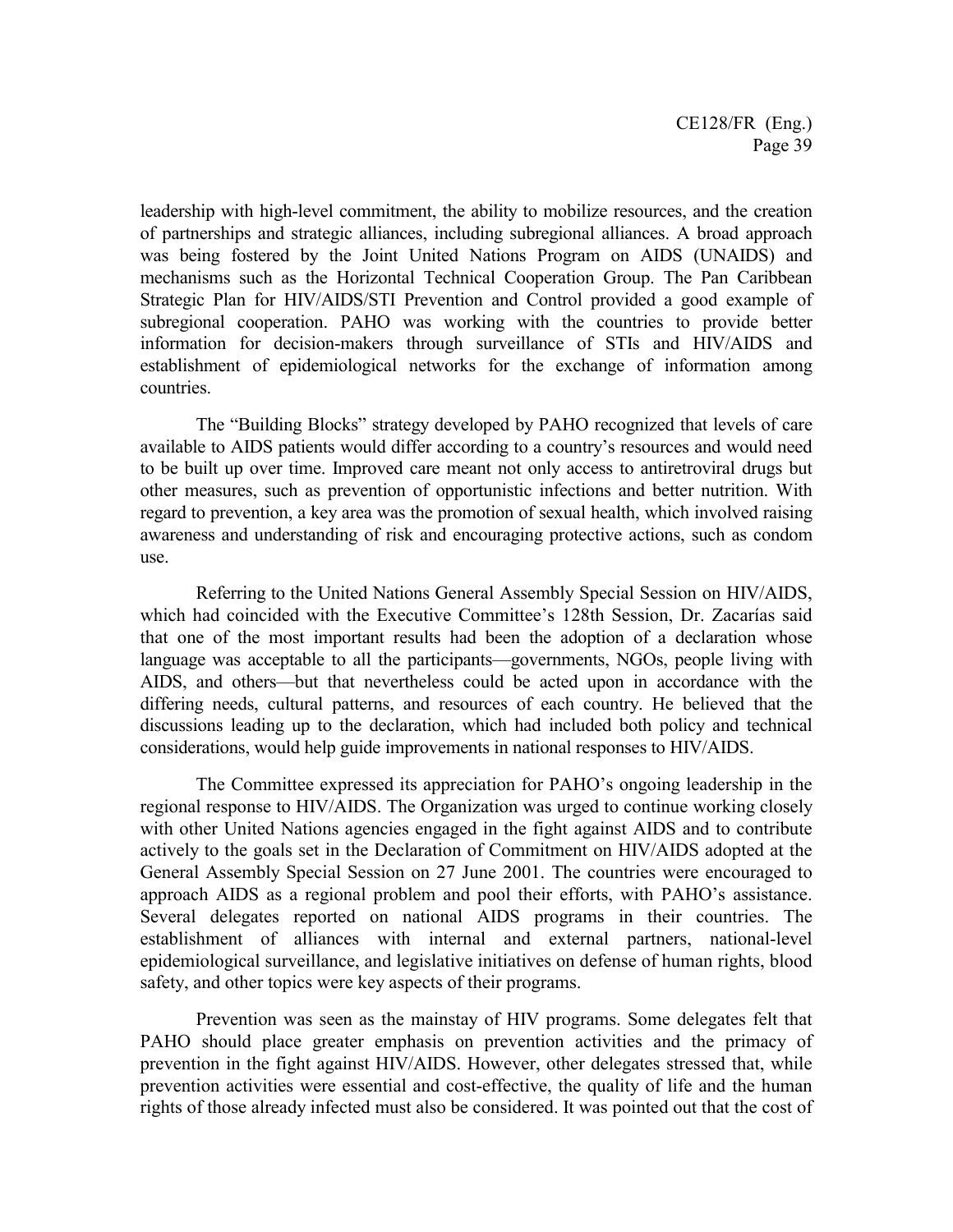antiretroviral medications was beyond the reach of most countries, which created an inequitable situation. Therefore, some delegates felt that ensuring that all countries had access to those drugs should be a goal of the Organization. They emphasized that a balance must be struck between emphasis on control, prevention, and health promotion, on the one hand, and treatment, on the other.

Vaccine trials and research were viewed as critical to the long-term response to AIDS; however, in the short term it was agreed that the countries and PAHO should focus on reinforcing prevention messages and investing in care, treatment, and support for those already infected. Several delegates underscored the need to strengthen health services so that they were able to carry out critical responsibilities such as assuring a safe blood supply, helping prevent mother-to-child transmission, and providing appropriate care for people with HIV/AIDS, including antiretroviral drugs. The Organization was urged to provide additional support to the Caribbean Epidemiology Center (CAREC) so that it could continue to provide clinical laboratory and surveillance services related to HIV/AIDS.

The cost of treatment—especially antiretrovirals—was cited as a serious concern by a number of delegations. Several delegates called for regional and international efforts to improve the availability of AIDS drugs at a reduced cost. PAHO was asked to collaborate in defining a protocol for purchase of antiretroviral drugs for Central America. In relation to this issue, the Delegate of Cuba reported that his country was now producing six antiretroviral drugs and providing them for free to AIDS patients in its population; it would be producing 12 drugs in the coming year.

The Committee believed that several additional topics should be addressed in the document, including tuberculosis and HIV co-infection, the human rights and the stigmatization of people living with HIV/AIDS, expansion of effective strategies to combat mother-to-child transmission, and gender-related aspects of the epidemic—for example, the unequal burden of care falling on women. Regarding mother-to-child transmission, Dr. Zacarías was asked to clarify PAHO's recommendations on breastfeeding by HIV-positive mothers. The inclusion of more information on experiences and actions in the countries with regard to behavior change and lessening the impact of the epidemic on individuals, families, and communities was also considered important. It was pointed out that the document prepared for the Directing Council should discuss PAHO's role and approach to the action items contained in the Declaration of Commitment adopted by the Special Session of the United Nations General Assembly. In particular, it was felt that PAHO should clearly spell out its position on the use of antiretrovirals within the context of all treatment and care options and in balance with prevention activities. It was also suggested that the document should give greater attention to interventions other than administration of antiretroviral drugs, such as treatment for opportunistic infections and palliative care.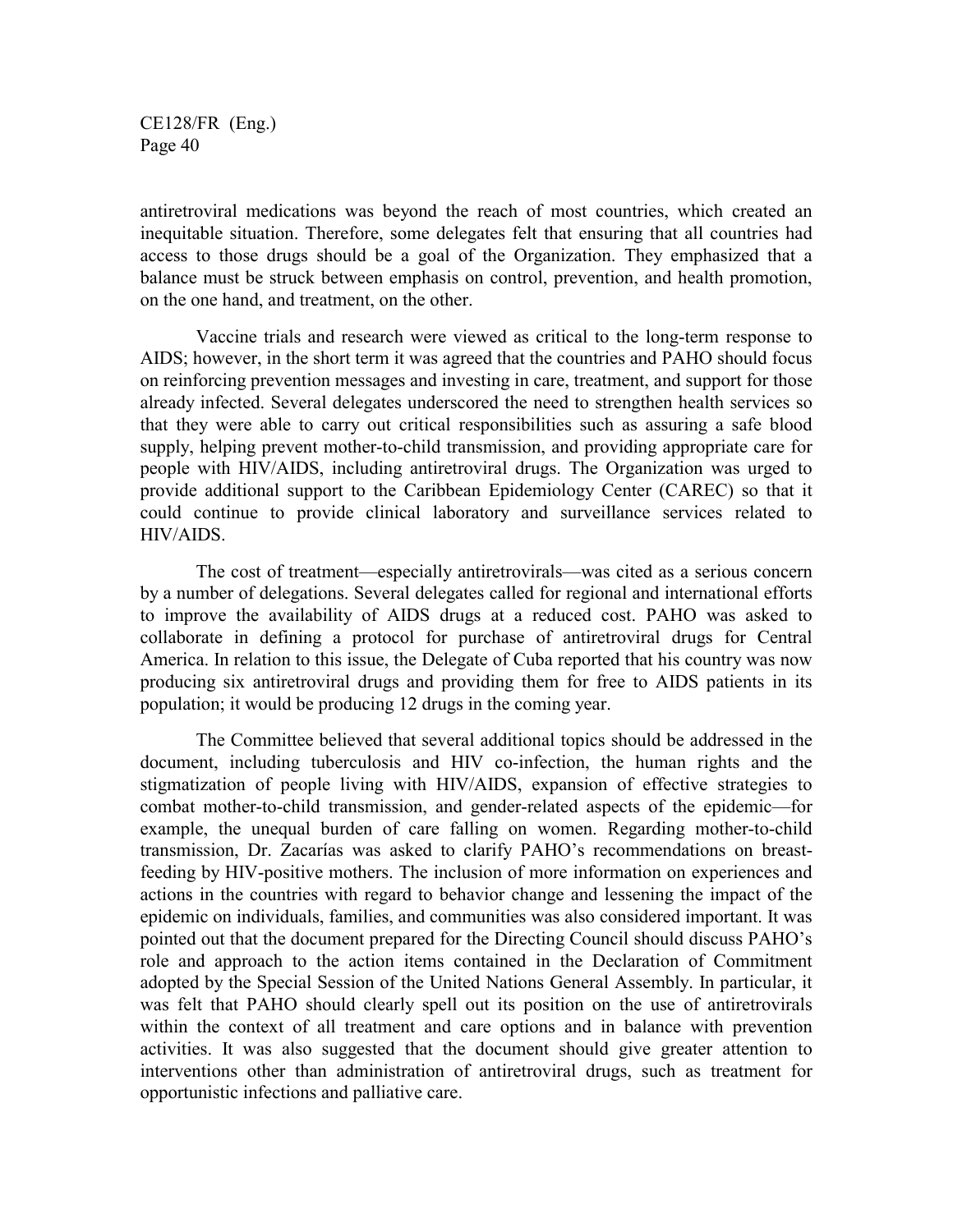The observer from the Latin American Confederation of Clinical Biochemistry offered her organization's continued support in assuring a safe blood supply through provision of distance training courses to blood bank and laboratory personnel. The observer from the Latin American Union Against Sexually Transmitted Diseases (ULACETS) expressed her organization's support for the resolution on AIDS and warned against letting down the Region's guard against sexually transmitted infections.

Responding to the delegates' comments, Dr. Zacarías reported that his program was working with the Regional Program on Tuberculosis to organize a consultation on improving support for the countries in dealing with TB-HIV co-infection. PAHO had also issued guidelines on that subject. The Organization was currently working with other United Nations agencies at the regional level through an interagency group which met periodically to share experiences. PAHO was committed to a regional approach to the epidemic and to helping the countries work with each other.

With respect to antiretrovirals, the Organization was taking part in a technical evaluation to identify a treatment protocol involving six or seven drugs. The result would be a technical consensus on the most important antiretroviral drugs, but the countries would decide for themselves which drugs were most appropriate for inclusion in their national care programs. PAHO was also working with the Central American countries to develop a common protocol. The Organization was well aware of the critical role of antiretrovirals, but was concerned that a focus on drug treatment would overshadow the comprehensive care called for in the Building Blocks approach.

In response to the question on breast-feeding, Dr. Zacarías said that PAHO supported the WHO guidelines on breast-feeding by HIV-infected mothers, which recommended breast-feeding if a breast-milk substitute was not available. However, in the Americas every effort should be made to provide breast-milk substitute to offspring of mothers known to be HIV positive. PAHO and WHO were working to strengthen health services' ability to cope with AIDS and were planning a meeting on that subject. He pointed to Cuba's success in preventing not only mother-to-child HIV transmission but also congenital syphilis as an example of what the health services could accomplish. Finally, he applauded the important work of the Latin American Confederation of Clinical Biochemistry toward maintaining a safe blood supply.

The Director reported that the Organization had been unable to negotiate procurement of antiretroviral drugs through a strategic fund, as had been proposed at the 126th Session of the Executive Committee meeting, owing to lack of cooperation by the pharmaceutical companies. The companies had refused to consider a common pricing scheme for the countries of the Americas and had insisted on negotiating prices with each country individually and setting their own standards for price reductions. However,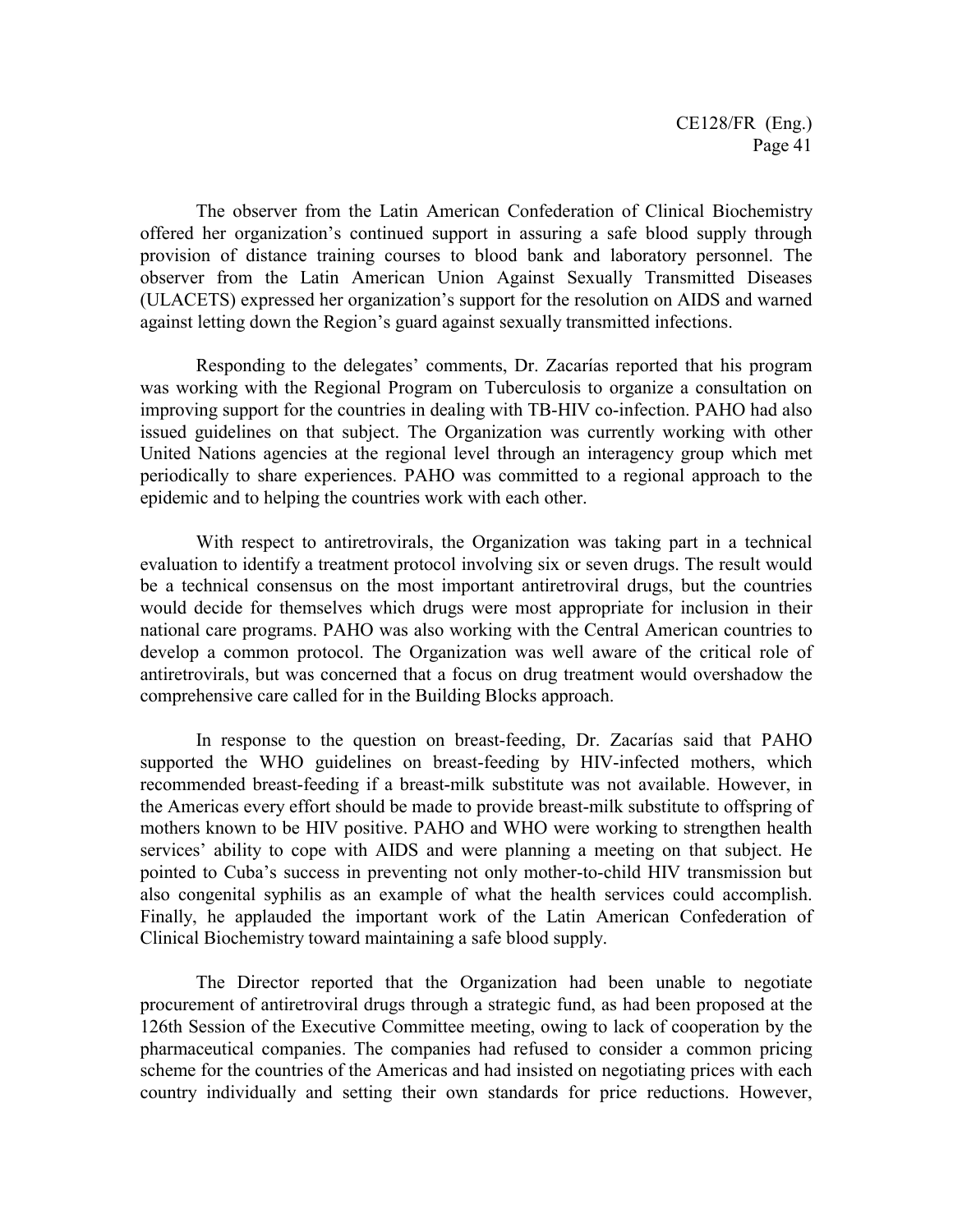PAHO had been able to fulfill its commitment to share drug pricing information, with support from the Government of Brazil. The PAHO Web site contained information supplied voluntarily by the Member States on the prices they had paid for antiretroviral drugs. Open presentation of that information would help other countries in their negotiations with the drug companies and lead to more homogeneous and predictable prices. The Organization would continue trying to develop a collaborative approach to drug purchases and would support subregional arrangements with the drug companies.

In a related initiative, PAHO was advising on common treatment protocols that the countries might use, as a clear protocol was necessary in order to determine what quantities of a particular drug to purchase. PAHO would continue to help the countries establish appropriate protocols and other common strategies on drugs used to combat AIDS. The Director also acknowledged the importance of blood safety and the ongoing threat of unsafe transfusions in the Region, despite the advances that had been made.

The Executive Committee adopted Resolution CE128.R16.

#### **Dengue Prevention and Control (Document CE128/15)**

Dr. Jorge Ramón Arias (Regional Advisor on Communicable Diseases, PAHO) presented information on the situation of dengue in the Region and outlined the blueprint for action proposed by PAHO for prevention and control of the disease. As a result of efforts to eliminate *Aedes aegypti* initiated in the 1930s, by the 1970s the vector had been eliminated from virtually all the countries. Currently, however, the situation was worse than in the 1930s. *Aedes aegypti* infestation rates were extremely high, all four serotypes of the dengue virus were circulating in the Americas, and there had been a steady rise in the incidence of dengue fever since the early 1990s. PAHO was especially concerned about the increase in cases of the hemorrhagic form of the disease. Almost all countries of the Region were now reporting cases of dengue hemorrhagic fever (DHF) and, if prompt action were not taken, there was a serious risk that DHF would become as endemic in the Americas as it was in Asia, where some countries reported hundreds of thousands of cases every year. A related concern, already discussed by the Executive Committee, was the threat of reurbanization of yellow fever, for which *A. aegypti* was also the vector.

The solution was to reduce sources of the vector and, if possible, eliminate *Aedes aegypti.* The document outlined the strategies for controlling the mosquito and thereby reducing the incidence of dengue in the Region. The most important requirement for a successful dengue prevention and control program was political commitment, accompanied by investment of the necessary resources. Intersectoral action was also essential. Experience had shown that effective dengue control would not be possible without intersectoral action and intervention to reduce the density of the vector*,* eliminate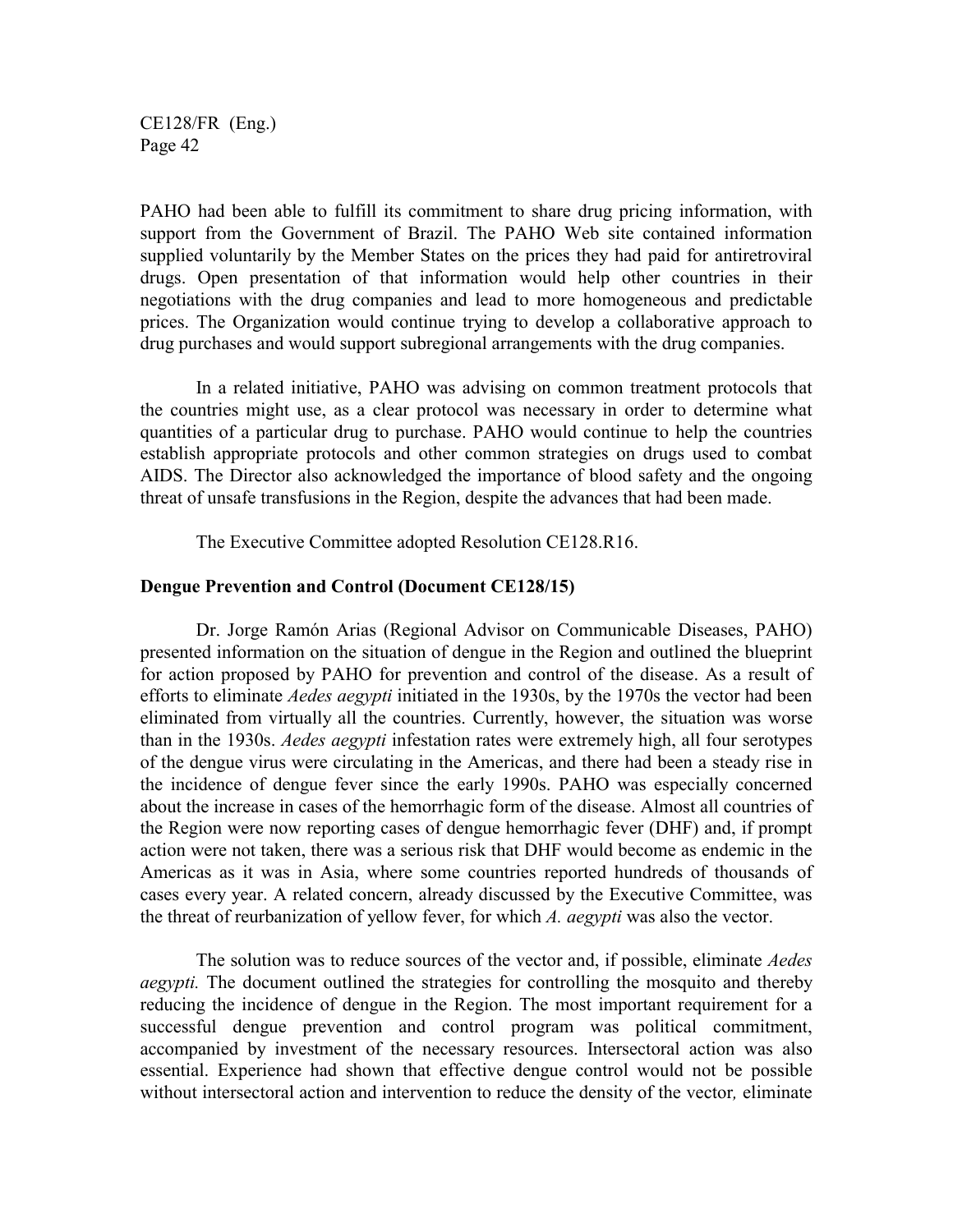breeding sites, carry out appropriate and effective insecticide-spraying, ensure legislative support for dengue control, and educate the public about the importance of vector. The document also listed the key components for building effective dengue control programs and the areas in which PAHO was focusing its technical cooperation.

The Executive Committee agreed that dengue was a serious problem that deserved increased attention on the part of the countries and the Organization. The Secretariat was encouraged to incorporate dengue prevention and control as a priority area of activity in its strategic plan for the next quadrennium. The Committee endorsed the blueprint for action presented in the document, underscoring the need for a comprehensive approach that included source reduction, appropriate use of insecticides, community participation, health education and communication, and, especially, intersectoral action. It was pointed out that dengue was related to other problems discussed by the Committee that also required intersectoral coordination, notably water and sanitation. One delegate suggested that, in order to illustrate the importance of an intersectoral approach, it would be useful if the Secretariat would provide concrete examples of cases in which improved water supply and solid waste management had prevented or controlled the spread of dengue. The need for mobilization of donor resources for dengue control was also emphasized, as was the need to assess the efficiency and effectiveness of the actions undertaken in order to show donors that their investment was justified.

The Delegate of Cuba objected to a statement in the document which indicated that his country had experienced a dengue epidemic during 2000. In fact, only 138 cases had occurred within a circumscribed area of the city of Havana, and the situation had been dealt with through a multisectoral response that included isolation of patients, elimination of breeding sites, fumigation to destroy adult mosquitoes, and intensive environmental sanitation. The Representative of the Latin American Confederation of Clinical Biochemistry stressed the importance of laboratories in dengue control and inquired what measures PAHO was taking to ensure that public health laboratories had the resources they needed to identify the various serotypes and ensure accurate diagnosis of the disease. The Representative of the IDB reported that the Bank was supporting dengue control efforts through financing for communication and education campaigns to promote behavioral change and through a project to strengthen epidemiological surveillance in Central America. The Bank hoped eventually to extend that project to other regions.

Dr. Arias assured the Committee that the Organization concurred wholeheartedly on the crucial importance of intersectoral action for dengue prevention and control. Intersectoral action, community participation, and health education and communication aimed at bringing about behavioral change were the pillars of the approach promoted by PAHO. Environmental management was also a must. One key aspect of dengue control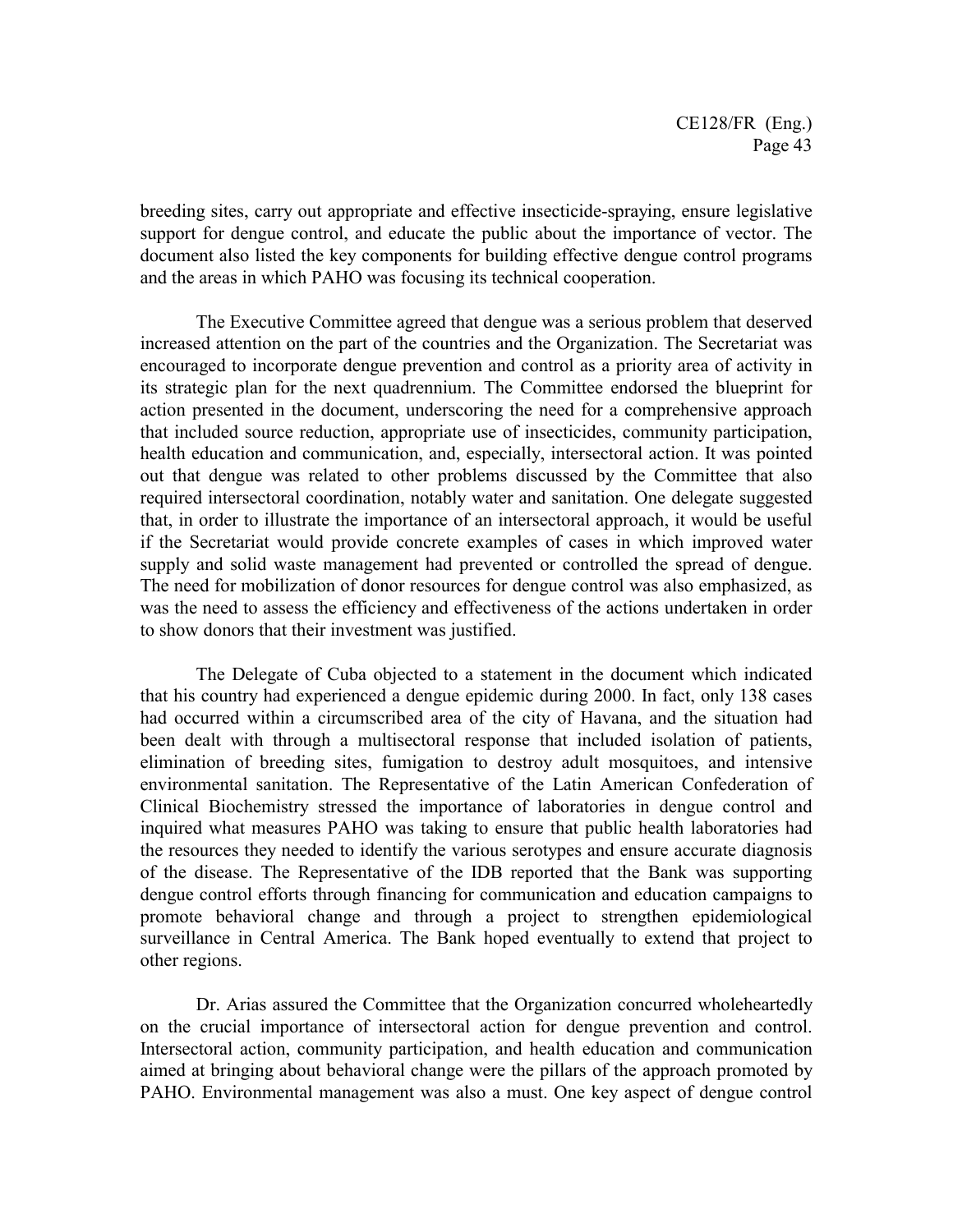that he had not mentioned explicitly in his presentation was notification of cases. To improve information-sharing between countries, the Organization was advocating the adoption of standardized case-reporting, with reporting of all clinical cases, laboratoryconfirmed cases, cases of dengue hemorrhagic fever, deaths due to dengue hemorrhagic fever/dengue shock syndrome, and serotypes identified. With respect to support for laboratories, while PAHO did not have the resources to provide supplies directly to laboratories, it was working closely with two reference centers in the region—one in Puerto Rico and the other in Cuba—to strengthen laboratory capacity and provide training for laboratory personnel. Regarding the comment from the Delegate of Cuba, that country's success in bringing the situation under control so rapidly was evidence of the effectiveness of the type of comprehensive approach espoused by the Organization. Moreover, as a result of extensive serological testing, Cuba had provided some enormously valuable information for estimating the number of asymptomatic cases that were likely to occur in an epidemic.

The Director expressed his admiration for Fred Soper, former Director of the Organization, under whose leadership the Americas had come closer to eliminating *A. aegypti* than ever before. He had hoped to follow in the steps of Dr. Soper and see the vector eliminated during his term as Director; however, estimates had indicated that it would cost billions of dollars to do so utilizing traditional methods. A different approach was therefore needed—one that emphasized behavior change. He firmly believed that, through the multi-pronged approach described in the document, it would be possible to make a difference.

In the discussion of the resolution on this item, the Committee debated the advisability of including a provision that would have called on the Director to prioritize attention to dengue and allocate resources to meet the challenge posed by dengue, dengue hemorrhagic fever, and the potential reurbanization of yellow fever. Some delegates felt that the effect of that wording would be that dengue would be considered the priority for allocation of the Organization's limited resources, to the detriment of other equally pressing health challenges in the Region. To avoid that problem, the Committee decided to adopt alternate wording suggested by the Director, which appears in operative paragraph 2(f) of Resolution CE128.R13. In connection with this discussion, it was suggested that, at some future meeting, the Governing Bodies should examine the matter of priority-setting within the Organization.

#### *Mental Health (Document CE128/18)*

Dr. José Miguel Caldas de Almeida (Coordinator, Mental Health Program, PAHO) informed the Committee that in 2001, for the first time ever, mental health had been the focus of several events and activities of the World Health Organization during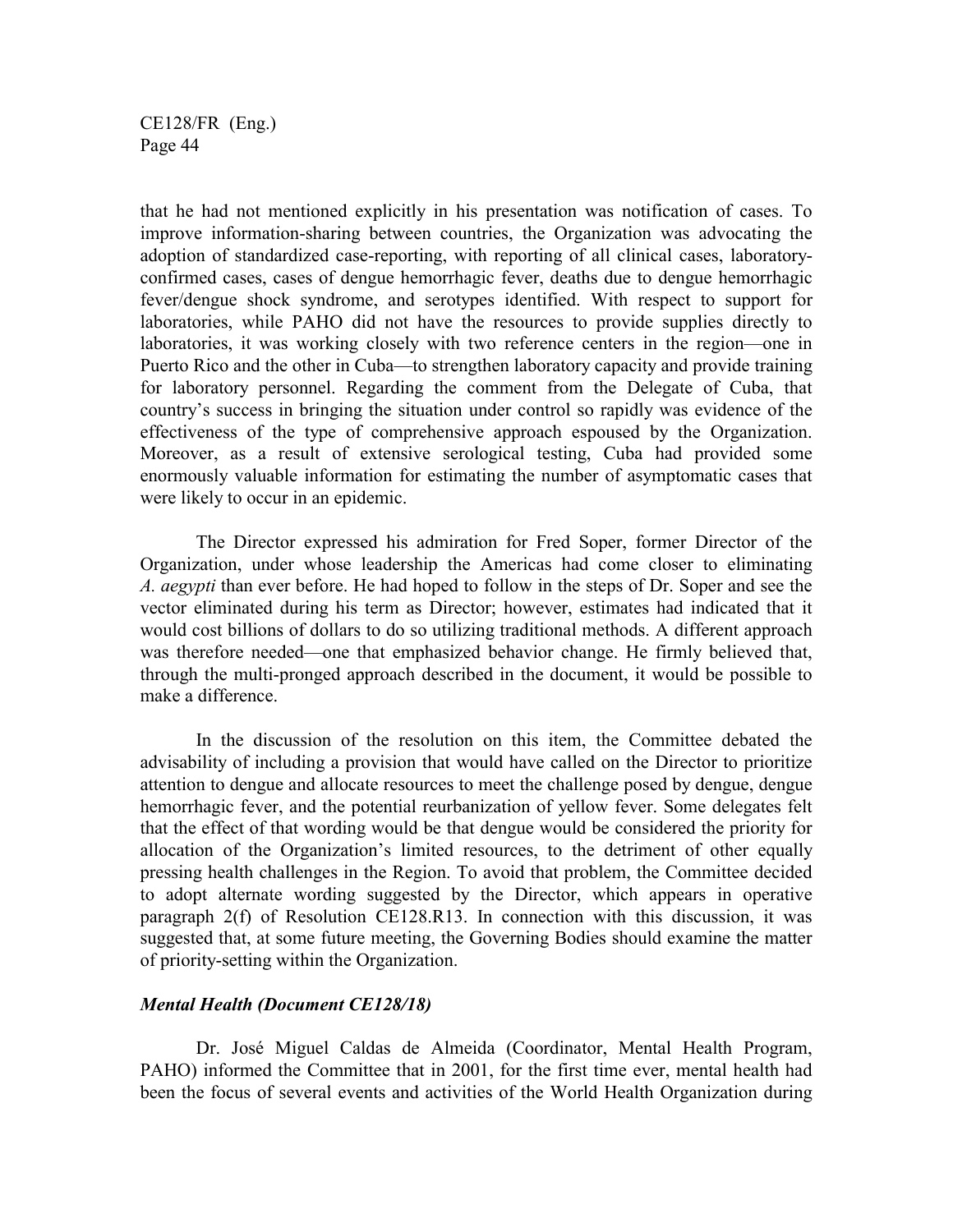the same year, including World Health Day, four sessions of the World Health Assembly, and the *World Health Report 2001*. The increased interest in mental health was due in part to growing realization of the impact of mental health problems and their contribution to the global burden of disease. Mental disorders were highly prevalent and were significant causes of disability and death. Depression, for example, had affected some 20 million people in the Americas in 1990, and the number was expected to rise to 35 million by 2010.

Another factor that accounted for the increased attention to mental health was major scientific advances in the development of new and more effective mental health treatments and services. New evidence-based treatments and interventions were currently available to treat the vast majority of persons who suffered from mental illness. Moreover, the emergence of comprehensive community-based mental health services had demonstrated that psychiatric hospitals were not the only, or the best, means of treating mental disorders. Models that integrated mental health care with primary care and allowed patients to stay in the community not only were preferred by the patients and their families, they were more cost-effective.

Despite the advances, however, an enormous gap remained between what was being done and what could be done. In both developed and developing countries, millions of people suffering from mental disorders still lacked access to effective treatment, and violation of their human rights continued to be commonplace. Building on past achievements, such as the 1990 Caracas Declaration, and the momentum created by the aforementioned events and activities, the Organization and the Member States had an unprecedented opportunity in 2001 to make solid progress towards improving care for those with mental disorders. The four major challenges in the area of mental health were (1) to enhance the visibility of and the value placed on mental health, (2) implement the mental health policies and programs formulated by many countries of the Region during the 1990s, (3) create or revise mental health legislation to protect the human rights of mental health patients, and (4) reduce inequity in the availability of mental health services and assure parity of mental health services with other types of health services. The document outlined a number of proposed actions for the Member States and the Secretariat to overcome those challenges.

The Executive Committee agreed that the events of 2001 afforded a unique opportunity for the promotion better mental health care and urged Member States and the Organization to capitalize on the momentum created by those events to highlight the importance of mental health. PAHO was also encouraged to work in partnership with other agencies concerned with mental health, such as the United Nations Children's Fund (UNICEF) and the International Labor Organization (ILO). The Committee voiced support for the approaches discussed in the document, in particular community-based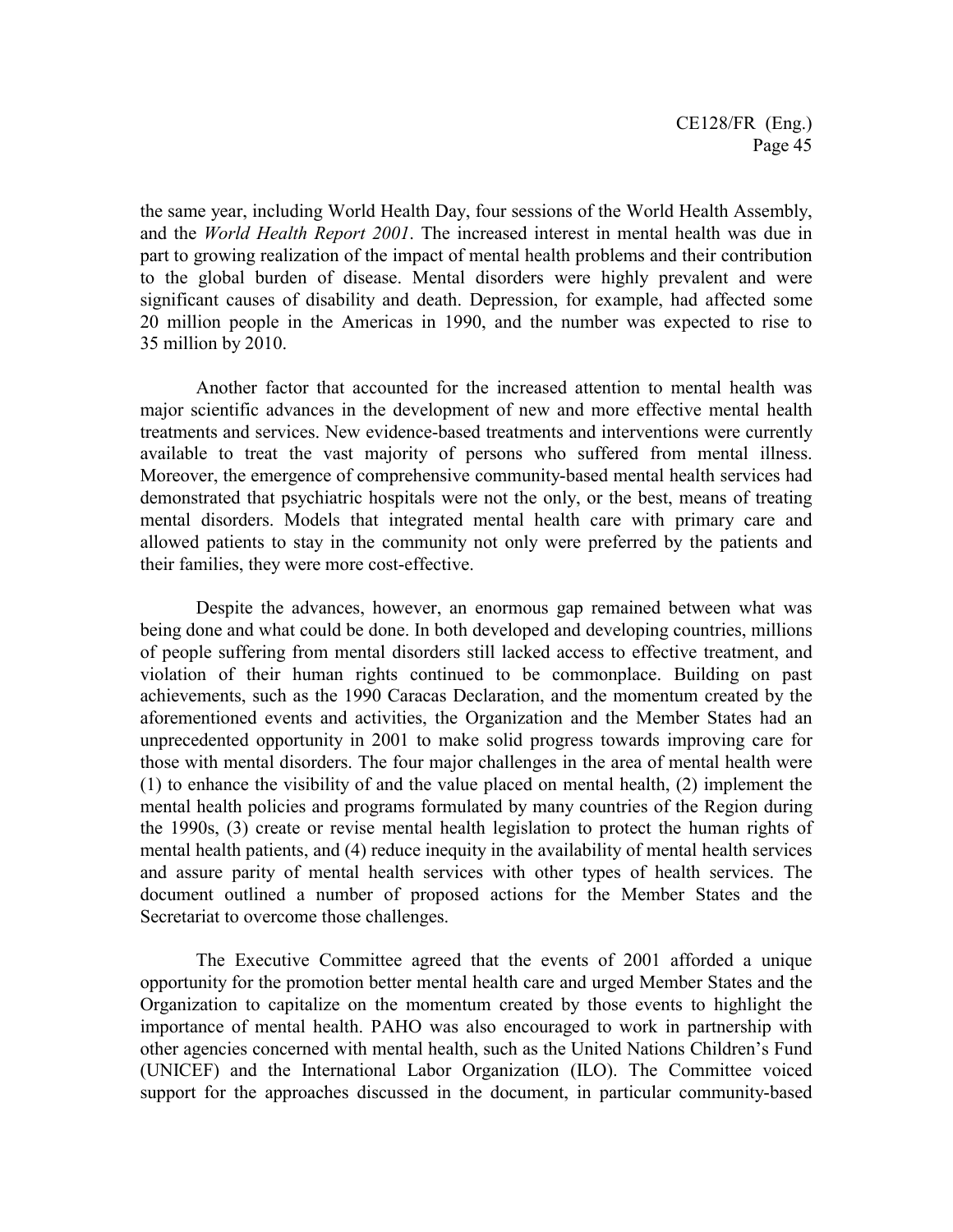mental health care and integration of mental health services into primary health care services. Delegates emphasized the need to train health workers to recognize the mental health component of problems such as addiction and substance abuse and detect mental health problems in patients who visited primary health care clinics for other reasons. PAHO's efforts to build an evidence base on mental health were applauded. It was pointed out that a better evidence base would help encourage needed investment in mental health activities.

The Committee stressed the importance of incorporating mental health into broader health promotion efforts, including, for example, workers' health programs. In that connection, it was suggested that the document perhaps focused too heavily on mental illness and the treatment thereof and not enough on promotion of mental health and the identification of concrete health promotion activities that would improve mental health. The need to address the socioeconomic, cultural, personal, and family determinants of poor mental health was underscored. It was pointed out that improving quality of life and building supportive environments in the community would yield mental health benefits for individuals, families, and society as a whole.

The Committee also emphasized the need for increased attention to the mental health problems of children and adolescents in order to forestall long-term problems that would not only affect the individuals concerned but could have an impact on the mental health of future generations. One delegate highlighted the importance of sensitizing and educating parents and teachers to recognize the mental health problems that often underlay behavioral problems, including crime and violence among young people. Another delegate noted that the special session of the United Nations General Assembly for follow-up to the World Summit for Children, scheduled for September 2001, would provide an excellent opportunity to raise awareness of child mental health issues. Several delegates also called attention to the special mental health needs of victims of disasters and political upheaval, especially children and young people.

Dr. Caldas de Almeida acknowledged that the document might not place sufficient emphasis on promotion of mental health, but that did not mean that the Organization was unaware of its extreme importance. However, given the huge gaps in access to appropriate treatment for mental health problems, it was necessary to find a balance between attention to mental health promotion and treatment of mental illness. The best way to do that, in his view, was to develop good community mental health services. Such services would help promote mental health while also providing treatment for those with mental health problems.

Given the limited resources available for mental health care in most countries, it was important to concentrate on investing in health promotion interventions of proven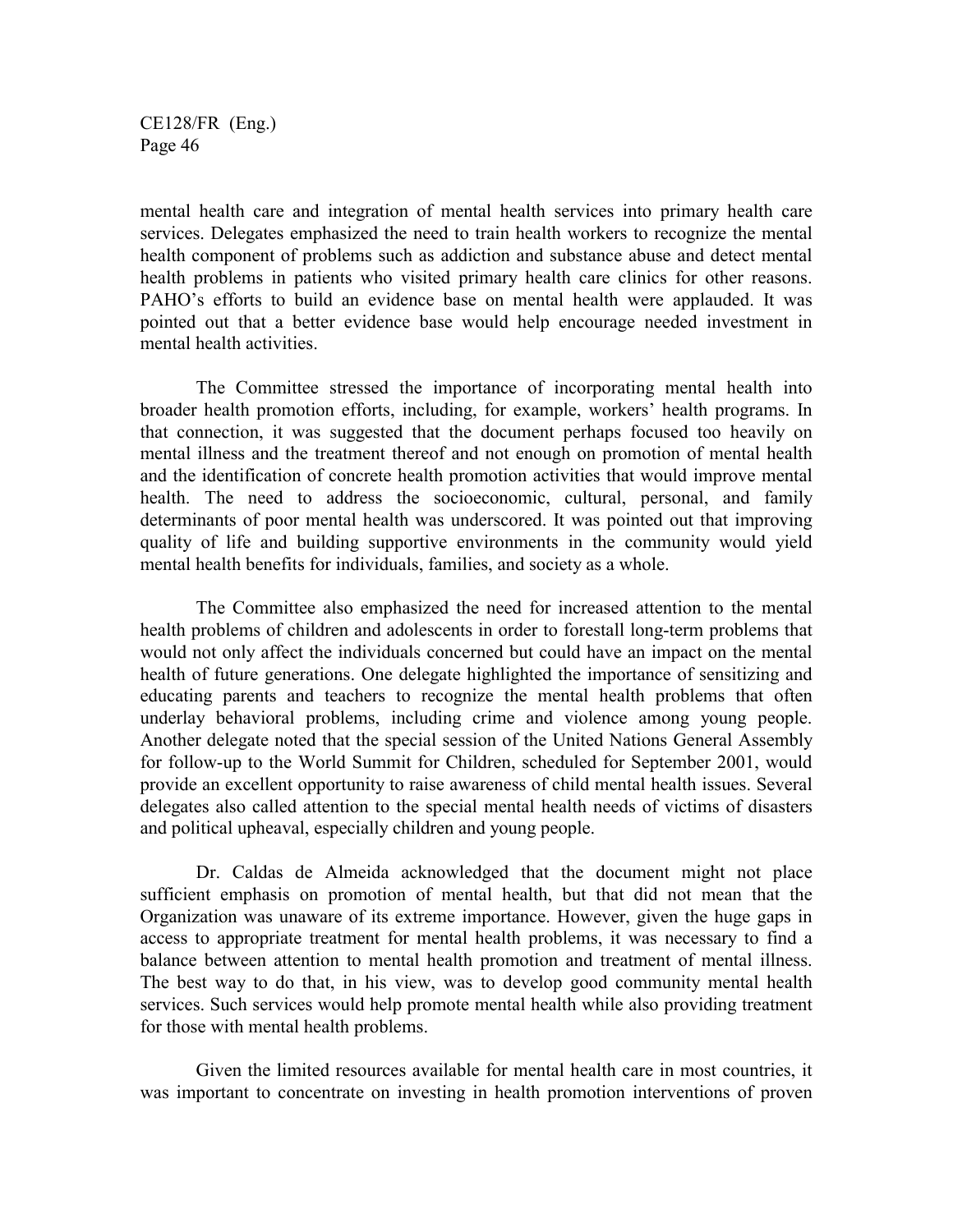effectiveness and encourage studies on the effectiveness of mental health promotion activities. Similarly, studies were needed to identify suitable models for training primary health care workers to recognize and deal with mental health problems. Sharing of experiences and dissemination of information were crucial in that regard and were key roles for PAHO. Another important technical cooperation role for the Organization was helping the countries to decide how to make the best use of existing resources while endeavoring to promote increased investment in order to overcome the long-standing lack of funding for mental health services. PAHO was also in a good position to assist the countries with the problem of co-morbidity, since its mental health and substance abuse programs were located within the same division and worked closely together.

The Director said that he very much appreciated the Committee's comments regarding health promotion and mental health. Some had questioned why PAHO's mental health program was placed within the Division of Health Promotion and Protection rather than the Division of Disease Prevention and Control. It was precisely because all the basic strategies of health promotion (building healthy public policy, creating supportive environments, developing personal skills, strengthening community services, and reorienting health services) applied so fittingly to mental health.

He was convinced that treatment of mental health problems at the primary health care level was appropriate. Psychiatrists were not needed to treat all forms of mental illness. It was essential to find ways of addressing at the primary care level the common mental health disorders that affected so many people and were so economically damaging. For a long time, there had been little recognition of the tremendous cost of poor mental health. However, a growing body of evidence made it clear that, in terms of labor market outcomes, the cost of mental illness was as great as the cost of physical illness. Hence, there were sound economic reasons as well as humanitarian reasons for investing in good mental health programs.

It would take time to bring investment in mental health up to the levels needed, but in the meantime there were several steps the countries and PAHO could take to improve the situation of those with mental health problems. One of the most important ones was more aggressive advocacy for changes in public policy and promotion of healthy public policy in the area of mental health. Advocacy by organizations such as PAHO and its counterparts in the countries was critical because the mentally ill were unable to advocate for themselves. Also needed were changes in the perceptions of ministries of health regarding the importance of mental health and reallocation of budgets accordingly.

The Organization's own resources in the area of mental health were extremely limited, both in terms of funding and personnel. He hoped that in the next biennium it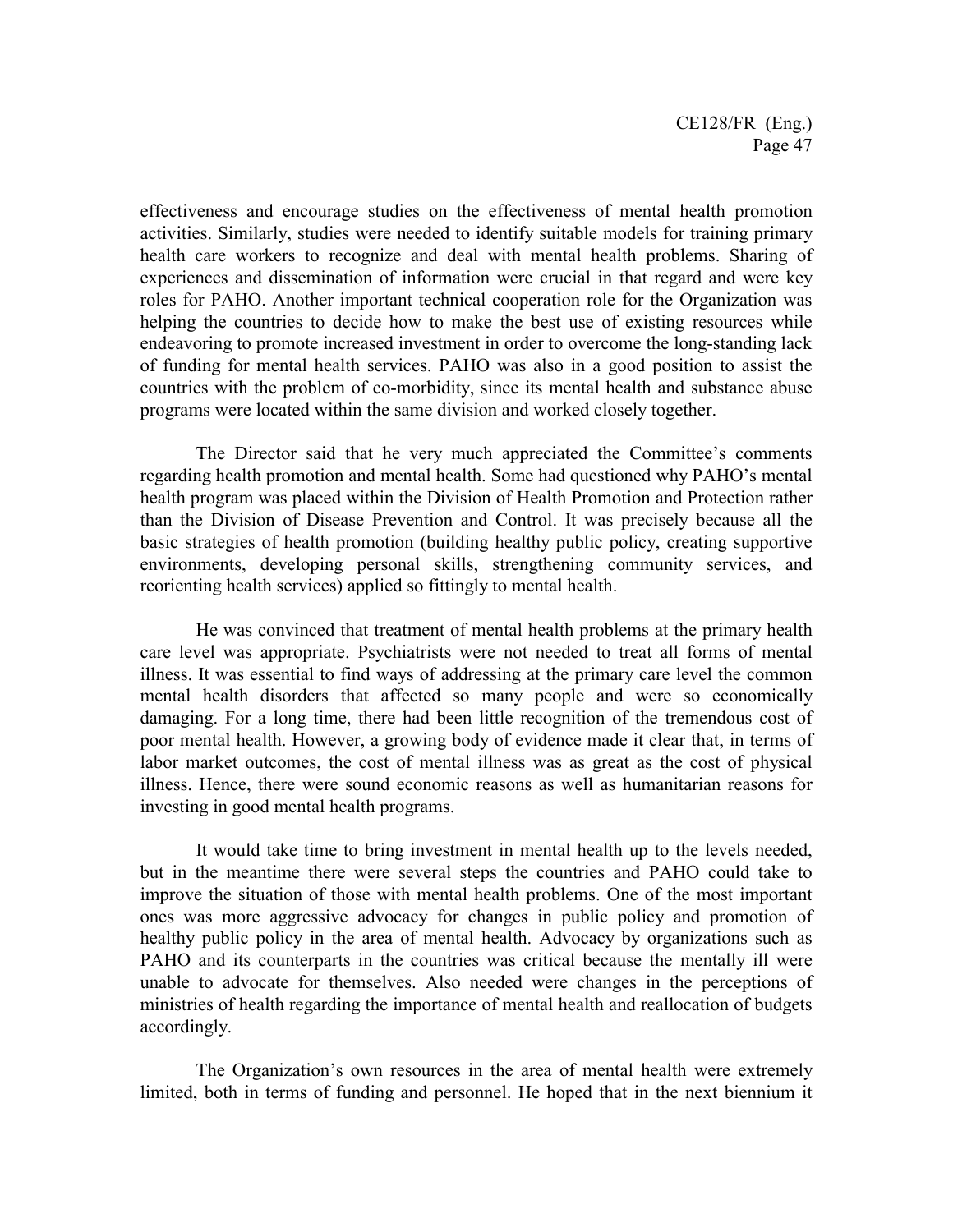would be possible to find a way to devote at least more human resources towards improving mental health, which PAHO regarded as the last remaining major public health problem that had yet to be adequately addressed in the Region.

The Committee adopted Resolution CE128.R12 on this item.

### *Report on the Third Summit of the Americas (CE128/19)*

Dr. Irene Klinger (Chief, Office of External Relations, PAHO) reviewed the outcomes of the various Summits of the Americas and the work of PAHO in relation to those Summits, focusing especially on the Third Summit, held in Quebec City, Canada, on 20–22 April 2001. The Organization had been an active participant in all three Summits, seeking to heighten awareness of the importance of health and promote hemispheric health priorities.

The Miami Summit, held in 1994, had assigned PAHO a key role in Initiative 17, "Equitable Access to Basic Health Services," which had focused on Integrated Management of Childhood Illness (IMCI), reduction of maternal mortality, measles elimination, health sector reform, and HIV/AIDS prevention and control. At the Second Summit of the Americas, held in Santiago, Chile, in 1998, PAHO had been given responsibility for developing and implementing the initiative "Health Technologies Linking the Americas," which had included four elements: increasing access to quality drugs and vaccines, strengthening information and surveillance systems, improving access to and quality of water and sanitation infrastructure, and technology assessment. Progress had been made towards all the goals of the Miami and Santiago Summits many of which called for long-term action—and work was continuing. The document described some of the activities undertaken.

The Third Summit of the Americas had adopted a Declaration and Plan of Action in which the political leaders of the Region had affirmed their commitment to the consolidation of democracy and the reduction of poverty and inequity, in addition to laying the groundwork for the adoption of the Free Trade Agreement of the Americas by 2005. Health and health-related matters had figured prominently in both the Declaration and the Plan of Action. The Declaration, for example, contained specific references to the importance of health in human development and the achievement of political, economic, and social objectives. The Plan of Action included commitments with respect to health sector reform, communicable diseases, noncommunicable diseases, and connectivity, which had been a cross-cutting theme at the Summit. The document described the areas of work under each of those four components. PAHO would continue working to highlight health as a priority in the Summit process, mobilize political and financial commitments to follow up on the Summit mandates, promote equity and Pan Americanism, and prepare for the next Summit of the Americas, to be held in Argentina in 2005.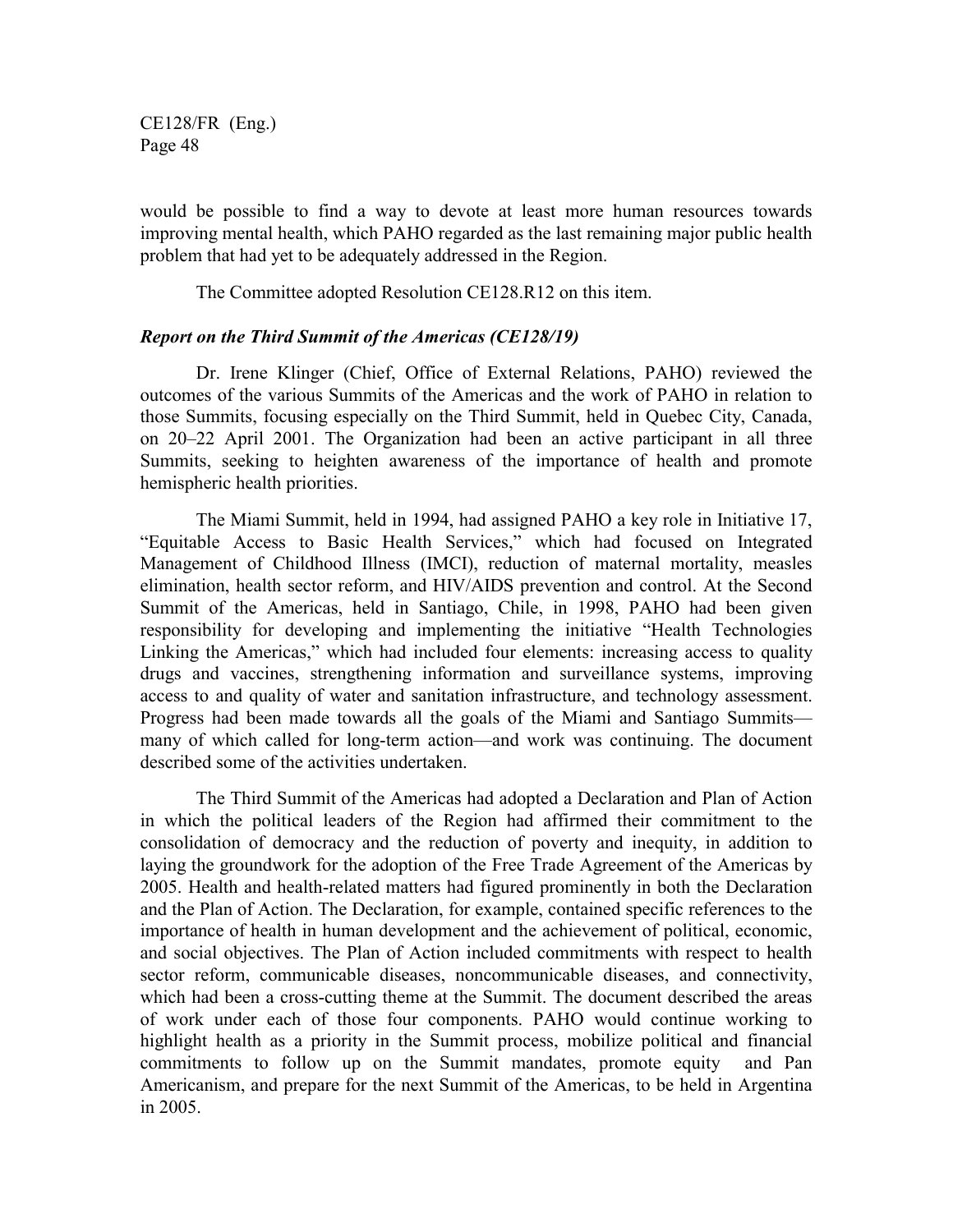The Committee commended PAHO for its role in keeping health on the agenda of the Summits of the Americas and encouraged the Organization to continue seeking to highlight the importance of health in other international venues. The Committee also welcomed the commitments made by financing institutions such as the World Bank and the IDB to support implementation of the Plan of Action of the Third Summit and underscored the importance of joint action and coordination among all the international institutions involved in order to realize the goals of the Summits. It was pointed out that, in addition to financing, capacity-building would be needed at the national level to maintain the momentum provided by the Summits and carry out its mandates. Building capacity for national action was viewed as a key role for PAHO. The Organization was also asked to provide guidance on what would be expected of the countries with respect to reporting on implementation of the Summit plans of action. The need for uniform and comparable information was noted.

With regard specifically to the Quebec Summit, the Committee felt that the Plan of Action and Declaration adequately reflected the importance of health. Several delegates observed that the health priorities included in the Plan of Action corresponded closely to the priorities already identified by the Member States within the Organization. One delegate pointed out that, although AIDS had perhaps been the primary focus of Summit discussions in the area of health, for the first time tobacco control had been included in a Summit plan of action, which would provide added impetus for the FCTC negotiation process. That had been accomplished largely thanks to the efforts of PAHO and the Government of Canada. The grouping of health topics in four main areas was also seen as a positive step that would help political leaders to better understand how health contributed to the advancement and development of countries.

The Representative of the IDB affirmed the Bank's support for the Plan of Action of the Third Summit and its commitment to coordinating its efforts with those of other multilateral and bilateral organizations in the area of health. With PAHO and the World Bank, its partners in the Shared Agenda for Health in the Americas, the IDB had held periodic coordination meetings on the topics included in the Shared Agenda, and the Bank was also collaborating with PAHO in several other areas. Regarding concrete plans for supporting the decisions of the Summit, while the Bank currently had fewer resources available to finance projects through grants than had been the case in the past, IDB President Enrique Iglesias had recently introduced several innovations with a view to increasing the availability of funding for social initiatives, in particular those that had come out of Summit processes. One was the creation of a new joint fund co-financed by the European Union and the Bank for pilot projects on connectivity in social programs. The Bank would seek similar mechanisms to support work in the other three health areas identified at the Third Summit.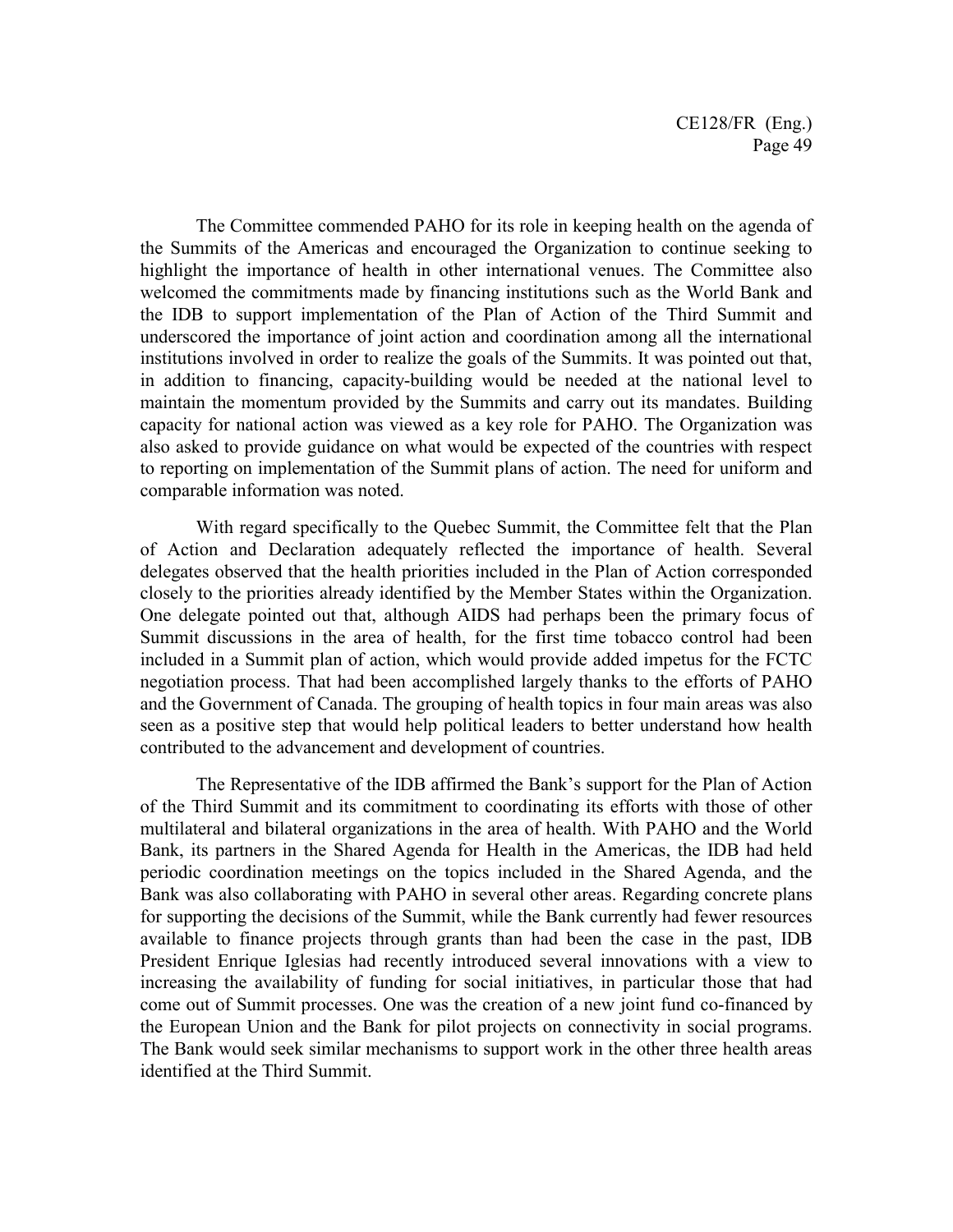Dr. Klinger assured the delegates that PAHO was committed to ensuring that health remained high on the agendas in discussions of the hemisphere's political leaders. The Organization was also working with the countries and with bilateral and multilateral partners to seek financing for the implementation of the activities mandated by the Summits. She agreed that the priorities identified at the Summits were closely aligned with national and regional priorities. It was precisely because of that linkage of priorities that the countries and PAHO had been so successful in fulfilling the Summit mandates. As for reporting on the implementation of the Plan of Action, PAHO would seek to develop some mechanism or method that would ensure that the production of information for the Summits did not represent an additional reporting burden for the countries.

The Director felt that it would be a failure on the Secretariat's part to ask the countries for any new data relating to the mandates of the Summits, since data on all the health issues identified in the Summit process were already being collected. It had not been necessary to ask the countries for any additional information prior to the Quebec Summit, and he guaranteed that there would not be any additional reporting requirements, at least in the area of health, in connection with that or future Summits.

He had been very pleased with the prominence of health on the agenda at the Third Summit and believed that solid progress was being made in persuading political leaders of the importance of health to the development and economic growth of countries. The Summits also gave leaders the opportunity to report on successes, such as the eradication of polio, which was extremely important. Moreover, the Summits of the Americas, the Ibero-American Summits, and other forums in which heads of government came together yielded concrete benefits for health in terms of political will and the allocation of resources. Several countries had made additional allocations of extrabudgetary funding in the areas mandated by the Summits, and the Organization was confident of the willingness of the countries to devote additional resources to achieve the goals of the Third Summit. However, he wished to make it quite clear that any extrabudgetary funding PAHO received would be applied equally to all 38 countries of the Americas without distinction. Although some of its Member States did not participate in the Summits of the Americas or in other international meetings, as far as the Organization was concerned every country was equal from a health standpoint.

The Committee thanked the Secretariat for the report, but did not consider it necessary to adopt a resolution on this item (Decision CE128(D5)).

# *Strategic Plan for the Pan American Health Organization for the Period 2003-2007 (Document CE128/20)*

Dr. Karen Sealey (Chief, Office of Analysis and Strategic Planning, PAHO) updated the Committee on the Secretariat's progress in developing the strategic plan that would orient its work in 2003–2007. She first provided some background on strategic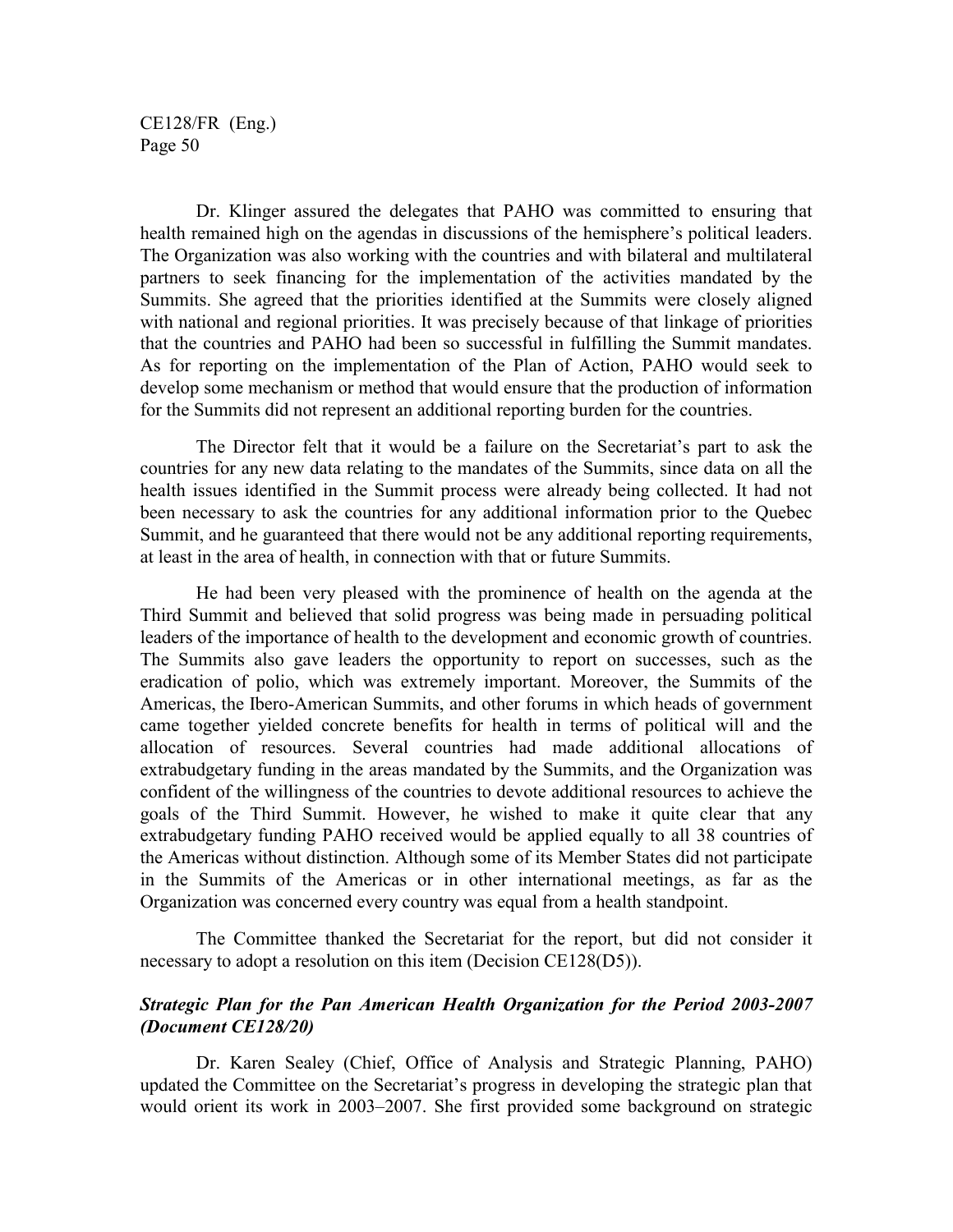planning within PAHO, noting that the Organization had a long history of long-range planning dating back to 1984. Although initially the planning frameworks approved by the Governing Bodies had incorporated goals and strategies for both the countries and the Secretariat, since 1995 they had focused specifically on the work of the Secretariat in support of the countries. The Director, at the beginning of his second term, had made it clear that one of his priorities would be to make planning within PAHO more strategic and anticipatory.

Several studies of the current strategic and programmatic orientations (SPOs) had revealed some weaknesses in the planning process and suggested various ways in which the next set strategic plan should be different. Among other findings, those analyses had revealed that the SPOs, while a useful framework, were not really driving the work of the Secretariat and that the organizational vision was not explicit or not perceived as shared by the staff. An evaluation by the External Auditor in 1999 had suggested the need for performance indicators. A separate study had revealed that the alignment of the biennial program budgets with the SPOs should be more systematically monitored. The various studies and assessments all pointed to the need for a planning process that would allow the Secretariat to develop and test future-focused policies and strategies.

The strategic planning process was perceived as a continuous endeavor centered on the future, with emphasis on inclusive participation, leadership, and continuity, and as an enabling tool for turning mandates and insights into action. In addition to producing the strategic plan for 2003–2007, the process would seek to increase the foresight and strategic planning capacity of the Organization. It would also incorporate organizational development with a view to building the Secretariat's capacity to perform more efficiently and effectively in achieving the strategic objectives. The starting point in the process would be clarification of the Secretariat's values, vision, and mission. Next would be an evaluation of the external and internal environments, which would lead to the identification of strategic issues and objectives and the development of strategies for achieving them. The mandates with which PAHO had been entrusted would also factor into the planning process. The strategic plan would be linked to the biennial program budgets and would allow for measurement of progress over time. In addition, the evaluation component—one of the weaknesses detected in the aforementioned studies would be strengthened.

Achievements to date included the formation of the Strategic Planning Work Group, which comprised 21 members drawn from both technical and non-technical units and all levels of the Organization. The process of defining the values, vision, and mission had been completed, as had the initial phase of analyzing the external and internal environments and the first cut of a rapid organizational assessment and diagnosis. The next steps would be to select the strategic issues and priority technical areas, which would occur in August 2001, and develop the strategic objectives and performance measures by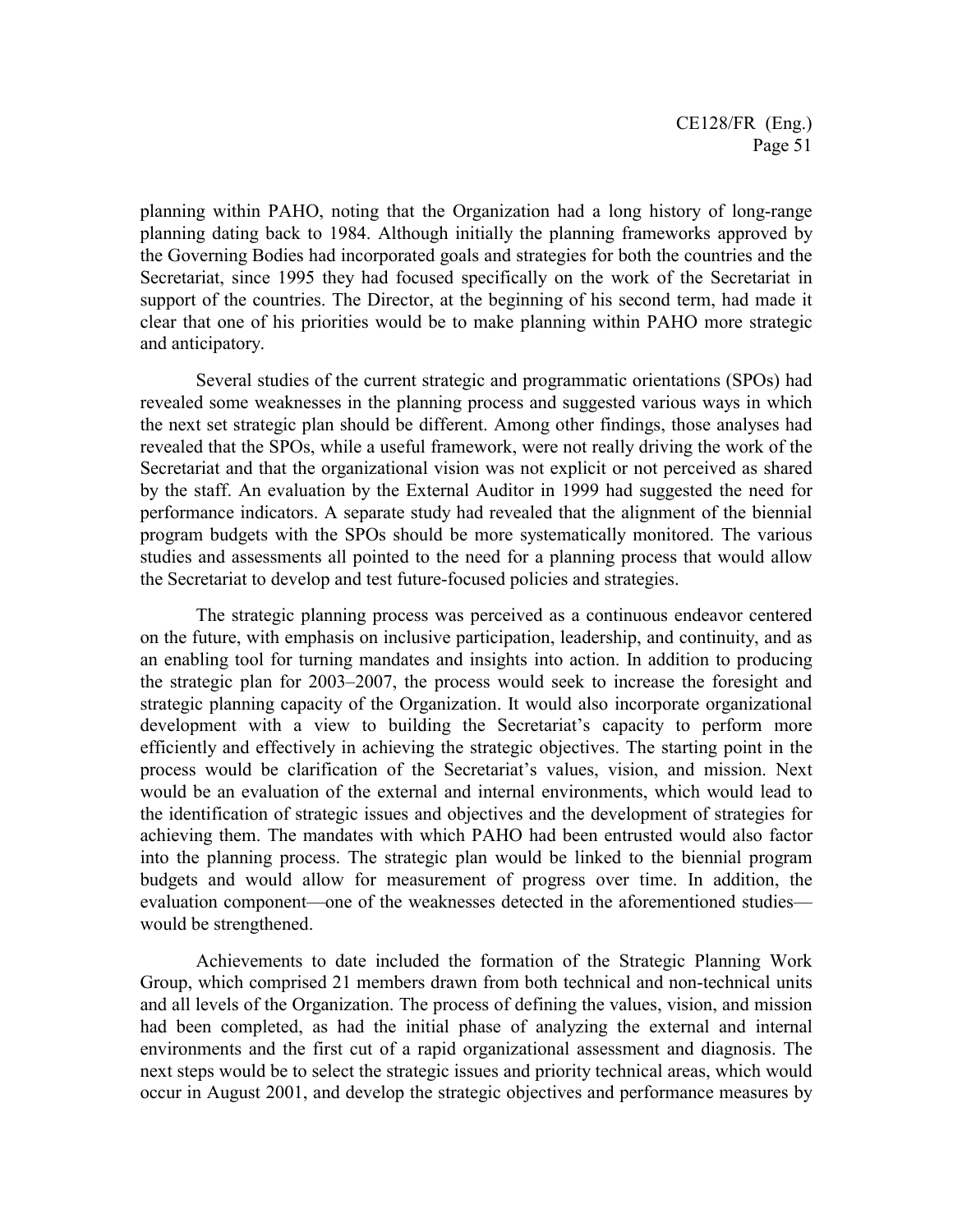October 2001 in time for the PAHO Managers' Meeting that month. A draft version of the strategic plan would be prepared in December 2001 and submitted for review by the Director's Cabinet in January 2002, the SPP in March, and the Executive Committee in June of that year. The final version would be examined by the Pan American Sanitary Conference in September 2002.

The Committee expressed its appreciation to the Secretariat for keeping the Member States informed of its progress in the strategic planning process. Members felt that the approach to strategic planning was sound and that the process would help to address the weaknesses identified by the External Auditor and the other studies mentioned by Dr. Sealey. The inclusion of performance indicators, in particular, was applauded. It was pointed out that those indicators would be a valuable tool for prioritizing, which was extremely important in a context of budgetary constraints. Although the Committee recognized that the strategic plan was intended to guide the work of the Secretariat, it noted that the planning process would also ultimately benefit the countries. Several delegations invited Dr. Sealey to visit their countries to discuss the process in greater detail. Dr. Sealey was asked to elaborate on how Member States and other external stakeholders would be involved in the process and on how the Secretariat was planning to deal with issues such as monitoring the alignment of the strategic plan with the biennial program budgets. She was also asked to provide more detail on the nature and composition of the Strategic Planning Work Group.

Dr. Sealey explained that the Strategic Planning Work Group was an internal group working with the Office of Analysis and Strategic Planning (DAP) to develop the strategic plan. It members represented a broad combination of disciplines and had been selected on the basis of their analytical capabilities and past experience in strategic planning. With respect to the involvement of countries in the strategic planning process, she recalled that at the SPP session in March it had been suggested that the Secretariat might find some way of bringing together a cross-section of country representatives to obtain input on the strategic plan. She was very open to the idea and would discuss with the Director when and how it would be possible to organize such a gathering before the draft version of the plan was submitted to the SPP. It might be possible to utilize electronic communications technology for that purpose if time and resources were constraints. As for the engagement of other stakeholders in the process, in the initial analysis of the external environment, DAP had consulted with several Latin American agencies and experts in the area of social development.

Regarding the alignment of biennial program budgets with the strategic plan, the Secretariat was hopeful that a new version of the software used in the programming process would make it possible to code activities by components of the current SPOs and the future strategic plan in order to better reflect the connections between programming and strategic planning. Finally, she thanked the Members for their invitations to make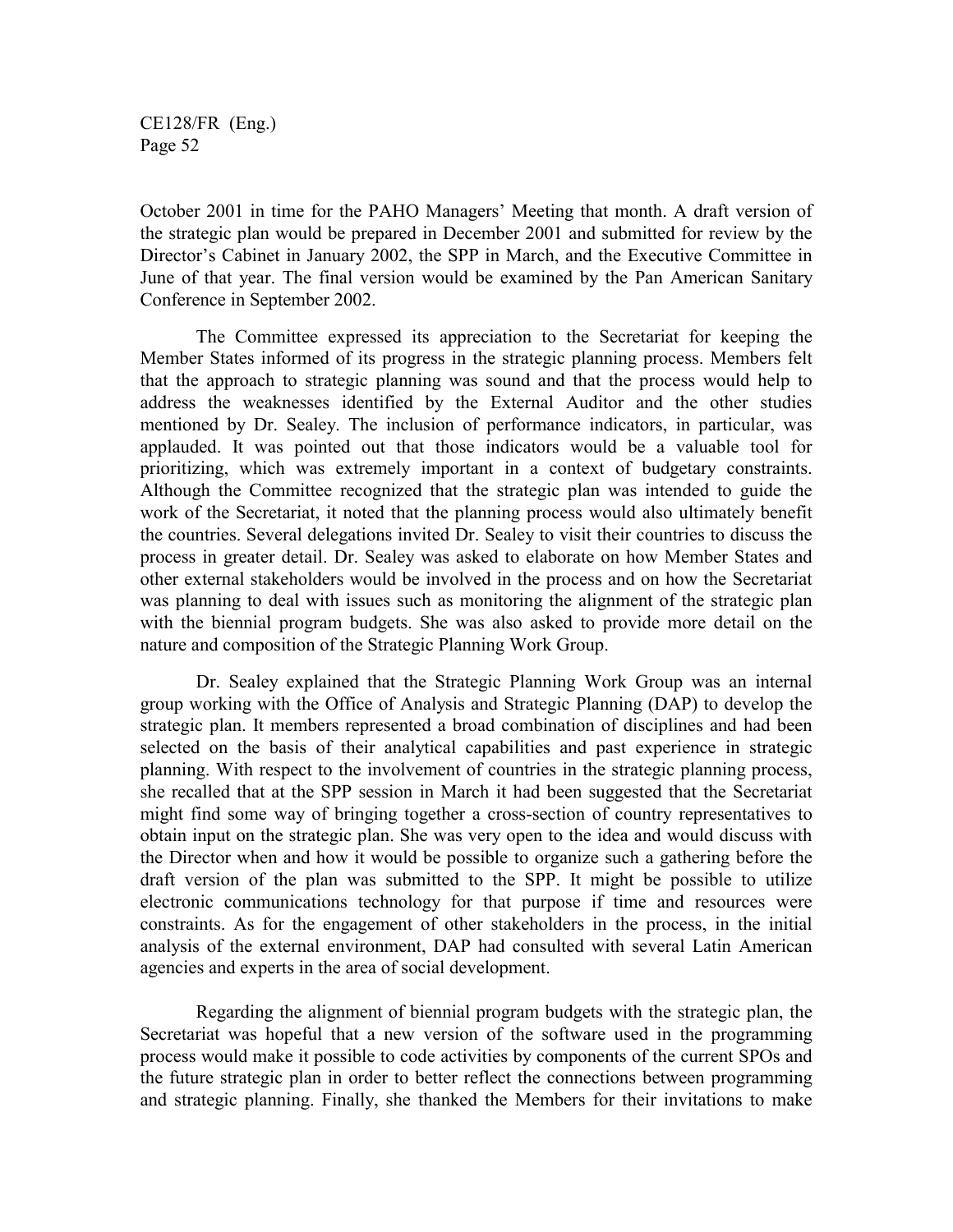presentations on the strategic planning process in their countries. She felt that the experience would be mutually beneficial in that, not only would the Secretariat be engaging stakeholders, but it could also learn from the strategic planning experience that personnel in the countries had to offer.

The Executive Committee took note of the report, but did not consider it necessary to adopt a resolution on this item (Decision CE128(D10)).

#### **Administrative and Financial Matters**

## *Report on the Collection of Quota Contributions (Documents CE128/21 and CE128/21, Add. I)*

Mr. Mark Matthews (Chief, Department of Budget and Finance, PAHO) reported that, as of 31 December 2000, collection of quota assessments had totaled \$75.3 million, of which \$43.6 million represented payment of 2000 assessments and \$31.7 million pertained to prior years. On 1 January 2001, total arrears for years prior to 2001 stood at \$56.7 million. Payments received between 1 January and 18 June 2001 had amounted to 61% of that total, reducing arrears to \$22.2 million, as compared to \$22.0 million and \$20.9 million in arrears at the corresponding times in 2000 and 1999, respectively. Between 18 June and the opening of the Committee session, the Organization had received additional payments from four countries, further reducing arrears by a total of more than \$686,000.

Regarding the collection of assessments for 2001, 11 Member States had paid their assessments in full, 5 had made partial payments, and 23 had not made any payments. The collections represented 32% of the current year's assessments; the corresponding figures were 27% in 2000, 25% in 1999, and 25% in 1998. Together, the collection of arrears and current year's assessments during 2001 totaled \$61.5 million, as compared to \$47 million in 2000 and \$45 million in 1999. Detailed information on quota obligations by Member States and receipt and application of quota payments to 18 June 2001 could be found included in annexes A and B in Document CE128/21, Add. I.

Article 6.B of the PAHO Constitution provided for the suspension of voting privileges if a country was in arrears in excess of two full years' quota payments. The Member States potentially subject to Article 6.B at the beginning of 2001 were Argentina, Cuba, the Dominican Republic, Ecuador, and Peru. Argentina had submitted a deferred payment plan that had been accepted by the Secretariat in 2000; to be in compliance with that plan it needed to make additional payments prior to the opening of the 43rd Directing Council in September. Cuba was in compliance with its deferred payment plan, which had been accepted by the Secretariat in 1996. The Dominican Republic continued to be subject to Article 6.B; however, the Government had submitted a deferred payment plan which it hoped would be approved prior to the Directing Council session in September.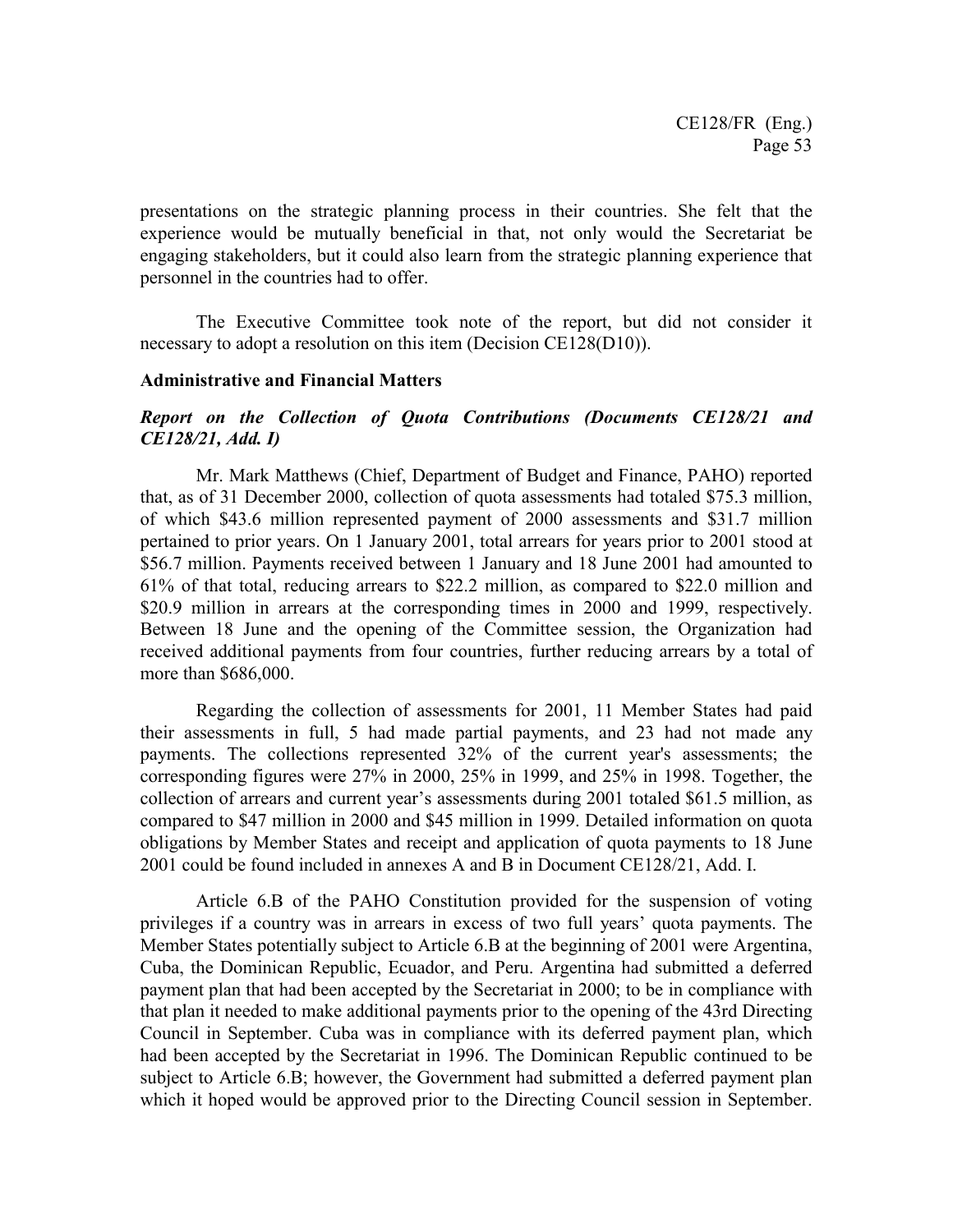Ecuador likewise continued to be subject to Article 6.B. Peru was no longer subject to Article 6.B but still owed payments for 2001 under its 1999 deferred payment plan.

In response to a question from the Committee, the Director explained that Article 6.B applied to voting privileges at all elections held in a Directing Council session or the Pan American Sanitary Conference, including the election of the Director. He commended the Member States on their efforts to comply with their payment plans despite difficult economic circumstances, noting that the rate of quota collections so far in 2001 was higher than in the past three years.

The Committee adopted Resolution CE128.R14 on this item.

### *Interim Financial Report of the Director for 2000* **(Official Document 301)**

Mr. Matthews also presented *Official Document 301*, which contained the Director's report on the financial operations of PAHO for the period 1 January–31 December 2000 and financial statements for the Caribbean Epidemiology Center (CAREC), the Caribbean Food and Nutrition Institute (CFNI), and the Institute of Nutrition of Central America and Panama (INCAP). As was customary for an interim report, the document was not accompanied by an opinion from the External Auditor.

Thanks to continued conservative financial management, PAHO's financial position was strong. The Statement of Assets, Liabilities, and Reserves and Fund Balances as of 31 December 2000 reflected the Organization's solid financial status. Cash in banks and investments had totaled \$144.4 million. Income from the regular budget for 2000 had exceeded expenditures by \$6.6 million, although obligations incurred as of 31 December 2000 would reduce that balance by the end of the biennium. Subsequent adjustments, a transfer of \$4.9 million to the Building Fund, and a temporary transfer of \$2.3 million to the Revolving Fund for the Expanded Program on Immunization had yielded a net decrease of \$1.3 million in the Working Capital Fund, with a resulting balance of \$13.7 million on 31 December 2000. In accordance with Article 103.4 of the Organization's Financial Rules, any excess of income over expenditures at the end of the financial period would be used to restore the working capital fund to its authorized level of \$15 million.

As noted above, receipts of prior years' quota assessments had amounted to \$31.7 million, or 68% of the outstanding balance as of 1 January 2000. As for quota assessments for 2000, only \$43.6 million, or 51% of 2000 assessments, had been received, due primarily to the delay in receipt of the quota contribution from one country.

The three centers (CAREC, CFNI, and INCAP) had experienced a combined excess of income over expenditures of \$278 thousand. CAREC had received \$3.6 million in income, net of delays in the receipt of assessed contributions, while its expenditures had amounted to 3.7 million, resulting in an excess of expenditures over income of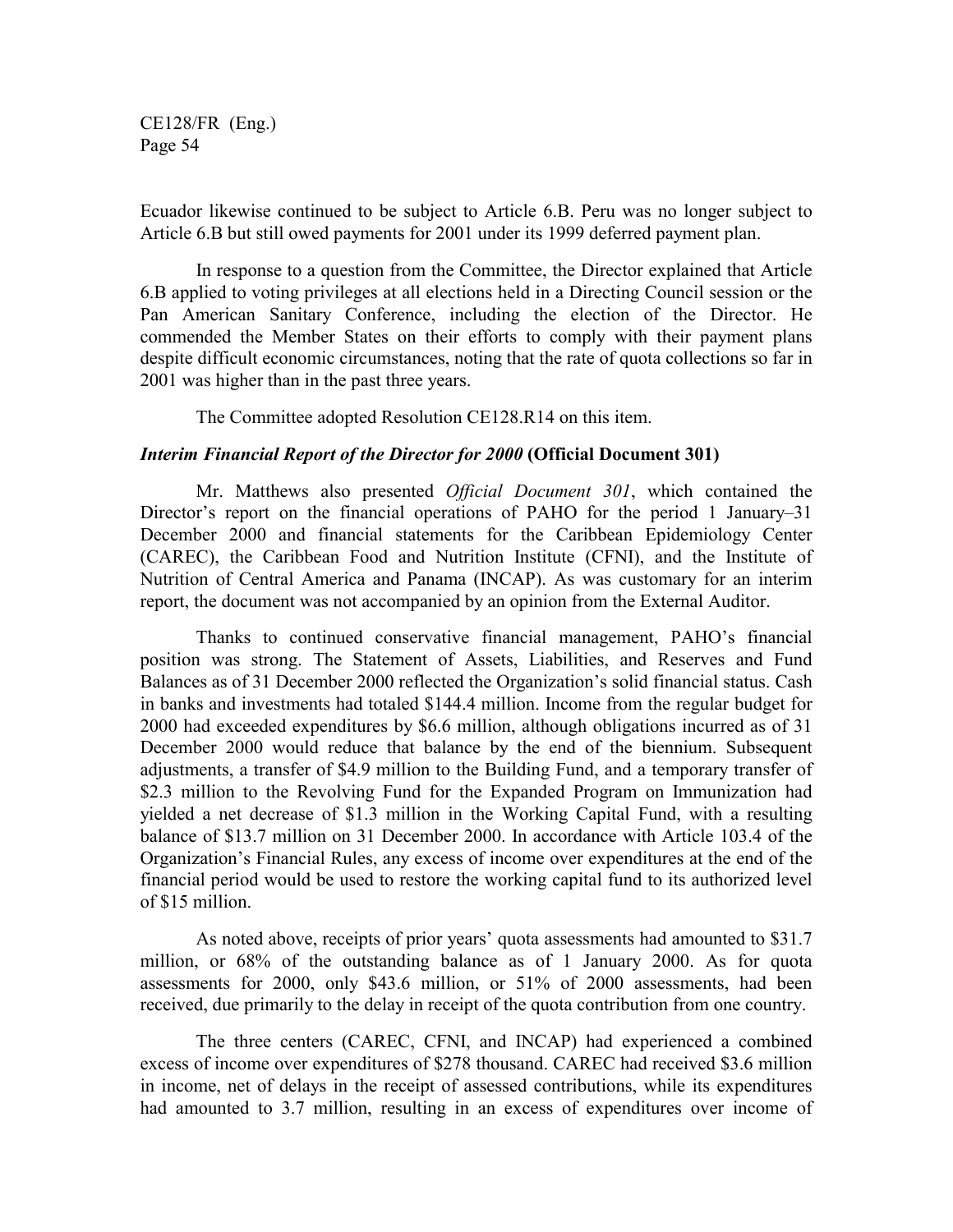\$53,000 and a decrease in its fund balance from \$1.19 million to \$1.14 million. The Statement of Quota Contributions from members showed that the Center had collected more in 2000 than in 1999, but balances due as of 31 December 2000 totaled \$5.4 million, which was more than in 1998 or 1996. The receipt of payments from three member countries whose pending assessments totaled over \$5.3 million would significantly improve CAREC's financial position.

CFNI and INCAP had both had excesses of income over expenditures in 2000— \$93,000 in the case of CFNI and \$238,000 in the case of INCAP. However, CFNI had experienced a regular budget deficit of \$51,000, thus increasing the accumulated deficit in its working capital fund to \$443,000. Arrears in payment of quota contributions had increased to \$1.0 million, as compared to \$786,000 in December 1998. Current year contributions had amounted to \$103,000. INCAP had experienced a regular budget surplus of \$69,000, resulting in a working capital fund balance of \$1.1 million. The Institute's outstanding assessments had decreased from \$444,000 in 1998 to \$385,000 in 2000.

In response to a question from one of the delegates, Mr. Matthews explained that the financial statements of the other two Pan American centers, PANAFTOSA and INPPAZ, were consolidated with those of the Organization as a whole because they were not considered fully delegated centers.

The Committee took note of the report but did not consider it necessary to adopt any resolution on this item (Decision CE128(D7).

## *PAHO Buildings and Facilities (Document CE128/22)*

Mr. Eric Boswell (Chief of Administration, PAHO) reported that the multi-year renovation of the PAHO office building in Brasília, Brazil, had been completed. The total cost had been \$766,000. The minor remodeling of the PAHO-owned office building in Caracas, Venezuela—which had been financed out of reprogrammed regular budget funds rather than the Building Fund—had also been completed at a cost of \$170,000.

In regard to the renovation of the PAHO Headquarters Building, he was pleased to report that the project was on schedule and within budget. The second of the project's three phases would be finished in early July 2001. Barring the occurrence of any major unforeseen problems, the renovation would be fully completed by the 31 December 2001 deadline within the \$13 million approved by the Executive Committee at its 18th Session in June 2000. In May 2001, the fifty-fourth World Health Assembly had approved reimbursement to PAHO of \$3,250,000, or 25% of the total renovation cost.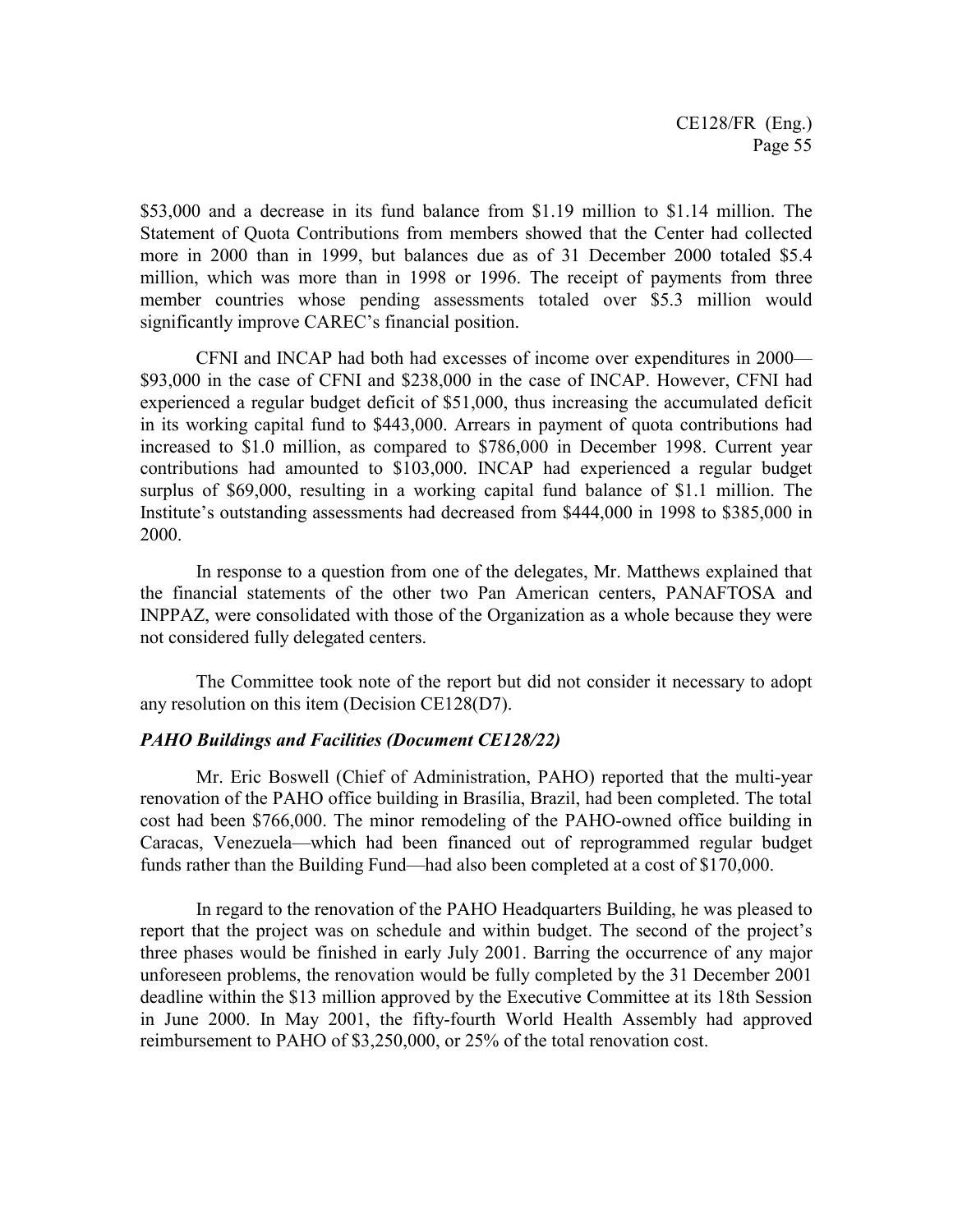The floor designs and office furnishing had been reviewed by an occupational health physician identified jointly by the staff and the administration. The new design provided better lighting and an ergonomically correct office environment that would help to avoid repetitive-stress injuries. Staff had been kept apprised of major construction developments and issues through the Joint Advisory Committee and PAHO Intranet postings, and reactions to the changes had been generally favorable.

The Director was very pleased with the staff reaction to the changes, which had required the relocation of numerous staff and created tremendous disruption for the Bureau. Nevertheless, there had been very few complaints from staff members, and the Secretariat had continued to deliver technical cooperation to the countries without interruption. He was also grateful to the Committee for recognizing the need for the renovations and authorizing the Secretariat to go forward with the project. He invited delegates to visit the floors on which work had been completed in order to see the improvements made possible by the funding they had approved.

The Committee took note of the Secretariat's report (Decision CE128(D8)).

#### **Personnel Matters**

### *Amendments to the PASB Staff Rules (Document CE128/23 and CE128/23, Corrig.)*

Dr. Diana LaVertu (Chief, Department of Personnel, PAHO) reported that the proposed changes to the Staff Rules were in line with the revisions adopted by the Executive Board of the World Health Organization at its 107th Session (Resolutions EB107.R9 and EB107.R11). The changes outlined in sections 1 and 2 of Document CE128/23 resulted from decisions taken by the United Nations General Assembly at its Fifty-fifth Session on the basis of recommendations made by the International Civil Service Commission. The changes presented in section 3 resulted from decisions of the WHO Executive Board.

The General Assembly had approved, effective 1 March 2001, the revise base/floor salary scale for professional and higher-graded categories, which represented a consolidation of 5.1% of post adjustment classes into the net base salary on a "no-loss, no-gain" basis. It had also approved, effective 1 January 2001, an increase in dependency allowances of 11.8%. PASB Staff Rules 330.2 and 340 had been modified accordingly. Because of the base/floor salary scale revisions, adjustments to the salaries of the Assistant Director, Deputy Director, and Director also needed to be considered.

The Committee was also asked to confirm amendments to the following PASB staff rules necessitated by similar changes to the staff rules of WHO: to Staff Rule 365 on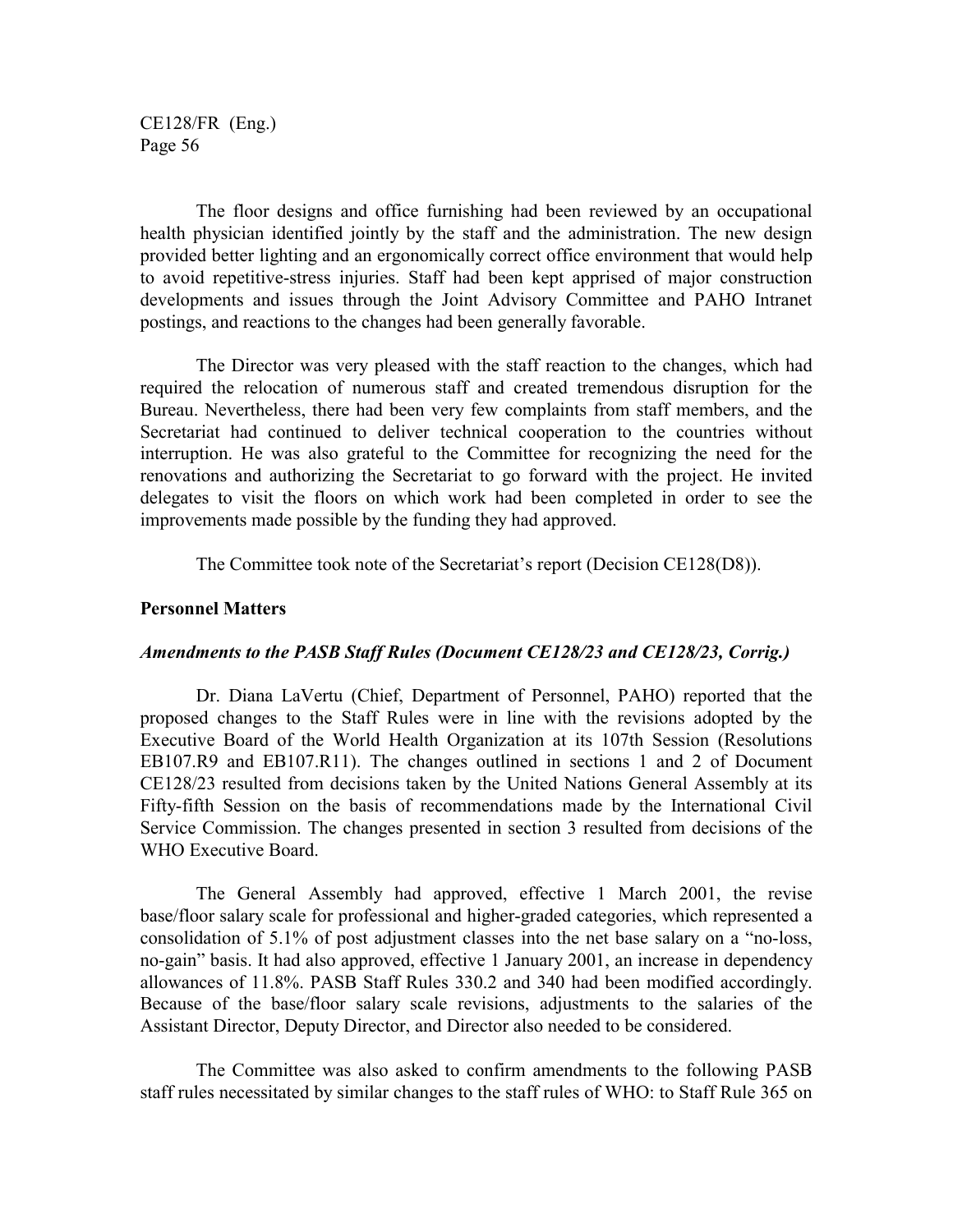Assignment Grant, to reflect actual practice and remove ambiguity; to Staff Rule 380 on Payments and Deductions, to permit deductions for third-party indebtedness if authorized by the Director; to Staff Rule 620 on official holidays, to increase the number from nine to ten per year; and to Staff Rule 1230, to increase the membership of the Board of Appeal. Amendments were also made to several staff rules pertaining to leave. The changes allowed greater flexibility within current leave provisions for absences in the event of the death of a close family member or adoption of a child (Staff Rule 650), enabled staff to use their seven days of uncertified sick leave to attend to family emergencies (Staff Rule 740), introduced up to five days of paternity leave and allowed the father to use his wife's unused maternity leave if both were staff members (Staff Rule 760), and permitted the Director to authorize that the spouse and breast-feeding infant accompany the mother on official travel if necessary (Staff Rule 820).

Dr. LaVertu informed the Committee that the budgetary impact of the proposed amendments was minimal and would be met from the appropriate allocations.

The Delegate of the United States of America reiterated the opinion expressed by her country at the WHO Executive Board that the addition of a clause authorizing paternity leave (Staff Rule 760.5) was not consistent with standards under the United Nations Common System, and suggested that PAHO should follow the United Nations standards even if WHO did not. Dr. LaVertu explained that that PAHO was obligated to follow WHO staff rules and regulations, especially since some of its posts were funded by WHO.

The Director expressed his belief that the paternity leave clause was a positive step and hoped that the United Nations Common System would follow suit.

The Committee adopted Resolution CE128.R4.

## *Statement by the Representative of the PASB Staff Association (Document CE128/24)*

Mr. Gustavo Strittmatter (President, PASB Staff Association) reported that a spirit of cooperation had prevailed between the Staff Association and the Administration of PASB during the previous year. Thanks to joint effort with the Director and the Administration, professional staff in Washington, D.C. had achieved an increase in their remuneration, resulting from the combined effect of increases in base salaries and in the post adjustment index. An important factor in achieving this had been the training received by some staff members in the methodology for determining post adjustment, and he thanked the Director for having provided financial support to enable the Association to send one person to the training workshop.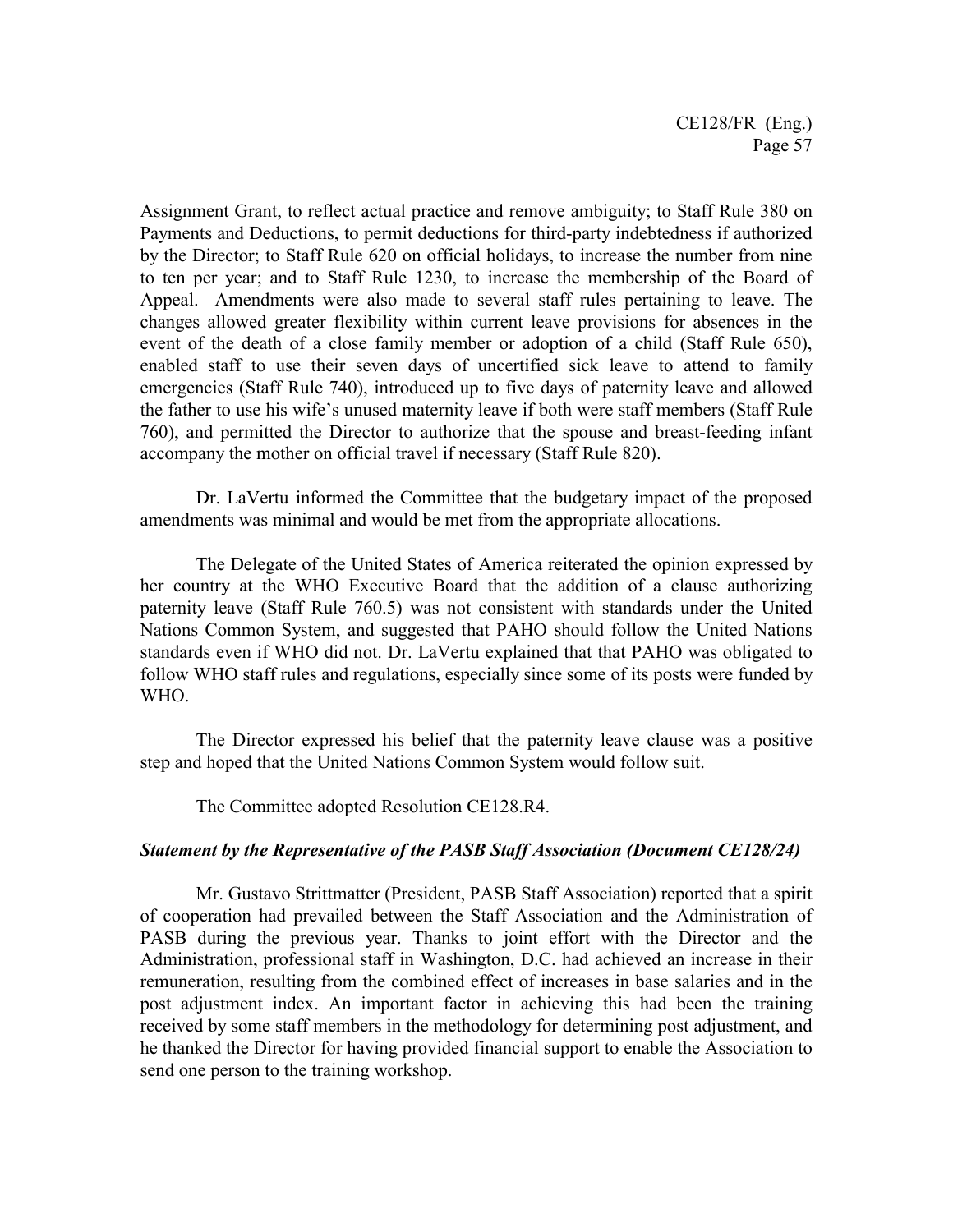The Staff Association remained concerned that the salaries of general services staff were being adversely affected by United Nations system's efforts to cut personnel expenses as a means of adjusting its budget. At its own expense, the Association had sponsored training workshops to help staff participate in the activities of national-level salary survey committees. Many of the PAHO country offices had sent personnel to those courses, and the Staff Association planned to ask the Director to help defray the cost of the workshops.

With regard to the reform efforts undertaken by WHO, both staff and the Administration would have to receive training in the new framework of negotiation that would result from the reforms. The Association thanked the Director for having backed the Association's efforts to involve staff by financing the participation of one of its members in a workshop held in Geneva in December 2000. Positive aspects of the reform were seen in some of the amendments to the Staff Rules, such as the creation of paternity leave and provision of travel for the spouse and infant of new mothers. Such changes would benefit both the employees and the Organization.

As for reform in the system of contracts, WHO staff representatives throughout the world had declared that no reform in the conditions of work was valid unless it had the consent of the staff, achieved through collective bargaining. Staff representatives had expressed their concern that the variety of contractual arrangements adopted by WHO was not in keeping with the principle of equity, which should guide all the actions of the staff and the Organization. In the most recent meeting of the committee charged with monitoring the WHO Staff Health Insurance Fund, it had been announced that the ratio of active to retired staff who participated in the fund had fallen from 1.93 in 1995 to 1.42 at the end of 1999—a 25% decrease. The sustainability of the Fund for future retirees would be threatened if WHO continued to contract staff who did not contribute to the Fund. The possibility that the Fund might become insolvent was completely unacceptable and was counter to the principles of the Organization.

The Director said that although he was sympathetic to concerns about the Staff Health Insurance Fund, the technical cooperation demanded by countries required hiring staff other than international civil servants. That policy was driven by two circumstances: (1) the level of expertise now available among national staff, and (2) the lack of adequate resources to provide technical cooperation if international staff were used exclusively. He believed that the risk to the Insurance Fund was justified by the added ability of the Organization to meet technical cooperation demands. The Director said that he was proud of the good working relationship that had existed between the Administration and the Staff Association during his term and was pleased with the amicable way in which they had handled their differences of opinion.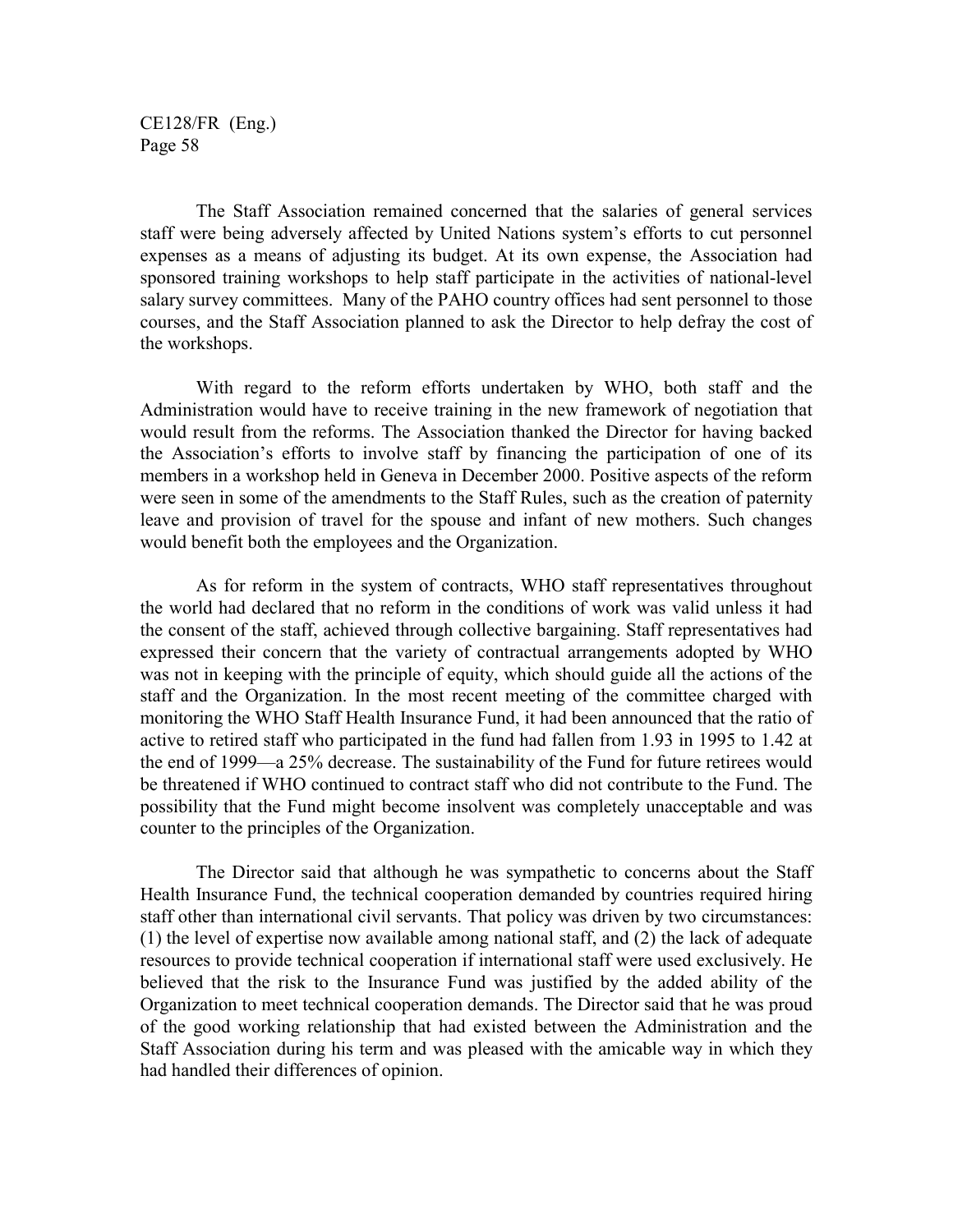The Committee thanked the Staff Association and took note of the report, but did not consider it necessary to adopt a resolution on this item (Decision CE128(D9)).

#### **General Information Matters**

## *Resolutions and Other Actions of the Fifty-fourth World Health Assembly of Interest to the PAHO Executive Committee (Document CE128/25)*

Dr. Brandling-Bennett summarized key aspects of 16 resolutions adopted by the Fifty-fourth World Health Assembly (May 2001) that the Secretariat considered to be of particular relevance to the Region of the Americas. He highlighted, in particular, requests made to the Director-General and related work that had been or would be undertaken by PAHO. He also drew the Committee's attention to the resolutions that dealt with approval of the general program of work, infant and young child nutrition, scaling up the response to HIV/AIDS, the WHO medicines strategy, strengthening nursing and midwifery, strengthening health systems in developing countries, epidemic alert and response to threats to global health security, the International Decade of the World's Indigenous People, transparency in the tobacco control process, schistosomiasis and soil-transmitted helminth infections, the International Classification of Functioning, Disability, and Health, the salary of staff in ungraded posts, the real estate fund, casual income, appropriations for 2002-2003, and reform of the working methods of the WHO Executive Board.

In addition, he reported that, from the Region of the America, the Assembly had elected Colombia, Cuba, and Grenada to designate a person to serve on the Executive Board, replacing Chile, Trinidad and Tobago, and the United States of America, whose terms had expired.

Regarding the resolution on the response to HIV/AIDS, the Executive Committee urged PAHO to continue to work in close collaboration with UNAIDS and its cosponsors to ensure coordinated interventions. One delegate noted efforts in the Caribbean to encourage governments to take advantage of recent price reductions for antiretrovirals offered by drug companies, but said that the Caribbean Epidemiology Center (CAREC) had had difficulty gaining access to those drugs through the Regional Revolving Fund for Strategic Public Health Supplies. He also reported that CARICOM member countries carrying out pilot projects on control of mother-to-child transmission of HIV detected conflict between recommendations regarding breast-feeding by HIV-infected women and the baby-friendly initiatives of hospitals which were adopted by the governments. He asked for the Organization's help in mediating that controversy. Regarding the resolution on the general program of work, the Committee encouraged PAHO to continue its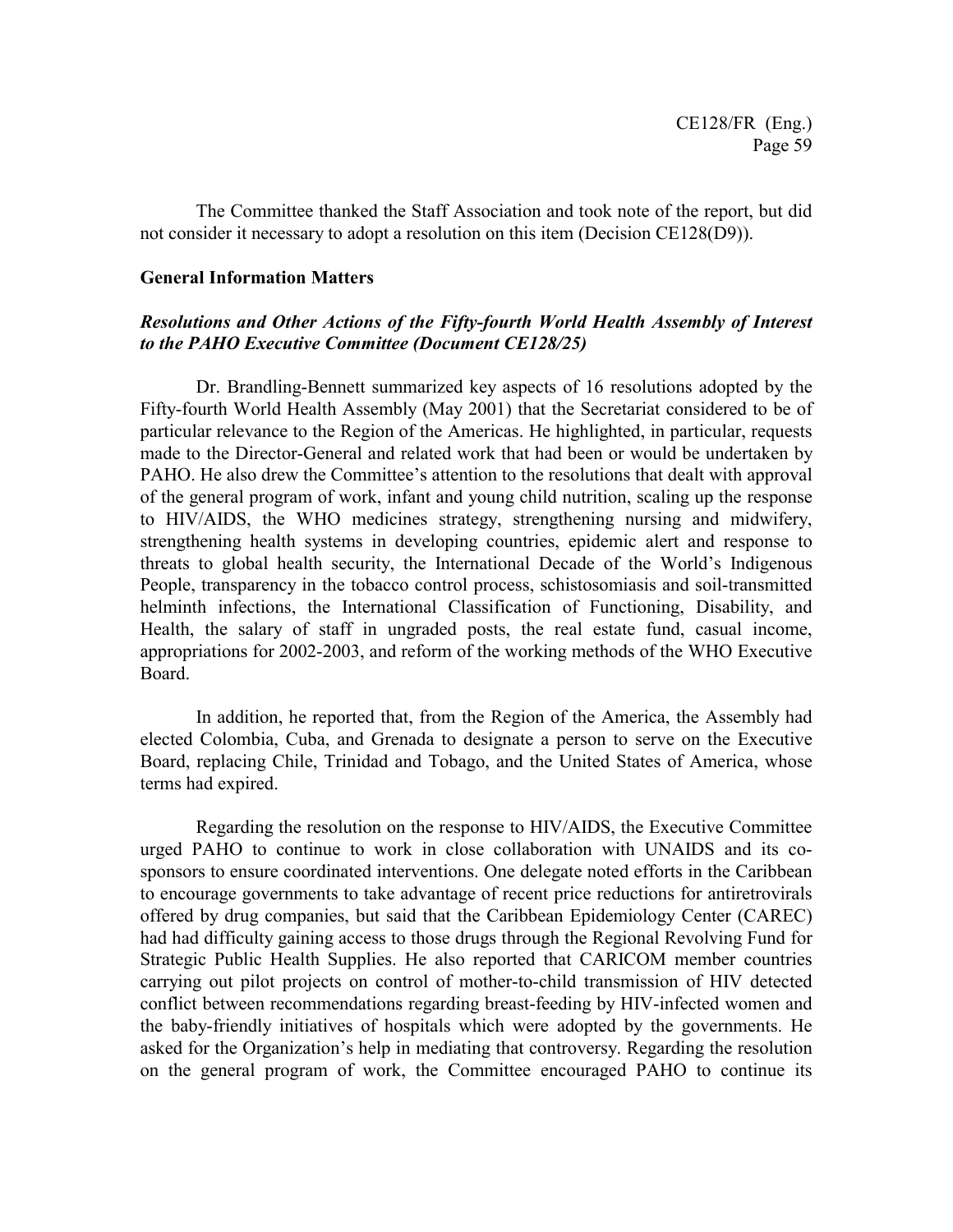mutually beneficial dialogue with WHO on the introduction of program planning supported by evaluation, noting PAHO's wealth of experience in that area.

Dr. Brandling-Bennett responded that PAHO would continue to work closely with UNAIDS and a variety of governmental and nongovernmental organizations. As noted earlier, there had been some problems in negotiations with pharmaceutical companies regarding pricing for antiretrovirals that had thus far made it difficult to include those drugs in the fund. Regarding breast-feeding, the position of PAHO had been to help countries to develop policies that explained the options and risks to the mother and family and then allowed the mother to make the decision about whether to continue breastfeeding or switch to costly breast-milk substitutes. He assured the Committee that PAHO's work with WHO on evaluation and planning would continue. PAHO's influence so far was evidenced by the current structure of WHO program budget.

The Director emphasized that PAHO had played a major role in the formulation and acceptance of the WHO program budget and was also the leading advocate for a more structured approach to evaluation within WHO. PAHO was transmitting its experience in planning and programming to other WHO Regions through workshops and visits so that the process in all Regions would be consistent with the direction at the global level. PAHO hoped to encourage other Regions to adopt systems similar to AMPES, which PAHO's External Auditor had found to meet or exceed best practices within the United Nations system.

On the topic of indigenous health, the Director reported that PAHO had been involved in a project that had examined the effects of racial discrimination on health in the Americas. The Organization was providing input to a document on racial disparities in health being prepared by WHO for the World Conference against Racism, Racial Discrimination, Xenophobia and Related Intolerance, to take place in South Africa later in the year.

The Committee took note of the Secretariat's report (Decision CE128(D4)).

#### **Closing of the Session**

The Director thanked the Committee for its comments, reiterating that the input of the Member States was vital for the work of the Organization. He also expressed his appreciation to the President and the other officers for their contribution to a very productive sessión.

The President was certain that the work of the Committee would lead to better health conditions for the Region's people. He expressed his gratitude to all delegates, observers, and PAHO staff who had collaborated in making the session a success and then declared the 128th Session of the Executive Committee closed.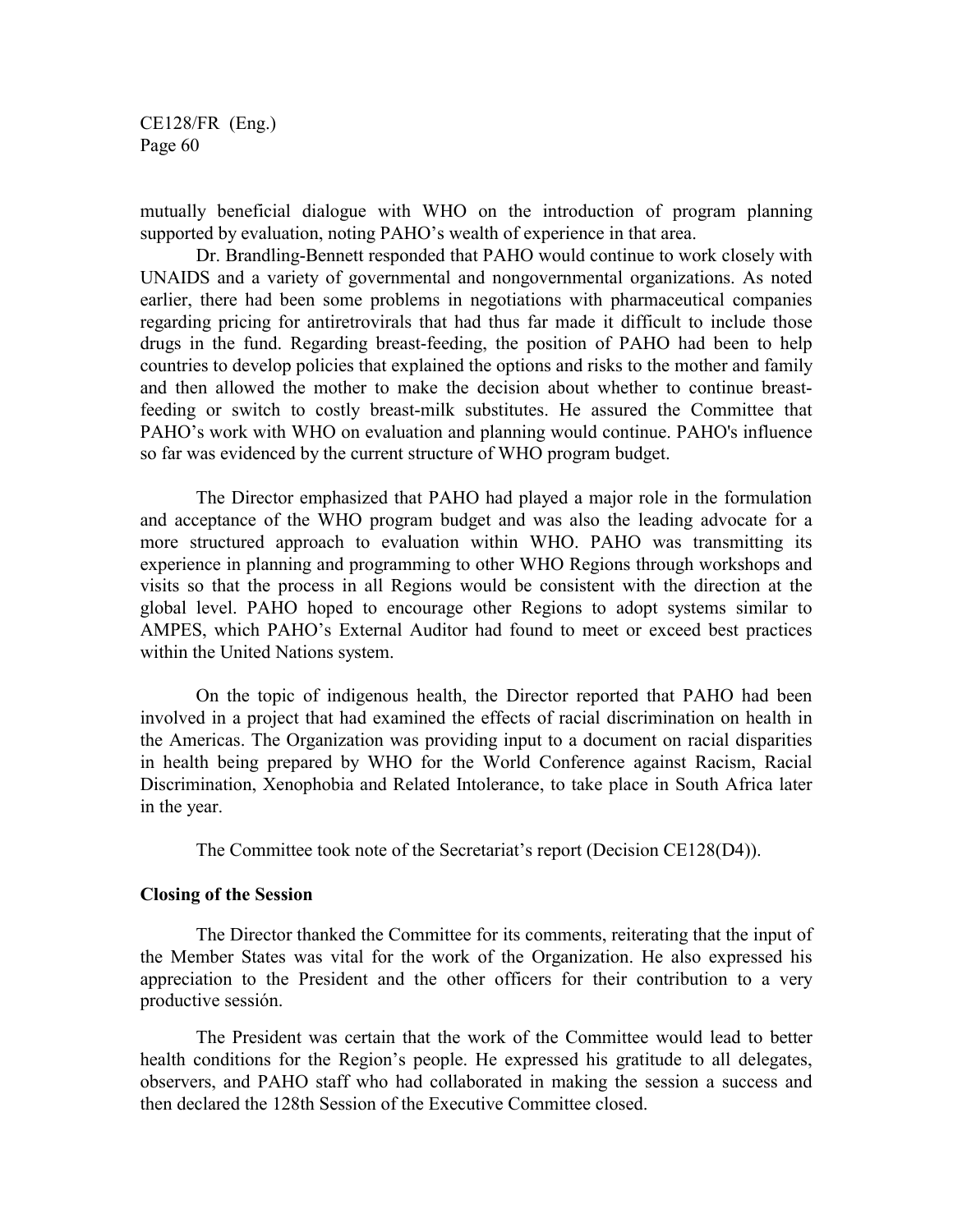#### **Resolutions and Decisions**

The following are the resolutions adopted and decisions taken by the Executive Committee at its 128th Session:

#### *Resolutions*

#### *CE128.R1: International Health Regulations*

#### *THE 128th SESSION OF THE EXECUTIVE COMMITTEE,*

Having considered the progress report on the International Health Regulations: (Document CE128/14);

Recognizing the permanent threat of the transboundary spread of infectious diseases; and

Regarding the International Health Regulations as the legal framework for global epidemic alert and response,

### *RESOLVES*:

To recommend to the Directing Council the adoption of a resolution along the following lines:

#### *THE 43rd DIRECTING COUNCIL*,

Recalling resolutions WHA48.7 on the International Health Regulations and CD41.R14 on emerging and reemerging infectious diseases and antimicrobial resistance;

Having seen the progress report on the revision of the International Health Regulations (Document CD43/) and recognizing the need to adjust the current version of the International Health Regulations so that it takes into account the increased volume of international travel and trade and current trends in the epidemiology of communicable diseases, including emerging disease threats;

Considering the need to protect public health and control disease and, at the same time, avoid unnecessary measures that could have unanticipated social or economic consequences; and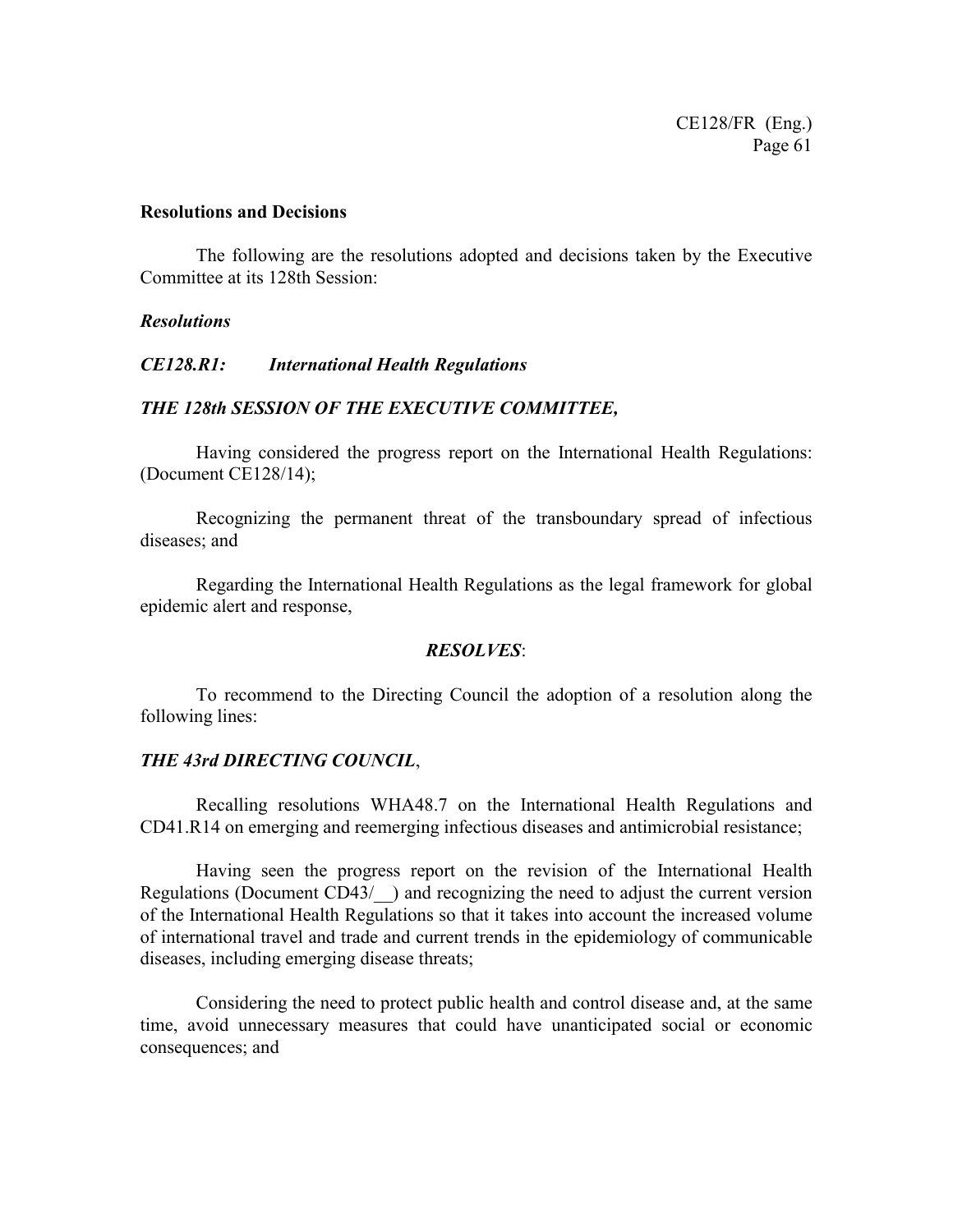Recognizing that the opportunity to intervene with prevention and control measures is limited by the speed with which goods, food, and people are mobilized, and by the emergence of pathogens resistant to the available antimicrobials,

### *RESOLVES:*

- 1. To urge the Member States to:
- (a) participate actively in the process of revising the International Health Regulations, both nationally and in the regional integration systems' agenda;
- (b) review the criteria to define a public health event of potential international importance as proposed for the revised International Health Regulations.
- 2. To request that the Director:
- (a) provide technical cooperation to support countries in their efforts to test the implications of the proposed revision of the International Health Regulations;
- (b) promote the organization of subregional meetings among partners with expertise in the area of epidemic alert and response to facilitate the exchange of evidence gathered on the testing of specific components of the revised International Health Regulations.
- (c) organize the participation of the Region of the Americas in meetings convened by WHO to address matters related to the revision of the International Health Regulations.

*(Fifth meeting, 27 June 2001)*

# *CE128.R2: XII Inter-American Meeting, at the Ministerial Level, on Health and Agriculture*

## *THE 128th SESSION OF THE EXECUTIVE COMMITTEE,*

Having considered the final report of the XII Inter-American Meeting, at the Ministerial Level, on Health and Agriculture (Document CE128/11),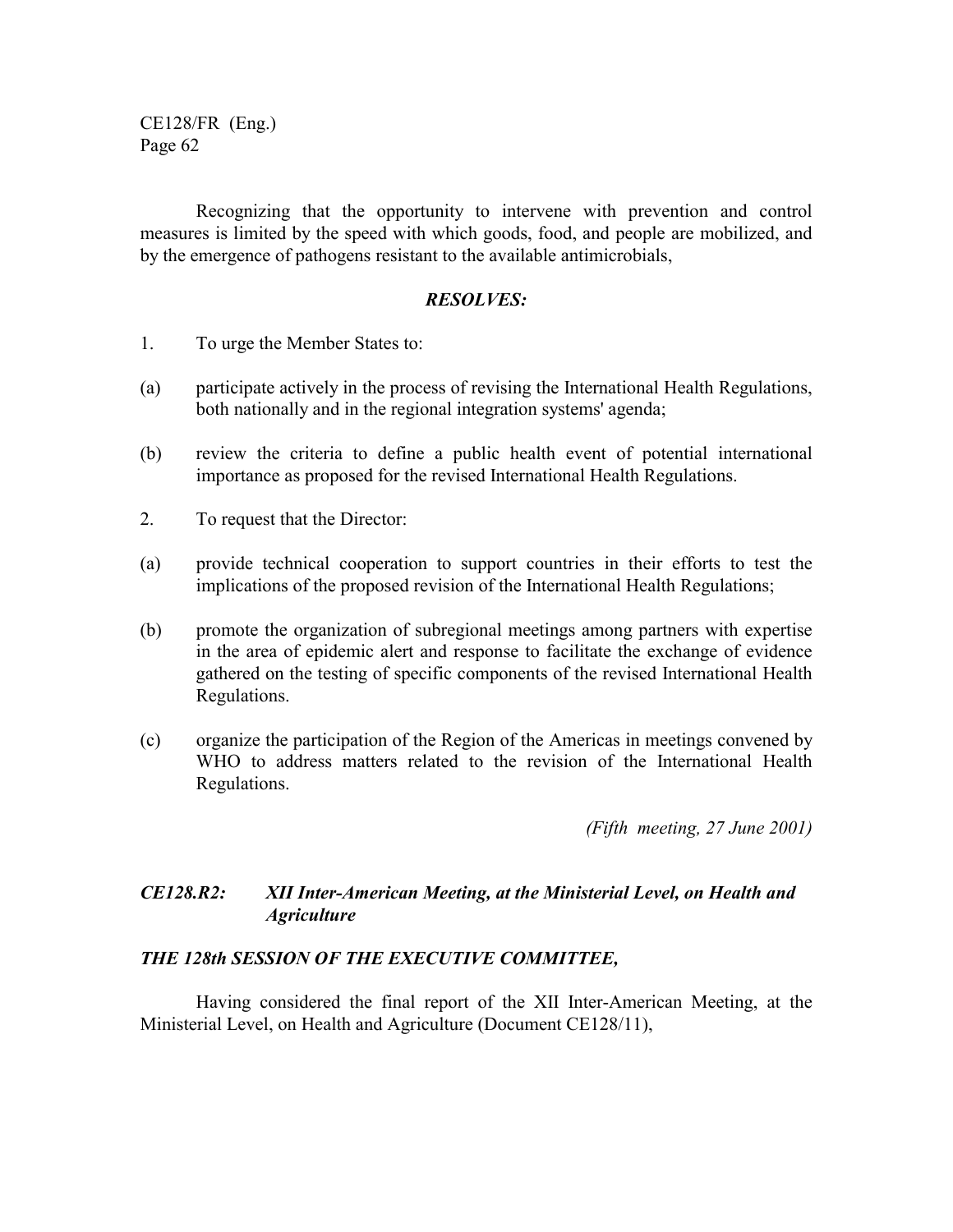### *RESOLVES:*

To recommend that the Directing Council adopt a resolution in the following terms:

## *THE 43rd DIRECTING COUNCIL,*

Having considered the final report of the XII Inter-American Meeting, at the Ministerial Level, on Health and Agriculture (Document CD43/ );

Taking into account Resolution CD17.R19, which authorized the Director to convene these meetings, and Resolution RIMSA11.R3, ratified by the 41st Directing Council, which approved changing the name of the Meeting to "Inter-American Meeting, at the Ministerial Level, on Health and Agriculture," retaining the acronym RIMSA;

Considering that RIMSA has been constituted as the intersectoral forum at the highest political level in order to establish, orient, and monitor matters of mutual interest to the agriculture and health sectors; and

Aware of the broad response to the call by the Director of PAHO for the ministers of health and agriculture of the Member States to participate for the first time in RIMSA,

## *RESOLVES:*

1. To endorse the resolutions of RIMSA 12.

2. To urge the Member States to continue to bolster intersectoral action for the organization and execution of regional strategic plans for the eradication of foot-and-mouth disease, the control and elimination of zoonoses, and the monitoring of food safety.

3. To thank the Government of the Federative Republic of Brazil for serving as the venue for RIMSA 12.

4. To request the Director to:

(a) continue to convoke the ministers of agriculture and health every two years to participate in RIMSA with the object of evaluating technical cooperation in veterinary public health and the performance of its specialized centers, the Pan American Foot-and-Mouth Disease Center (PANAFTOSA) and the Pan American Institute for Food Protection and Zoonoses (INPPAZ);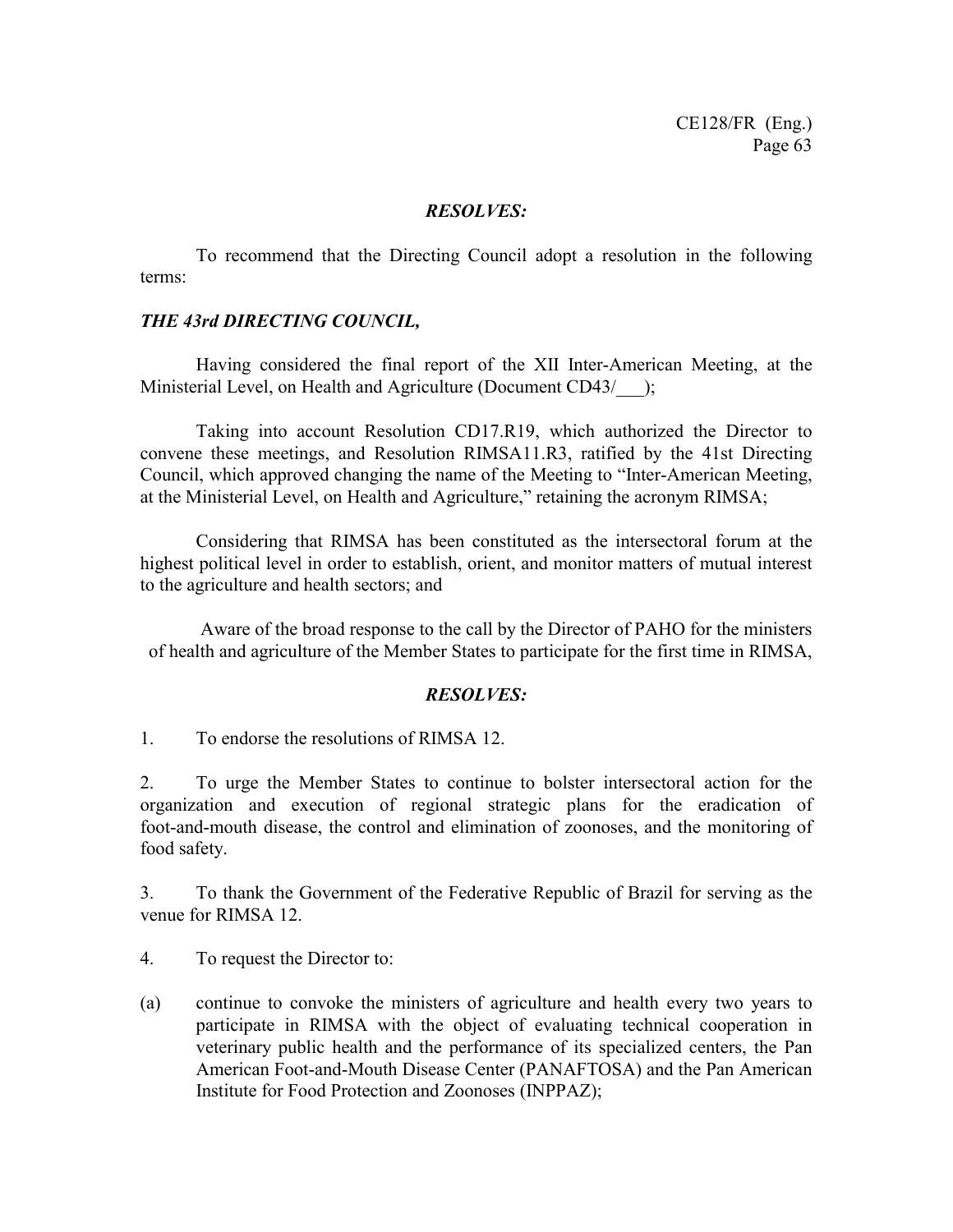- (b) continue to include food safety, zoonoses, the eradication of foot-and-mouth disease and other matters related to animal and human health as standing agenda items for RIMSA meetings;
- (c) support the development and implementation of the plan of action of the Pan American Commission for Food Safety.

*(Fifth meeting, 27 June 2001)*

# *CE128.R3: Development and Strengthening of Human Resources Management in the Health Sector*

### *THE 128th SESSION OF THE EXECUTIVE COMMITTEE,*

Having considered Document CE128/12, which argues in favor of according higher priority to human resources policies in the health sector and to promoting major conceptual, policy, and operational changes to develop and strengthen human resources management in health systems and services,

#### *RESOLVES***:**

To recommend that the Directing Council adopt a resolution along the following lines:

## *THE 43rd DIRECTING COUNCIL,*

Having considered Document CD43/ on the development and strengthening human resources management in the health sector;

Considering the need for health systems to accord higher priority to human resources policies and to the development and strengthening of human resources management within the framework of the current sectoral reforms; and

Bearing in mind that the Pan American Health Organization is promoting the initiative known as the Observatory of Human Resources in health sector reform in a large group of countries, with a view to increasing the availability and improving the quality of information and knowledge for decision-making in the area of human resources development,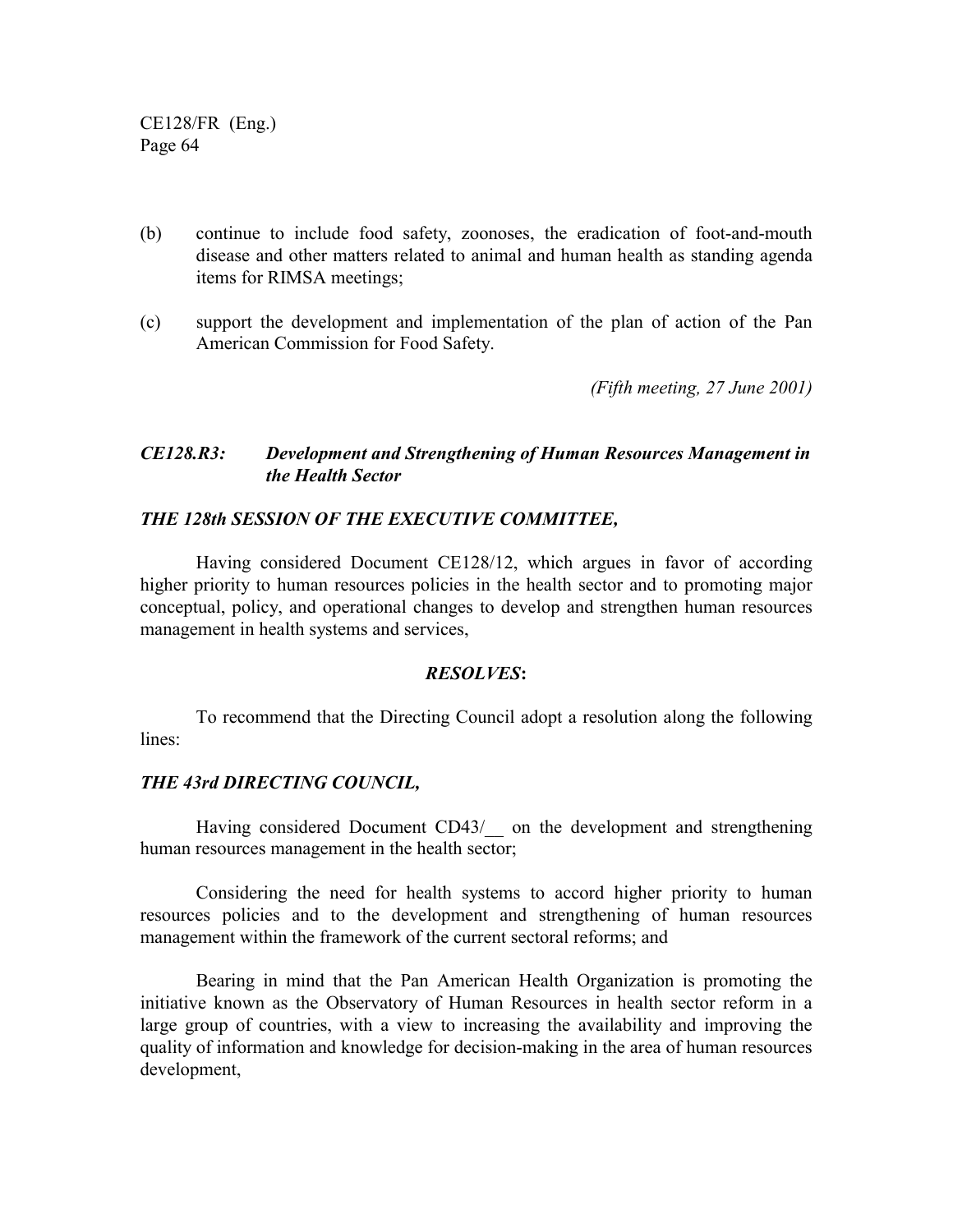# *RESOLVES:*

- 1. To urge the Member States to:
- (a) accord higher priority to human resources development policies in their sectoral reform processes in general and to human resources management in the health services in particular, mobilizing mechanisms to sensitize and commit sectoral leaders and other relevant actors to the achievement of this goal and integrating personnel management into the general management of the health services;
- (b) actively participate in the Observatory of Human Resources initiative, facilitating the creation of intersectoral and interinstitutional groups in each country to analyze the situation, generate essential information, and formulate proposals on human resources policy, regulation, and management.
- 2. To request that the Director:
- (a) engage the interest and will of political authorities in the sector to accord higher priority to human resources policies and, specifically, to the development and strengthening of human resources management in the health sector;
- (b) advance the Observatory of Human Resources initiative, encourage the participation of all the Member States, further the development of methodologies and instruments for human resources management, and actively promote the training of public health leaders and the personnel responsible for this function to strengthen institutional capacity in this area;
- (c) encourage the use of a broad mix of health professionals in order to promote broad public health goals.

*(Fifth meeting, 27 June 2001)*

# *CE128.R4: Amendments to the PASB Staff Rules*

## *THE 128th SESSION OF THE EXECUTIVE COMMITTEE,*

Having considered the amendments to the Staff Rules of the Pan American Sanitary Bureau submitted by the Director in the Annex to Document CE128/23 and its corrigendum;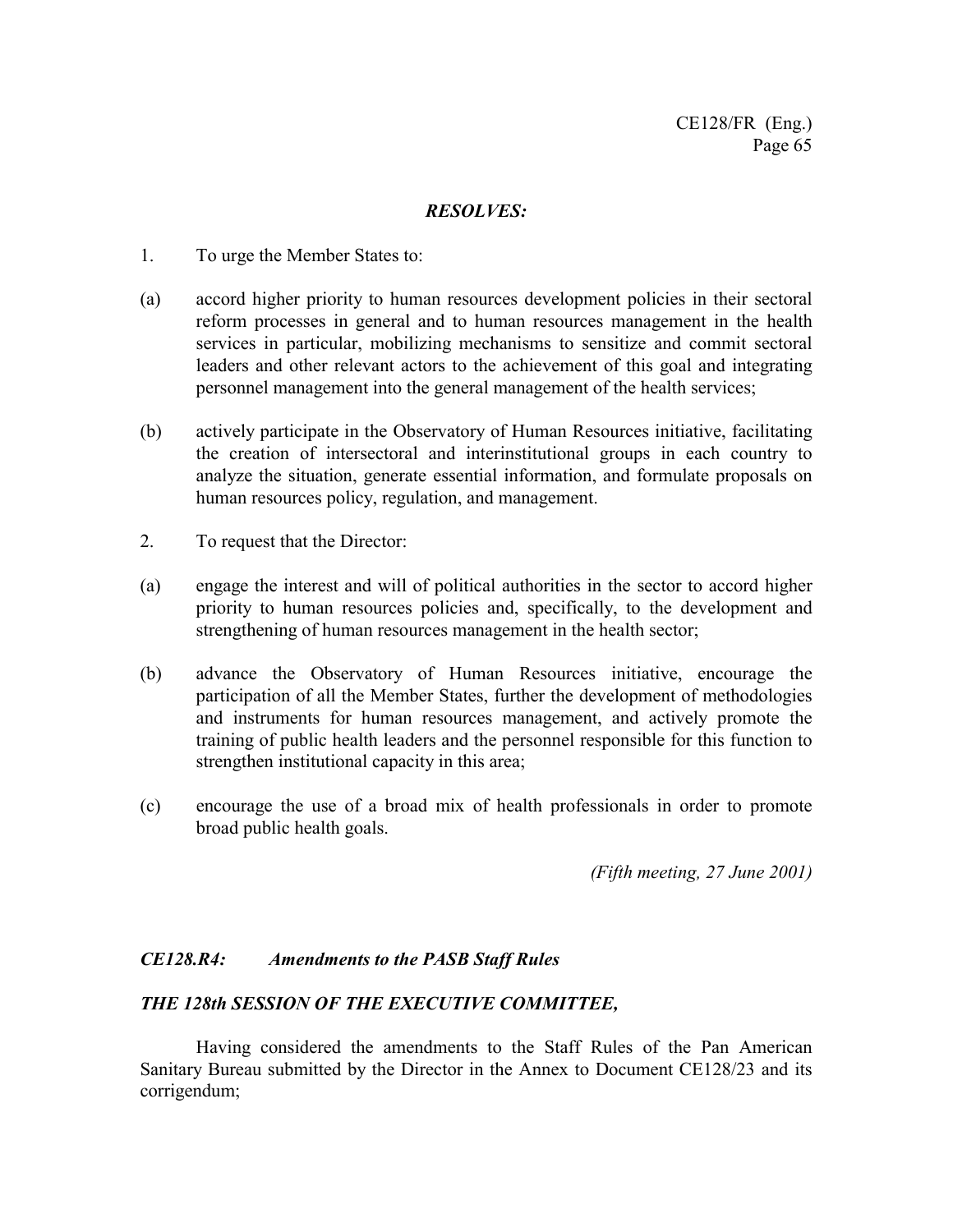Taking into account the actions of the Fifty-fourth World Health Assembly related to the remuneration of the Regional Directors, Senior Advisors, and the Director-General;

Bearing in mind the provisions of Staff Rule 020 and Staff Regulation 3.1 of the Pan American Sanitary Bureau, and Resolution CD20.R20 of the 20th Directing Council; and

Recognizing the need for uniformity of conditions of employment of PASB and WHO staff,

# *RESOLVES:*

1. To confirm the amendments to the Staff Rules of the Pan American Sanitary Bureau submitted by the Director in the Annex to Document CE128/23 and its corrigendum:

- (a) with effect from 1 January 2001, concerning dependency allowances for the professional and higher categories;
- (b) with effect from 1 March 2001, concerning the salary scale for use in conjunction with gross base salaries applicable to professional category and Directors' posts.
- 2. To establish, effective 1 March 2001:
- (a) the net annual salary of the Deputy Director at \$104,341 at dependency rate and \$94,484 at single rate;
- (b) the annual net salary of the Assistant Director at \$103,341 at dependency rate and \$93,484 at single rate.

3. To recommend to the 43rd Directing Council that it establish the annual salary of the Director at \$113,762 at dependency rate and \$102,379 at single rate, effective1 March 2001.

4. To confirm the amendments to Staff Rules 365, 380, 620, 650, 740, 760, 760.1, 760.2, 820, and 1230, as they appear in the Annex to Document CE128/23 and its corrigendum.

*(Sixth meeting, 27 June 2001)*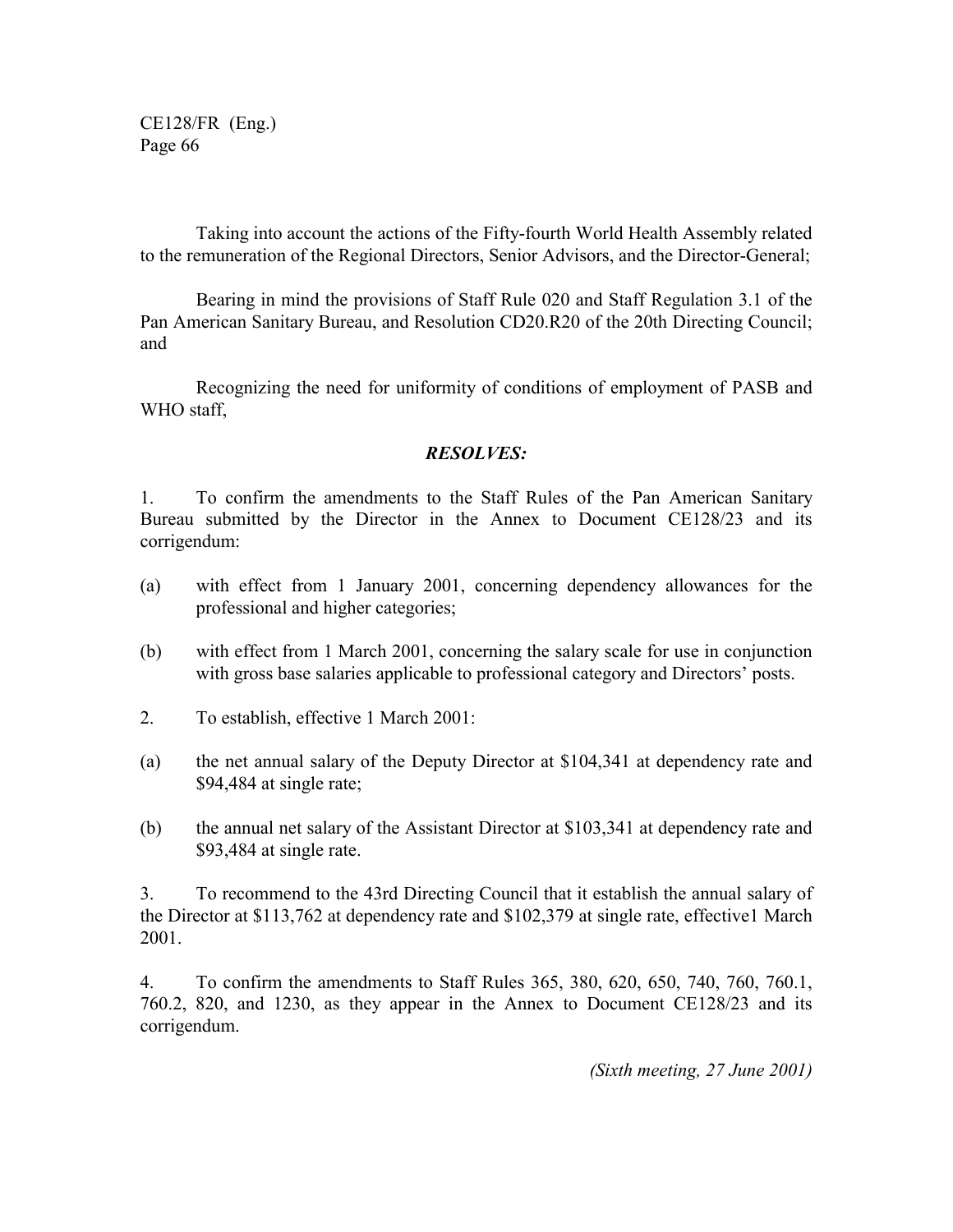## *CE128.R5: PAHO Award for Administration, 2001*

## *THE 128th SESSION OF THE EXECUTIVE COMMITTEE,*

Having examined the report of the Award Committee of the PAHO Award for Administration, 2001 (Document CE128/7, Add. I); and

Bearing in mind the provisions of the Procedures and Guidelines for conferring the PAHO Award for Administration, as approved by the 18th Pan American Sanitary Conference (1970) and amended by the 24th Pan American Sanitary Conference (1994) and the 124th Session of the Executive Committee (1999),

### *RESOLVES:*

1. To note the decision of the Award Committee to confer the PAHO Award for Administration, 2001 on Dr. Carlos Gehlert Mata, of Guatemala, for his pioneering contribution to the extension of primary health care in the rural areas of Guatemala during difficult times and circumstances, through the strategy of preparation of mid-level technicians selected from the same local communities.

2. To transmit the report of the Award Committee of the PAHO Award for Administration, 2001 (Document CE128/7, Add. I) for the consideration of the 43rd Directing Council.

*(Eighth meeting, 28 June 2001)*

## *CE128.R6: Nongovernmental Organizations in Official Relations with PAHO*

#### *THE 128th SESSION OF THE EXECUTIVE COMMITTEE,*

Having studied the report (Document CE128/8, Add. I) of the Standing Committee on Nongovernmental Organizations; and

Mindful of the provisions of the *Principles Governing Relations Between the Pan American Health Organization and Nongovernmental Organizations* (1995, revised 2000),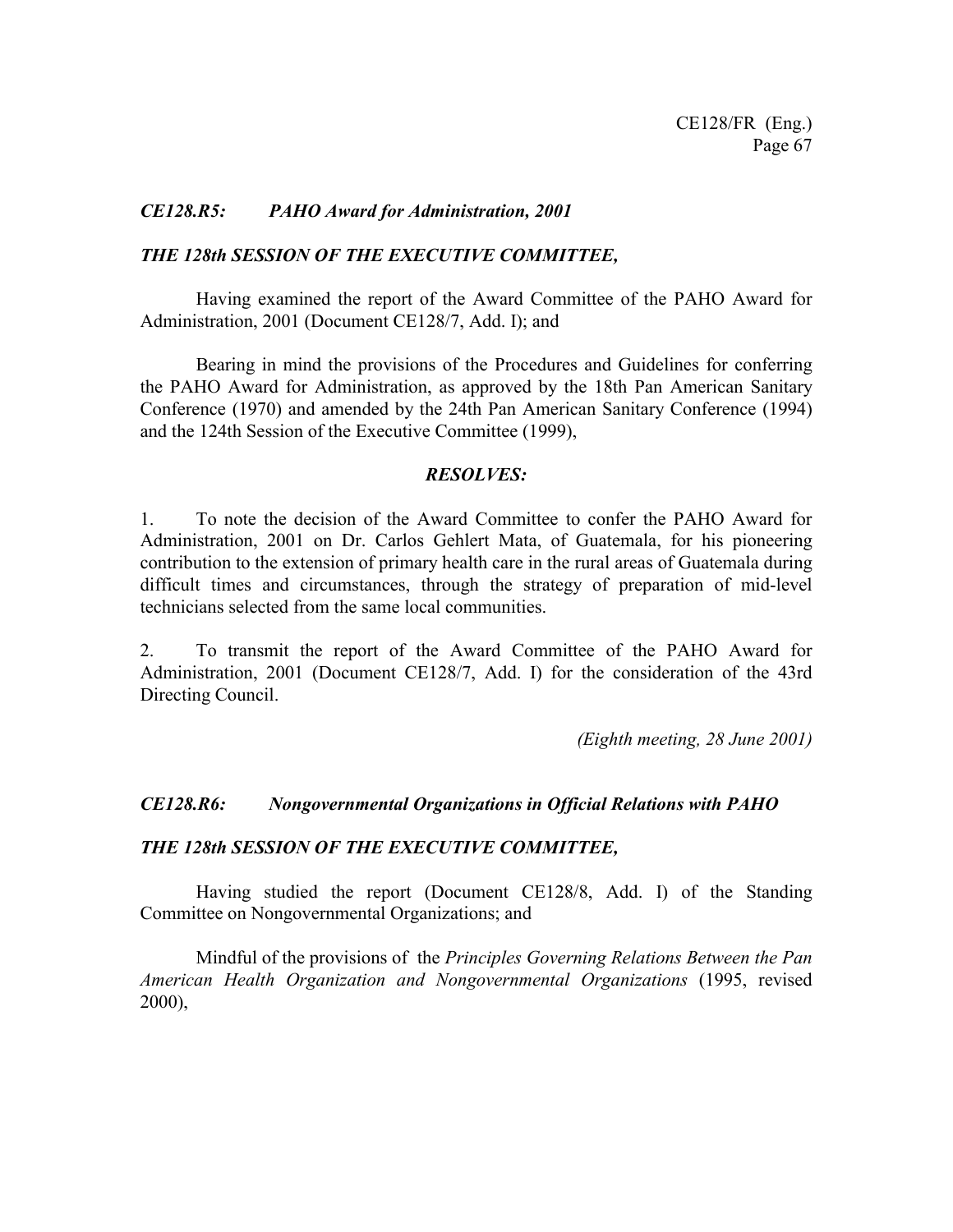# *RESOLVES:*

1. To admit the American Society of Microbiology, the March of Dimes, and the World Association of Sexology into official relations with the Pan American Health Organization.

2. To continue official relations with the Inter-American Association of Sanitary and Environmental Engineering (AIDIS), the International Diabetes Federation (IDF), the Latin American and Caribbean Association of Public Health Education (ALAESP), the Latin American Federation of the Pharmaceutical Industry (FIFARMA), and the US Pharmacopoeia (USP) for a period of four years.

3. To continue official relations between PAHO and the International Organization of Consumers Unions (CI-ROLAC) and the National Alliance for Hispanic Health for a period of one year, on the understanding that the status of their activities will be reviewed again by the Standing Committee at its meeting in 2002.

- 4. To request the Director to:
- (a) advise the respective NGOs of the decisions taken by the Executive Committee;
- (b) continue developing dynamic working relations with inter-American NGOs of interest to the Organization in areas which fall within the program priorities that the Governing Bodies have adopted for the Pan American Sanitary Bureau;
- (c) assess the relevance of the relationship with inter-American NGOs working officially with PAHO, encouraging more participation and collaboration;
- (d) continue fostering relationships between Member States and NGOs working in the field of health.

*(Eighth meeting, 28 June 2001)*

# *CE128.R7: Provisional Agenda of the 43rd Directing Council of PAHO, 53rd Session of the Regional Committee of WHO for the Americas*

# *THE 128th SESSION OF THE EXECUTIVE COMMITTEE,*

Having examined the provisional agenda (Document CD43/1) prepared by the Director for the 43rd Directing Council of PAHO, 53rd Session of the Regional Committee of WHO for the Americas, presented as Annex to Document CE128/4; and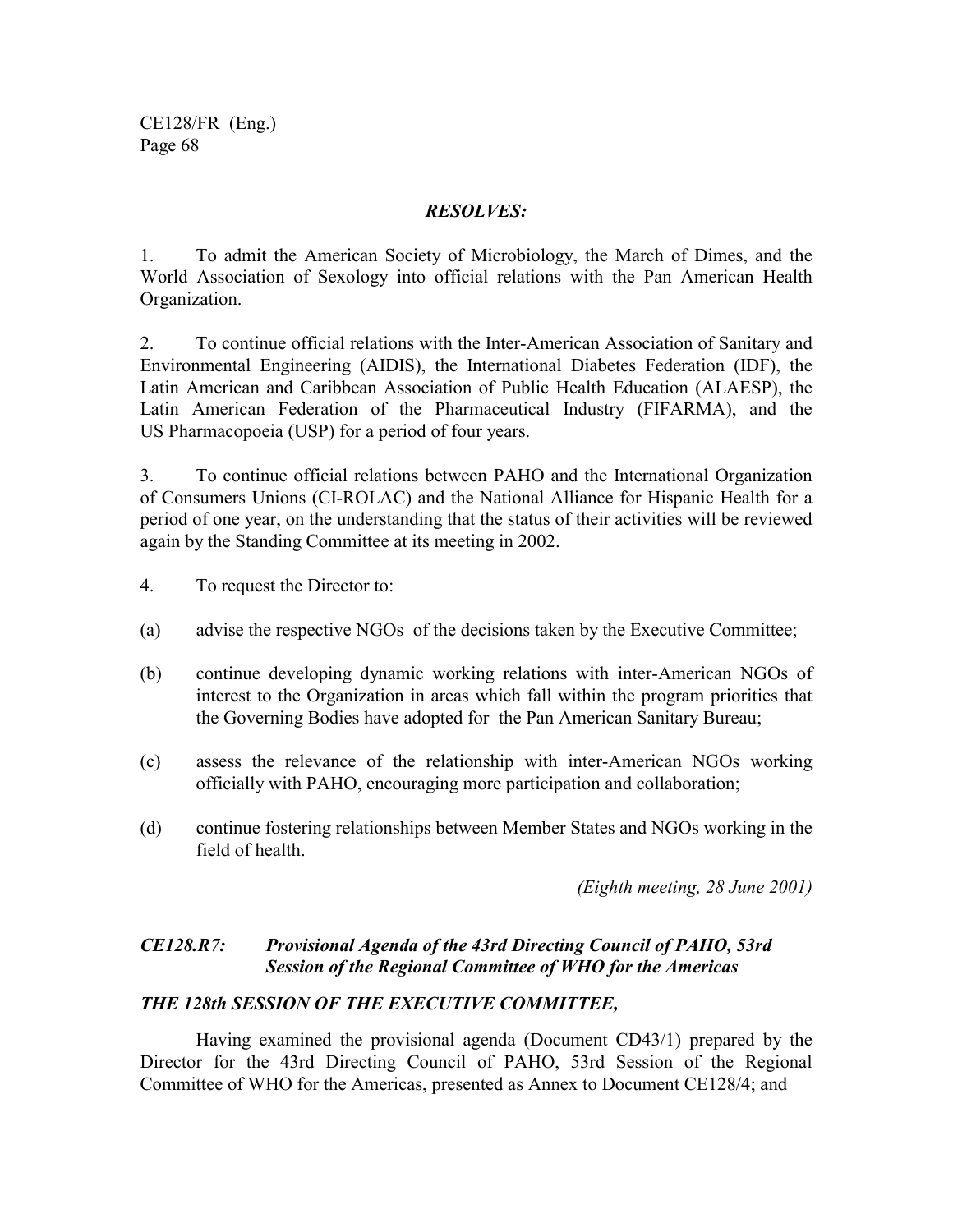Bearing in mind the provisions of Article 12.C of the Constitution of the Pan American Health Organization and Rule 7 of the Rules of Procedure of the Council,

#### *RESOLVES:*

To approve the provisional agenda (Document CD43/1) prepared by the Director for the 43rd Directing Council of PAHO, 53rd Session of the Regional Committee of WHO for the Americas.

*(Eighth meeting, 28 June 2001)*

### *CE128.R8 Vaccines and Immunization*

#### *THE 128th SESSION OF THE EXECUTIVE COMMITTEE,*

Having considered the progress report of the Director on vaccines and immunization (Document CE128/10);

Taking into account the progress achieved by all Member States in the control of vaccine-preventable diseases and in the introduction of new vaccines, and the need for sustained commitment to successfully complete the goal of measles eradication and expand the use of vaccine technologies; and

Taking into account the comments made by the Executive Committee Members,

## *RESOLVES:*

To recommend to the Directing Council the adoption of a resolution along the following lines:

#### *THE 43rd DIRECTING COUNCIL,*

Having considered the report of the Director on vaccines and immunization (Document CD43/\_) and taking note of the progress being made by all countries in the control of vaccine-preventable diseases;

Acknowledging the commitment shown by all Member States to reaching the goal of stopping indigenous measles transmission in the Americas;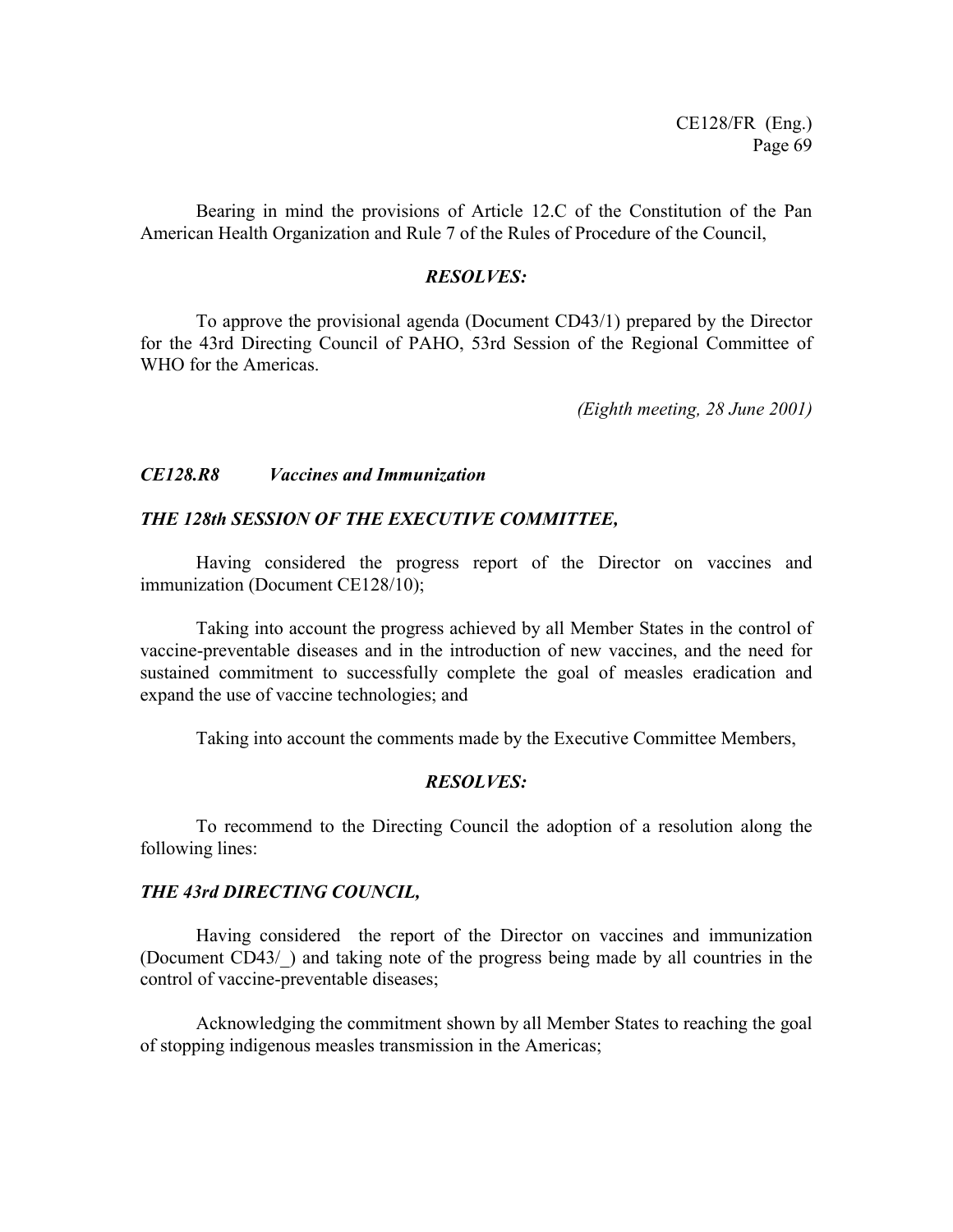Cognizant of the implications brought about by the recent Sabin type 1 vaccine– derived poliomyelitis outbreak on the island of Hispaniola;

Considering the high activity in yellow fever transmission in the Region in the last two years in the enzootic areas, causing extensive outbreaks in several countries;

Cognizant that neonatal tetanus is now confined to less than 1% of all districts in the Americas and that the epidemiological characteristics of remaining cases indicate that there are infants of women lacking prenatal care who are unvaccinated and deliver predominantly at home; and

Recognizing the significant progress made by the Region of the Americas in sustainable vaccine introduction,

- 1. To urge Member States to:
- (a) keep a high-level commitment to maintaining polio eradication and achieving measles eradication by means of maintaining vaccination coverage at 95% or higher for polio and a measles-containing vaccine in each municipality and local community;
- (b) allocate sufficient resources to sustain national inmunization programs and to undertake the advance planning for the provision of vaccines and to ensure safe injections by putting in place mechanisms to prevent the re-use of syringes and needles or by the use of auto-destruct syringes;
- (c) maintain high vaccination coverage with yellow fever vaccine in enzootic areas and all areas infected by *Aedes aegypti* and at risk of urban transmission, enforcing vaccination of travelers to enzootic areas, and implementing highly sensitive surveillance in enzootic areas;
- (d) strengthen efforts to reduce the number of rubella-susceptible women of childbearing age and prevent cases of congenital rubella syndrome (CRS) through the implementation of accelerated rubella vaccination strategies and enhanced surveillance for rubella and CRS;
- (e) target special vaccination services and surveillance efforts in those areas and population groups at highest risk within municipalities and uderserved pockets that still report isolated neonatal tetanus cases;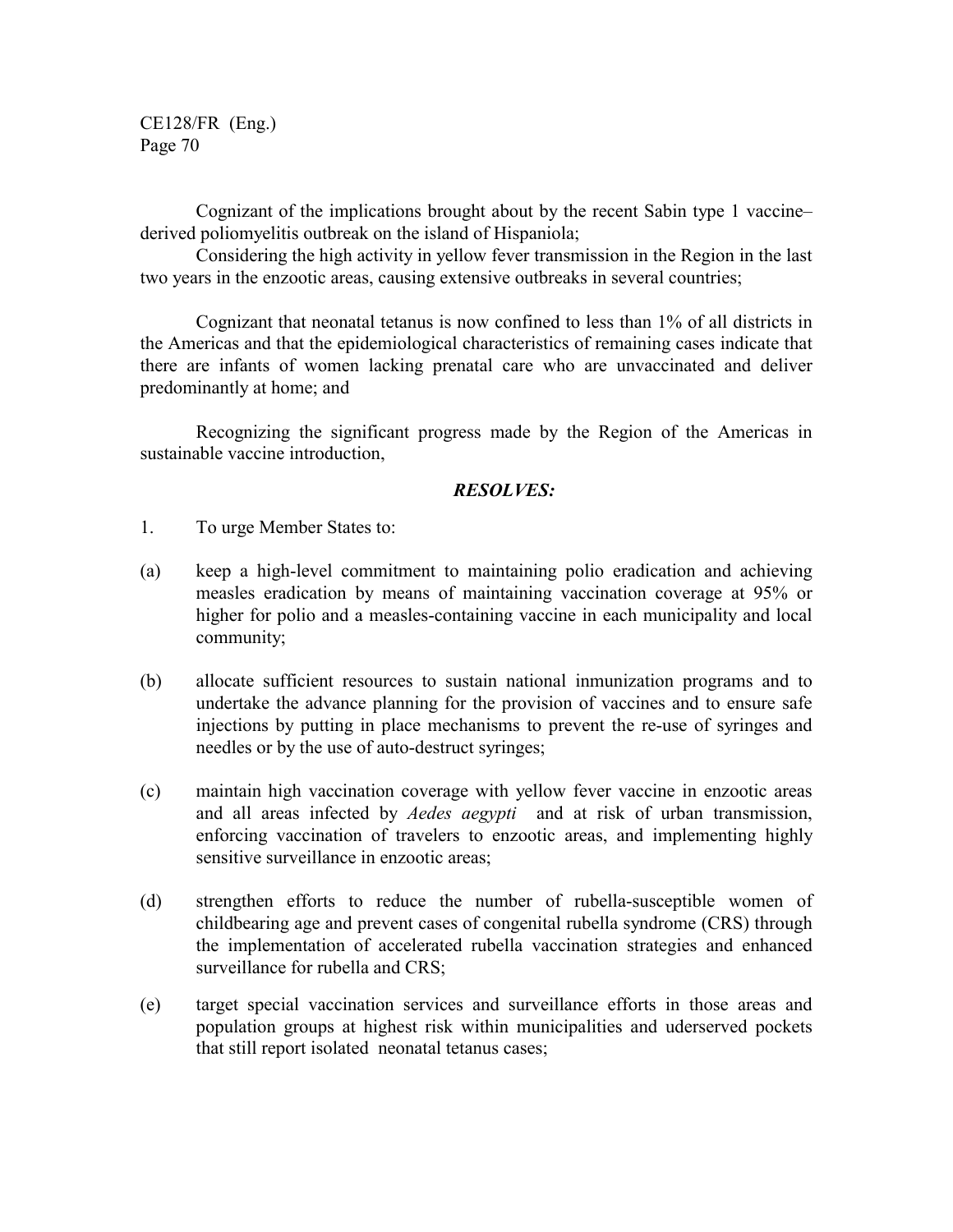- (f) support the development of an epidemiological infrastructure to generate information for evaluating the introduction and potential impact of new vaccines;
- (g) strengthen national regulatory authorities and national control laboratories to ensure that only vaccines of quality, either imported or locally produced and approved by the competent authorities, are used in national immunization programs and the private sector.
- 2. To request the Director to:
- (a) maintain a constant dialogue with vaccine suppliers to minimize the impact of the global vaccine shortages on the Region of the Americas;
- (b) stress the importance that national governments prioritize resources for vaccines in their national budgets and promote the coordination of all partners that support national immunization programs to make maximum use of the flow of resources from the international level to complement national resources as appropriate;
- (c) promote the periodic national review and evaluation of national immunization programs to monitor progress and sustainability and adjust the strategies for the control and/or eradication of vaccine–preventable diseases;
- (d) promote greater cooperation among researchers for the development of vaccines and related products;
- (e) work in close collaboration with all partners of the Global Alliance for Vaccines and Immunization (GAVI) to maximize the support to the design, implementation, and evaluation of national immunization programs.

*(Eighth meeting, 28 June 2001)*

#### *CE128.R9: Framework Convention on Tobacco Control*

#### *THE 128th SESSION OF THE EXECUTIVE COMMITTEE,*

Having considered the report on the Framework Convention on Tobacco Control (Document CE128/16),

#### *RESOLVES:*

To recommend to the Directing Council the adoption of a resolution along the following lines: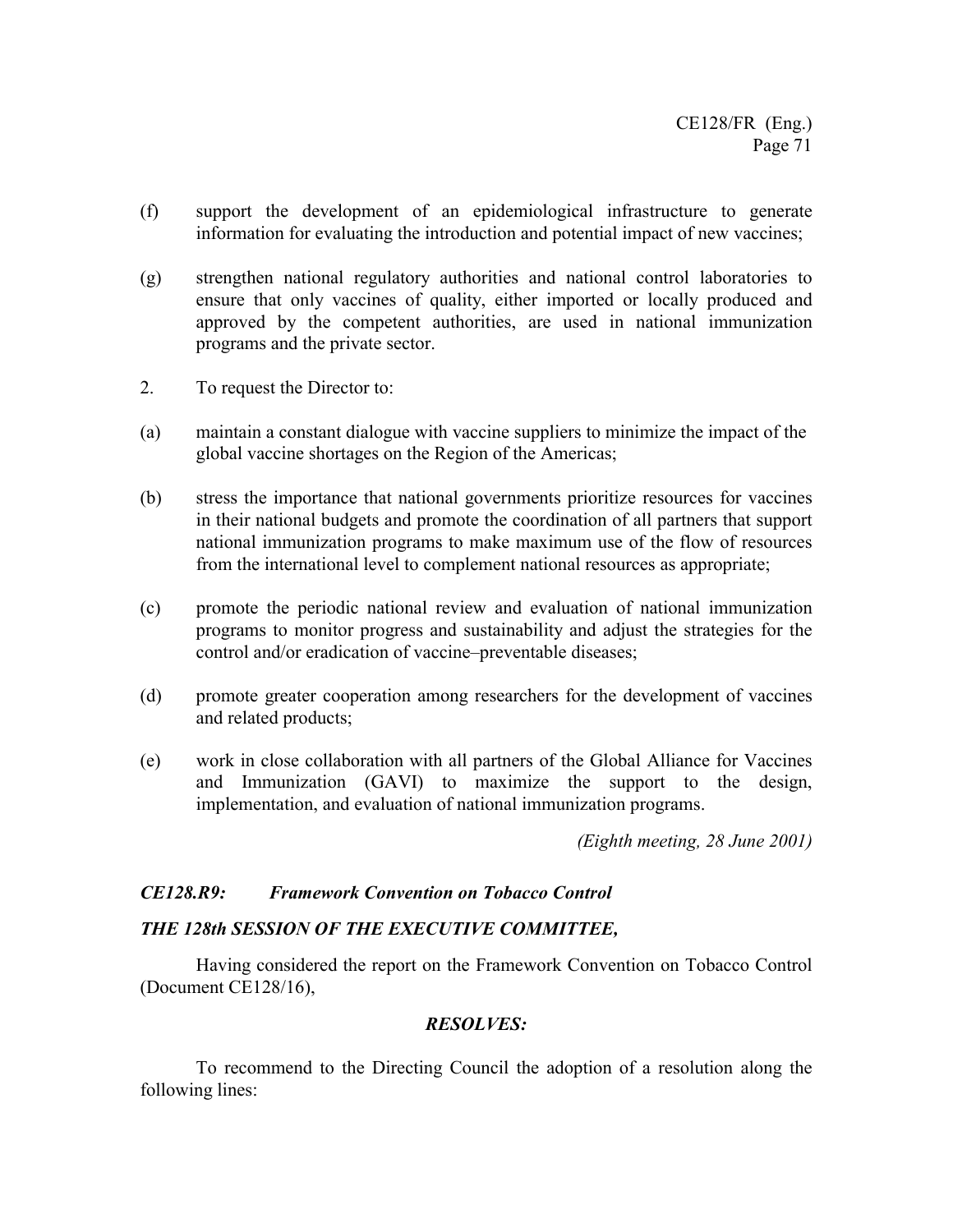# *THE 43rd DIRECTING COUNCIL,*

Having considered the report on the Framework Convention on Tobacco Control (FCTC) (Document CD43/\_\_);

Recognizing the massive burden of tobacco use and exposure to second-hand tobacco smoke on the health of the populations of the Americas and on their health care systems;

Cognizant that clear evidence now exists regarding cost-effective measures to reduce tobacco use and that measures to reduce tobacco use are likely to benefit the economies of most Member States; and

Recognizing that the FCTC provides a unique opportunity to mobilize and globally coordinate action to reduce tobacco use,

- 1. To urge Member States to:
- (a) actively participate in the development of the Framework Convention on Tobacco Control through participation in FCTC negotiating sessions and through strengthened domestic multisectoral coordination to develop cohesive national positions on the FCTC;
- (b) prevent initiation, noting the special vulnerability of children and adolescents, and promote cessation of tobacco use through the implementation and enforcement of cost-effective measures to reduce tobacco use, including setting tobacco taxes at levels that decrease consumption and progressive elimination of tobacco promotion, in accordance with national constitutions;
- (c) protect all nonsmokers, in particular children and pregnant women, from exposure to second-hand smoke through elimination of smoking in government facilities, health care facilities, and educational institutions as a priority, and through the creation of smoke-free environments in workplaces and public places as soon as possible, recognizing that smoke-free environments also promote cessation and prevent initiation of tobacco use;
- (d) implement surveillance systems to track tobacco-related mortality and progress toward reduction targets for tobacco use and second-hand smoke exposure.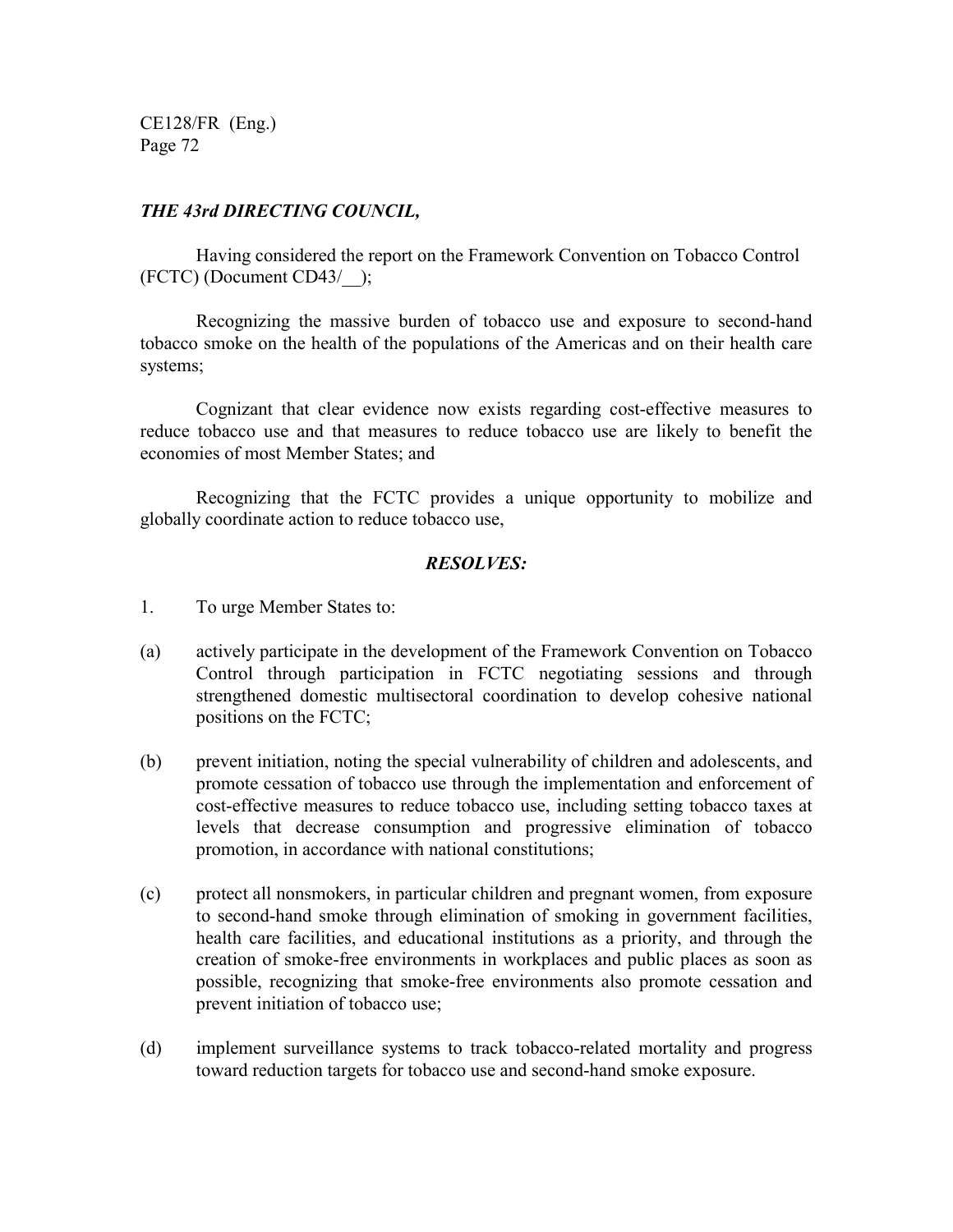- 2. To request that the Director:
- (a) continue to facilitate the participation of Member States in the development of the FCTC;
- (b) stimulate technical cooperation, within available resources, to strengthen the capacity of Member States to implement strong, effective tobacco use reduction measures and surveillance systems to evaluate progress;
- (c) draft a framework for action under the name "Smoke-Free Americas" to protect nonsmokers from the deleterious effects of second-hand smoke;
- (d) support the implementation of surveillance systems for tobacco control and the dissemination of information on successful measures or experiences.

*(Eighth meeting, 28 June 2001)*

# *CE128.R10: Health, Drinking Water, and Sanitation in Sustainable Human Development*

# *THE 128th SESSION OF THE EXECUTIVE COMMITTEE,*

Having considered Document CE128/13, which presents:

- conceptual aspects on sustainable human development and the role of health, drinking water, and sanitation;
- evidence regarding the drinking water and sanitation situation, based on *Evaluation 2000,* conducted throughout the Region, and on the study of inequalities in household spending and use of water supply services in 11 Latin American and Caribbean countries;
- an analysis that holds that the deficiencies encountered in environmental health are inconsistent with the objectives of equitable human development that have been repeatedly adopted by the countries under different initiatives, including Rio 92 and the Pan American Charter con Health and Environment in Sustainable Human Development; and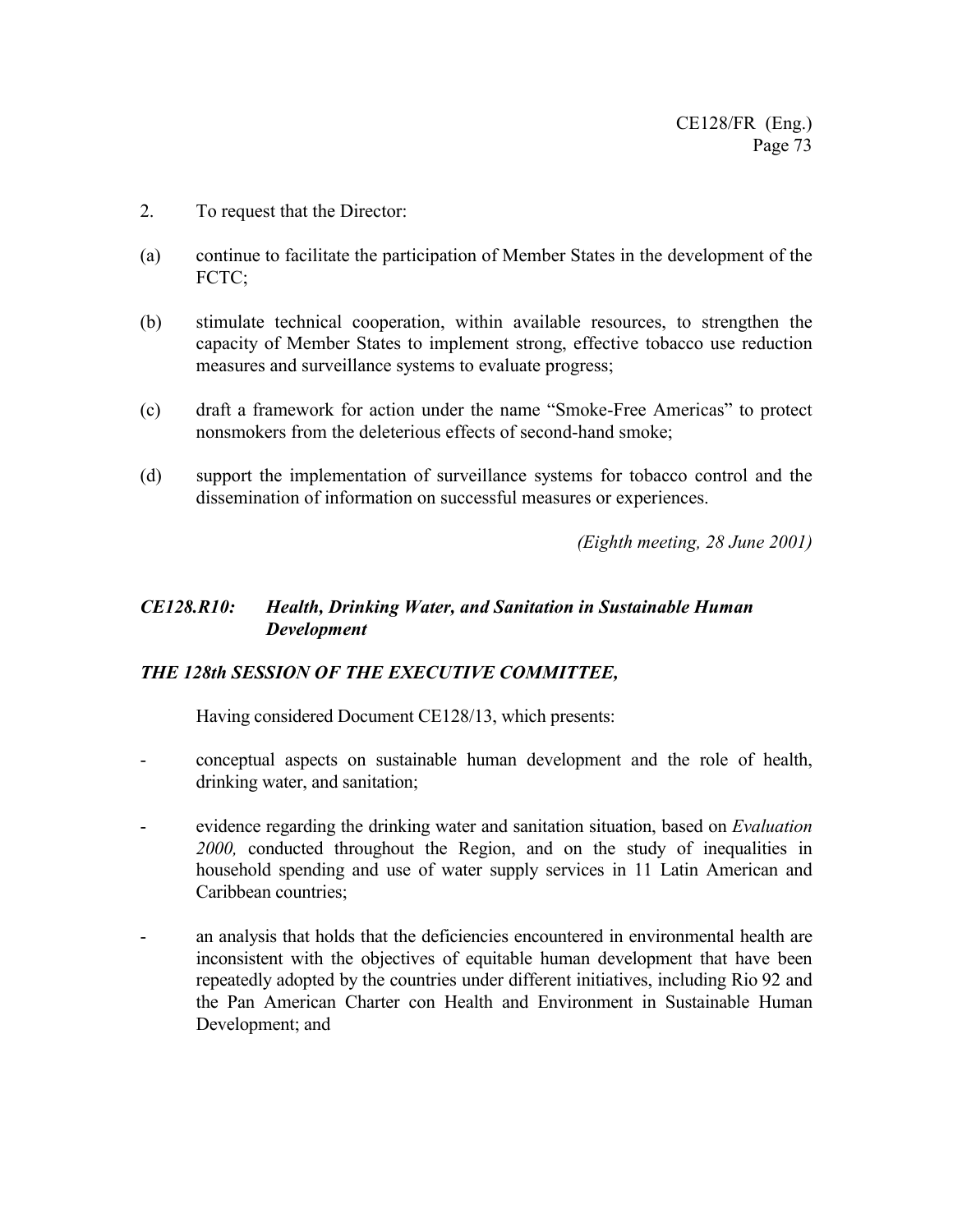- considerations on the challenges and prospects of the current drinking water and sanitation situation, the functions of the institutions involved in the delivery of these services, and the key role that the ministries of health can play in closing the existing gaps in access to and use of these services,

# *RESOLVES:*

To recommend that the Directing Council adopt a resolution along the following lines:

# *THE 43rd DIRECTING COUNCIL,*

Having considered Document CD43/ on health, drinking water, and sanitation in sustainable human development;

Recognizing the need for ministries of health to strengthen their capacities and competencies to take action that will help to overcome limitations and inequities in access to drinking water and sanitation services, within the framework of sectoral reform and the current trends in the delivery of drinking water and sanitation services and integrated management of water resources;

Taking into account that the technical cooperation activities of the Pan American Health Organization in drinking water and sanitation are guided by the principles of health and environment in sustainable human development and that the establishment of partnerships, strategies, and priorities benefits from timely and relevant information on coverage, quality, and equity in the delivery of these services;

Responding to the call made in Montreal in March 2001 by the environment ministers of the Americas and by the Government of Canada, and endorsed within the Plan of Action of the Summit of the Americas held in Quebec City in April 2001, urging PAHO and the United Nations Environmental Program (UNEP) to support the convening of a regional meeting between ministers of health and ministers of the environment;

Recognizing the importance of developing a knowledge base on the linkages between human health and environmental degradation, establishing priorities for moving the health and environment agenda of the Americas forward, developing an appropriate follow-up mechanism for ministers to keep track of progress and contributing to and influencing the World Summit on Sustainable Development programmed for 2002 (Rio+10); and

Considering the recommendation of the 128th Session of the Executive Committee,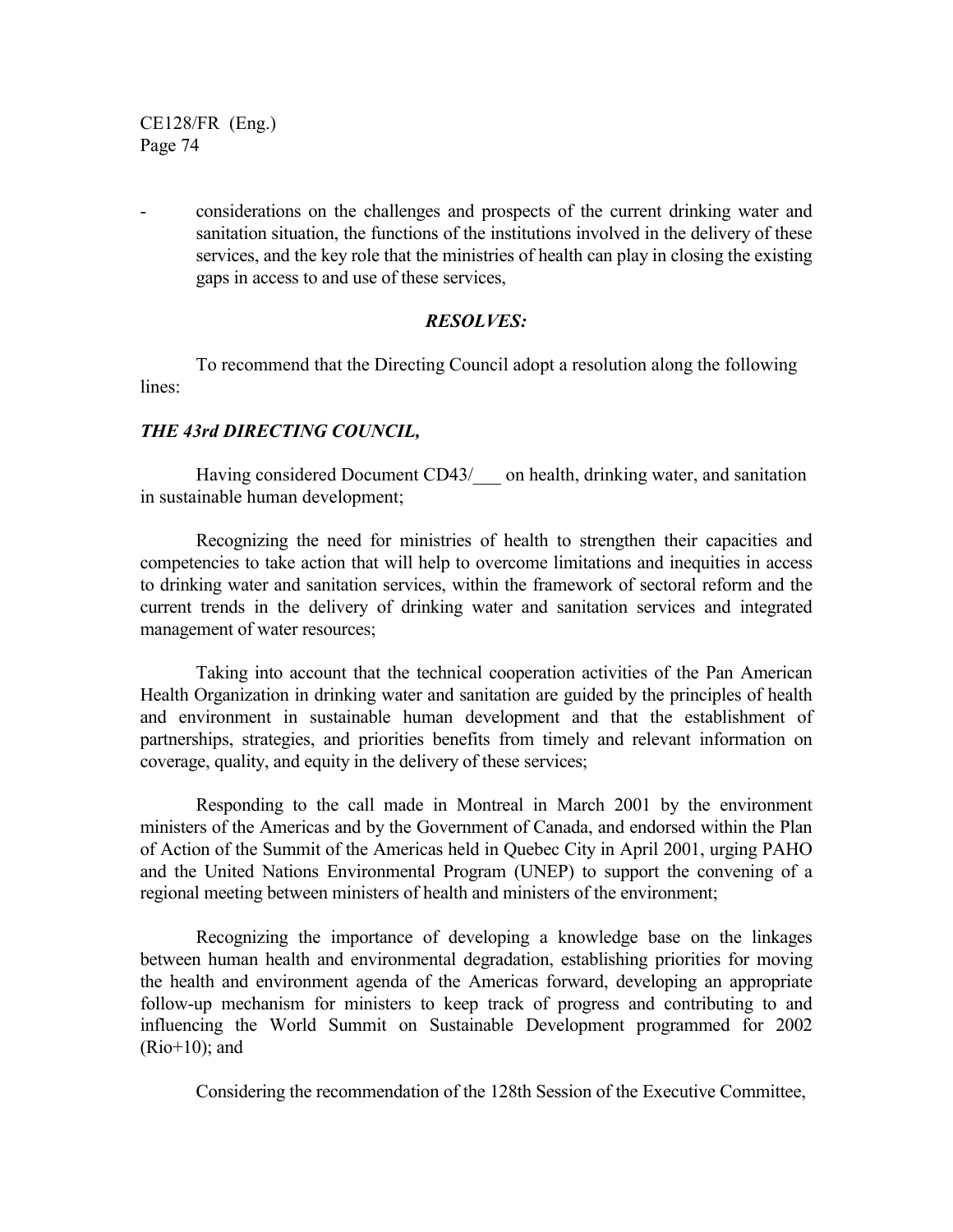- 1. To urge the Member States to:
- (a) strengthen the capacities with the ministries of health and their activities in environmental health, to fulfill their responsibilities, including drinking water quality surveillance and contributing to improve the quality of drinking water and sanitation services;
- (b) promote and collaborate with other ministries or institutions in reforms aimed to improve coverage, quality, equity, and sustainability of drinking water and sanitation services, particularly in rural areas, small towns, and urban poor settlements;
- (c) recognize the work of the countries and the technical cooperation of PAHO/WHO in *Evaluation 2000* on drinking water and sanitation in the Region and the study of inequalities in household spending and use of water supply services in 11 Latin American and Caribbean countries;
- (d) participate actively in regional processes or activities preparatory to Rio+10 or in other activities within its framework, ensuring that health is well represented and identifying and promoting partnerships and priority activities that will facilitate progress in implementing the environmental health agenda, both in the Region and globally;
- (e) participate in a joint meeting between health and environment ministers of the Americas in 2002 as part of a process to strengthen their capacity to effectively manage health and environment issues.
- (f) promote actions and establish regulations to enable drinking water and sanitation services to contribute to environmental protection and conservation in the Americas.
- 2. To request the Director to:
- (a) continue technical cooperation with the countries to strengthen capacities in the ministries of health, assisting in their work with other sectors and collaborating with other national and international institutions and the development banks that are part of the Shared Agenda to reduce the health risks associated with limitations in coverage, quality, and equity in access to drinking water and sanitation services;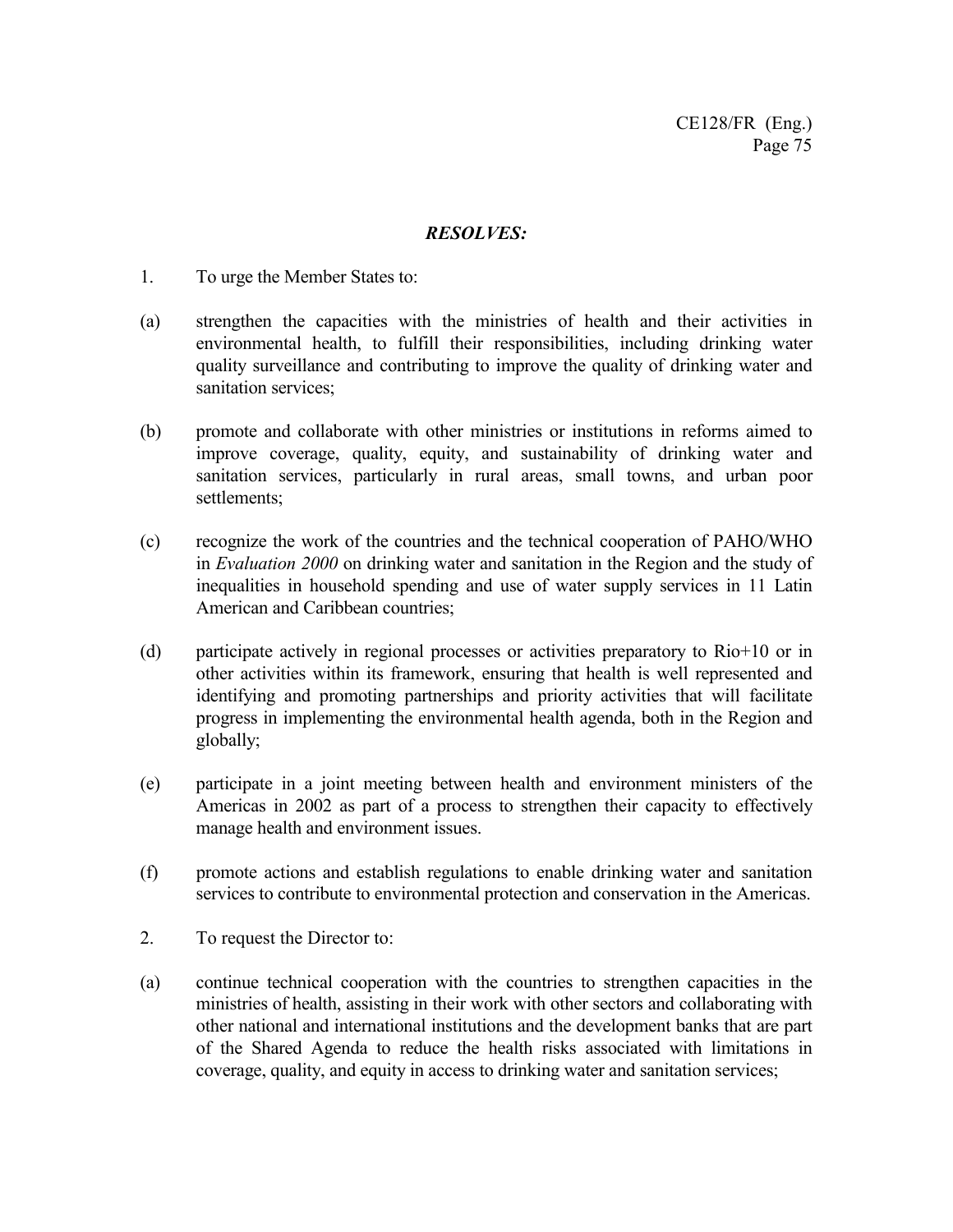- (b) continue to collaborate with the countries in regional processes or activities in connection with Rio+10 to promote and enrich partnerships that contribute to sustainable human development based on the health of populations;
- (c) work with the UNEP and Canada to convene a meeting of health and environment ministers of the Americas in early 2002.

*(Eighth meeting, 28 June 2001)*

#### *CE128.R11: Health Promotion in the Americas*

#### *THE 128th SESSION OF THE EXECUTIVE COMMITTEE,*

Having considered the proposal for strengthening health promotion planning for action in the Americas (Document CE128/17);

Recognizing the need to strengthen the capacity of Member States to involve multiple sectors and civil society at national and local levels in planning, implementing and evaluating activities to promote and protect the health of individuals, families, and communities;

Recognizing that Member States increasingly demand technical cooperation to strengthen their capacity in the five key health promotion strategies first outlined in the Ottawa Charter—building healthy public policy, creating supportive settings, empowering communities, developing personal skills, and reorienting health services; and

Noting that Member States committed themselves to strengthening health promotion planning for action at the Fifth Global Conference on Health Promotion (Mexico 2000), according to guidelines presented on (a) evidence-based health promotion; (b) increasing investment for health and development; (c) increasing social responsibility for health; (d) strengthening community empowerment and action for health; (e) increasing the infrastructure for health promotion; and (f) contributing to the reorientation of health services,

#### *RESOLVES:*

To recommend to the Directing Council the adoption of a resolution along the following lines: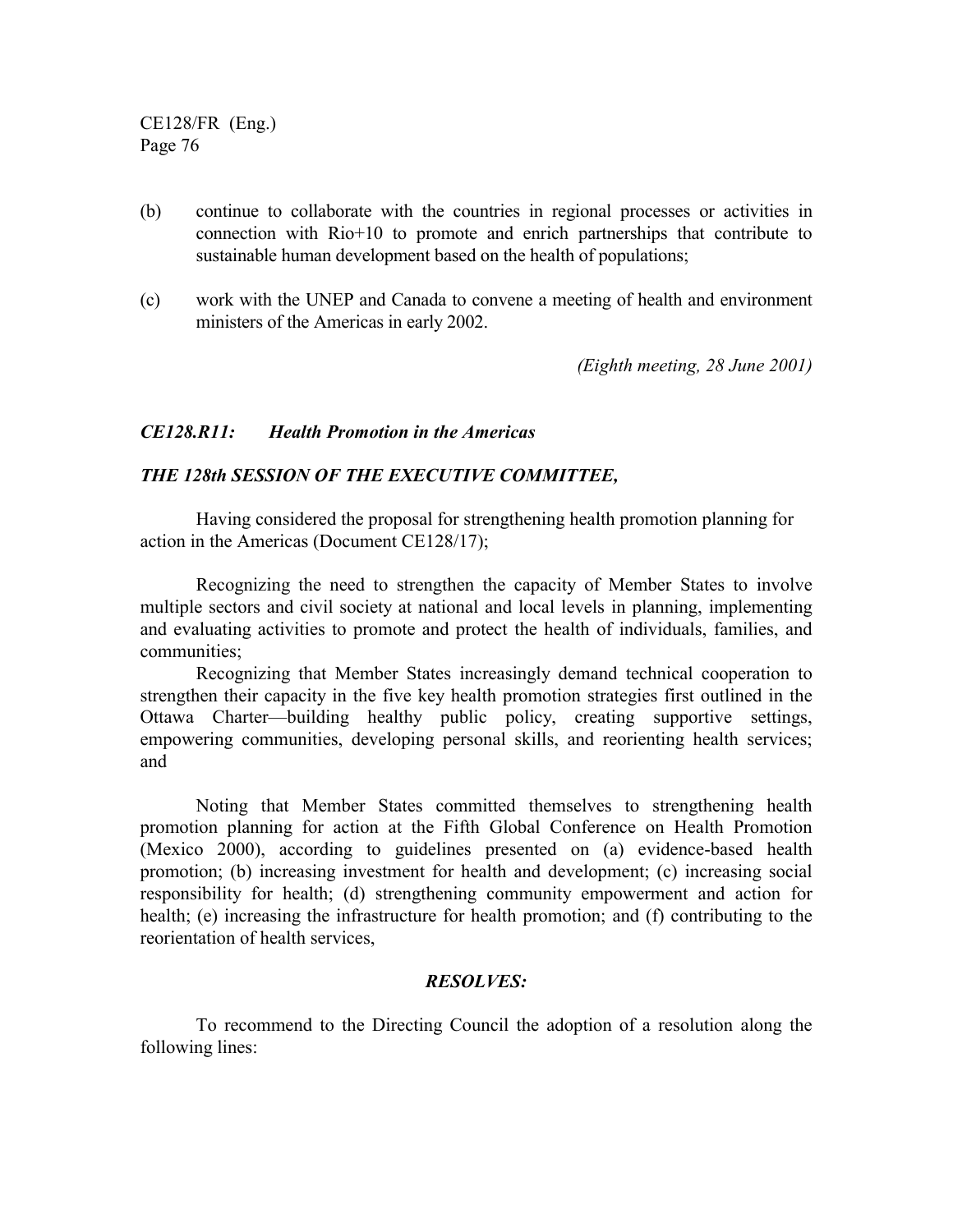# *THE 43rd DIRECTING COUNCIL*,

Having considered the proposal for strengthening health promotion planning for action in the Americas (Document CD43/\_\_\_),

- 1. To urge Member States to:
- (a) position the promotion of health on the political agenda and as a priority in national and local development plans and programs;
- (b) implement public policies and legal frameworks to improve the determinants of health and reduce disparities in the health of vulnerable populations and communities;
- (c) strengthen intersectoral collaboration and ensure the active participation of all sectors and civil society in the development, implementation, and evaluation of health promotion plans of action for jointly identified health priorities;
- (d) support research to advance knowledge on selected priorities, to identify good practices, and increase the evidence base of effective health promotion interventions;
- (e) support the training and development of human resources in health promotion theory and practice across the various health and social science disciplines;
- (f) mobilize and designate the necessary financial and operational resources to build human and institutional capacity for the development, implementation, monitoring, and evaluation of health promotion plans of action at national and local levels;
- (g) establish and strengthen local, national, and international networks to promote health;
- (h) strengthen activities designed to create healthy environments and protect the environment.
- 2. To request the Director to:
- (a) support Member States in strengthening their strategic planning for action in health promotion, as called for in the Mexico 2000 Declaration;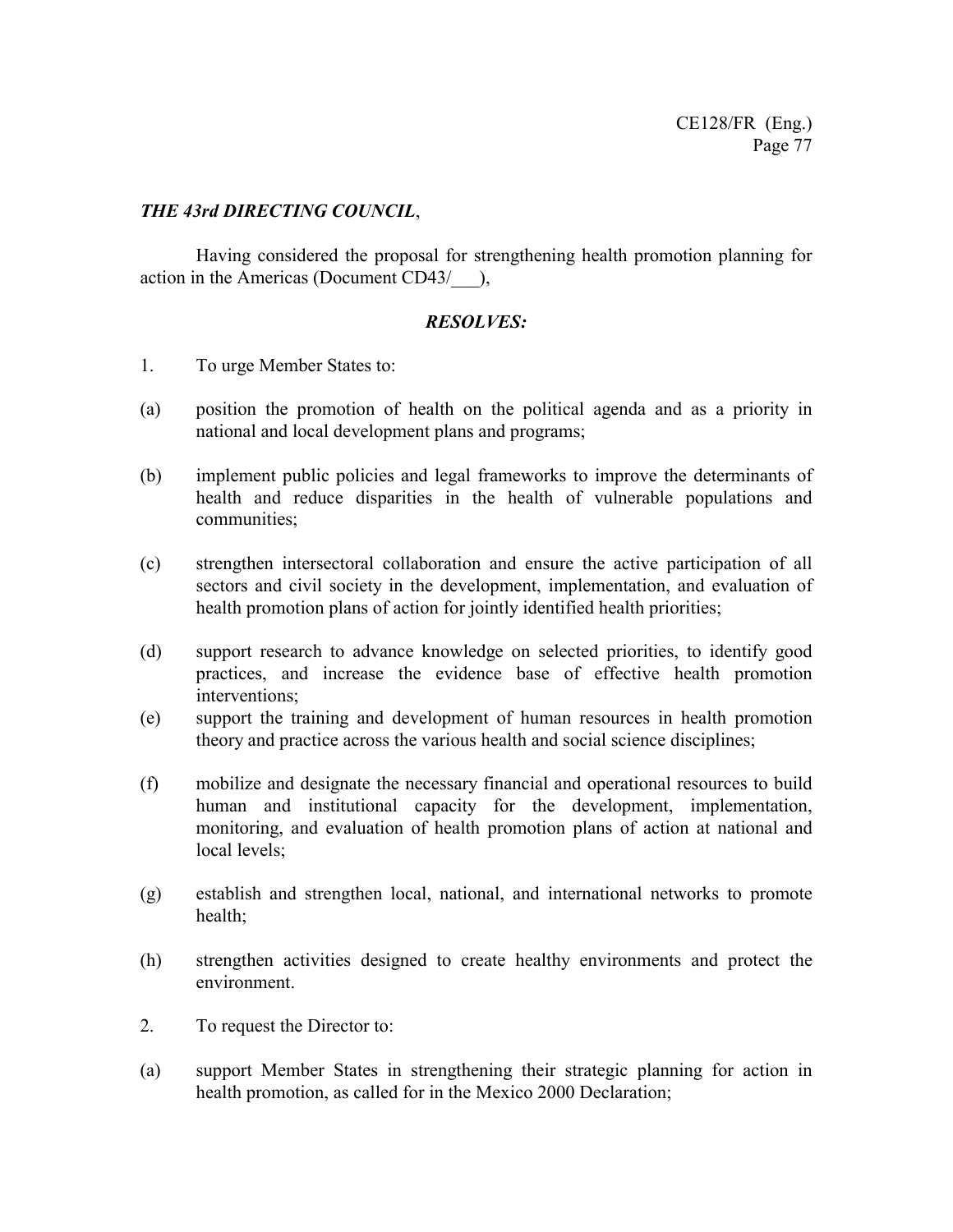- (b) establish a mechanism to monitor progress made towards fulfillment of commitments made at the Global Conference in Mexico City, as well as to evaluate the experiences, and identify and disseminate best practices;
- (c) intensify efforts to mobilize additional financial and human resources for technical cooperation in health promotion and protection.

*(Eighth meeting, 28 June 2001)*

#### *CE128.R12: Mental Health*

#### *THE 128th SESSION OF THE EXECUTIVE COMMITTEE*

Having considered the report on mental health (Document CE128/18),

#### *RESOLVES:*

To recommend to the Directing Council the adoption of a resolution along the following lines:

#### *THE 43rd DIRECTING COUNCIL,*

Acknowledging the increasing contribution of mental disorders to the global burden of disease and the social and economic costs associated with mental health problems in the Americas;

Taking into account that, despite all efforts made in the Region to highlight and reduce the negative impact of mental health problems, in many places mental health services continue to be poorly funded and organized and people who suffer from mental disorders still have no access to proper treatment;

Cognizant of the new alternatives available in mental health care as a result of the development of new procedures and interventions that have proven to be effective in the treatment and rehabilitation of most mental disorders; and

Considering the significant opportunity for the improvement of mental health care and the promotion of mental health in the Region provided by the awareness and enthusiasm generated by the celebration of World Health Day 2001,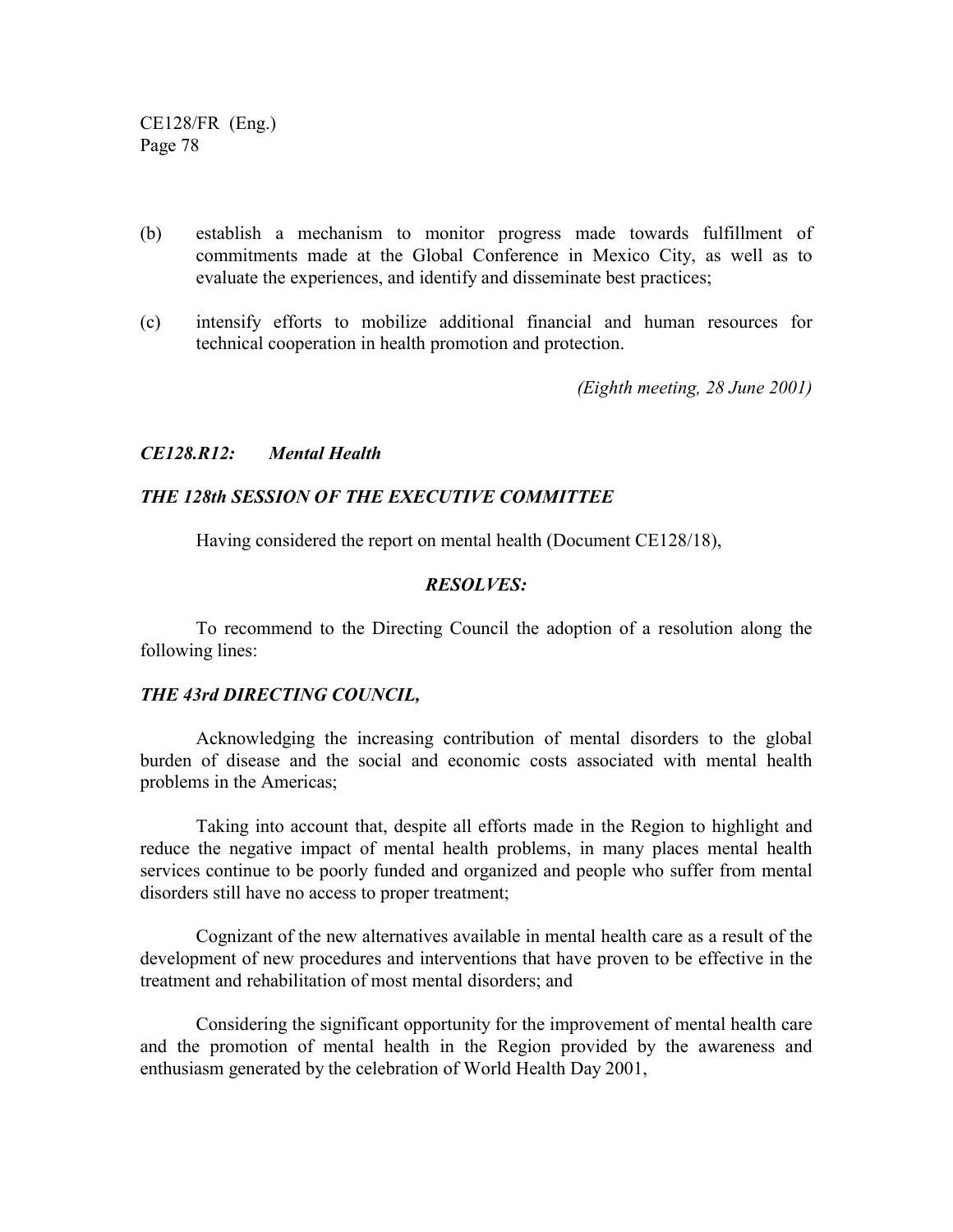- 1. To urge Member States to:
- (a) capitalize on the momentum created by the celebration of World Health Day 2001, the discussion of mental health topics at the World Health Assembly, and the focus of the World Health Report 2001 to highlight the importance of including mental health among public health priorities;
- (b) intensify actions to reduce stigma and discrimination against people with mental health problems by providing adequate information and education and addressing issues of parity;
- (c) consolidate national efforts to implement mental health policies and plans within the framework of health sector reform by strengthening mental health units in the ministries of health and mobilizing needed resources;
- (d) continue to develop strategies aimed at shifting mental health care from psychiatric hospitals to community-based care integrating mental health in primary care and transfering inpatient units for acute patients to general hospitals;
- (e) actively promote and support the implementation of psychosocial rehabilitation programs, including areas such as housing, vocational training, and employment;
- (f) make efforts to develop and update legal provisions protecting human rights of people with mental disabilities and promote the participation of consumers and families in mental health care;
- (g) strengthen the development of services and programs to meet the specific needs of women, children, the elderly, refugees, victims of disasters, and indigenous populations;
- (h) reinforce multisectoral approaches to mental health, thereby reinforcing collaboration with all other sectors involved in mental health care and promotion, such as education, social welfare, labor, nongovernmental organizations (NGOs), and the private sector;
- (i) promote community and family participation in the care of individuals suffering from mental disorders and actions to promote mental health.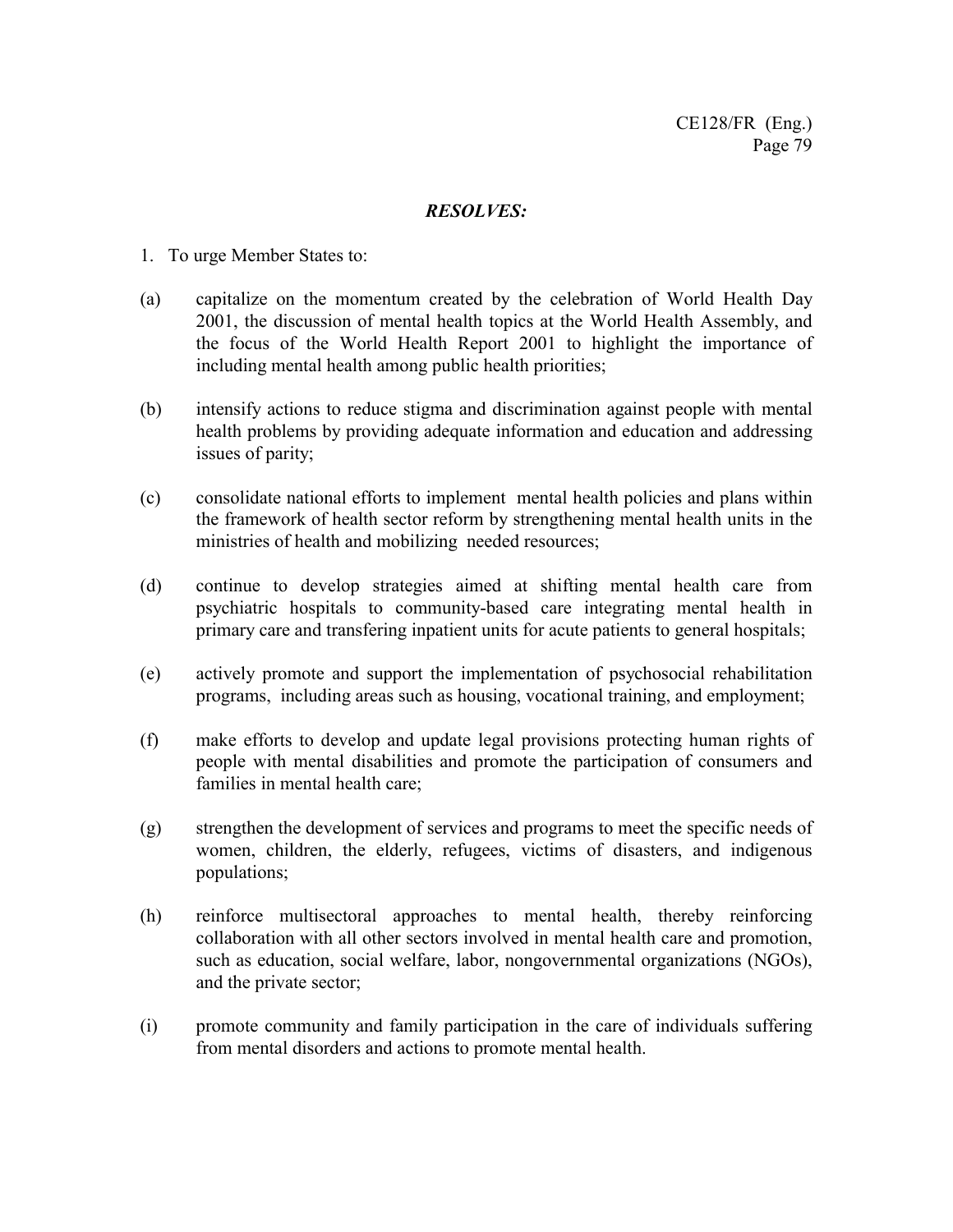- 2. To request the Director to:
- (a) strengthen regional technical cooperation capacities, especially in taking action against stigma and discrimination, enhancing the capacities of countries to manage mental health plans, and mobilizing resources for mental health programs;
- (b) encourage Member States to collaborate in producing and disseminating information on cost-effective mental health interventions and in designing and evaluating demonstration projects;
- (c) assist Member States to work toward the provision of essential treatment for the most prevalent mental disorders;
- (d) continue supporting the inclusion of mental health in all health forums and activities and facilitating the establishment of partnerships with other institutions and agencies that can make a significant contribution to the promotion of mental health in the Americas;
- (e) disseminate information about advances made in the Region in recent years.

*(Eighth meeting, 28 June 2001)*

#### *CE128.R13: Dengue and Dengue Hemorrhagic Fever*

# *THE 128th SESSION OF THE EXECUTIVE COMMITTEE,*

Having considered the alarming situation of dengue, the eminent threat of an increase in dengue hemorrhagic fever (DHF), and the reappearance of urban yellow fever in the Americas (Document CE128/15); and

Expressing concern that there is a similar trend in the Region of the Americas to that seen in South East Asia where hundred of thousands of DHF cases occur each year,

#### *RESOLVES***:**

To recommend to the Directing Council the adoption of a resolution along the following lines: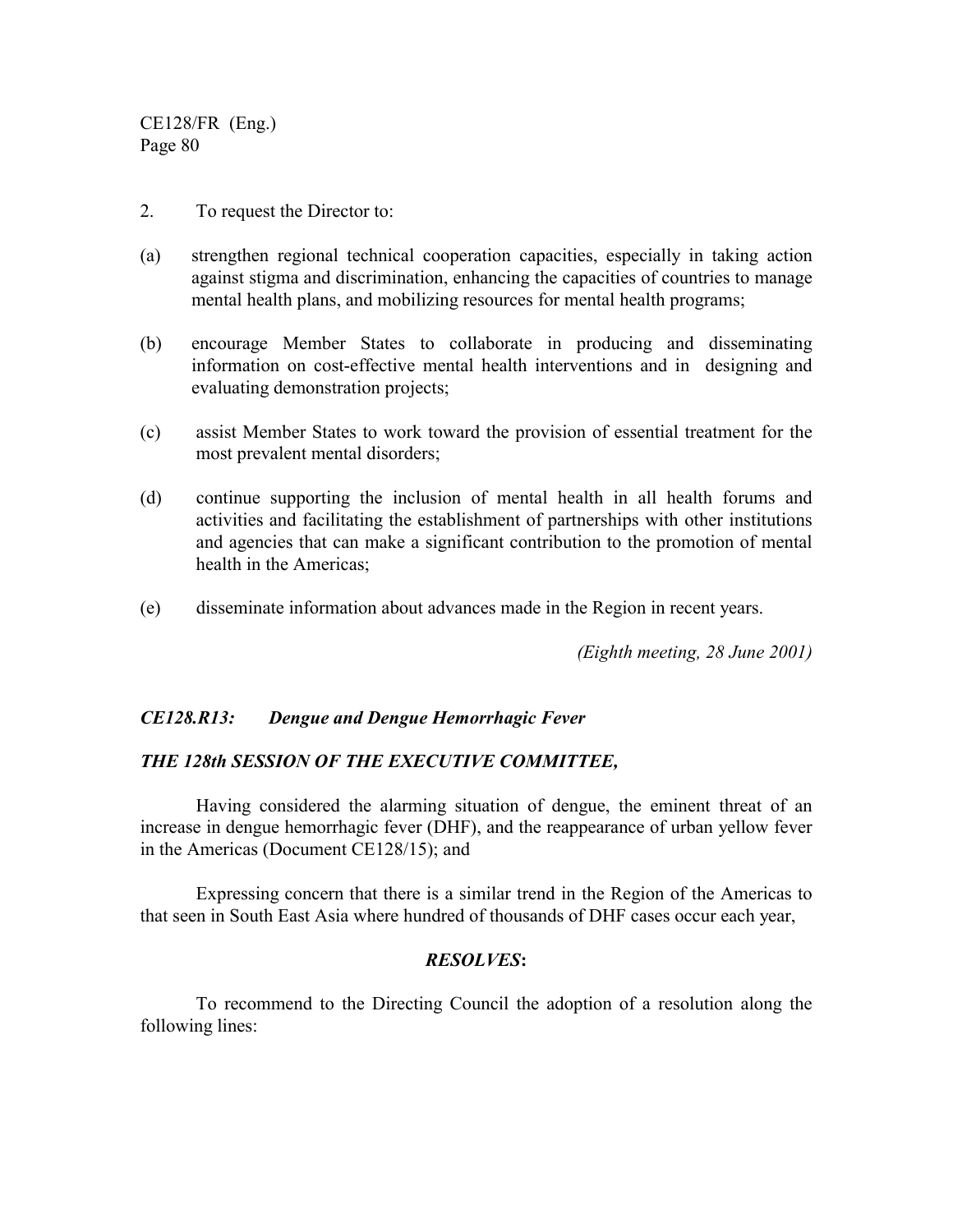# *THE 43rd DIRECTING COUNCIL,*

Having considered the report on dengue and dengue hemorrhagic fever in the Americas (Document CD43/ );

Recognizing the trend of increasing numbers of cases of dengue and dengue hemorrhagic fever in the Americas, as well as the potential reurbanization of yellow fever in the Region; and

Considering Resolutions CD38.R12, CD39.R11, and CD40.R15,

- 1. To urge Member States to:
- (a) promote intersectoral coordination, develop partnerships, and support networks to strengthen dengue prevention control programs;
- (b) stimulate sustainable environmental actions in the areas of urban planning and services such as local water supply, wastewater disposal, solid waste management, and used tire disposal;
- (c) incorporate community participation, health education, and social communication strategies to promote behavioral change into dengue prevention and control programs;
- (d) implement appropriate patient care within and outside the formal health sector, including disease recognition, diagnosis, and proper response (including initial care in the home and knowledge of basic treatment measures);
- (e) standardize dengue case reporting throughout the Region to improve informationsharing that allows all countries to be knowledgeable about the dengue situation as well as the nature of the circulating viruses, with case reporting to include clinical cases (probable cases), laboratory-confirmed cases, cases of`dengue hemorrhagic fever, deaths due to dengue hemorrhagic fever/dengue shock syndrome and serotypes identified;
- (f) implement emergency modes of action and preparedness for outbreaks and epidemics;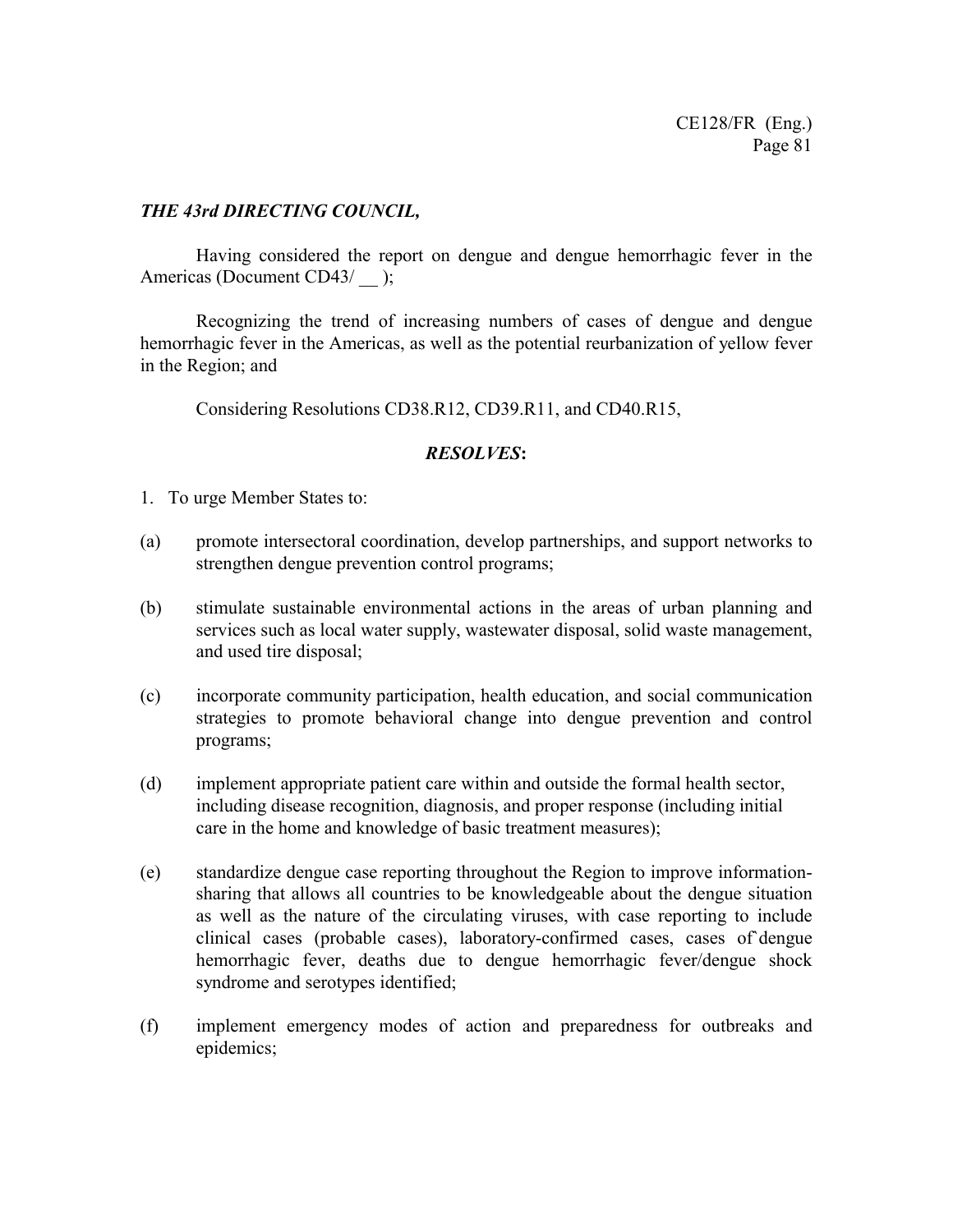- (g) review the role of insecticides in dengue prevention and control programs, so as to better incorporate them in a comprehensive program.
- 2. To request the Director to:
- (a) continue promoting the incorporation by Member States of social communication and community participation measures that encourage positive behavioral changes into their dengue prevention and control programs;
- (b) continue to advocate the need to confront the threat of dengue and dengue hemorrhagic fever in Member States through intersectoral partnerships;
- (c) assist Member States to strengthen dengue prevention and control programs by incorporating health education components in formal (basic) education systems;
- (d) reinforce multisectoral actions which encourage the development of healthy habits in the community, such as ecoclubs, healthy housing, and other environmentallyoriented initiatives;
- (e) promote training of health workers at all levels to improve their capacity to address the ever-mounting dengue burden on society.
- (f) as resources permit, give due attention and allocate resources within the Secretariat, as well as in the technical cooperation to the countries, in order to meet the great challenge that dengue, dengue hemorrhagic fever, and potential reurbanization of yellow fever pose to the Region.

*(Eighth meeting, 28 June 2001)*

#### *CE128.R14: Collection of Quota Contributions*

#### *THE 128th SESSION OF THE EXECUTIVE COMMITTEE,*

Having considered the report of the Director on the collection of quota contributions (Document CE128/21 and Add. I) and the report provided on Member States in arrears in the payment of their quota contributions to the extent that they can be subject to the application of Article 6.B of the Constitution of the Pan American Health Organization;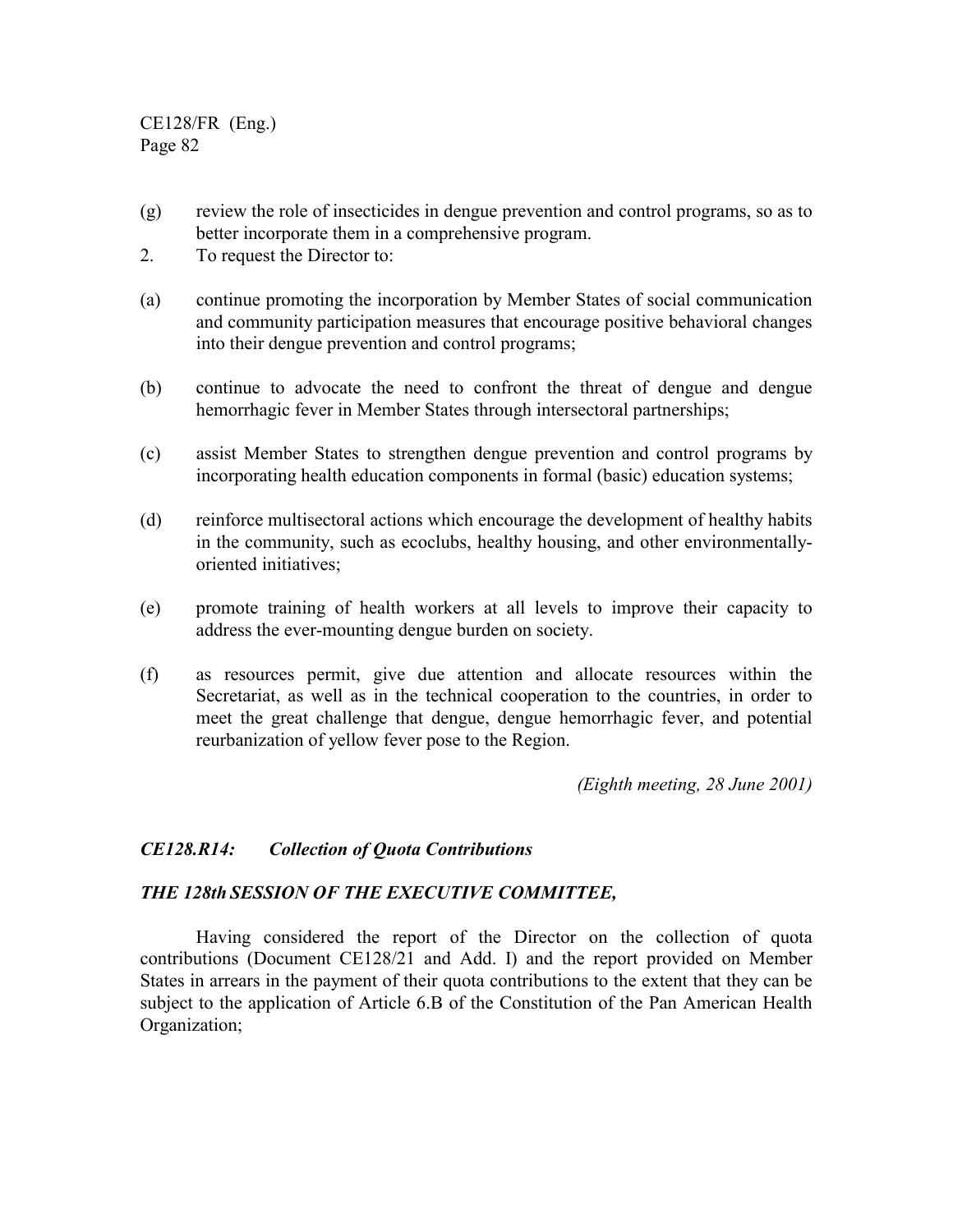Noting the provisions of Article 6.B of the PAHO Constitution relating to the suspension of voting privileges of Member States that fail to meet their financial obligations and the potential application of these provisions to four Member States; and

Noting with concern that there are 25 Member States that have not made any payments towards their 2001 quota assessments and that the amount collected for 2001 assessments represents only 31% of total current year assessments,

# *RESOLVES:*

1. To take note of the report of the Director on the collection of quota contributions (Document CE128/21 and Add. I).

2. To thank the Member States that have already made payments for 2001 and to urge the other Member States to pay all their outstanding contributions as soon as possible.

3. To recommend to the 43rd Directing Council that the voting restrictions contained in Article 6.B of the PAHO Constitution be strictly applied to those Member States that by the opening of that session have not made substantial payments toward their quota commitments, and to those that have failed to make the scheduled payments in accordance with their deferred payment plans.

4. To request the Director to continue to inform the Member States of any balances due, and to report to the 43rd Directing Council on the status of the collection of quota contributions.

*(Eighth meeting, 28 June 2001)*

# *CE128.R15: Appropriation and Assessments for the Pan American Health Organization for 2002-2003*

# *THE 128th SESSION OF THE EXECUTIVE COMMITTEE,*

Having considered the report of the Subcommittee on Planning and Programming (Document CE128/5);

Having examined the proposed program budget of the Pan American Health Organization for the financial period 2002-2003 contained in *Official Document 296*;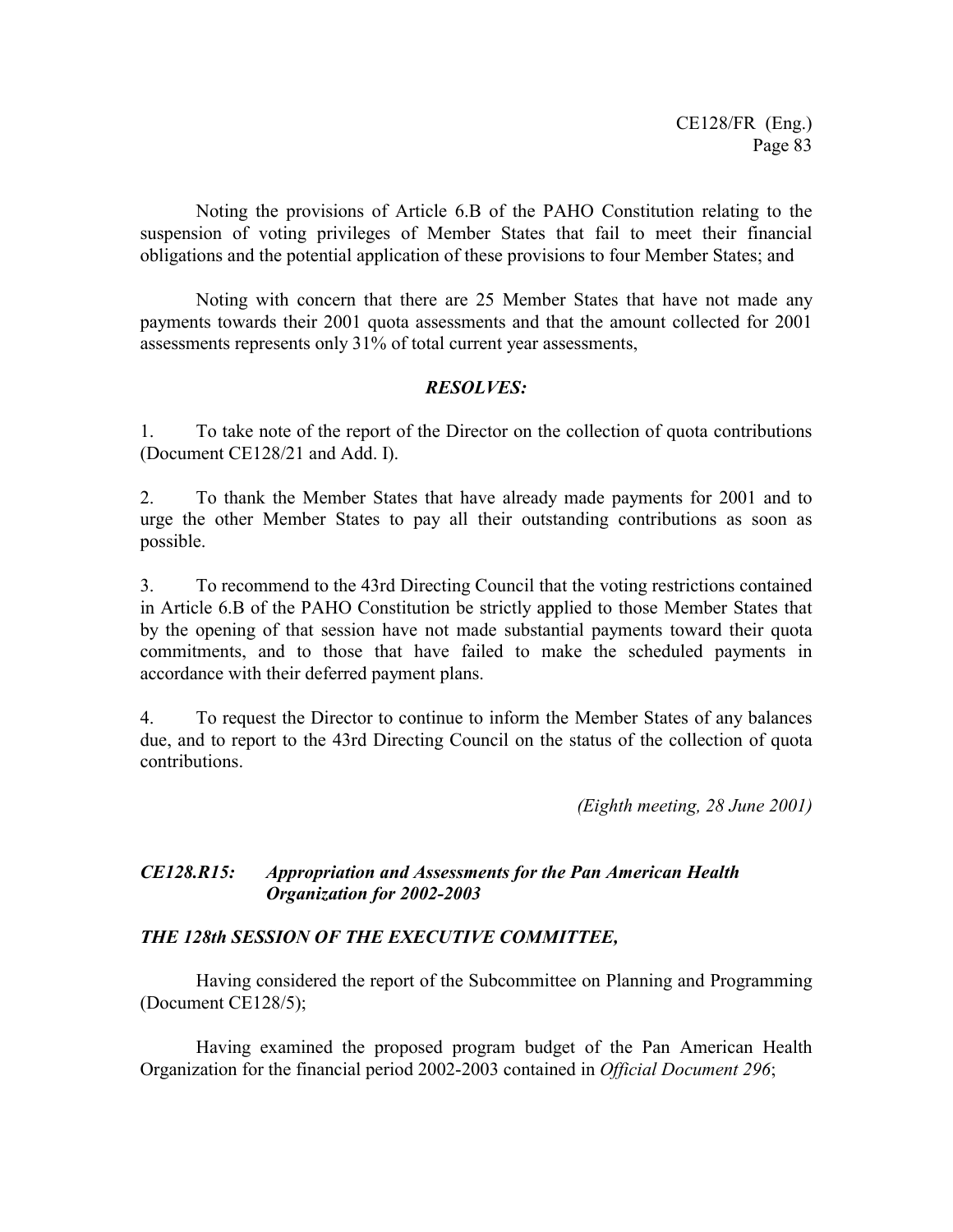Noting with satisfaction the efforts of the Director to prepare the proposed program budget in a climate of continuing fiscal difficulty;

Further noting with satisfaction the transparency of the budget document and its continued emphasis on programs and expected results; and

Bearing in mind Article 14.C of the Constitution of the Pan American Health Organization and Article III, paragraphs 3.5 and 3.6, of the PAHO Financial Regulations,

## *RESOLVES:*

1. To thank the Subcommittee on Planning and Programming for its preliminary review of and report on the proposed program budget.

2. To express appreciation to the Director for the attention given to cost savings and the strengthening of programs in his development of the program budget.

3. To recommend to the 43rd Directing Council that it consider the proposed program budget of the Pan American Health Organization for the financial period 2002- 2003 as presented in *Official Document 296*, in light of and guided by the comments made by Members of the Executive Committee, and adopt the required appropriation and assessment resolutions.

*(Eighth meeting, 28 June 2001)*

#### *CE128.R16: Acquired Immunodeficiency Syndrome (AIDS) in the Americas*

#### *THE 128th SESSION OF THE EXECUTIVE COMMITTEE,*

Having analyzed the report on acquired immunodeficiency syndrome (AIDS) in the Americas (Document CE128/9 and Add. I),

#### *RESOLVES:*

To recommend that the Directing Council adopt a resolution along the following lines:

#### *THE 43rd DIRECTING COUNCIL,*

Having analyzed and discussed the report on acquired immunodeficiency syndrome (AIDS) in the Americas (Document CD43  $\rightarrow$ );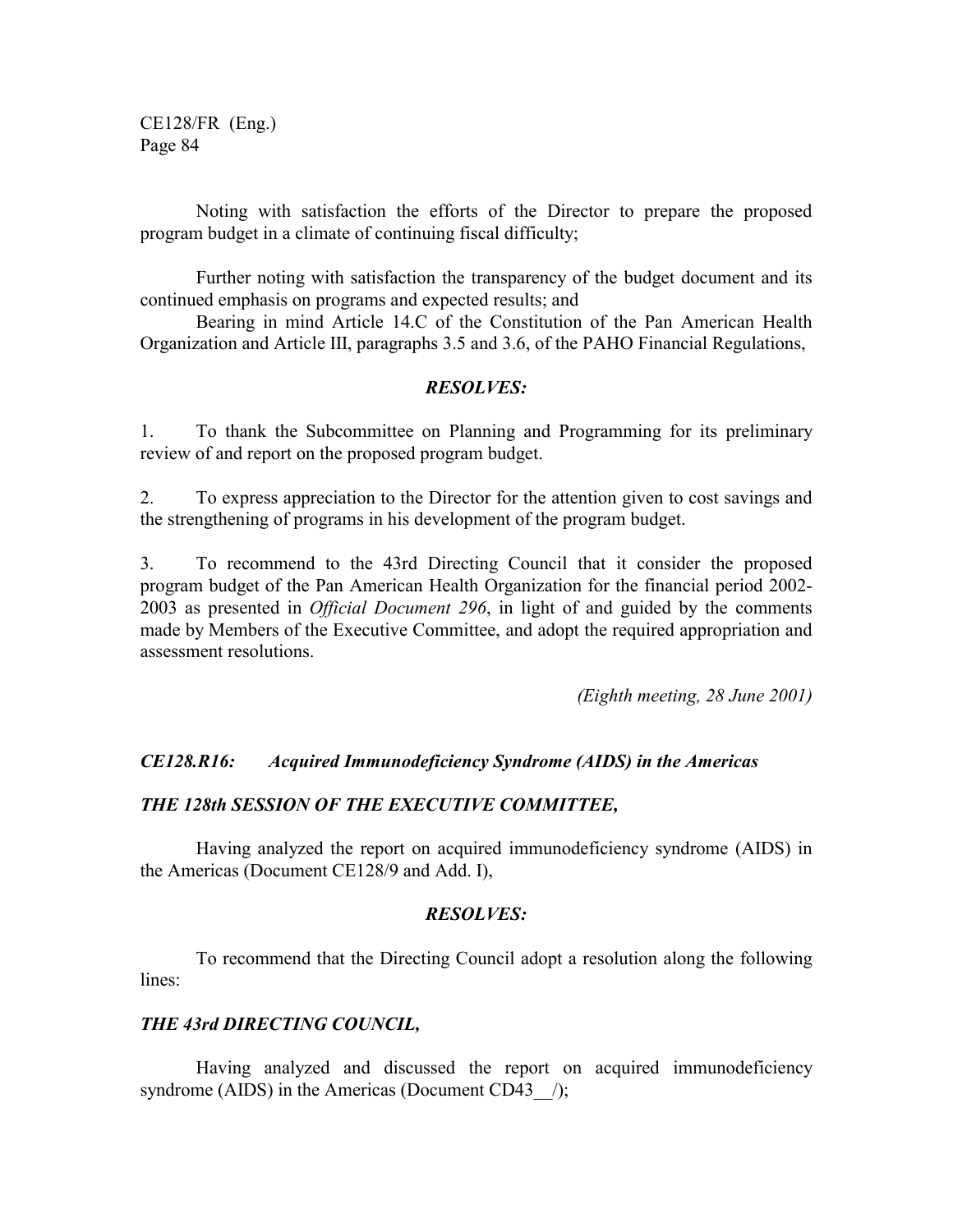Considering the trends in the HIV/AIDS/STI epidemic in the Americas and their present and future impact on young people, women, and children;

Aware of the need to apply and extend the coverage of effective, affordable methods and technologies to the most vulnerable populations by strengthening health systems and services;

Recognizing the need for a commitment by governments and society to respond effectively and with solidarity to needs for the prevention and treatment of HIV infection, AIDS, and sexually transmitted infections in the Member States of the Region; and

Taking into account the Plan of Action, Annex A, #14, Health, of the III Summit of the Americas (Quebec, Canada, 20-22 April 2001), Resolution WHA54.10 of the World Health Assembly, and the Declaration of Commitment on HIV/AIDS of the 26th Special Session of the United Nations General Assembly (New York, the United States, 25-27 June 2001),

- 1. To urge the Member States to:
- (a) actively contribute to the time-bound goals set at the June 2001 special session of the United Nations General Assembly in its Declaration of Commitment on HIV/AIDS;
- (b) accord HIV/AIDS/STI the highest-level of priority among health and development issues and to allocate the necessary and essential resources for their prevention and control, including financial and human resources to curb and reverse the spread of HIV/AIDS/STI;
- (c) focus greater efforts on preventing the sexual transmission of HIV and other sexually transmitted infections through education, mass communication, social marketing, voluntary counseling and testing, and the promotion of sexual health, targeting young adults and adolescents in particular;
- (d) heighten their national response, promoting greater intersectoral involvement that includes the private sector and broadening the coverage and scope of the prevention and care services for the communities most affected by and vulnerable to the epidemic;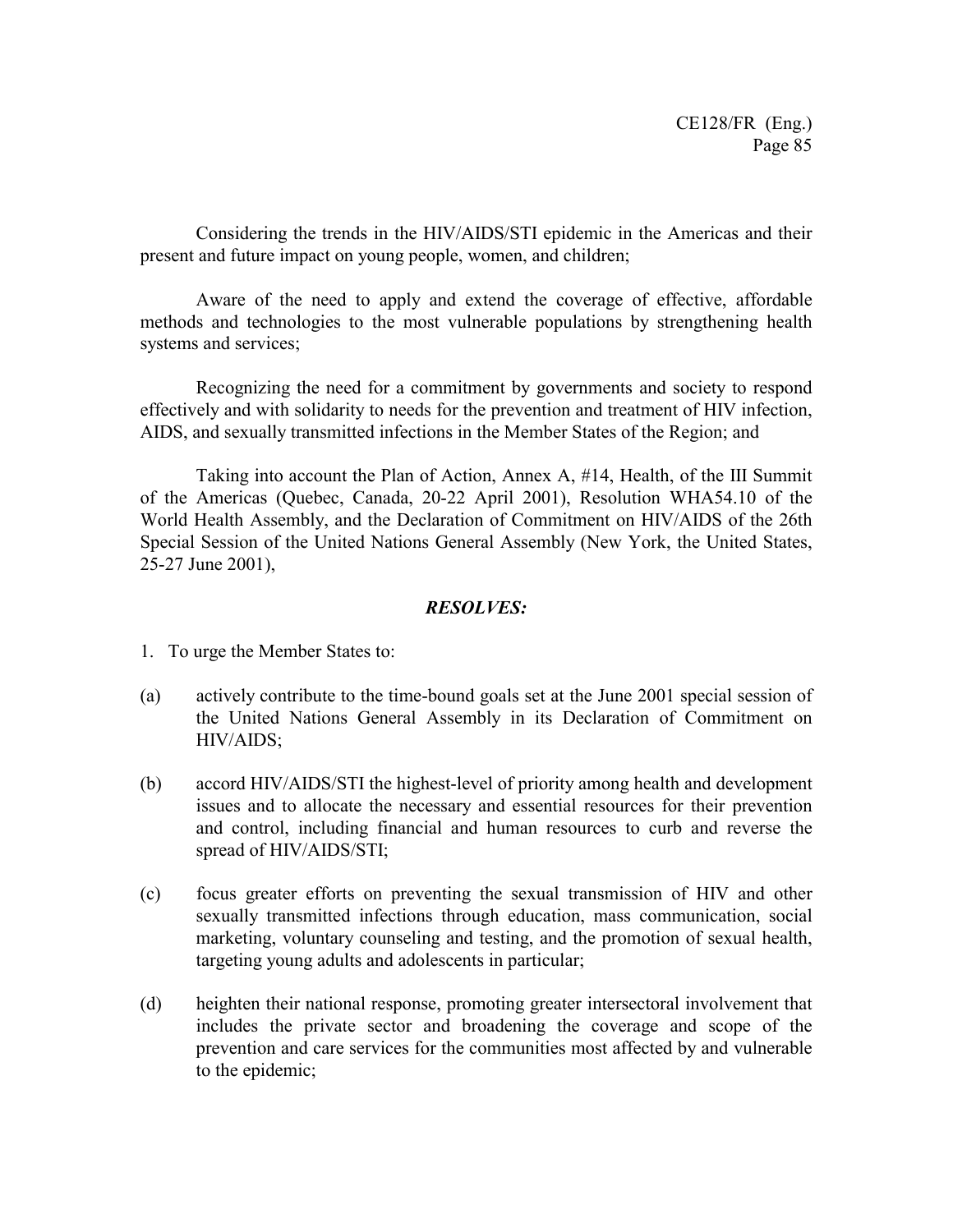- (e) continue to fight the stigma and discrimination associated with HIV/AIDS by strengthening the necessary legislative measures and raising awareness among the population;
- (f) join and support subregional initiatives such as the Pan Caribbean Plan for the Prevention and Treatment of HIV/AIDS/STI, horizontal cooperation processes, and the development of networks for cooperation among countries.
- 2. To request the Director to:
- (a) continue to facilitate the interagency, interinstitutional, and intersectoral response promoted by UNAIDS to support the design, execution, and evaluation of national and regional strategic plans and programs for the prevention of HIV/AIDS/STI;
- (b) promote increased capacity to offer comprehensive care to people with HIV/AIDS in the Americas, including greater access to drugs, both antiretrovirals and drugs against opportunistic infections**,** and clinical laboratory supplies;
- (c) build on PAHO's experience and that of its partners in addressing gender issues, including the vulnerability of women and the role of men, as an integral part of HIV prevention activities.

*(Eighth meeting, 28 June 2001)*

#### *Decisions*

#### *CE128(D1): Adoption of the Agenda*

Pursuant to Rule 9 of the Rules of Procedure of the Executive Committee, the agenda submitted by the Director (Document CE128/1, Rev. 3) was adopted.

*(First meeting, 25 June 2001)*

# *CE128 (D2): Representation of the Executive Committee at the 43rd Directing Council of PAHO, 53rd Session of the Regional Committee of WHO for the Americas*

Pursuant to Rule 54 of its Rules of Procedure, the Executive Committee decided to designate the President (Cuba) and Vice President (Canada) of the Executive Committee to represent it at the 43rd Directing Council, 53rd Session of the Regional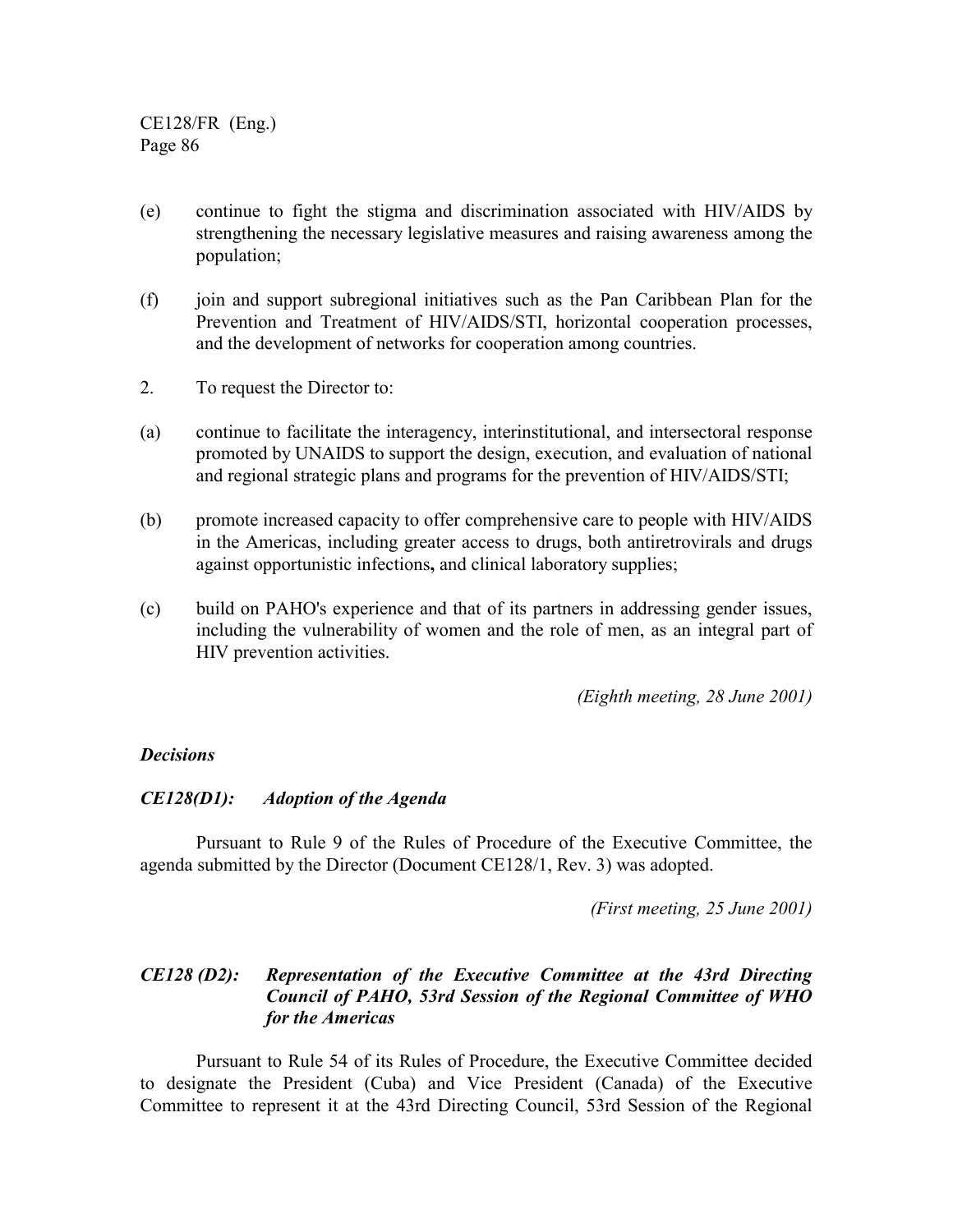Committee of WHO for the Americas. As alternates to those representatives, the Committee designated the delegates of Jamaica and Uruguay, respectively.

*(First meeting, 25 June 2001)*

#### *CE128(D3): Report of the Subcommittee on Planning and Programming*

The Executive Committee took note of the report on the 35th Session of the Subcommittee on Planning and Programming (Document CE128/5), thanking the President for his report and expressing its gratitude to the Subcommittee for its work.

*(First meeting, 25 June 2001)*

## *CE128(D4): Resolutions and Other Actions of the Fifty-fourth World Health Assembly of interest to the PAHO Executive Committee*

The Executive Committee took note of the report on resolutions and other actions of the Fifty-fourth World Health Assembly of interest to the PAHO Executive Committee (Document CE128/25).

*(Third meeting, 26 June 2001)*

#### *CE128(D5): Report on the Third Summit of the Americas*

The Executive Committee took note of the Report on the Third Summit of the Americas (Document CE128/19), thanking the Secretariat for its report and commending the Organization for its role in calling attention to health at the Summits of the Americas and other international gatherings of political leaders.

*(Third meeting, 26 June 2001)*

# *CE128(D6): Process for the Election of the Director of the Pan American Sanitary Bureau*

The Executive Committee took note of the proposal presented by the Delegation of Mexico concerning the process for electing the Director of PASB (Document CE128/27), but did not consider it necessary to recommend any modifications in the provisions set out in the PAHO Constitution and the Rules of Procedure of the Pan American Sanitary Conference with regard to election of the Director.

*(Fifth meeting, 27 June 2001)*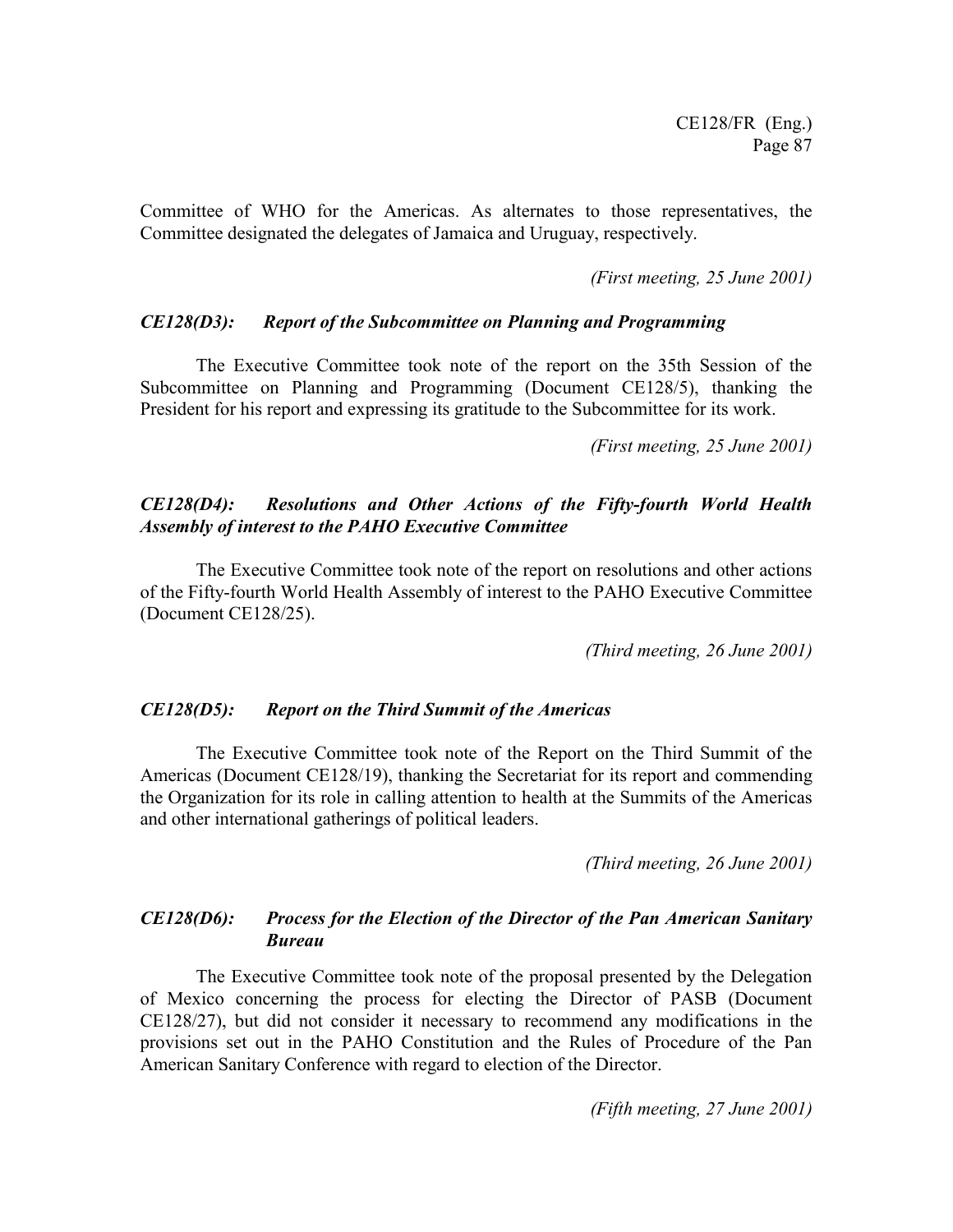#### *CE128(D7): Interim Financial Report of the Director for 2000*

The Executive Committee took note of the Interim Financial Report of the Director for 2000 (*Official Document 301)*.

*(Sixth meeting, 27 June 2001)*

#### *CE128(D8): PAHO Buildings and Facilities*

The Executive Committee took note of the report on PAHO Buildings and Facilities (Document CE128/22).

*(Sixth meeting, 27 June 2001)*

#### *CE128(D9): Statement by the Representative of the PAHO/WHO Staff Association*

The Executive Committee took note of the statement by the Representative of the PASB/WHO Staff Association (Document CE128/24).

*(Sixth meeting, 27 June 2001)*

#### *CE128(D10): Strategic Plan for the Pan American Health Organization for 2003-2007*

The Executive Committee took note of the report on the Strategic Plan for the Pan American Health Organization for the Period 2003-2007 (Document CE128/20), expressing its appreciation to the Director for seeking to involve the Member States from the earliest stages in the strategic planning process for the next quadrennium.

*(Seventh meeting, 28 June 2001)*

#### *CE128(D11): Report of the Subcommittee on Women, Health, and Development*

The Executive Committee took note of the report of the Subcommittee on Women, Health, and Development (Document CE128/6) and endorsed the recommendations adopted by the Subcommittee at its 19th Session, in particular the recommendation that the topic "gender, women, health, and development" be placed on the agendas of the Governing Body sessions in 2002.

*(Eighth meeting, 28 June 2001)*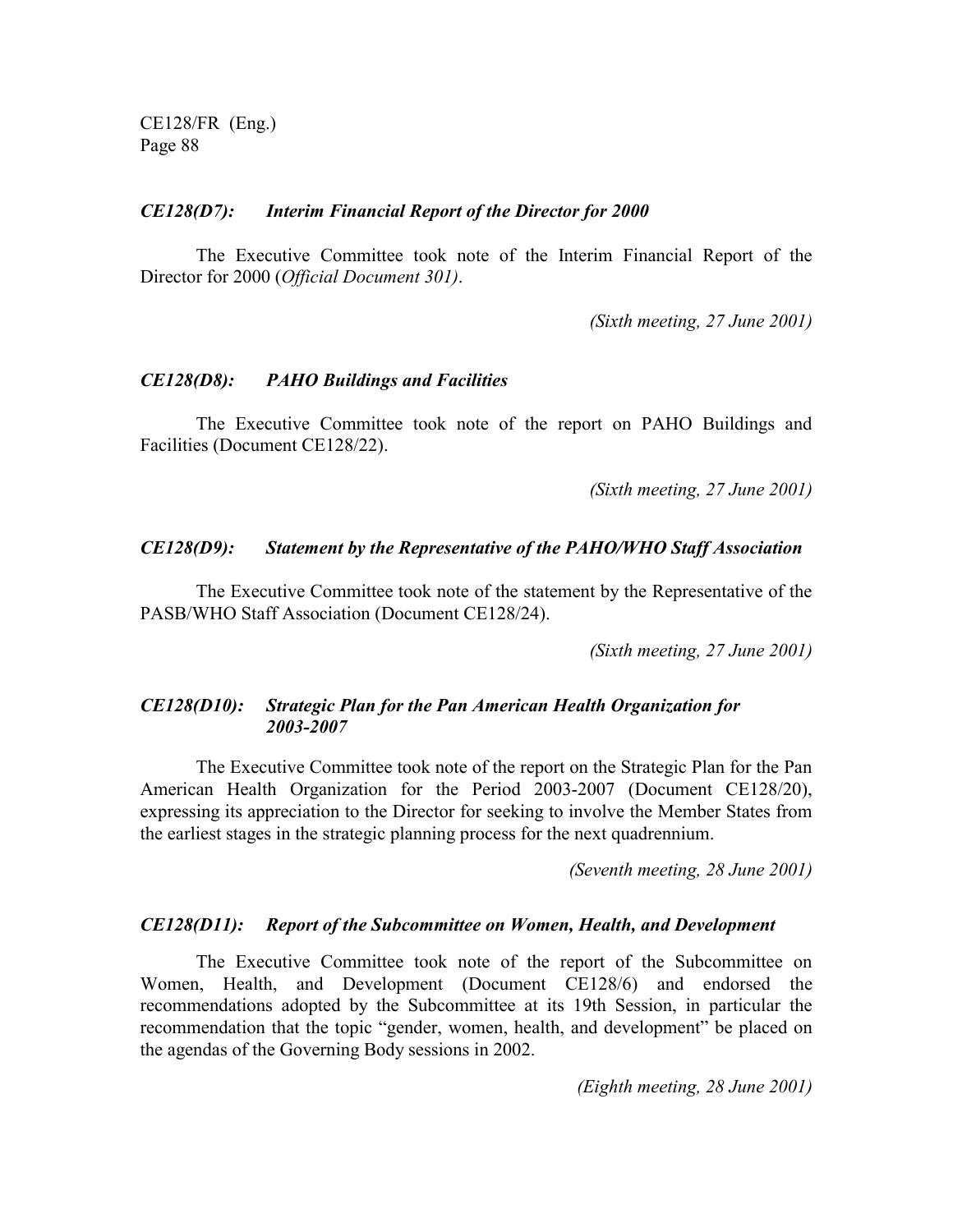IN WITNESS WHEREOF, the President of the Executive Committee and the Secretary ex officio, Director of the Pan American Sanitary Bureau, sign the present Final Report in the English and Spanish languages, both texts being equally authentic.

DONE in Washington, D.C., United States of America, on this twenty-eighth day of June in the year two thousand one. The Secretary shall deposit the original texts in the archives of the Pan American Sanitary Bureau and shall send copies thereof to the Member States of the Organization.

> Carlos Dotres Martínez Delegate of Cuba President of the 128th Session of the Executive Committee

George A. O. Alleyne Secretary ex officio of the 128th Session of the Executive Committee Director of the Pan American Sanitary Bureau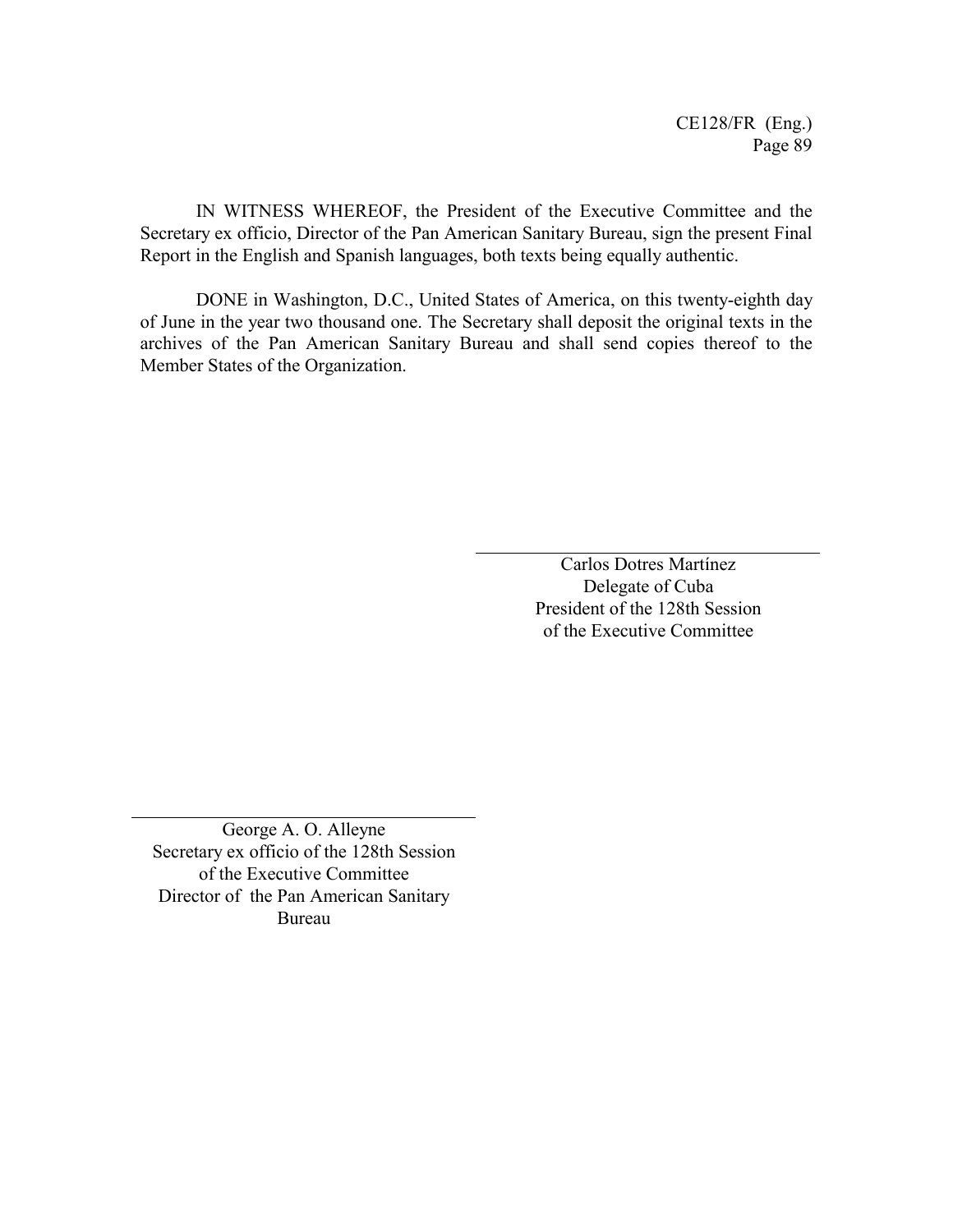

PAN AMERICAN HEALTH ORGANIZATION WORLD HEALTH ORGANIZATION



**128th SESSION OF THE EXECUTIVE COMMITTEE**

*Washington, D.C., USA, 25-29 June 2001*

CE128/1, Rev. 3 (Eng.) 25 June 2001 ORIGINAL: ENGLISH

# **AGENDA**

*Document No.*

# **1. OPENING OF THE SESSION**

# **2. PROCEDURAL MATTERS**

| 2.1 | Adoption of the Agenda and Program of Meetings<br>(Rule 9, Rules of Procedure)                                                                        | CE128/1, Rev. 3 and<br>CE128/WP/1 |
|-----|-------------------------------------------------------------------------------------------------------------------------------------------------------|-----------------------------------|
| 2.2 | Representation of the Executive Committee at the<br>43rd Directing Council of PAHO, 53rd Session of<br>the Regional Committee of WHO for the Americas | CE128/3                           |
|     | (Rule 54, Rules of Procedure of the Executive Committee)                                                                                              |                                   |
| 2.3 | Provisional Agenda of the 43rd Directing Council<br>of PAHO, 53rd Session of the Regional Committee<br>of WHO for the Americas                        | CE128/4                           |
|     | (Article 14.B, PAHO Constitution)<br>(Rule 7, Rules of Procedure of the Directing Council)                                                            |                                   |
| 2.4 | Process for the Election of the Director of<br>the Pan American Health Organization                                                                   | CE128/27                          |
|     | (Proposed by the Government of Mexico)                                                                                                                |                                   |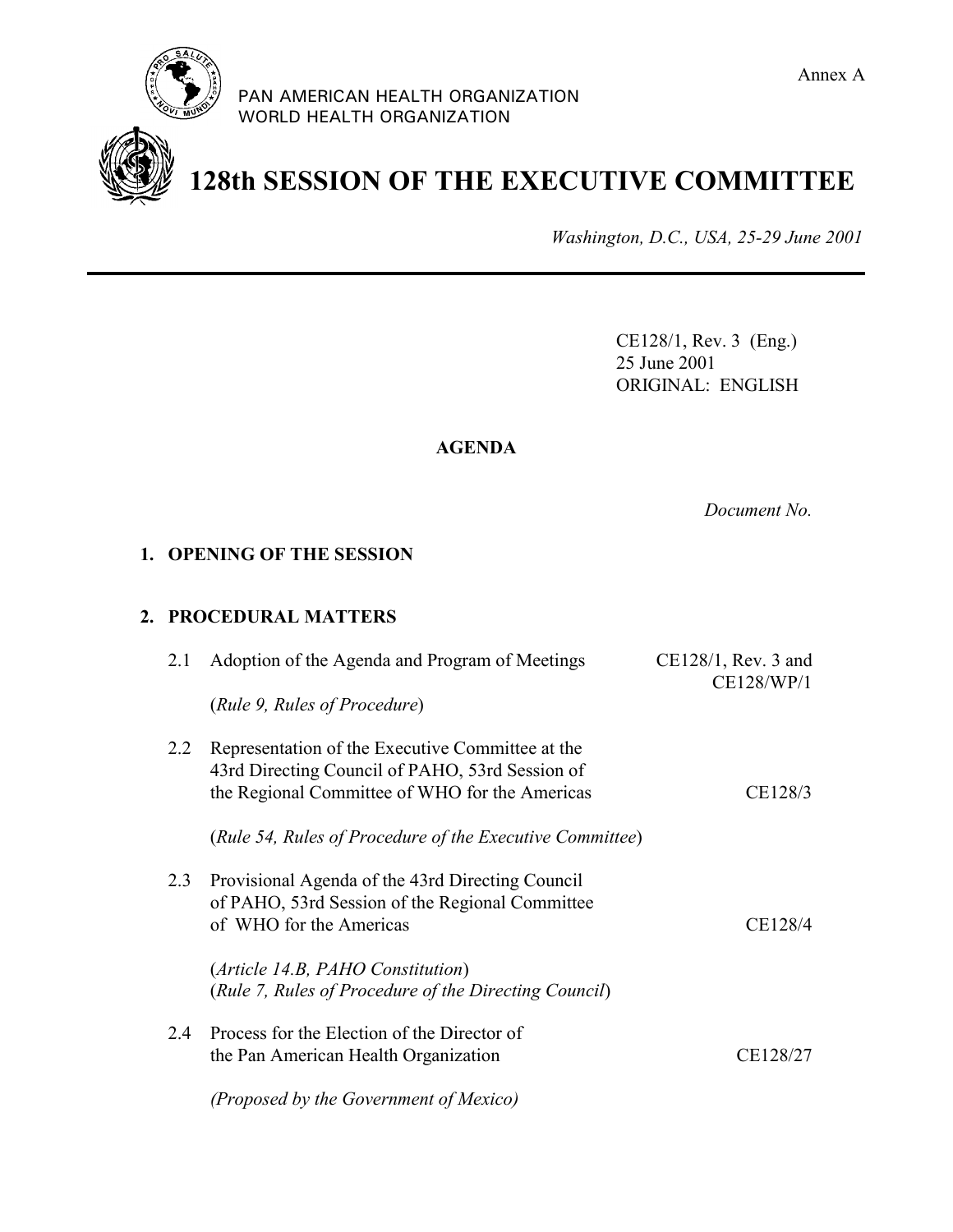CE128/1, Rev. 3 (Eng.) Page 2

# **3. COMMITTEE MATTERS**

| 3.1 | Report on the 35th Session of the Subcommittee<br>on Planning and Programming                                      | CE128/5                           |
|-----|--------------------------------------------------------------------------------------------------------------------|-----------------------------------|
| 3.2 | Report on the 19th Session of the Subcommittee<br>on Women, Health, and Development                                | CE128/6                           |
| 3.3 | PAHO Award for Administration, 2001                                                                                | CE128/7 and Add. I                |
| 3.4 | Nongovernmental Organizations in Official Relations<br>with PAHO                                                   | CE128/8 and Add. I                |
|     | Periodic Review of Nongovernmental Organizations<br>in Official Relations with PAHO                                |                                   |
|     | <b>Consideration of Applications</b>                                                                               |                                   |
|     | (Principles Governing Relations between the Pan American<br>Health Organization and Nongovernmental Organizations) |                                   |
|     | <b>4. PROGRAM POLICY MATTERS</b>                                                                                   |                                   |
| 4.1 | Proposed Program Budget of the Pan American Health<br>Organization for the Financial Period 2002-2003              | Off. Doc. $296^*$ and<br>CE128/26 |
| 4.2 | Acquired Immunodeficiency Syndrome (AIDS)<br>in the Americas                                                       | CE128/9 and Add. I                |
| 4.3 | Vaccines and Immunization                                                                                          | CE128/10                          |
| 4.4 | Report on the XII Inter-American Meeting, at the<br>Ministerial Level, on Health and Agriculture                   | CE128/11                          |
| 4.5 | Development and Strengthening of Human Resources<br>Management in the Health Sector                                | CE128/12                          |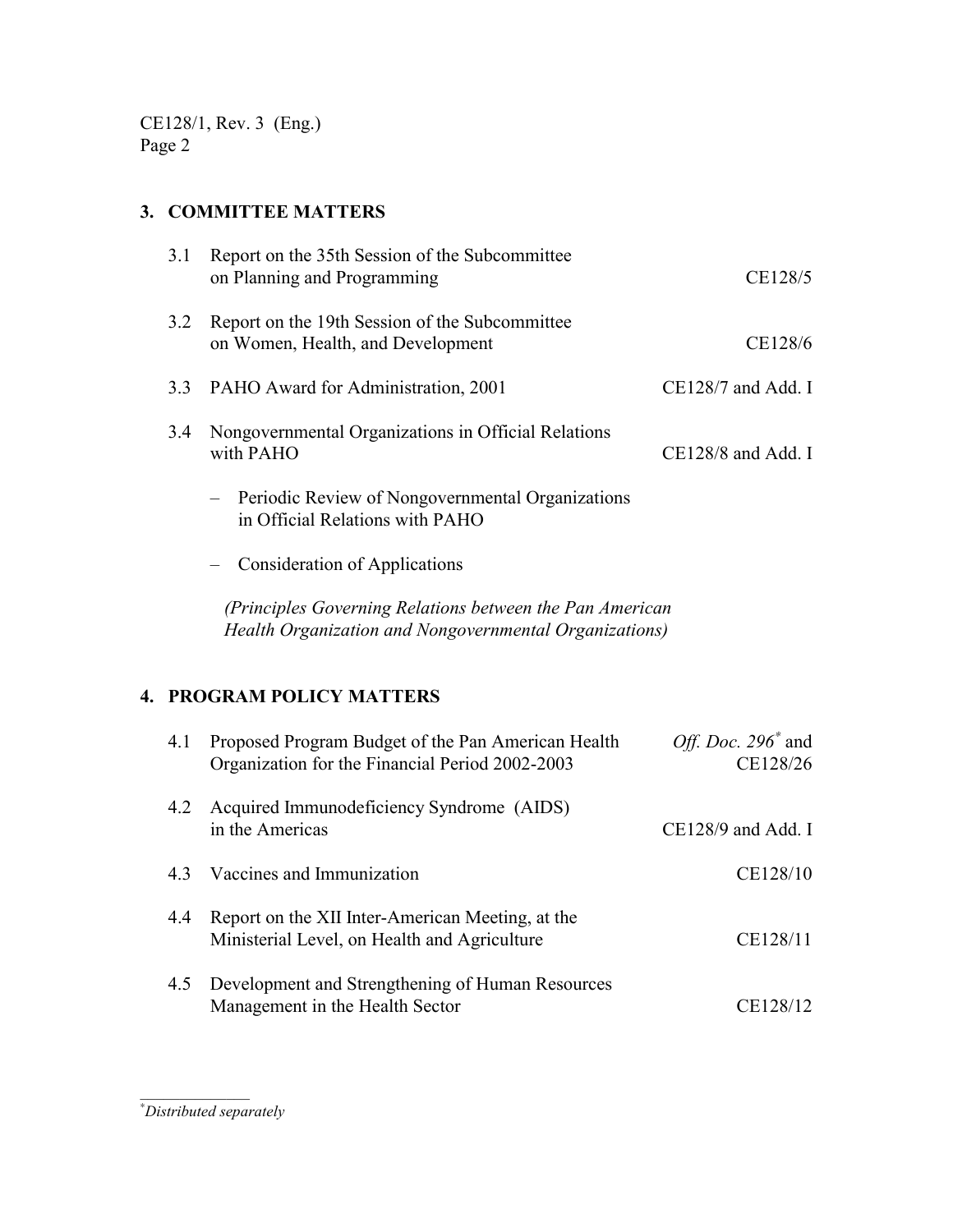# **4. PROGRAM POLICY MATTERS** *(cont.)*

|    | 4.6  | Health, Drinking Water, and Sanitation<br>in Sustainable Human Development          | CE128/13                    |
|----|------|-------------------------------------------------------------------------------------|-----------------------------|
|    | 4.7  | <b>International Health Regulations</b>                                             | CE128/14                    |
|    | 4.8  | Dengue Prevention and Control                                                       | CE128/15                    |
|    | 4.9  | Framework Convention on Tobacco Control                                             | CE128/16                    |
|    | 4.10 | <b>Health Promotion</b>                                                             | CE128/17                    |
|    | 4.11 | Mental Health                                                                       | CE128/18                    |
|    | 4.12 | Report on the Third Summit of the Americas                                          | CE128/19                    |
|    | 4.13 | Strategic Plan for the Pan American Health<br>Organization for the Period 2003-2007 | CE128/20                    |
| 5. |      | <b>ADMINISTRATIVE AND FINANCIAL MATTERS</b>                                         |                             |
|    | 5.1  |                                                                                     |                             |
|    |      | Report on the Collection of Quota Contributions                                     | CE128/21 and Add. I         |
|    |      | (Resolution CD42.R4)                                                                |                             |
|    | 5.2  | Interim Financial Report of the Director for 2000                                   | Off. Doc. $301^*$           |
|    | 5.3  | PAHO Buildings and Facilities                                                       | CE128/22                    |
| 6. |      | PERSONNEL MATTERS                                                                   |                             |
|    | 6.1  | Amendments to the PASB Staff Rules                                                  | CE128/23<br>and Corrigendum |
|    | 6.2  | Statement by the Representative of the PASB Staff<br>Association                    | CE128/24                    |

\_\_\_\_\_\_\_\_\_\_\_\_\_\_ ∗ *Distributed separately*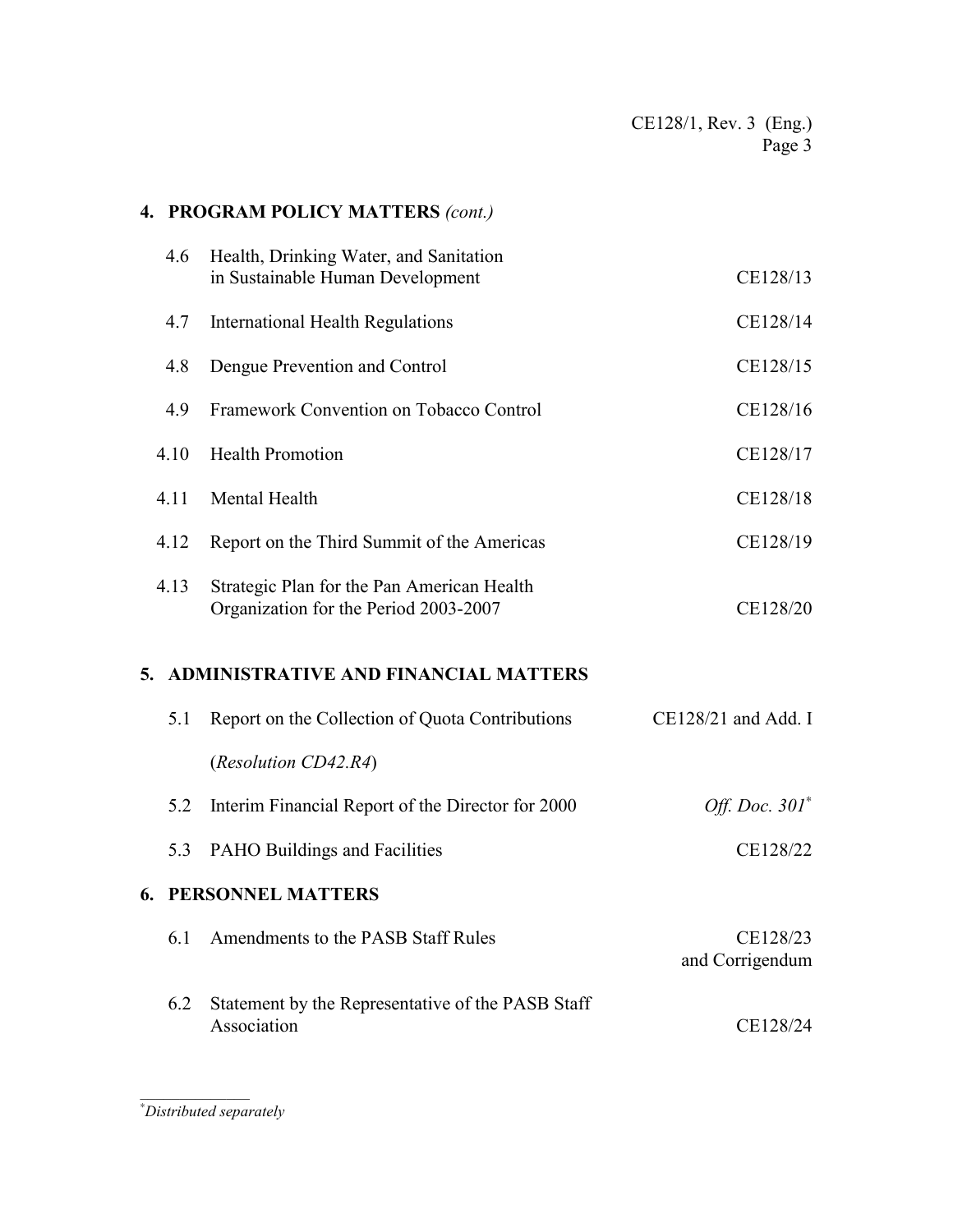CE128/1, Rev. 3 (Eng.) Page 4

# **7. GENERAL INFORMATION MATTERS**

7.1 Resolutions and Other Actions of the Fifty-fourth World Health Assembly of Interest to the PAHO Executive Committee CE128/25

# **8. OTHER MATTERS**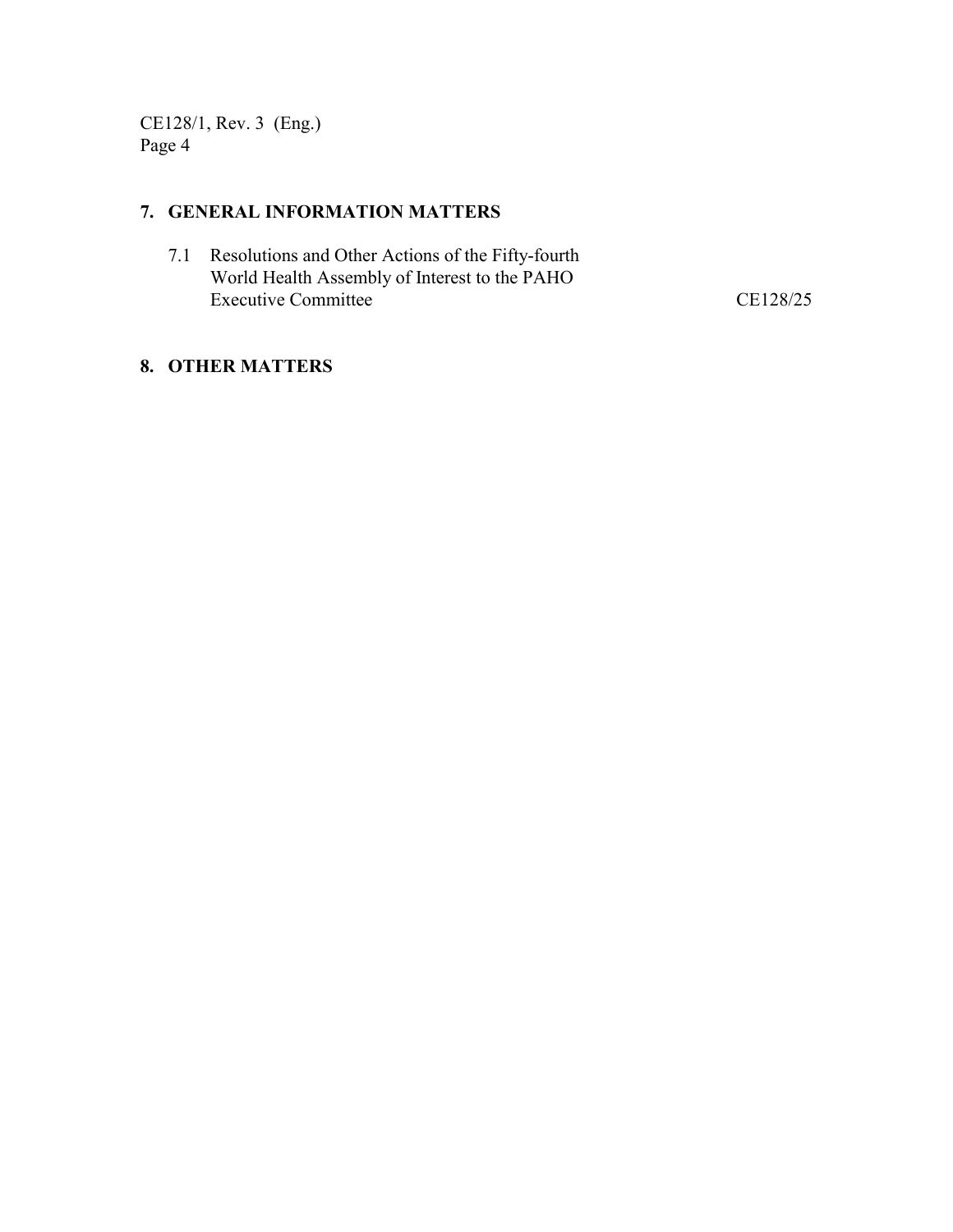



# **128th SESSION OF THE EXECUTIVE COMMITTEE**

*Washington, D.C., USA, 25-29 June 2001*

# **LIST OF DOCUMENTS**

#### **Official Documents**

| Off. Doc. 301                        | Interim Financial Report of the Director for 2000                                                     |
|--------------------------------------|-------------------------------------------------------------------------------------------------------|
| <i>Off. Doc.</i> 296<br>and CE128/26 | Proposed Program Budget of the Pan American Health<br>Organization for the Financial Period 2002-2003 |
| <i>Off. Doc.</i> 301                 | Interim Financial Report of the Director for 2000                                                     |

# **Working Documents**

| CE128/1, Rev. 2 | Agenda                                                                                                                                                |
|-----------------|-------------------------------------------------------------------------------------------------------------------------------------------------------|
| CE128/2, Rev. 2 | List of Participants                                                                                                                                  |
| CE128/3         | Representation of the Executive Committee at the<br>43rd Directing Council of PAHO, 53rd Session of<br>the Regional Committee of WHO for the Americas |
| CE128/4         | Provisional Agenda of the 43rd Directing Council<br>of PAHO, 53rd Session of the Regional Committee<br>of WHO for the Americas                        |
| CE128/5         | Report on the 35th Session of the Subcommittee<br>on Planning and Programming                                                                         |
| CE128/6         | Report on the 19th Session of the Subcommittee<br>on Women, Health, and Development                                                                   |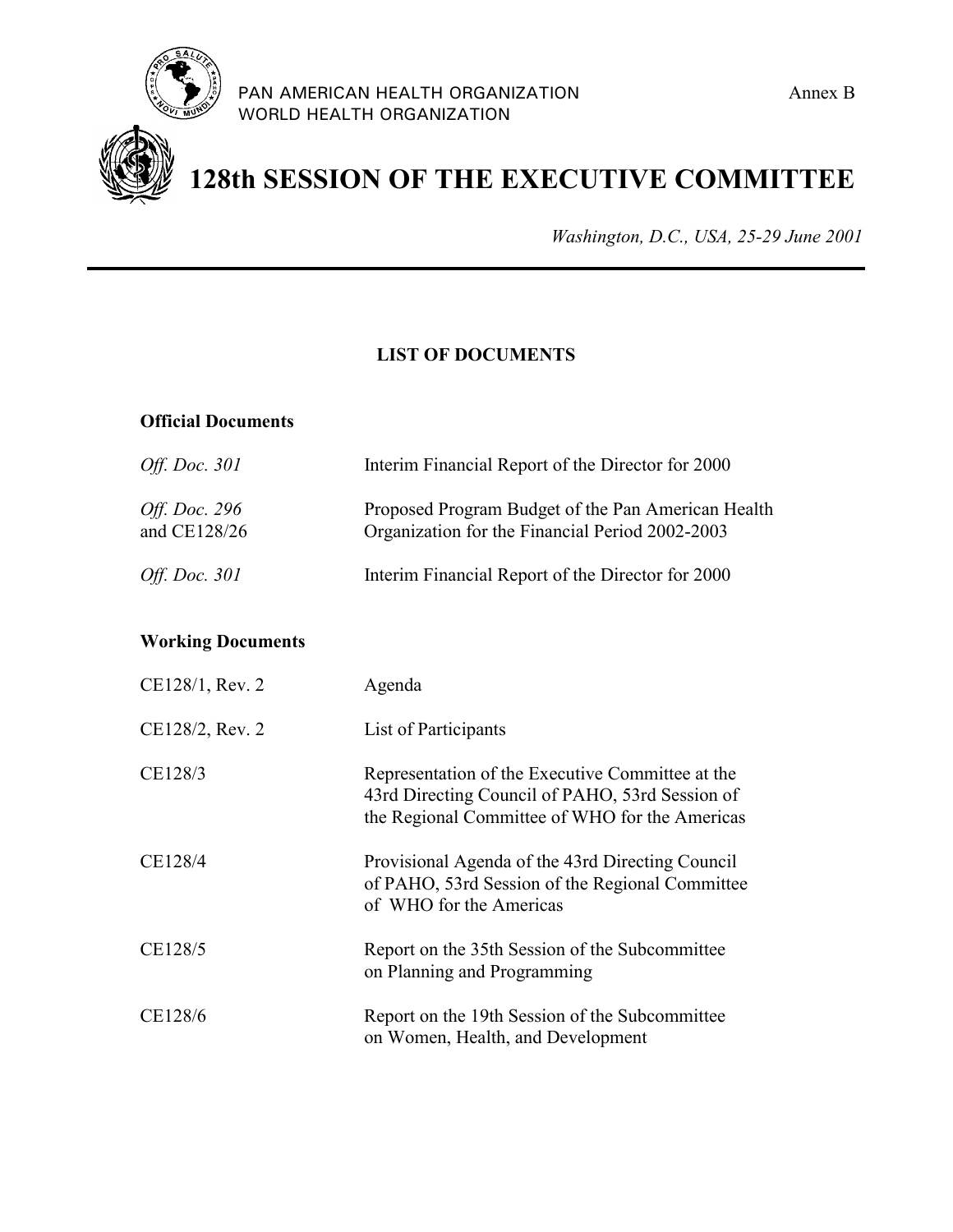| CE128/7  | PAHO Award for Administration, 2001                                                                                         |
|----------|-----------------------------------------------------------------------------------------------------------------------------|
| CE128/8  | Nongovernmental Organizations in Official Relations<br>with PAHO                                                            |
|          | Periodic Review of Nongovernmental Organizations<br>in Official Relations with PAHO<br><b>Consideration of Applications</b> |
| CE128/9  | Acquired Immunodeficiency Syndrome (AIDS)<br>in the Americas                                                                |
| CE128/10 | Vaccines and Immunization                                                                                                   |
| CE128/11 | Report on the XII Inter-American Meeting, at the<br>Ministerial Level, on Health and Agriculture                            |
| CE128/12 | Development and Strengthening of Human Resources<br>Management in the Health Sector                                         |
| CE128/13 | Health, Drinking Water, and Sanitation<br>in Sustainable Human Development                                                  |
| CE128/14 | <b>International Health Regulations</b>                                                                                     |
| CE128/15 | Dengue Prevention and Control                                                                                               |
| CE128/16 | Framework Convention on Tobacco Control                                                                                     |
| CE128/17 | <b>Health Promotion</b>                                                                                                     |
| CE128/18 | Mental Health                                                                                                               |
| CE128/19 | Report on the Third Summit of the Americas                                                                                  |
| CE128/20 | Strategic Plan for the Pan American Health<br>Organization for the Period 2003-2007                                         |
| CE128/21 | Report on the Collection of Quota Contributions                                                                             |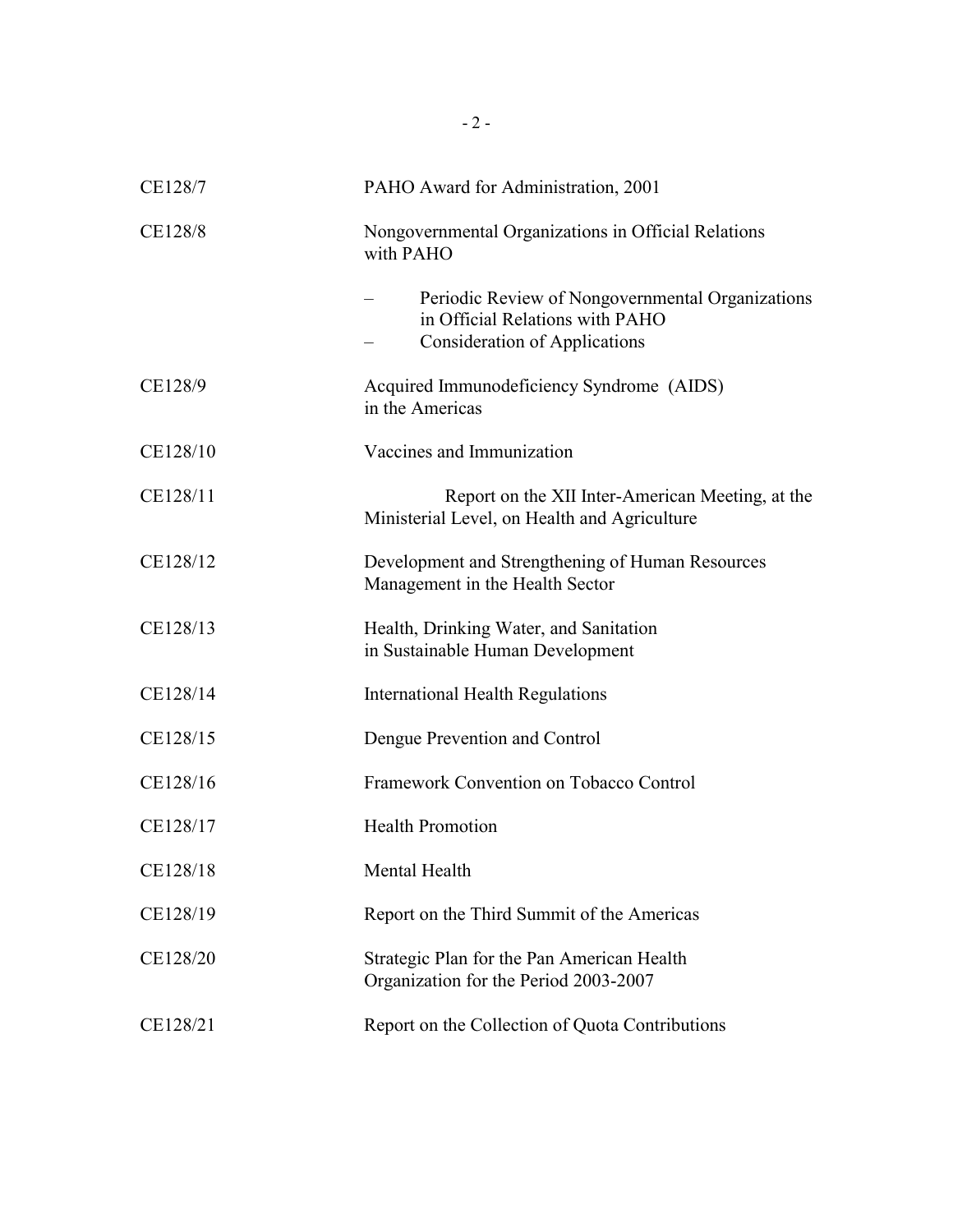| CE128/22 | PAHO Buildings and Facilities                                                                                                    |
|----------|----------------------------------------------------------------------------------------------------------------------------------|
| CE128/23 | Amendments to the PASB Staff Rules<br>and Corrigendum                                                                            |
| CE128/24 | Statement by the Representative of the PASB Staff<br>Association                                                                 |
| CE128/25 | Resolutions and Other Actions of the Fifty-fourth<br>World Health Assembly of Interest to the PAHO<br><b>Executive Committee</b> |
| CE128/27 | Process for the Election of the Director of<br>the Pan American Health Organization                                              |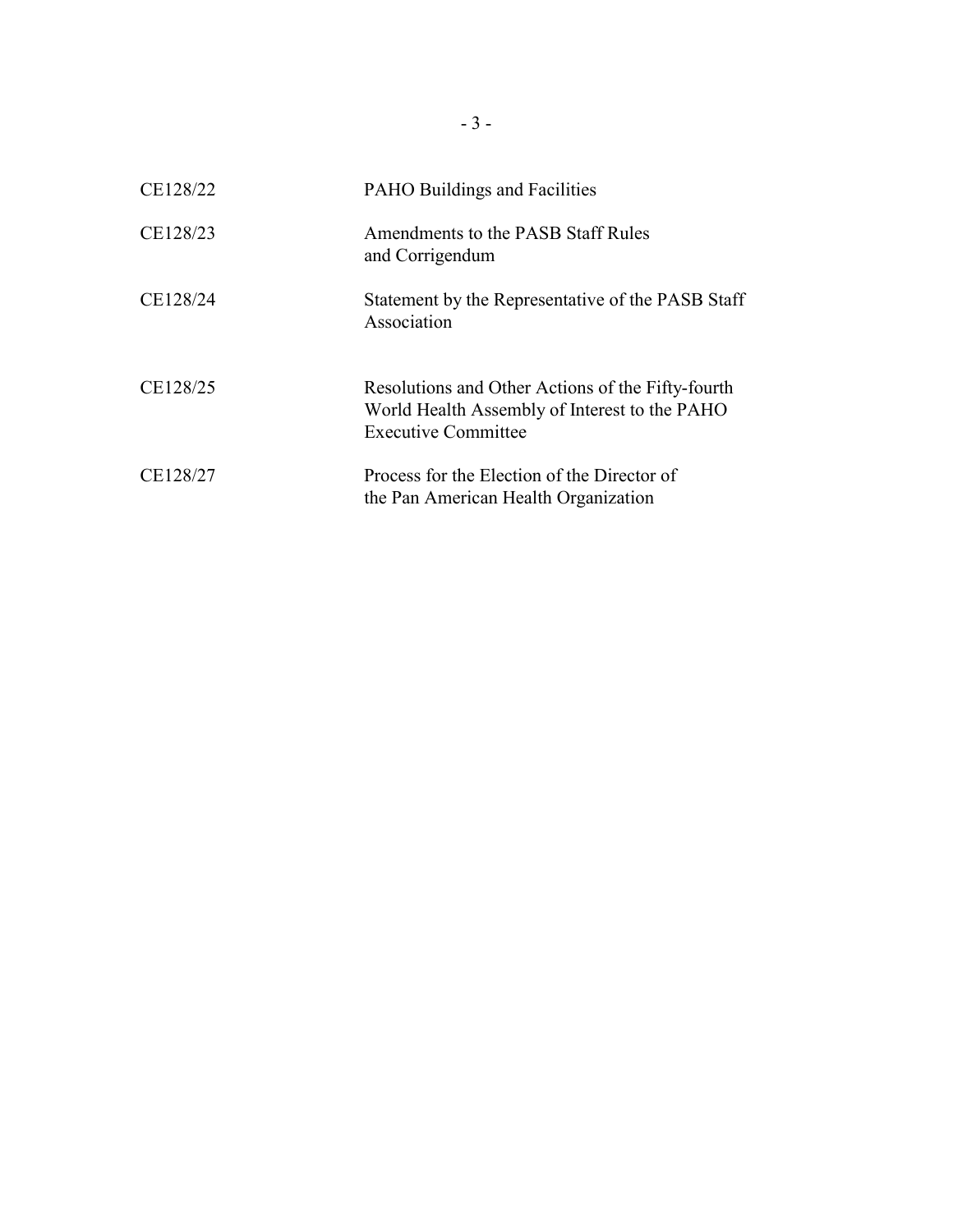



**128th SESSION OF THE EXECUTIVE COMMITTEE**

*Washington, D.C., USA, 25-29 June 2001*

CE128/2, Rev. 2 28 June 2001

# **LIST OF PARTICIPANTS LISTA DE PARTICIPANTES**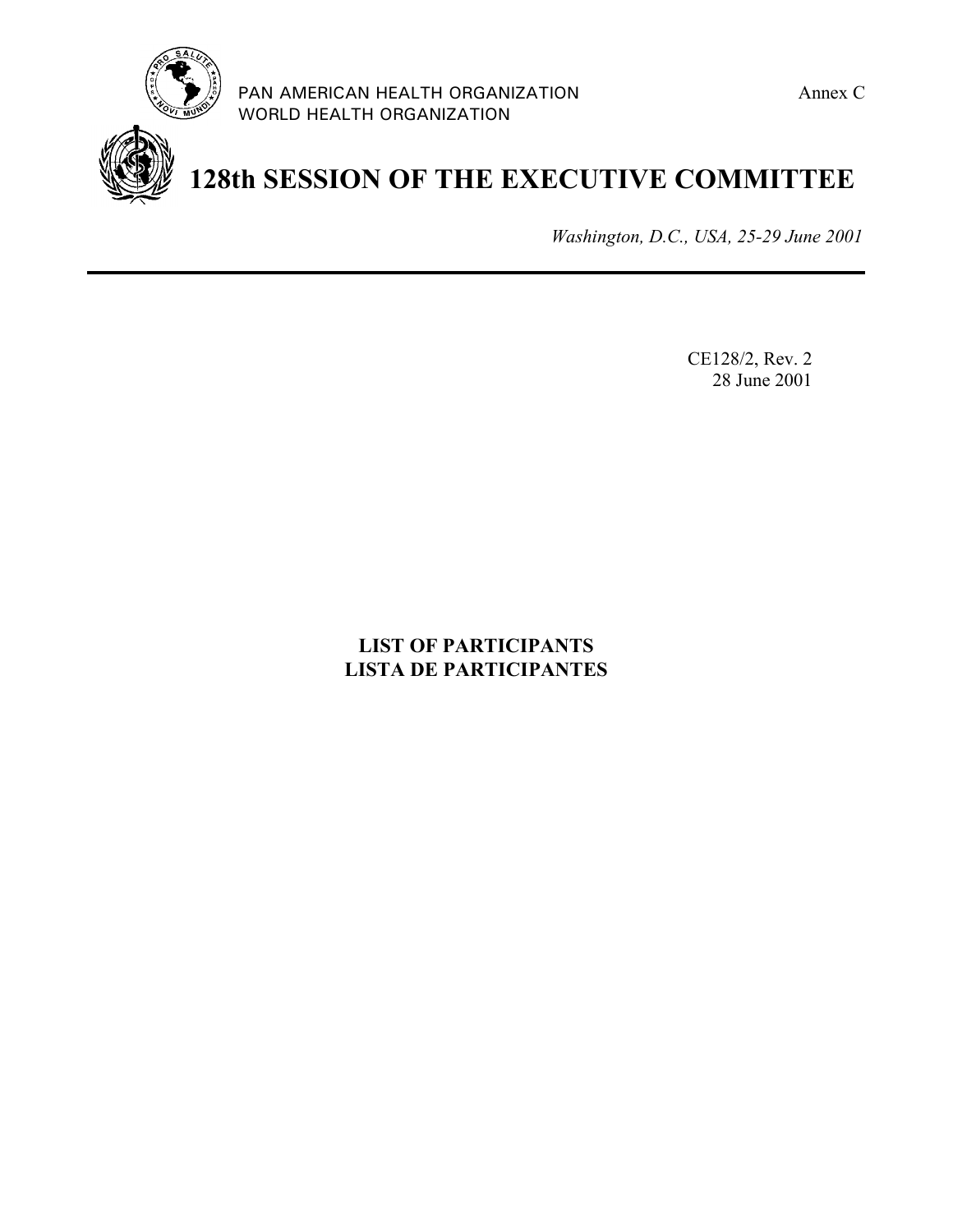CE128/2, Rev. 2 Page 2

# **Members of the Committee Miembros del Comité**

## *Bolivia*

Lic. Gualberto Rodríguez San Martín Director de Relaciones Internacionales Ministerio de Salud y Previsión Social La Paz

# *Canada Canadá*

Mr. Edward M. Aiston Director General International Affairs Directorate Health Canada **Ottawa** 

Mr. Nick Previsich Senior Scientific Advisor International Affairs Directorate Health Canada **Ottawa** 

Ms. Daniele Testelin Multilateral Branch Canadian International Development Agency **Ottawa**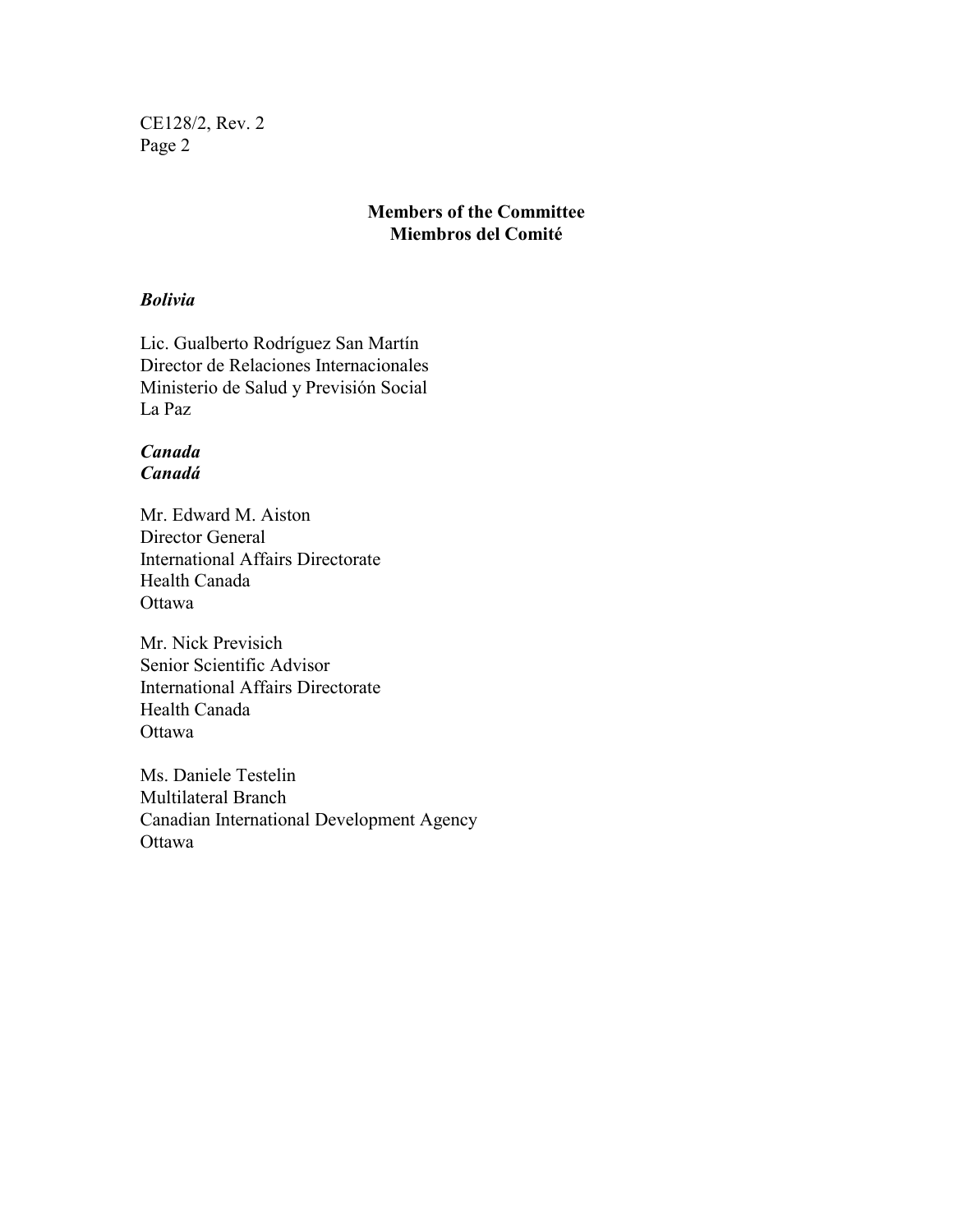**Members of the Committee** *(cont.)* **Miembros del Comité** *(cont.)*

#### *Cuba*

Dr. Carlos P. Dotres Martínez Ministro de Salud Pública Ministerio de Salud Pública La Habana

Lic. Enrique Miguel Comendeiro Hernández Director de Relaciones Internacionales Ministerio de Salud Pública La Habana

Dr. Antonio Diosdado González Fernández Jefe del Departamento de Organismos Internacionales Ministerio de Salud Pública La Habana

Dr. Adolfo Gerardo Alvarez Pérez Funcionario, Oficina del Ministro de Salud Ministerio de Salud Pública La Habana

#### *El Salvador*

Dr. José Francisco López Beltrán Ministro de Salud Pública y Asistencia Social Ministerio de Salud Pública y Asistencia Social San Salvador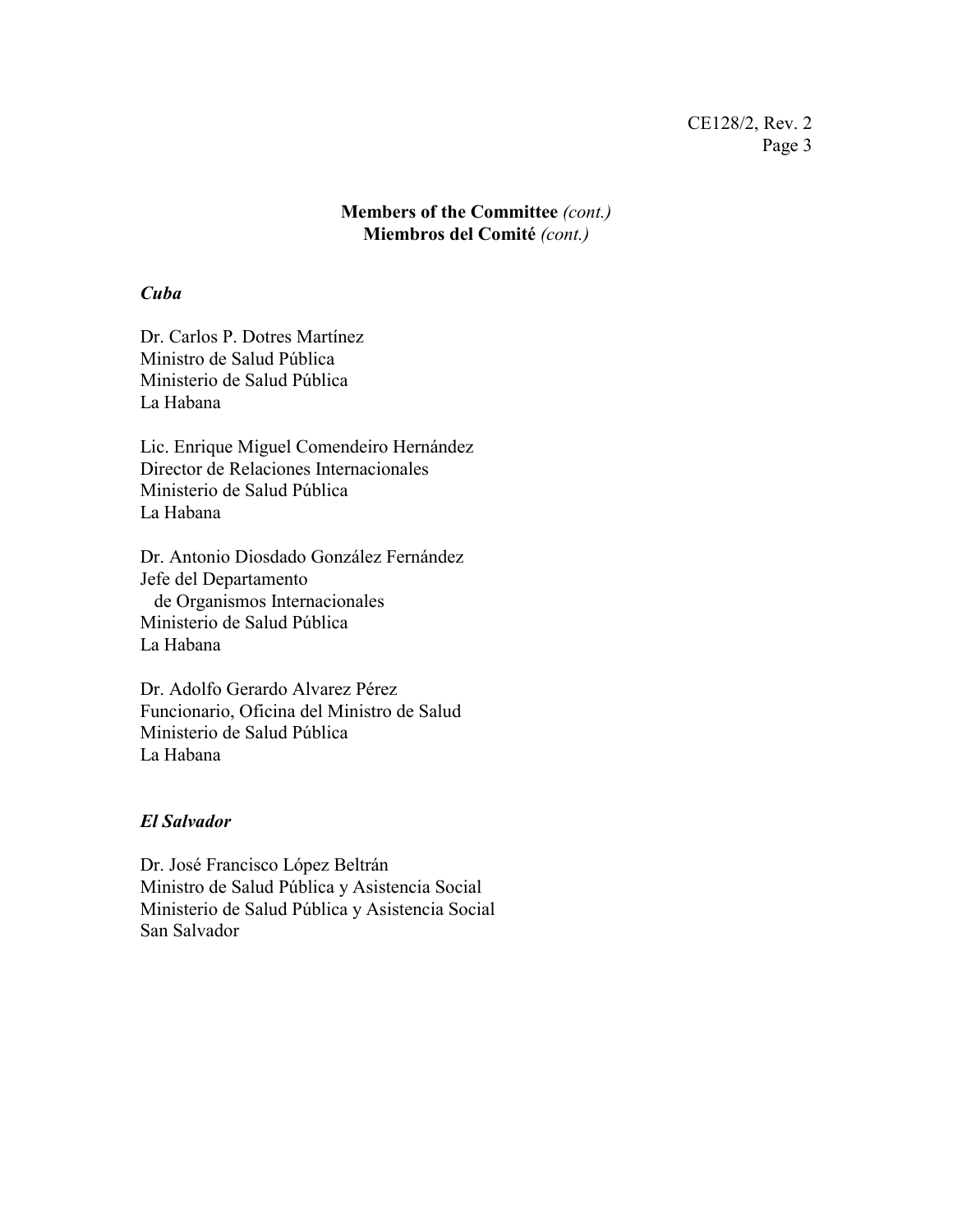CE128/2, Rev. 2 Page 4

# **Members of the Committee** *(cont.)* **Miembros del Comité** *(cont.)*

#### *Guyana*

Dr. Rudolph O. Cummings Chief Medical Officer Ministry of Health and Labour Georgetown

#### *Jamaica*

Dr. George A. Briggs Permanent Secretary Ministry of Health Kingston

Dr. Eva M. Lewis-Fuller Director, Cooperation in Health Ministry of Health Kingston

#### *Nicaragua*

Lic. Mariángles Argüello Ministra de Salud Ministerio de Salud Managua

Dr. Norman Jirón Romero Director General de Acreditación, Regulación de Medicamentos, Alimentos y Zoonosis Ministerio de Salud Managua

Dra. Janett Vázquez Asesora de la Ministra de Salud Ministerio de Salud Managua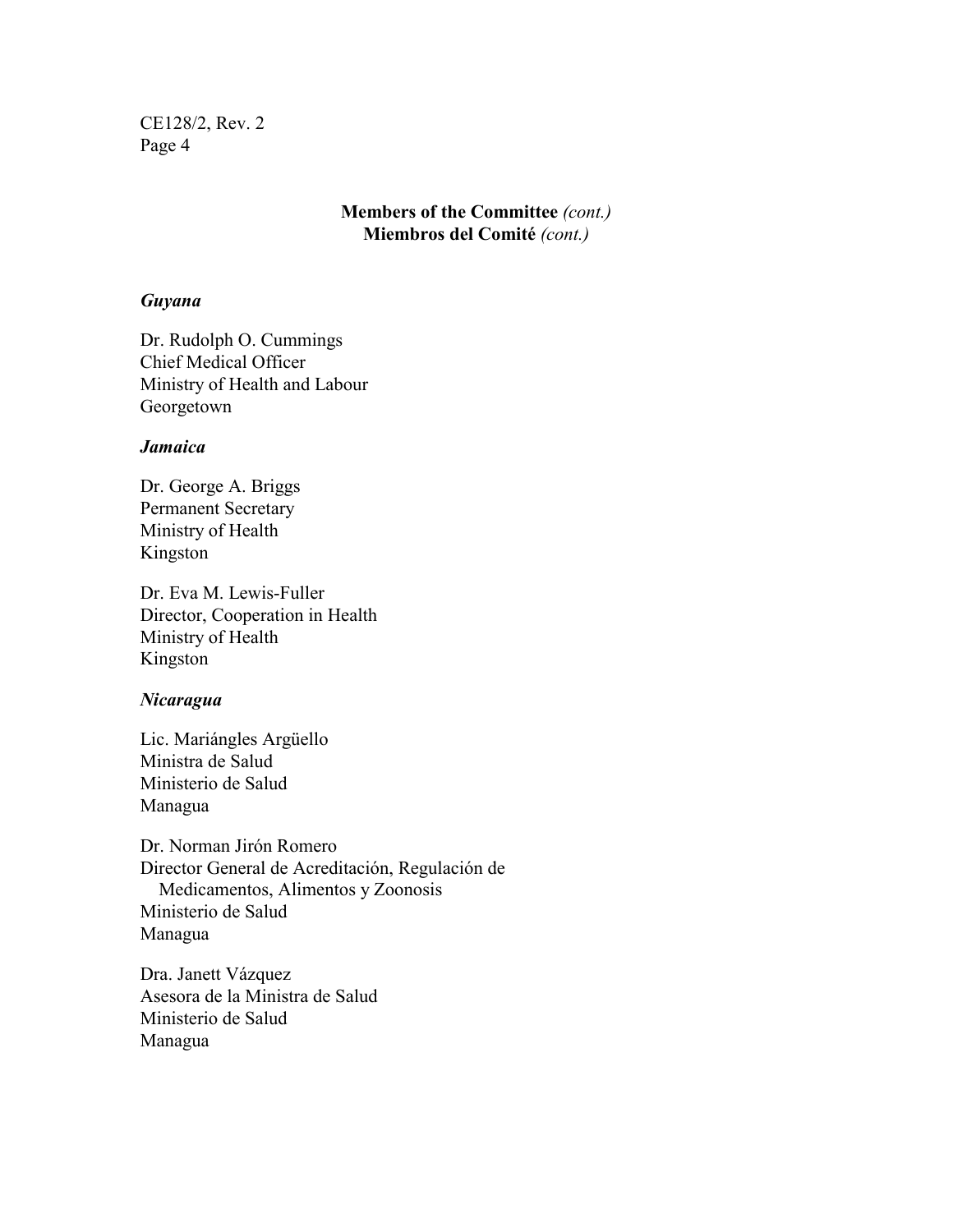**Members of the Committee** *(cont.)* **Miembros del Comité** *(cont.)*

#### *United States of America Estados Unidos de América*

Dr. Thomas Novotny Deputy Assistant Secretary for International and Refugee Health Office of International and Refugee Health Department of Health and Human Services Rockville, MD

Ms. Ann S. Blackwood Director for Health Programs Bureau of International Organization Affairs Department of State Washington, DC

Mr. Thomas Cooney Foreign Affairs Officer Bureau of International Organization Affairs Department of State Washington, DC

Ms. Carol Dabbs Team Leader, Health/Population/Nutrition Team Bureau for Latin America and the Caribbean United States Agency for International Development Washington, DC

Ms. Lisa Jacobson Budget Analyst Office of United Nations System Administration Bureau of International Organization Affairs Department of State Washington, DC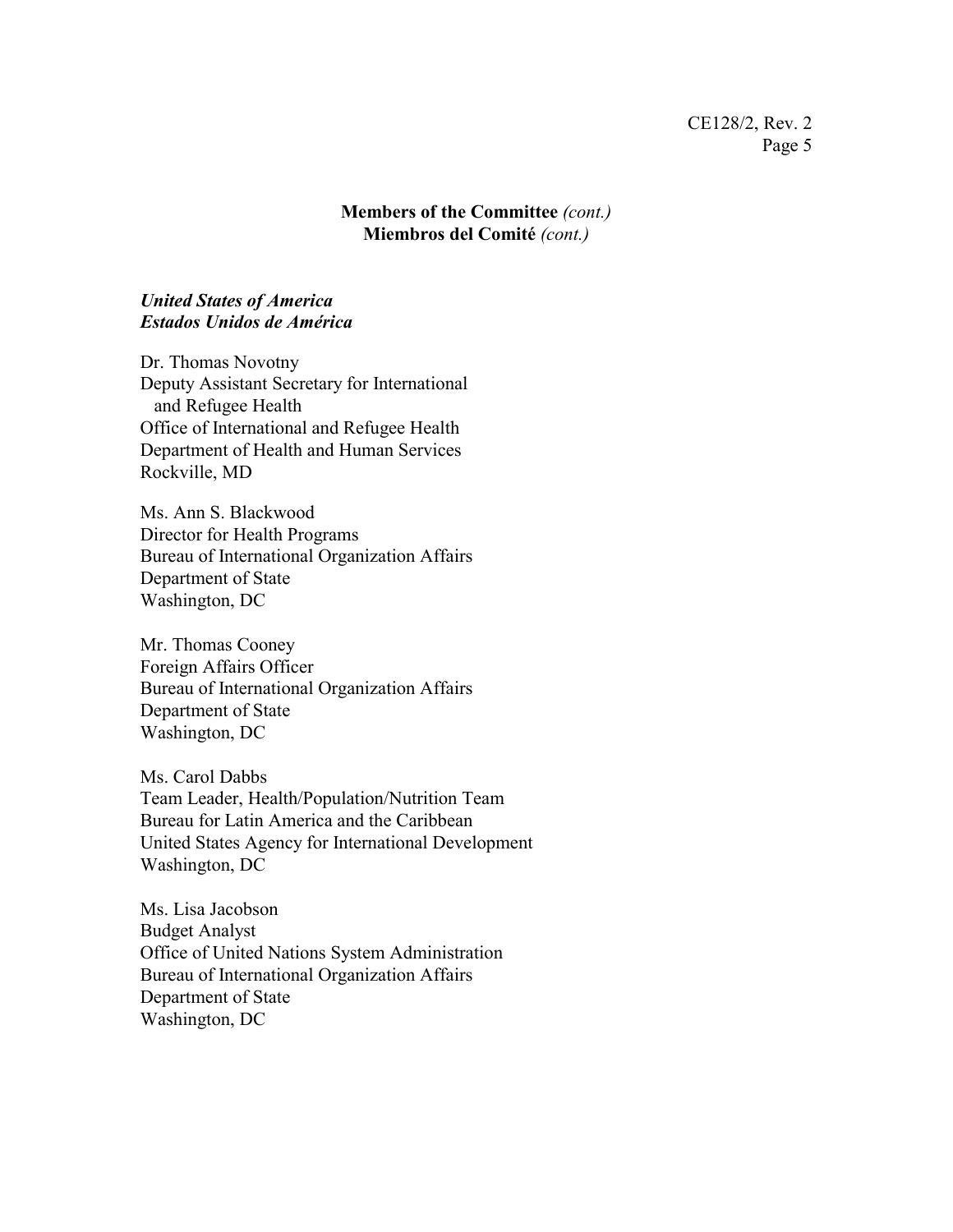CE128/2, Rev. 2 Page 6

#### **Members of the Committee** *(cont.)* **Miembros del Comité** *(cont.)*

# *United States of America (cont.) Estados Unidos de América (cont.)*

Mr. Michael Lyman International Health Officer for the Americas Office of the Americas and Middle East Office of International and Refugee Health Department of Health and Human Services Rockville, MD

Dr. William Steiger Special Assistant to the Secretary Department of Health and Human Services Rockville, MD

Ms. Mary Lou Valdez Associate Director for Multilateral Affairs Office of International and Refugee Health Office of Public Health and Science Department of Health and Human Services Rockville, MD

Mr. Richard Walling Director, Office for the Americas and Middle East Office of International and Refugee Health Office of Public Health and Science Department of Health and Human Services Rockville, MD

#### *Uruguay*

Dr. Eduardo Touya Director General de Salud Ministerio de Salud Pública Montevideo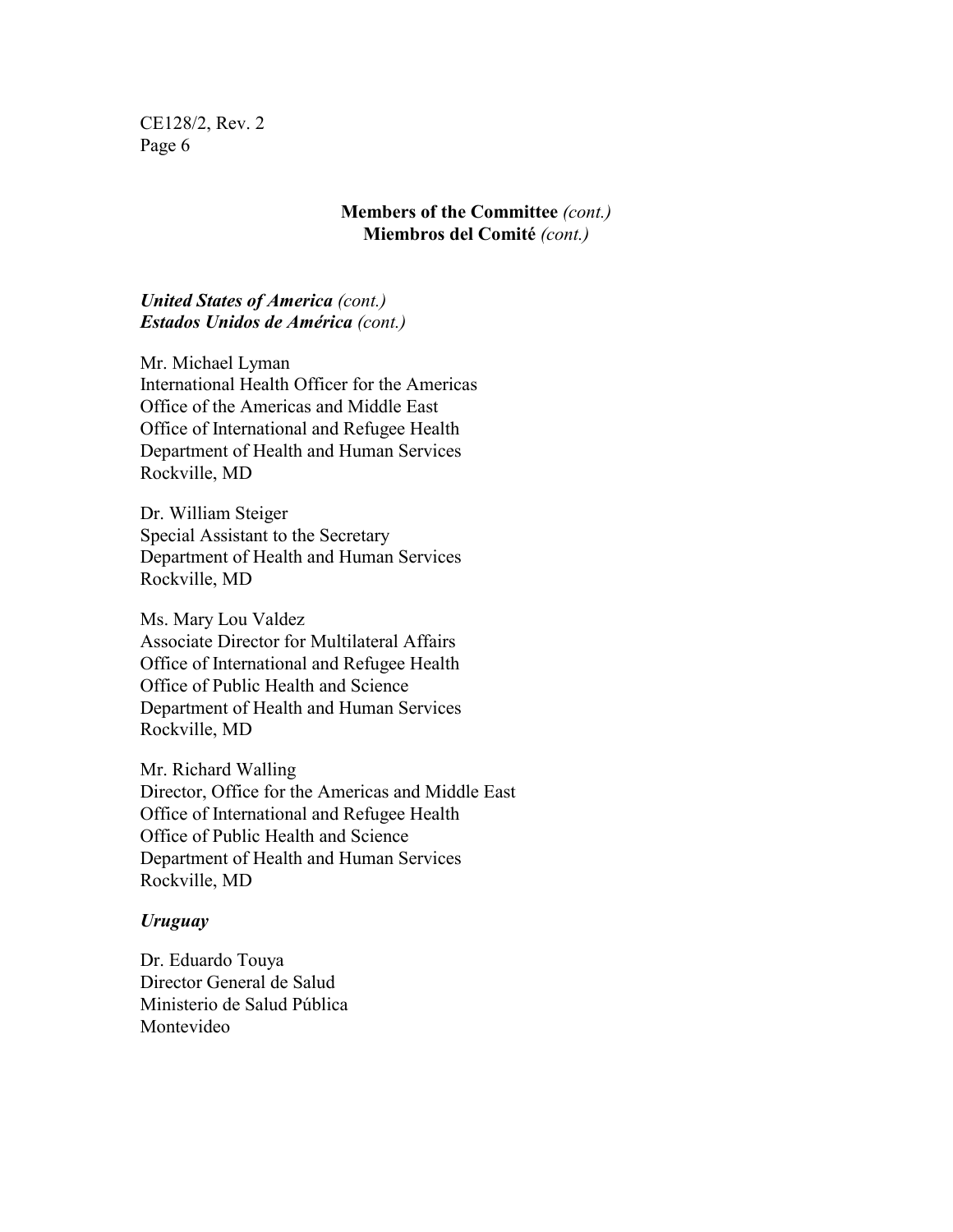## **Members of the Committee** *(cont.)* **Miembros del Comité** *(cont.)*

*Uruguay (cont.)*

Lic. Jorge A. Sere Sturzenegger Ministro Consejero Misión de Uruguay ante la OEA Washington, DC

# **Observer States Estados Observadores**

#### *Antigua and Barbuda Antigua y Barbuda*

Mr. Starret Greene Minister Counselor Embassy of Antigua and Barbuda Washington, DC

# *Chile*

Dra. Raquel Child Oficina de Cooperación y Asuntos Internacionales Ministerio de Salud Santiago

# *Dominican Republic República Dominicana*

Dr. José Rodríguez Soldevila Secretario de Estado de Salud Pública y Asistencia Social Secretaróa de Salud Pública y Asistencia Social Santo Domingo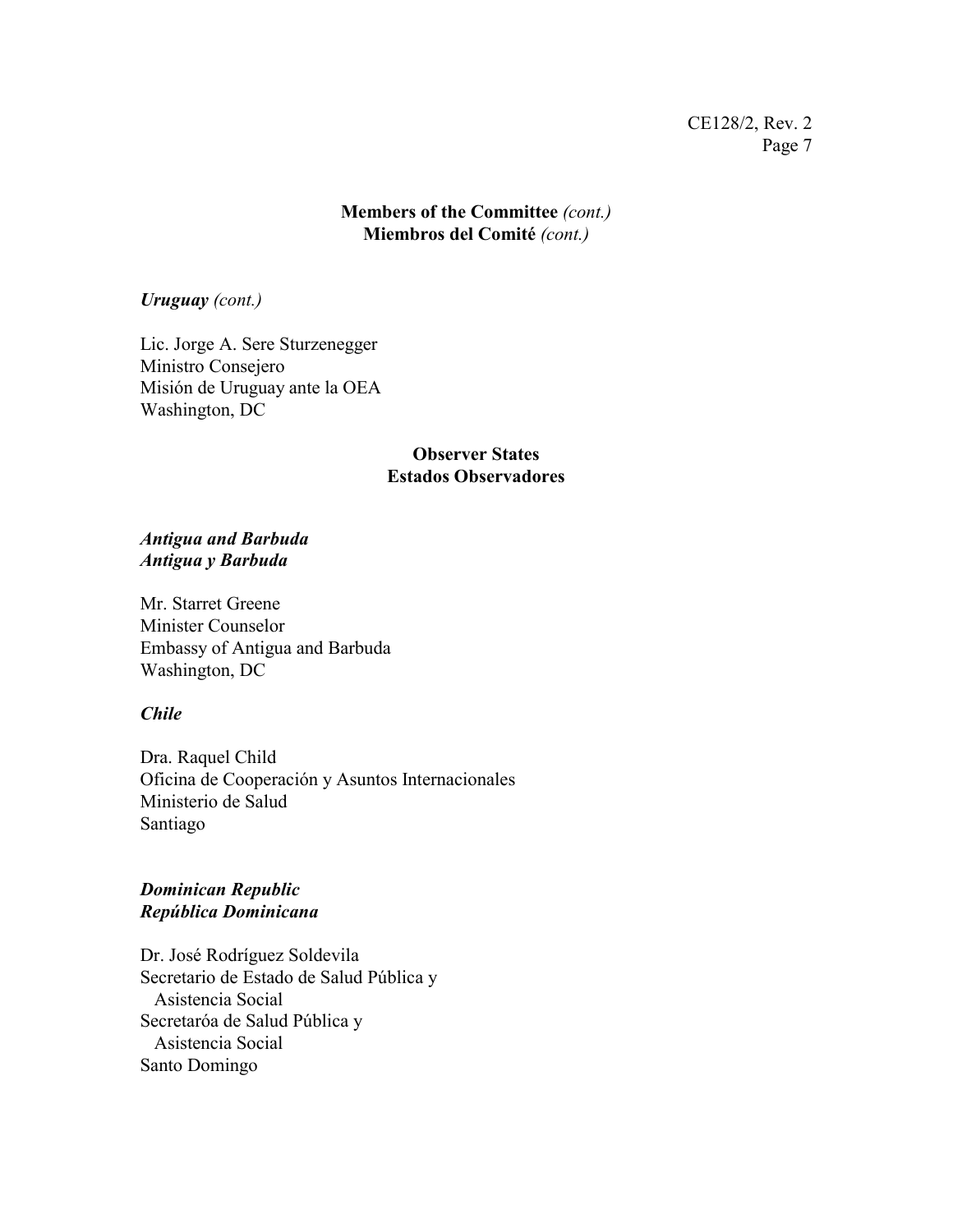CE128/2, Rev. 2 Page 8

#### **Observer States** (*cont*.) **Estados Observadores** (*cont*.)

# *Dominican Republic (cont.) República Dominicana (cont.)*

Dra. Alejandrina Tapia Directora Regional de Salud Bucal Santo Domingo

Lic. Jaime de la Rosa Coordinador Técnico del Proyecto Prevención VIH/SIDA/Banco Mundial Santo Domingo

Lic. Luis Montalvo Proyecto Prevención VIH/SIDA/Banco Mundial Santo Domingo

#### *France Francia*

Mme Sylvie Alvarez Observatrice Permanente de la France auprès de l'Organisation des États américains Washington, DC

Mme Marie-Anne Courrian Observatrice Permanente de la France auprès de l'Organisation des États américains Washington, DC

# *Mexico México*

Lic. Eduardo Jaramillo Navarrete Director General Dirección General de Asuntos Internacionales Secretaría de Salud México, D.F.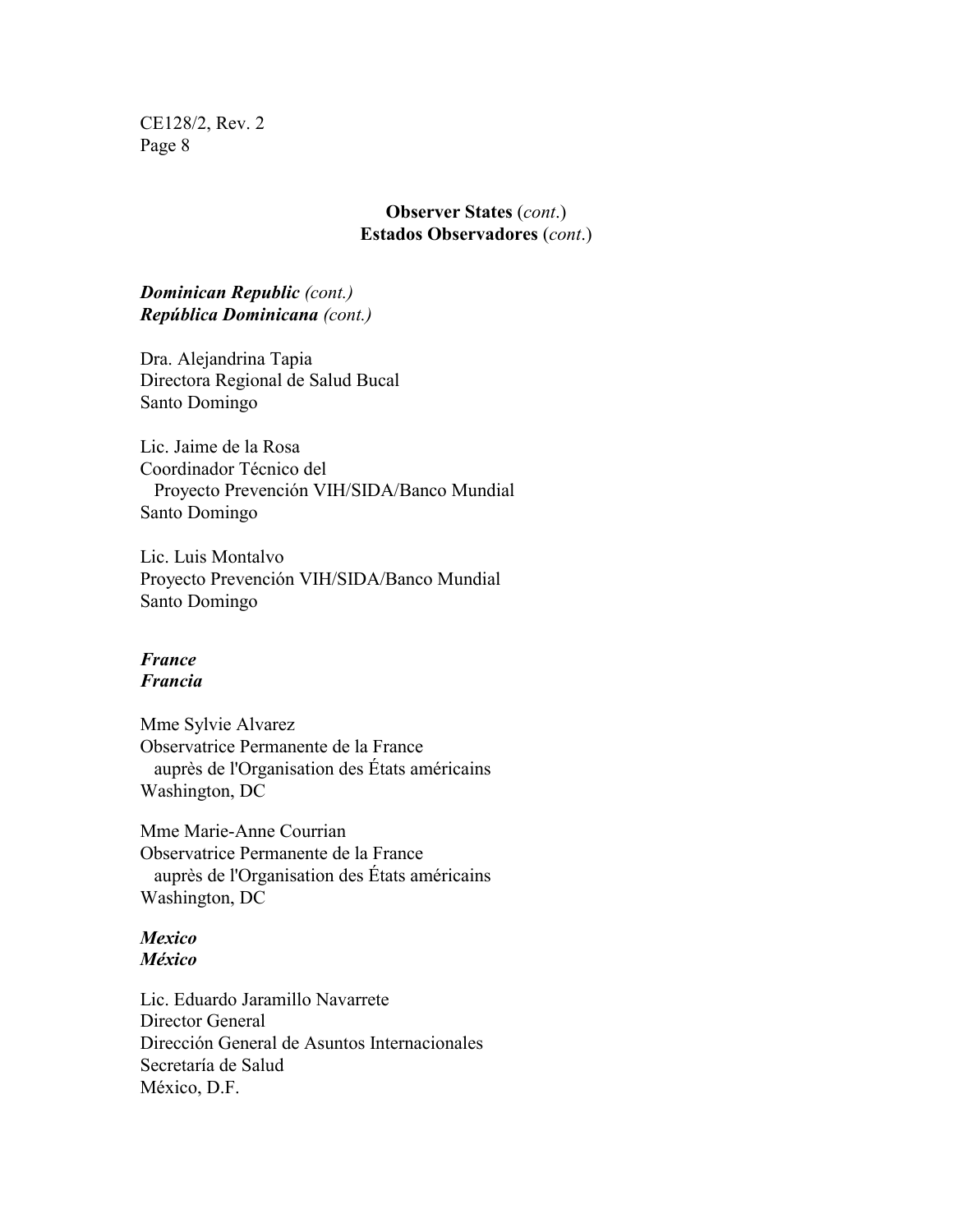**Observer States** (*cont*.) **Estados Observadores** (*cont*.)

*Mexico (cont.) México (cont.)*

Lic. Guillermo Reyes Representante Alterno Misión de México ante la Organización de los Estados Americanos Washington, DC

# **Representatives of Intergovernmental Organizations Representantes de Organizaciones Intergubernamentales**

*Economic Commission for Latin America and the Caribbean Comisión Económica para América Latina y el Caribe*

Mr. Rex García

*Inter-American Development Bank Banco Interamericano de Desarrollo*

Mr. Alfredo Solari

# *Inter-American Institute for Cooperation on Agriculture Instituto Interamericano de Cooperación para la Agricultura*

Mr. John Anthony Miranda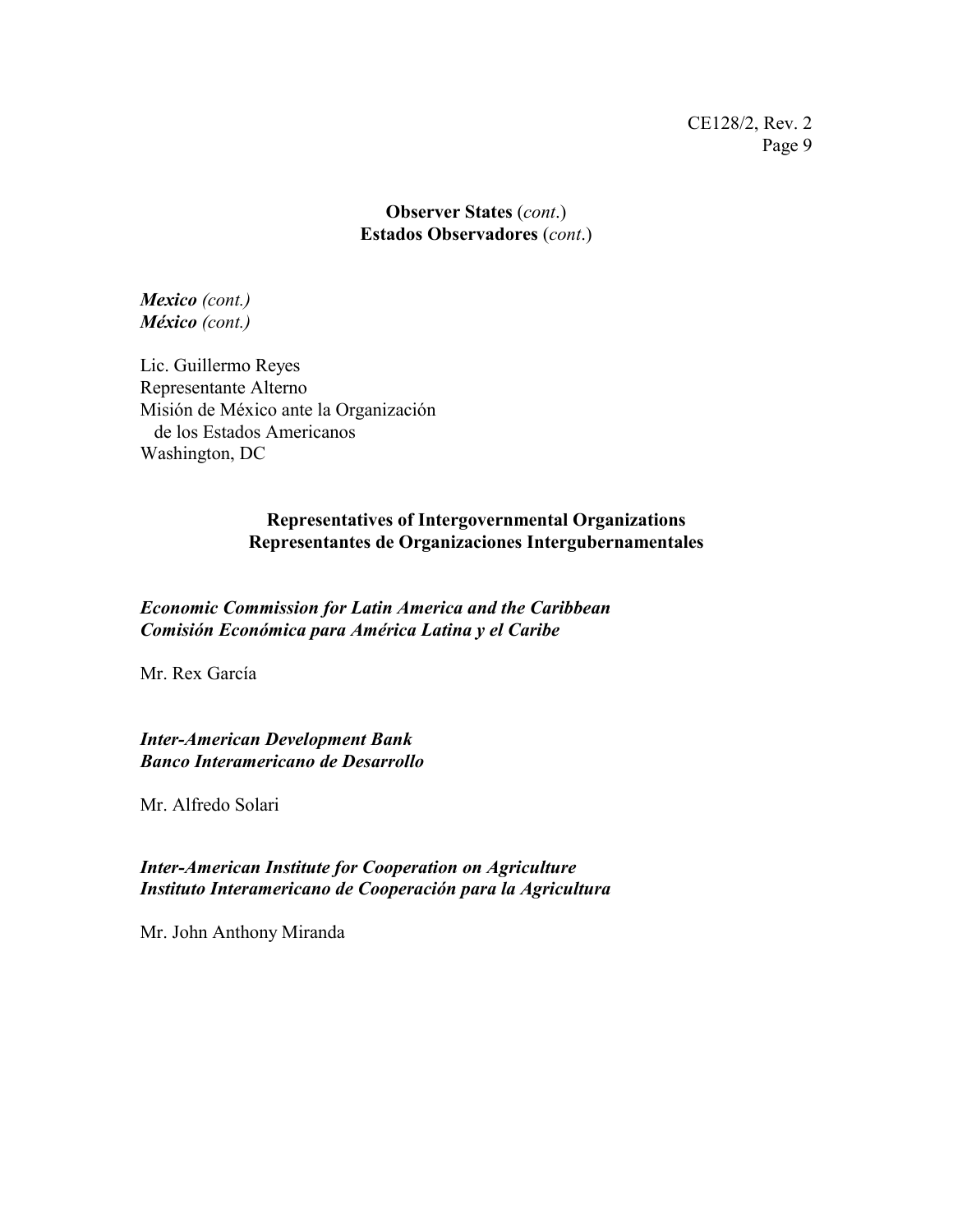CE128/2, Rev. 2 Page 10

#### **Representatives of Nongovernmental Organizations Representantes de Organizaciones no gubernamentales**

*Inter-American Association of Sanitary and Environmental Engineering Asociación Interamericana de Ingeniería Sanitaria y Ambiental*

Eng. Luiz Augusto de Lima Pontes

### *Latin American Confederation of Clinical Biochemistry Confederación Latinoamericana de Bioquímica Clínica*

Lic. Nelly Betances de Holguín Cruz

## *Latin American Federation of Hospitals Federación Latinoamericana de Hospitales*

Dr. Norberto Larroca

# *Latin American Union against Sexually Transmitted Diseases Unión Latinoamericana contra las Enfermedades de Transmisión Sexual*

Dra. Hilda Abreu

#### *National Alliance for Hispanic Health*

Ms. Marcela Gaitán

## *United States Pharmacopeial Convention, Inc.*

Dr. Enrique Fefer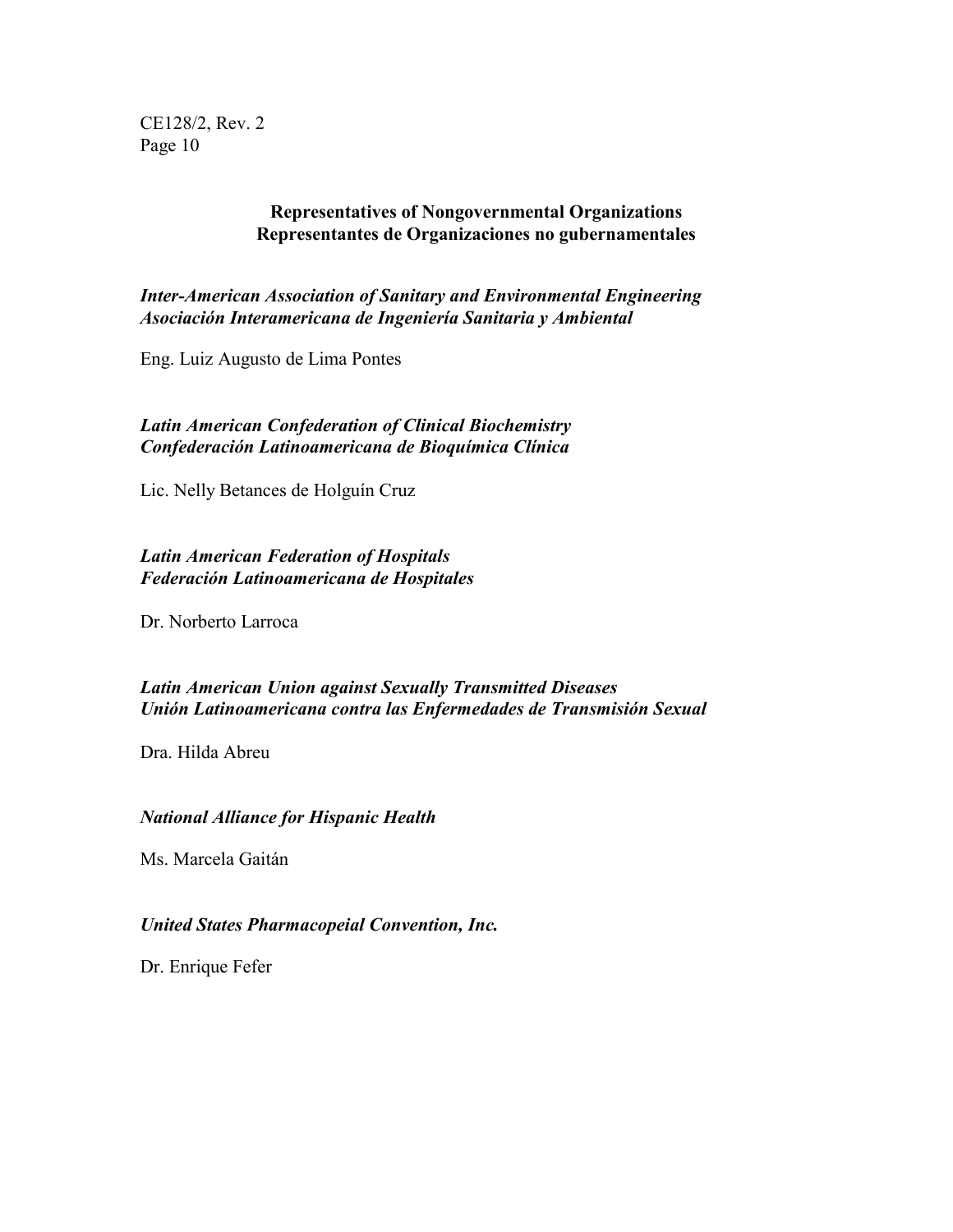## **World Health Organization Organización Mundial de la Salud**

Mr. Helge K. Larsen Director, Budget and Management Reform Geneva, Switzerland

### **Pan American Health Organization Organización Panamericana de la Salud**

## *Director and Secretary ex officio of the Council Director y Secretario* **ex officio** *del Consejo*

Dr. George A. O. Alleyne **Director** 

*Advisers to the Director Asesores del Director*

Dr. David Brandling-Bennett Deputy Director Director Adjunto

Dr. Mirta Roses Periago Assistant Director **Subdirectora** 

Mr. Eric J. Boswell Chief of Administration Jefe de Administración

Dr. Juan Antonio Casas Director, Division of Health and Human Development Director, División de Salud y Desarrollo Humano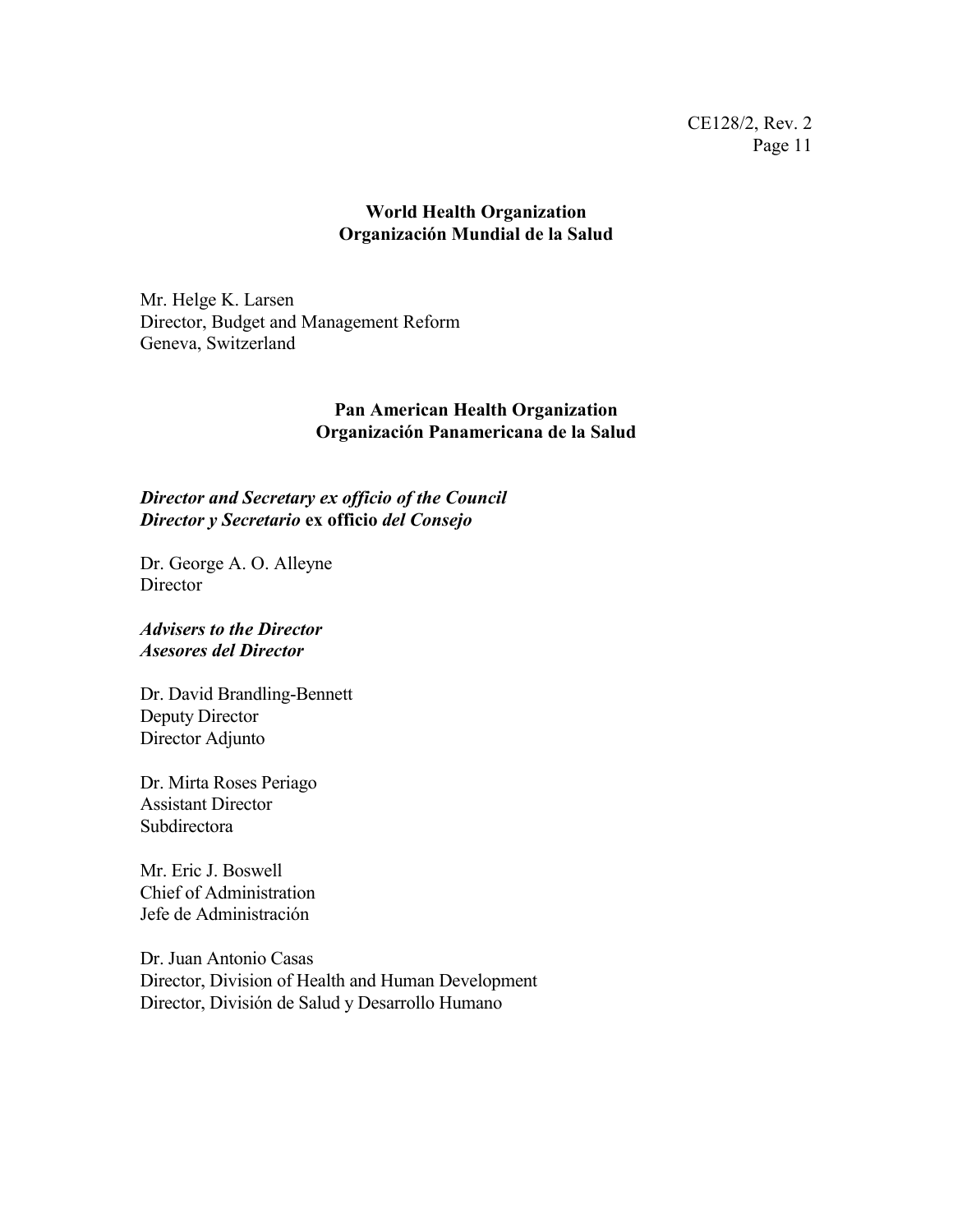CE128/2, Rev. 2 Page 12

#### **Pan American Health Organization** *(cont.)* **Organización Panamericana de la Salud** *(cont.)*

#### *Advisers to the Director (cont.) Asesores del Director (cont.)*

Dr. María Teresa Cerqueira Director, Division of Health Promotion and Protection Directora, División de Promoción y Protección de la Salud

Dr. Stephen J. Corber Director, Division of Disease Prevention and Control Director, División de Prevención y Control de Enfermedades

Dr. Ciro De Quadros Director, Division of Vaccines and Immunization Director, División de Vacunas e Inmunización

Dr. Daniel López Acuña Director, Division of Health Systems and Services Development Director, División de Desarrollo de Sistemas y Servicios de Salud

Dr. Mauricio Pardón Director, Division of Health and Environment Director, División de Salud y Ambiente

Dr. Carlos Castillo-Salgado Chief, Special Program for Health Analysis Jefe, Programa Especial de Análisis de Salud

Dr. Irene Klinger Chief, Office of External Relations Jefa, Oficina de Relaciones Externas

Mr. Mark Matthews Chief, Department of Budget and Finance Jefe, Departamento de Presupuesto y Finanzas